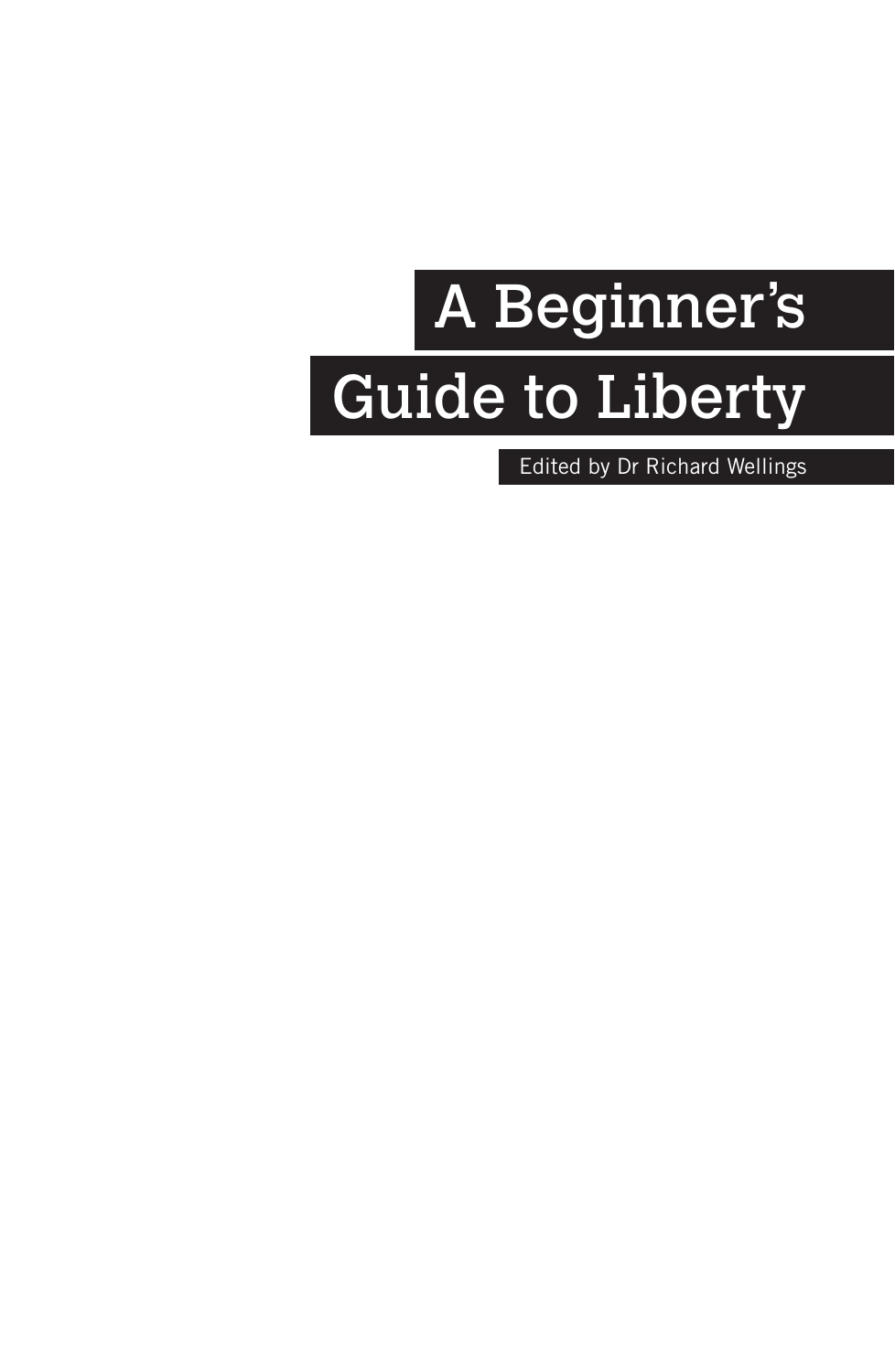The Adam Smith Institute has an open access policy. Copyright remains with the copyright holder, but users may download, save and distribute this work in any format provided: (1) that the Adam Smith Institute is cited; (2) that the web address adamsmith.org is published together with a prominent copy of this notice; (3) the text is used in full without amendment [extracts may be used for criticism or review]; (4) the work is not re–sold; (5) the link for any online use is sent to info@adamsmith.org.

The views expressed in this report are those of the author and do not necessarily reflect any views held by the publisher or copyright owner. They are published as a contribution to public debate.

© Adam Smith Research Trust 2009 Published in the UK by ASI (Research) Ltd. ISBN: 1–902737–65–2 Some rights reserved Printed in England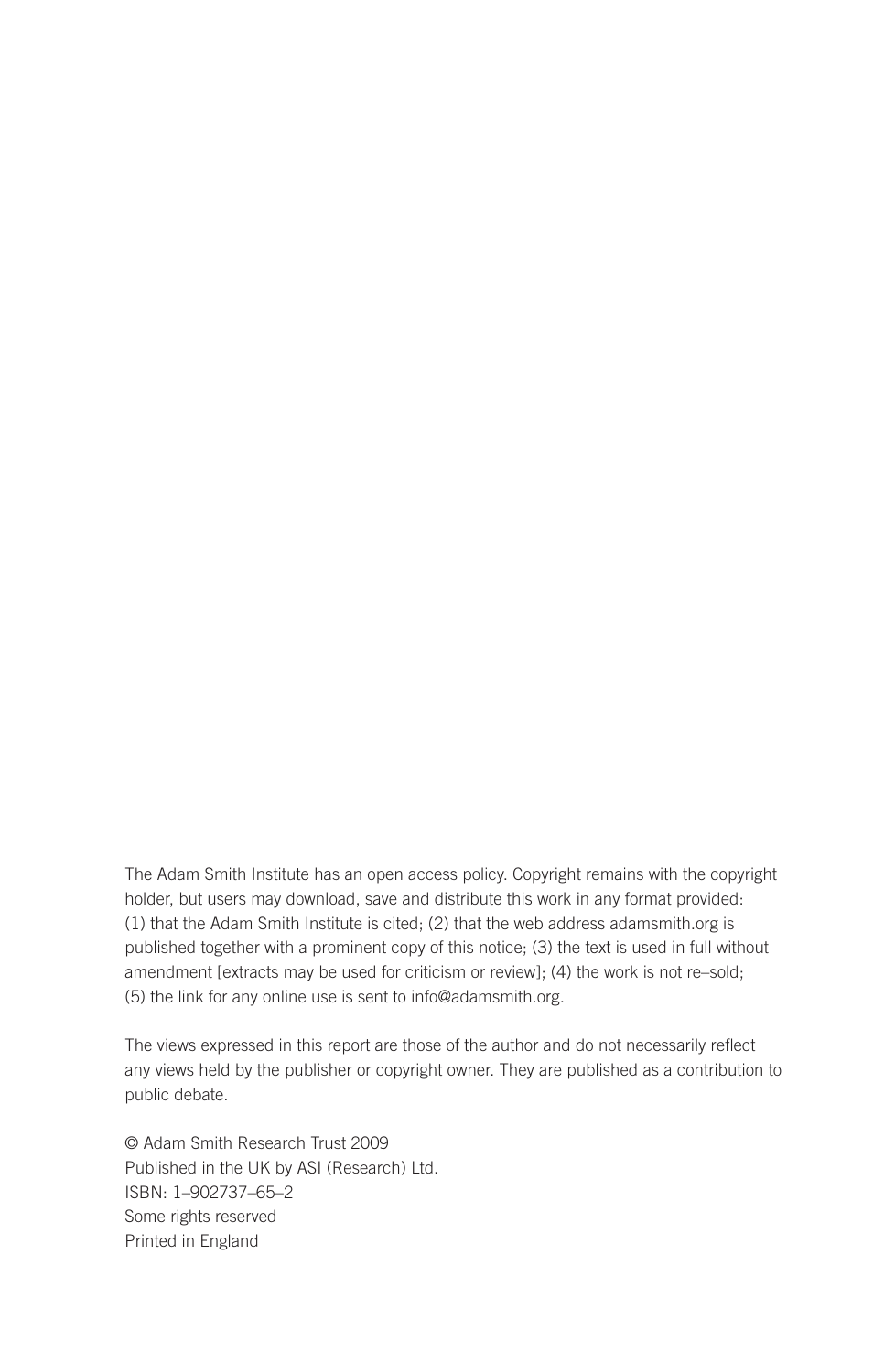# **Contents**

|    | Introduction - Richard Wellings                                        | 5   |
|----|------------------------------------------------------------------------|-----|
|    | <b>1</b> The importance of liberty $-$ J. C. Lester                    | 8   |
|    | 2 How markets work - Eamonn Butler                                     | 17  |
|    | 3 Free trade - Daniel Griswold                                         | 26  |
|    | 4 Taxation and government spending - Daniel J. Mitchell                | 36  |
| 5. | Property rights - Karol Boudreaux                                      | 47  |
|    | <b>6</b> Why government fails $-$ Peter J. Boettke & Douglas B. Rogers | 56  |
|    | 7 Sex, drugs and liberty - John Meadowcroft                            | 67  |
|    | 8 Welfare without the state $-$ Kristian Niemietz                      | 76  |
| 9  | Banking, inflation and recessions - Anthony J. Evans                   | 87  |
|    | <b>10</b> The role of government – Stephen Davies                      | 95  |
|    | About the authors                                                      | 102 |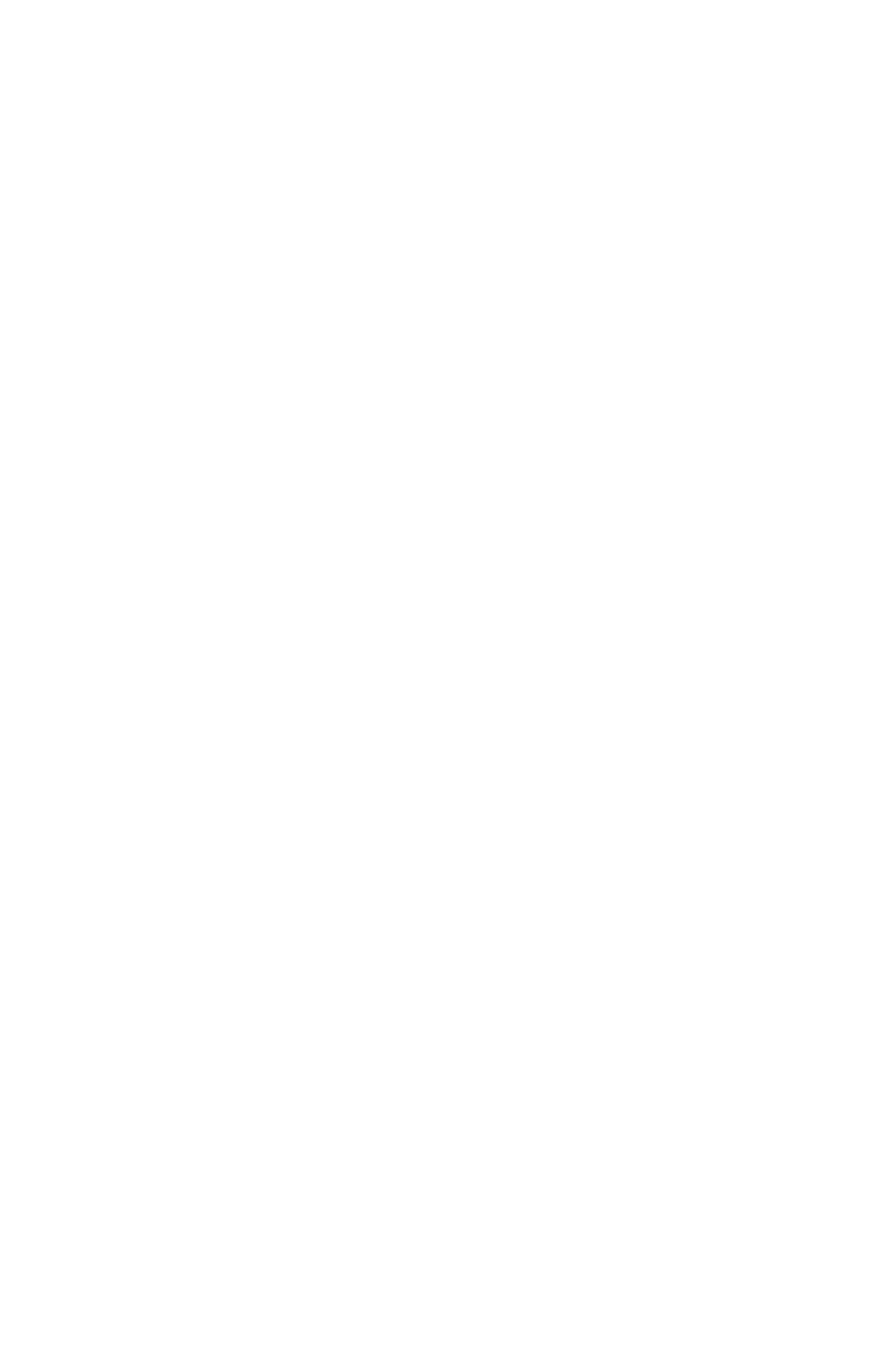## Introduction by Richard Wellings

Liberty needs defending. In Western countries, including the US and UK, governments are taking more and more control over people's lives.

In recent years they have jailed suspects without trial, created large numbers of new 'crimes', cracked down on free speech, and even allowed torture. But the attack on liberty is wider than the gradual drift towards a police state.

The huge increase in taxes over the last century means that today a large part of every pound, dollar or euro earned is confiscated. And much of what is left is taken by regulations – the rising tide of controls that raise the price of the goods we buy. The number of activities that are not in some way directed or limited by governments is becoming smaller.

Political leaders have clearly failed to grasp the benefits of allowing us to live our lives as we choose. By releasing our talents and creativity, liberty brings unprecedented wealth, and promises a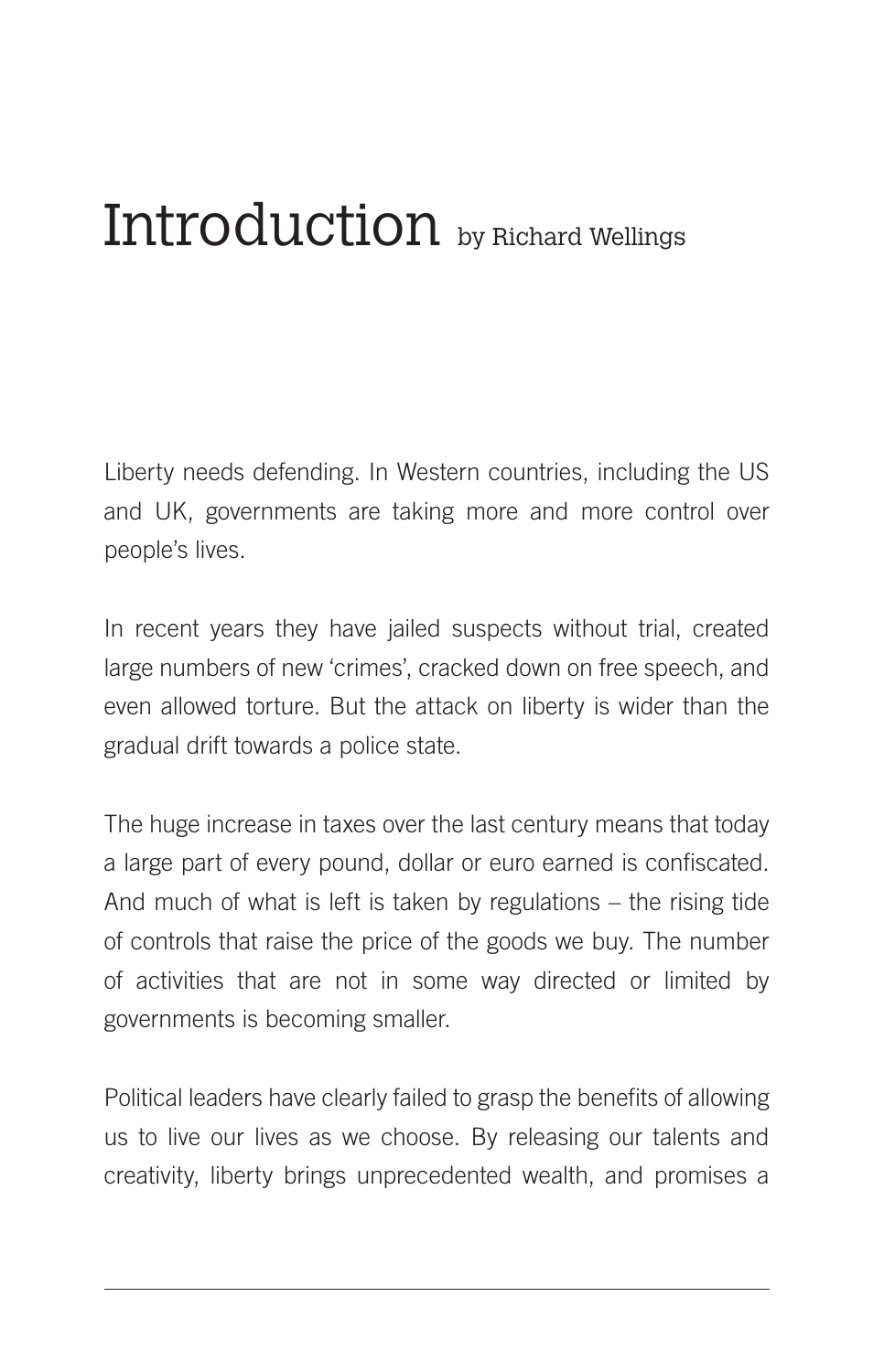bright future built on new ideas. It also gives us protection from the abuses that have come too often from over-powerful states.

Yet the ignorance of our politicians is not unique. Universities may be teaching more students than ever before, but they rarely school them in liberty. Education is in fact dominated by ideas which promote an even bigger role for government.

*A Beginner's Guide to Liberty* is a small step towards correcting this bias. It is designed for educated people taking a first look at the arguments for liberty. While some general knowledge of economic and political issues is assumed, technical language has been avoided as far as possible. Each chapter looks at a key aspect of liberty and finishes with a short list of further reading for those interested in finding out more.

The guide begins by explaining the meaning of liberty and why the concept is so important. It goes on to look at how markets work, free trade, taxes and government spending, and property rights. These essays set out the benefits of liberty with great clarity and explain why actions that restrict liberty have such a negative impact. Later chapters – on why government fails, bans, welfare, and banking – build on this theme with their sharp focus on the harmful effects of state intervention.

The collection ends by looking at the proper role of government. The final chapter concludes that the sphere of politics should be strictly limited. Indeed, the book as a whole sends a clear message that present-day governments do far too much.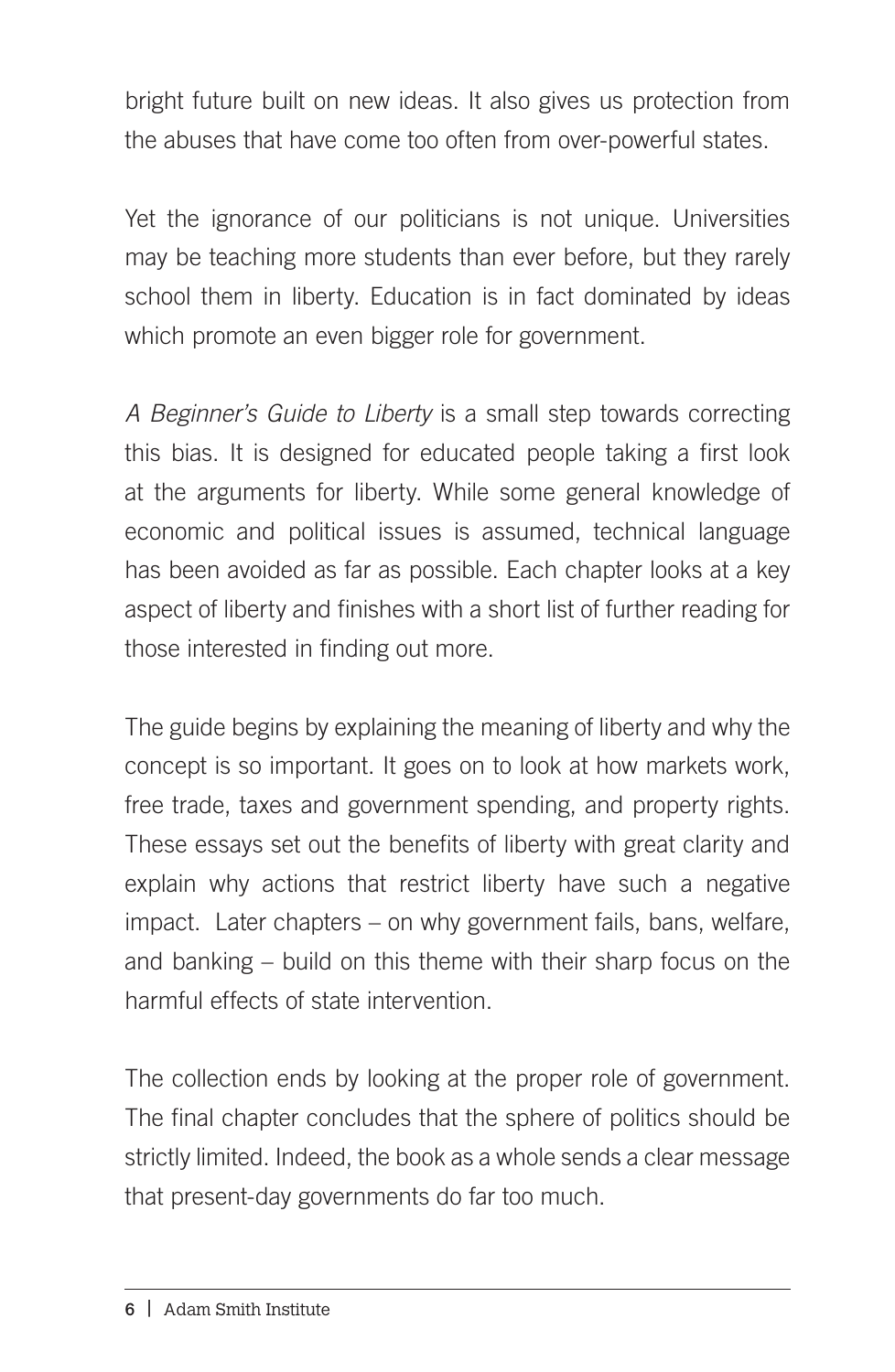This implies that we do not live in truly free societies, even in the West. Indeed, many aspects of our lives are tightly controlled, whether we realise it or not. But the guide does far more than criticise politicians and officials for holding people back. Its expert authors point to a better alternative – an exciting, dynamic and prosperous world based on freedom. This can be achieved if supporters of liberty win the war of ideas. *A Beginner's Guide to Liberty* is part of that fight.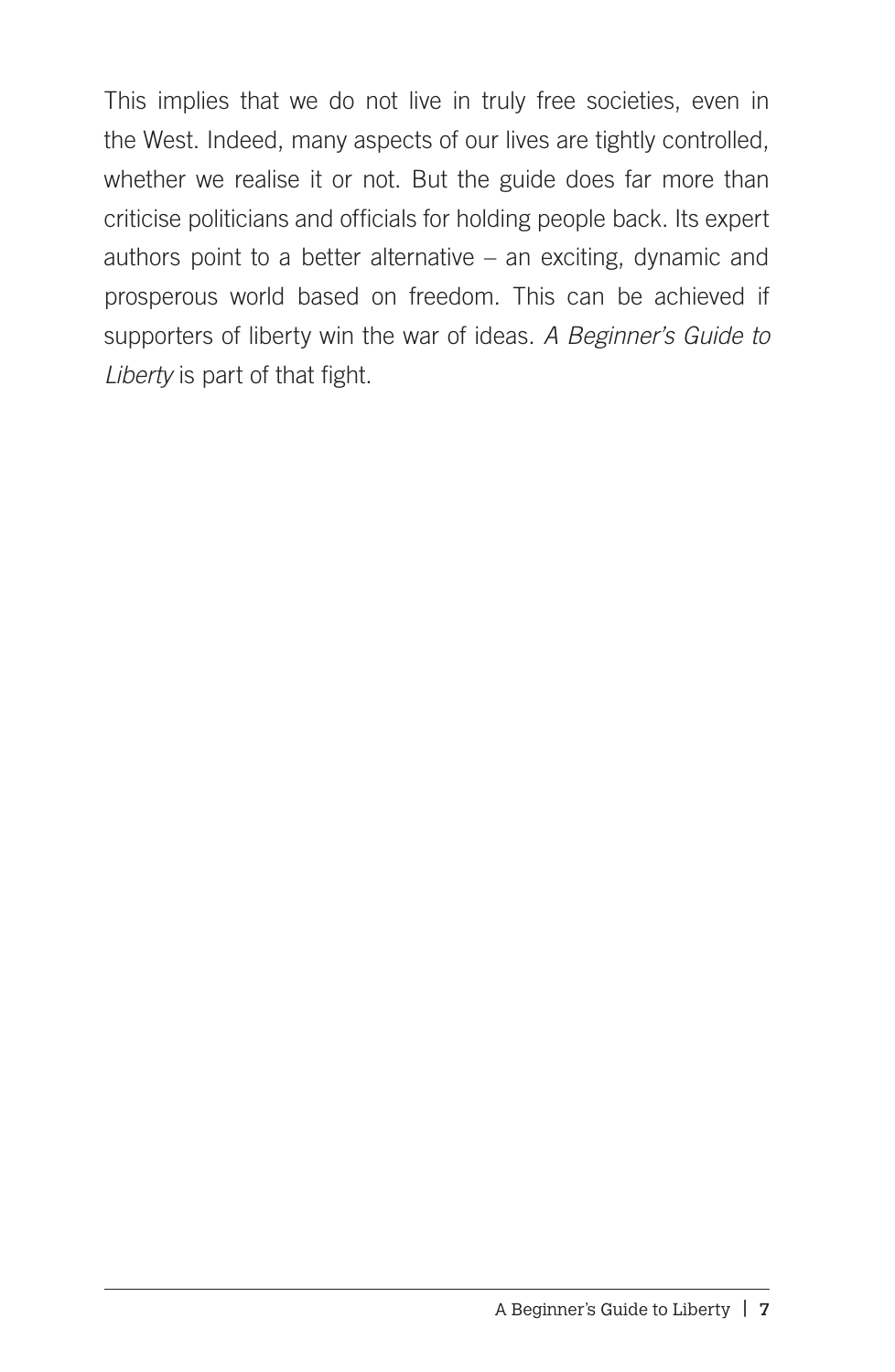# **1** The importance of liberty by J. C. Lester

Liberty is a key concept in politics, economics and philosophy. It is particularly significant to *libertarians* and *classical liberals*, who believe liberty is necessary if people are to live prosperous and fulfilling lives, and who point to the terrible consequences when governments and politicians destroy it. The chapter begins by explaining the meaning of liberty, before exploring these arguments in more detail.

#### What is liberty?

The words 'liberty' and 'freedom' are not usually distinguished in any significant way and can generally be used interchangeably. They simply have different roots in the English language. 'Liberty' has its origins in the Latin 'libertas'. 'Freedom' comes from the Old English 'freodom'.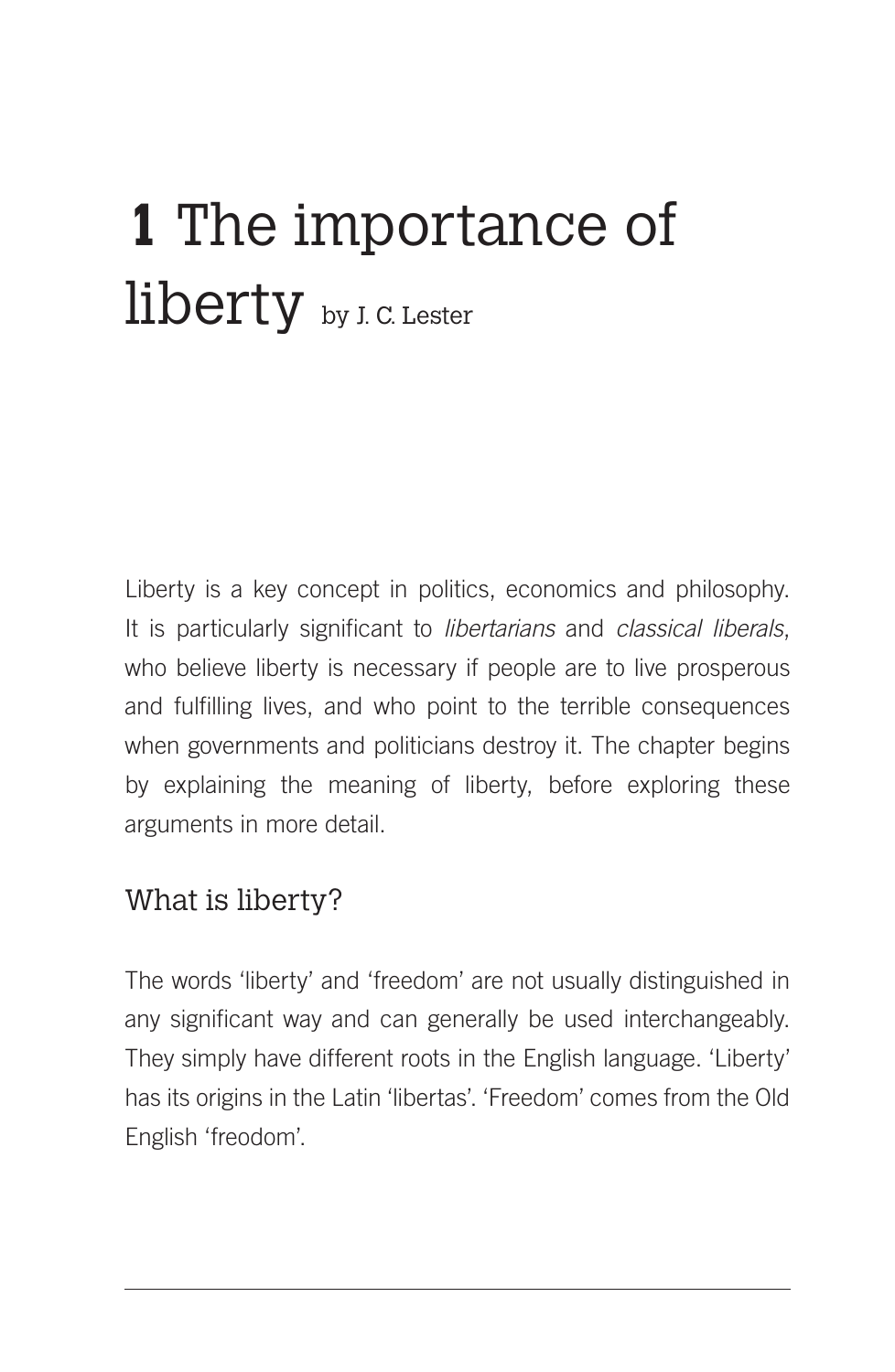It is usually not necessary to discuss what we mean by a particular word. We can take it for granted that others mean the same thing as we do. But this is not always the case with the fundamental words that arise in moral, social and political contexts. One such word is 'liberty'. So it is necessary to give some kind of definition or even theory of 'liberty' before we can say clearly why it is important.

'Liberty' in its most general sense refers to the absence of constraints on something. Here we are interested in the absence of constraints on people by other people.

Liberty can be defined as not being interfered with, or not being imposed on, by others (non-invasive liberty). Not being attacked or robbed is part of liberty; attacking or robbing people is not part of liberty.

It follows that liberty means being able to do what you like with your own body (the principle of self-ownership) and your own property, as long as you are not thereby imposing on the body or property of others. You are free to harm yourself, for example by taking dangerous drugs, but if you harm someone else or damage their property without their consent, you are violating their liberty.

This sense of liberty is what libertarians, or classical liberals, mean when they advocate liberty. It is also the dominant idea of liberty within Western history and it applies to any society that is described as generally 'liberal'.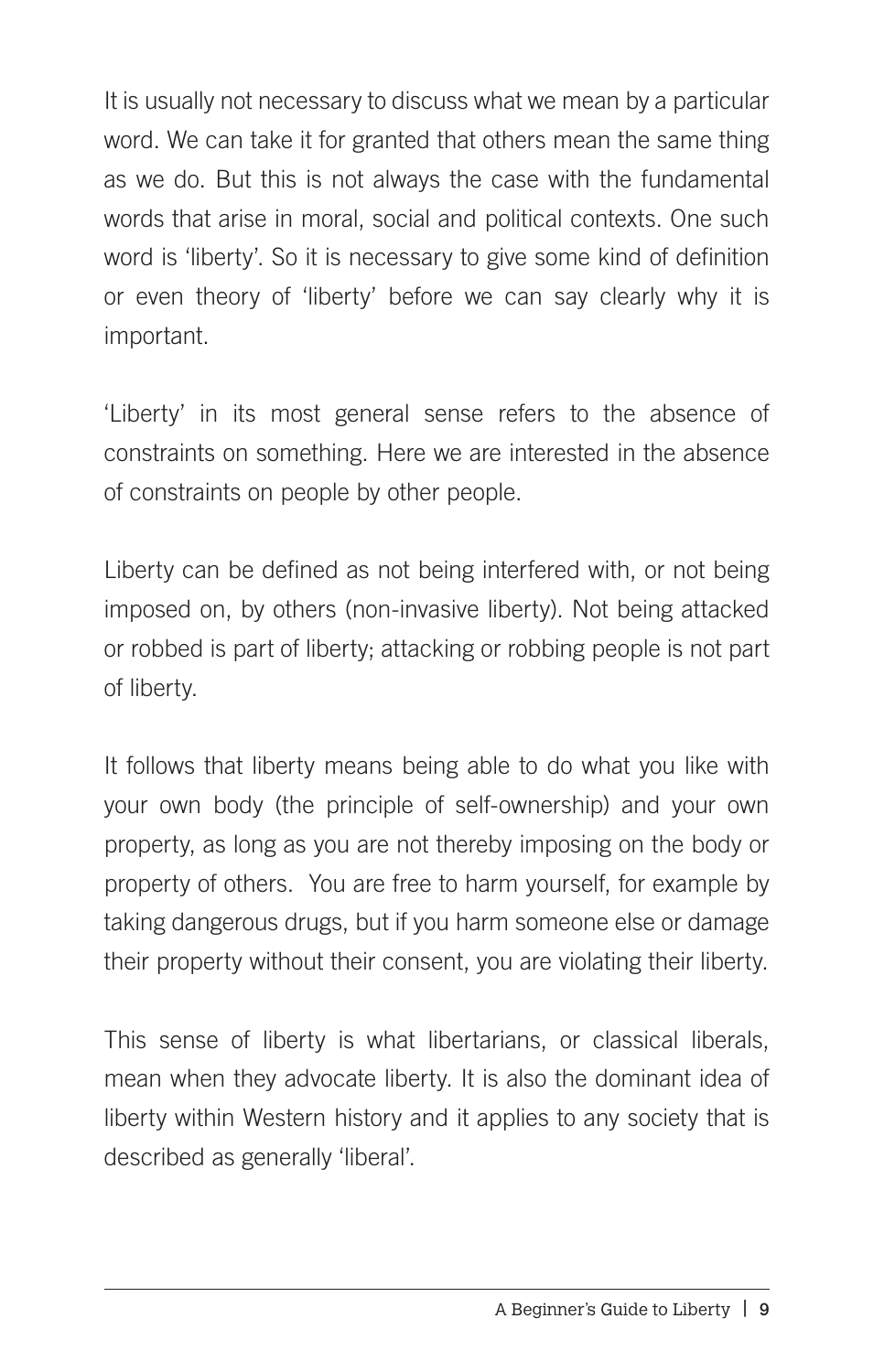Such liberty is not only desired by everyone but is generally also thought desirable for everyone, at least to a large degree. It allows everyone in a society to have complete freedom at the same time and it enables violations of liberty to be clearly identified. An aggressor, such as a thief or murderer, is not exercising his or her freedom. Indeed, those who resist an aggressor are protecting their own liberty, not limiting the liberty of others.

An important point is that theft is still theft and murder is still murder even when governments call their thefts 'taxation' and their murders 'war'. Over-powerful governments – with their endless quest to interfere, impose and control – are by far the biggest enemies of liberty.

### Deciding for yourself

When governments restrict freedom it becomes harder for people to live their lives in the ways that they choose. Liberty is important because it allows us to flourish, to strive for our ambitions and follow our own paths in life.

Imagine, for example, you are a talented author, but the government censors the kind of books you want to write; or an entrepreneur, architect, filmmaker or inventor, prevented from realising your ideas by government controls.

To give another example – in many Western countries homosexual behaviour was largely or completely prohibited until quite recently. It is still illegal in many parts of the world. Using arrest and imprisonment – and even forced treatment in mental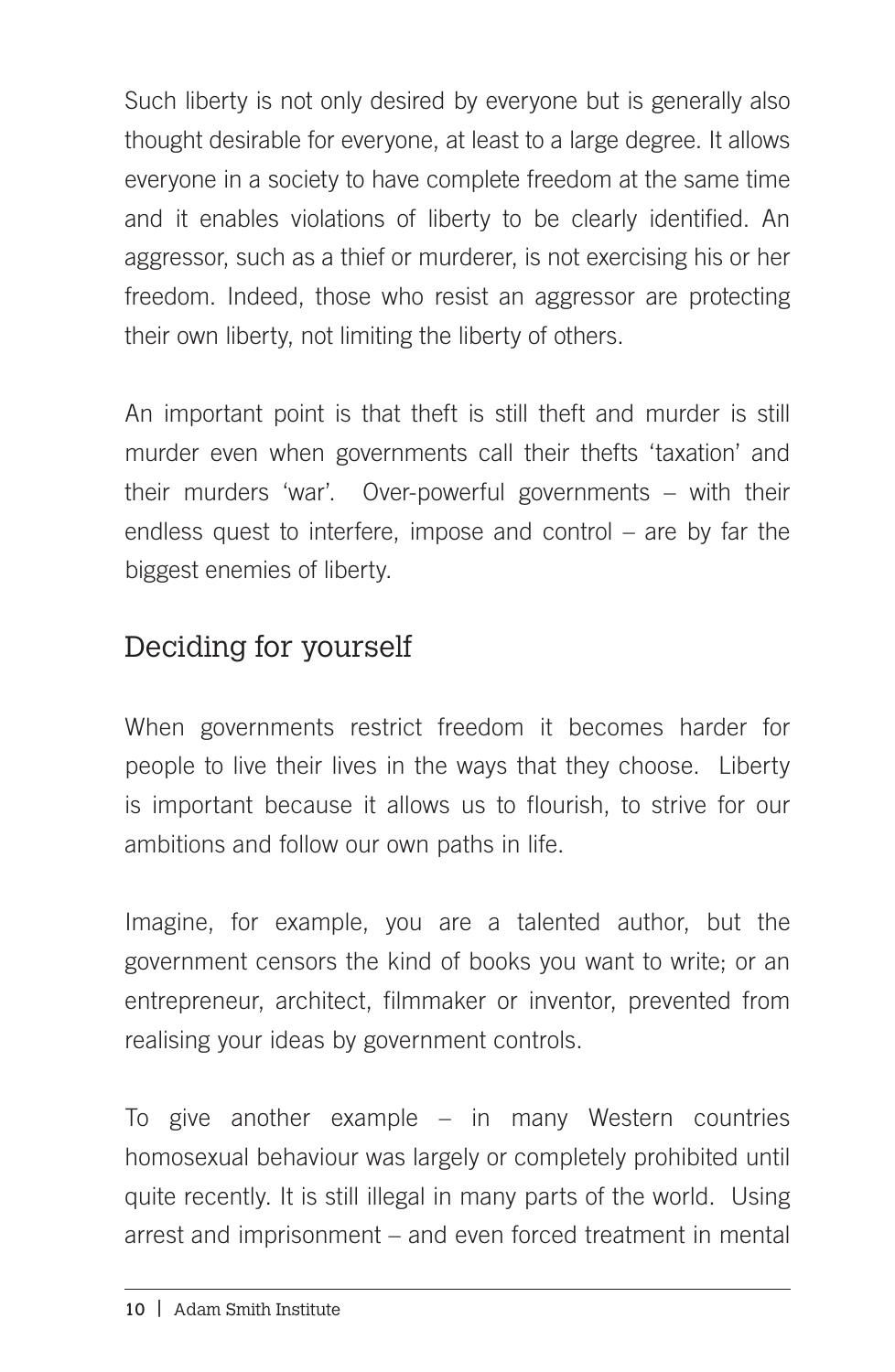hospitals – governments have prevented many gay people from living fulfilling lives.

Liberty is clearly essential for the pursuit of our ambitions and to satisfy our personal needs. But it is not about being selfish. It also gives us the freedom to help others. Indeed, we can only be moral or immoral to the extent that we are free to choose our behaviour.

And when individuals are responsible for their own actions – free to experiment and live as they choose – we can learn from their mistakes and benefit from the new ideas that are developed. This is one reason why free societies are more vibrant and successful than those suffocated by the dead hand of government.

#### Economic freedom

In a free society people are at liberty to trade with others and a free market can develop (see chapters 2 and 3). The protection of private property encourages businesses to grow. They make profits by serving the wants of others, and because these profits are kept by the business, rather than confiscated by the authorities, they can be invested – creating even more wealth in the future.

Freedom also allows entrepreneurs to try out different ideas and adapt to changing conditions. Better technology can be developed which enables goods and services to be provided more cheaply. And new inventions can be introduced that transform lives for the better – for example, cures for terrible diseases.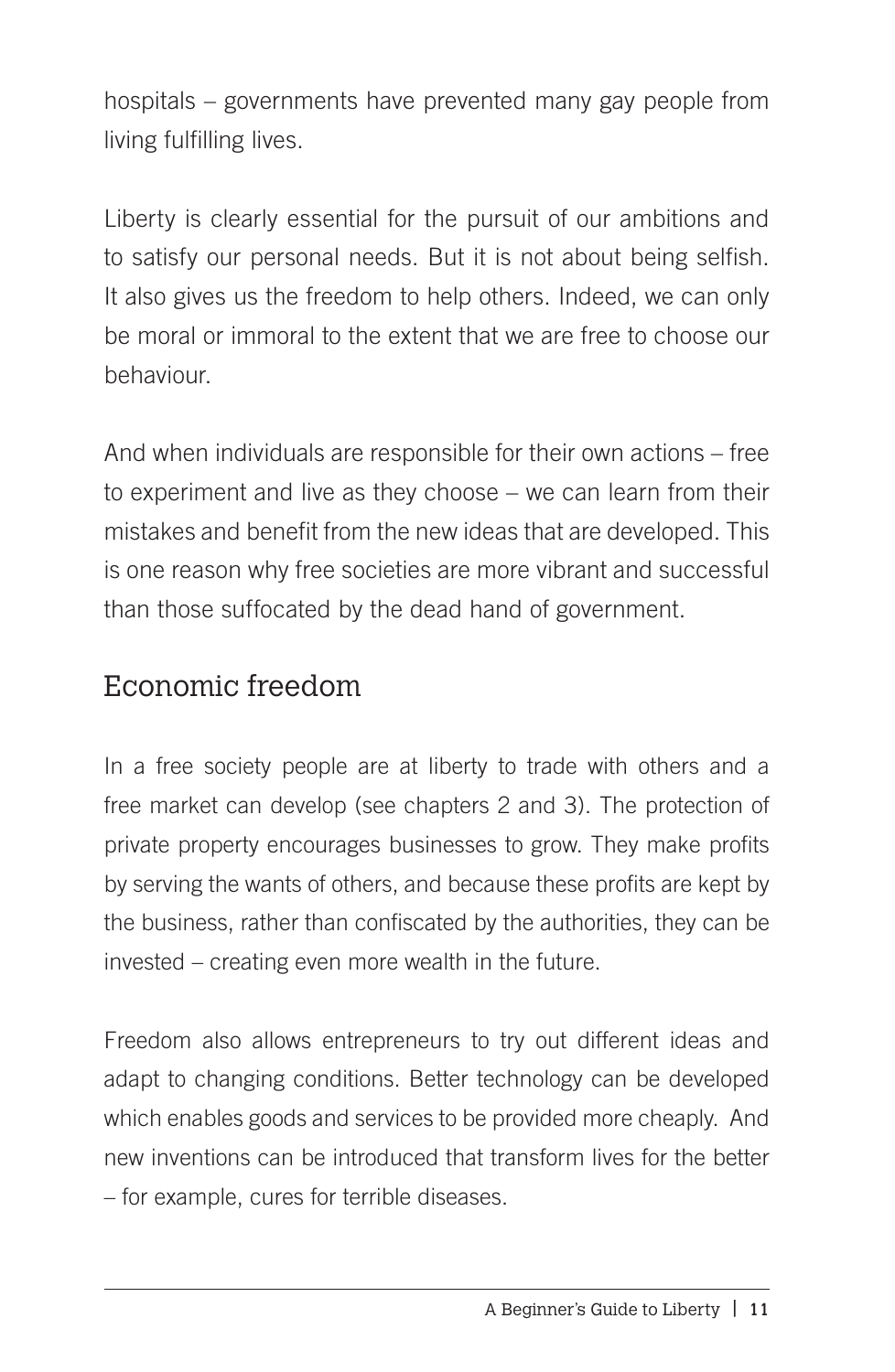The free market ensures that resources are guided into their most productive uses (and there is no known alternative to the economic calculation of the market). As a result, it leads to large increases in living standards. Liberty is therefore essential for the reduction of poverty.

But governments often act to restrict free markets for political reasons.

For example, politicians might impose high taxes (see chapter 4) or ban trade in certain goods (see chapter 7). Such intervention is generally destructive of both wealth and liberty. It destroys wealth by making it much harder for businesses to thrive, and reduces liberty by aggressively interfering with people and their property.

But isn't some degree of government intervention in markets necessary? Here there is disagreement among libertarians and classical liberals. Some argue that very low taxes are needed to fund a 'minimal state' – a small government which protects liberty by providing services such as defence and a court system. In contrast, others believe that even these services can be better provided voluntarily, through markets and charity, without the need for taxes.

Both viewpoints agree, however, that the levels of government intervention we see today cannot be defended in terms of the protection of liberty. High taxes and strict regulations are economically damaging and violate individuals' freedom.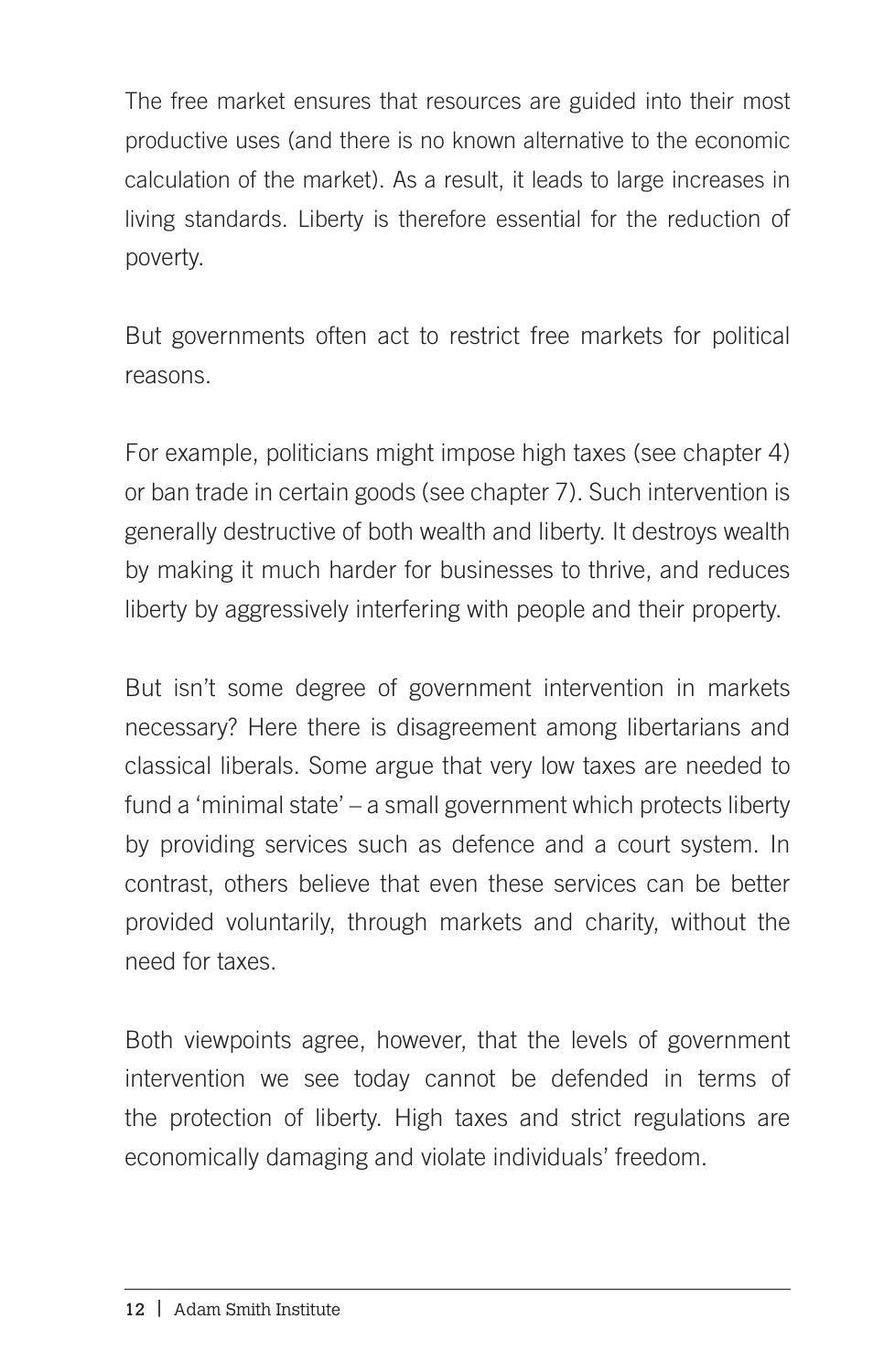## Equality and social justice

Despite its benefits, governments often restrict freedom in an attempt to achieve 'social justice'. They try to impose some degree of equality (of income or wealth) or to prohibit discrimination with respect to a person's race, sex, disability etc. They may confiscate money from some people to give to others, such as the poor, or force businesses to employ members of certain groups.

But if 'social justice' means not having damaging and unnecessary social differences in society, then only liberty approaches giving us this. Indeed, the operation of the free market helps to remove such differences.

Over time, competition causes differences in income and profit to be reduced. Any remaining differences are necessary to reward people for working harder or developing valuable skills.

Businesses that discriminate against employees or customers without good economic reason are likely to be out-competed by businesses that do not. Free markets are therefore highly effective at addressing discrimination and inequality.

In contrast, government efforts to achieve 'social justice' may be counterproductive as well as economically damaging. For example, if regulations make it harder for businesses to fire women, then they may hire fewer women in the first place – actually increasing inequality between the sexes. Similarly, giving generous payments to the unemployed can deter them from finding a job – actually increasing poverty.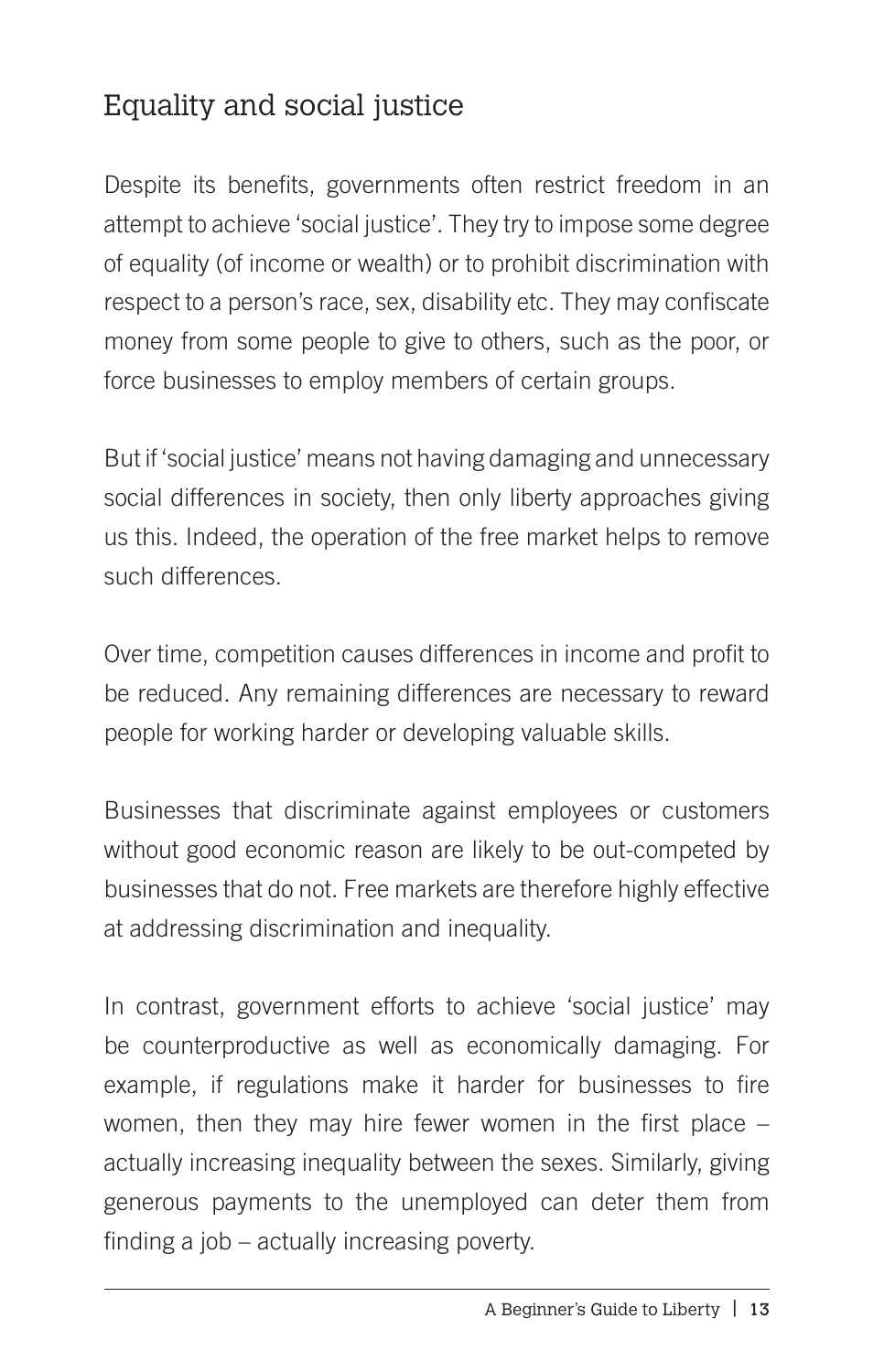### Alternative views of liberty

This kind of government intervention is often encouraged by different views of liberty from the one outlined above.

For example, liberty may be seen as a 'zero-sum game'. In other words, one person's loss of liberty is always another person's gain in liberty. If someone takes my car without my permission, for example, then I lose the liberty to use that car and the taker gains the liberty to use that car.

This view means that we have to balance the 'liberty' of a thief, or other aggressor, against that of his victims. Such liberty cannot be maximised for all, it can only be competed over or shared in some way. This creates problems. In particular, other principles – not liberty itself – are needed to decide what forms of liberty should be given priority and for which groups.

One common mistake is to see liberty as democracy and the right to vote. But a majority may vote for politicians that destroy freedom, for example, by stealing the property of a minority group or launching an aggressive war.

Do we consent to such violations of liberty by living in a country and participating in democracy? No. If we try to minimise any damage that our rulers do by voting for the least bad candidate, then that is not consenting to the harm the government causes. We do not consent to crime just because we live in an area where crime is known to exist.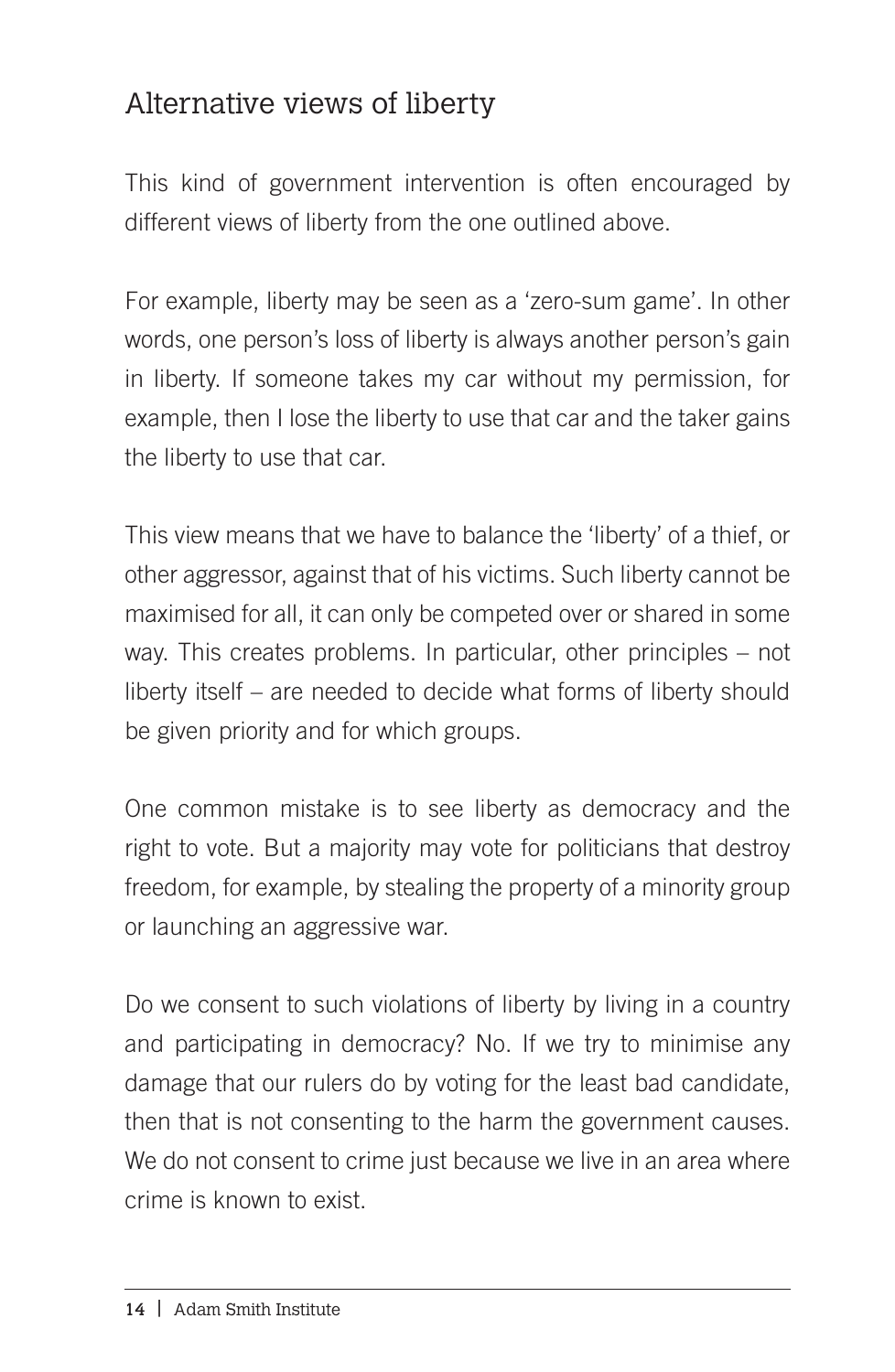Liberty can also be confused with equality of income or wealth. Socialists might say that poor people lack freedom because they do not have the resources to do what they want. This misunderstanding of liberty is very dangerous. It allows stealing from one group of people in order to transfer resources to another group of people – an act of aggression that violates the principles of self-ownership and private property.

#### When liberty dies

If governments try to impose such equality then genuine liberty is destroyed. Because people are very different in their skills, talents and desires, they must be strictly controlled to keep their wealth levels the same.

Politicians have often tried to create such 'equal' societies with disastrous consequences. In 'communist' Russia, for example, people were banned from running businesses and the economy collapsed. Anyone who objected to the wholesale theft of private property risked being imprisoned, tortured or murdered by the government. Eventually tens of millions of people were killed by their own government and millions more sent to prison camps.

Such atrocities are commonplace when liberty is sacrificed for political power; when politicians' goals override the freedom of individuals. One of the best known examples is Nazi Germany during World War II. Hitler's national socialist government launched an aggressive war, murdered Jews, gypsies and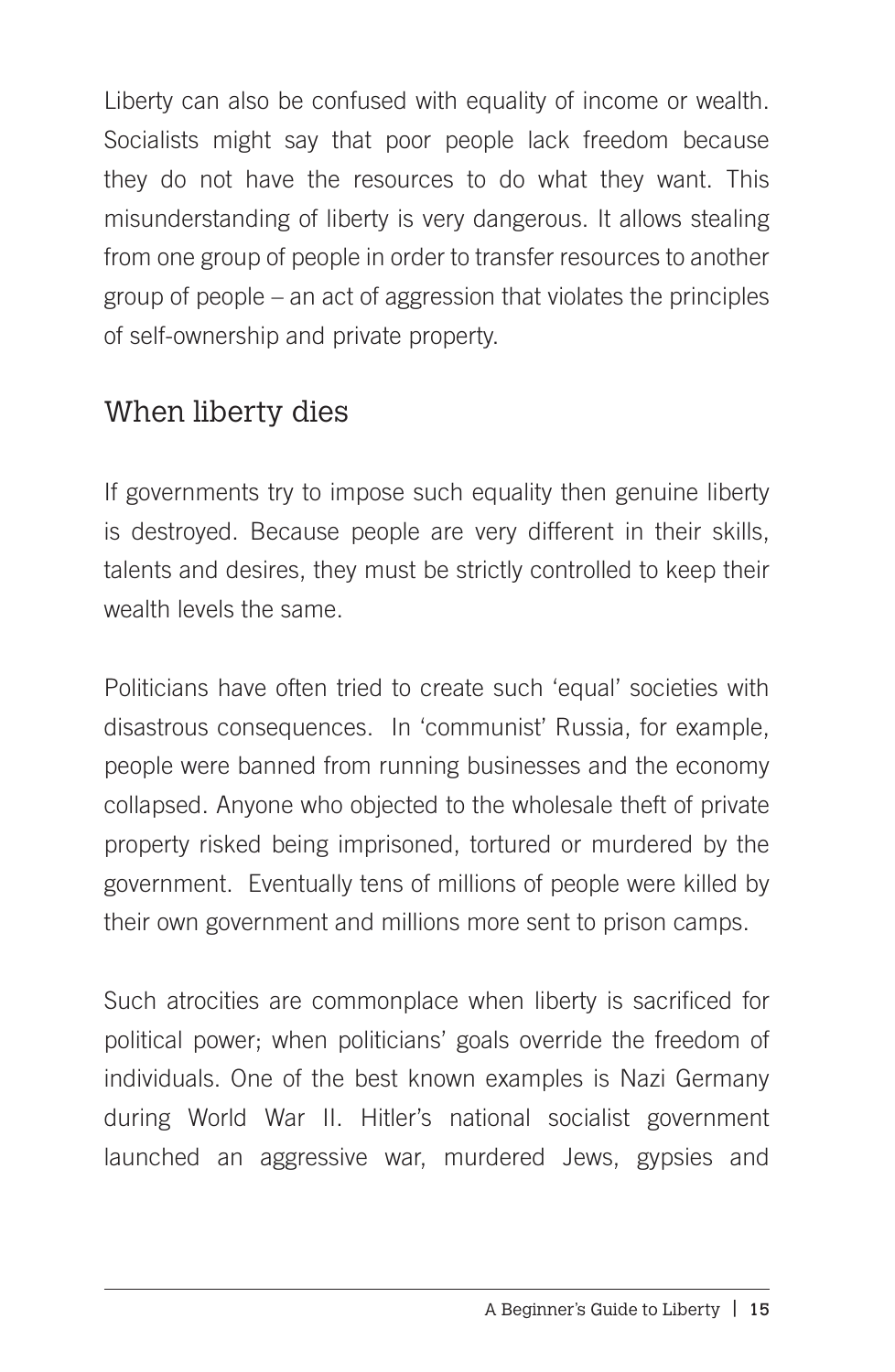homosexuals, and forced young men to fight and die in the armed forces.

It is perhaps only when liberty dies that we really grasp its importance. Without liberty we are not free human beings pursuing our own goals and choosing our own lifestyles; we are little more than slaves of the state.

#### Further reading

*Friedman, David D. [1973] (1989) The Machinery of Freedom: Guide to Radical Capitalism (2nd edition), La Salle, IL.: Open Court.*

*Lester, J. C. (2000) Escape from Leviathan: Liberty, Welfare, and Anarchy Reconciled, London: Palgrave Macmillan.*

*Narveson, Jan (2008) You and The State: A Short Introduction to Political Philosophy, Lanham, MD: Rowman & Littlefield.*

*Rothbard, Murray N. [1973] (2006) For a New Liberty: The Libertarian Manifesto (2nd edition.), Auburn, AL: Ludwig von Mises Institute. Online at: http://mises.org/rothbard/newlibertywhole.asp*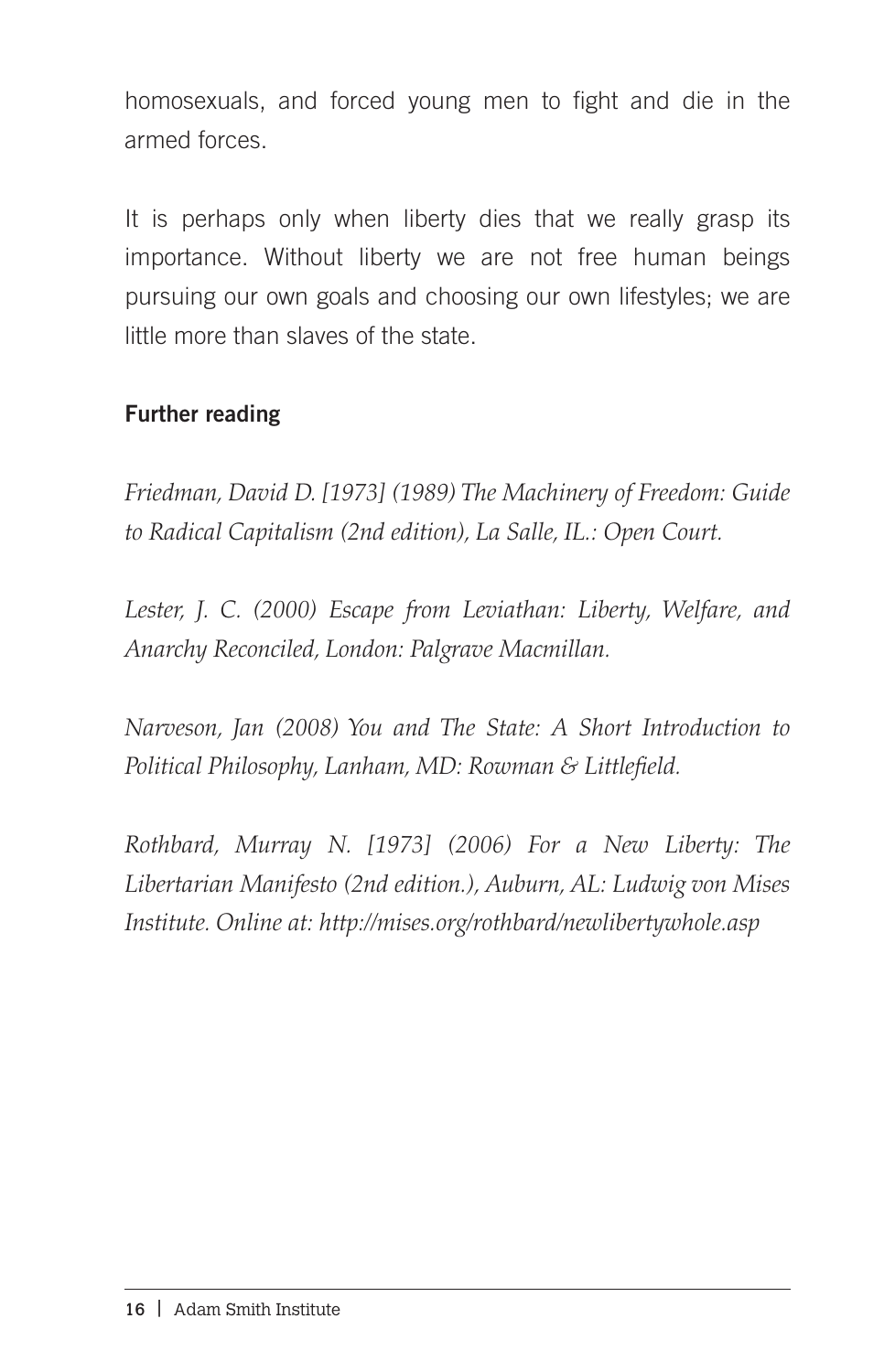# **2** How markets work

by Eamonn Butler

Markets are amazing. They unite the populations of the world in peaceful trade, co-ordinating the efforts of millions of diverse individuals. They enable us all to swap things we don't want for things we do. They steer resources to where they are most valued. They discourage waste and encourage fresh ideas. And they do all this without any governments or authorities needing to tell them how. It's amazing, but it's true. So how on earth do markets actually work?

The markets that people are most familiar with are where people gather in order to buy and sell things, like the collection of stalls you can find in any market square in Europe, selling everything from fruit and cheese through books and clothes to bric-a-brac and jewellery. Or the market I visited in Lanzhou, China, a street lined with rickety sheds from which people sold hot soup, and live fish, and pigeons, and buckets, and bicycle parts, and sunflower seeds and soap. Or specialist affairs, like the world's largest flower market in Aalsmeer near Amsterdam, or the huge camel market at Buraydah in Al-Qassim, Saudi Arabia.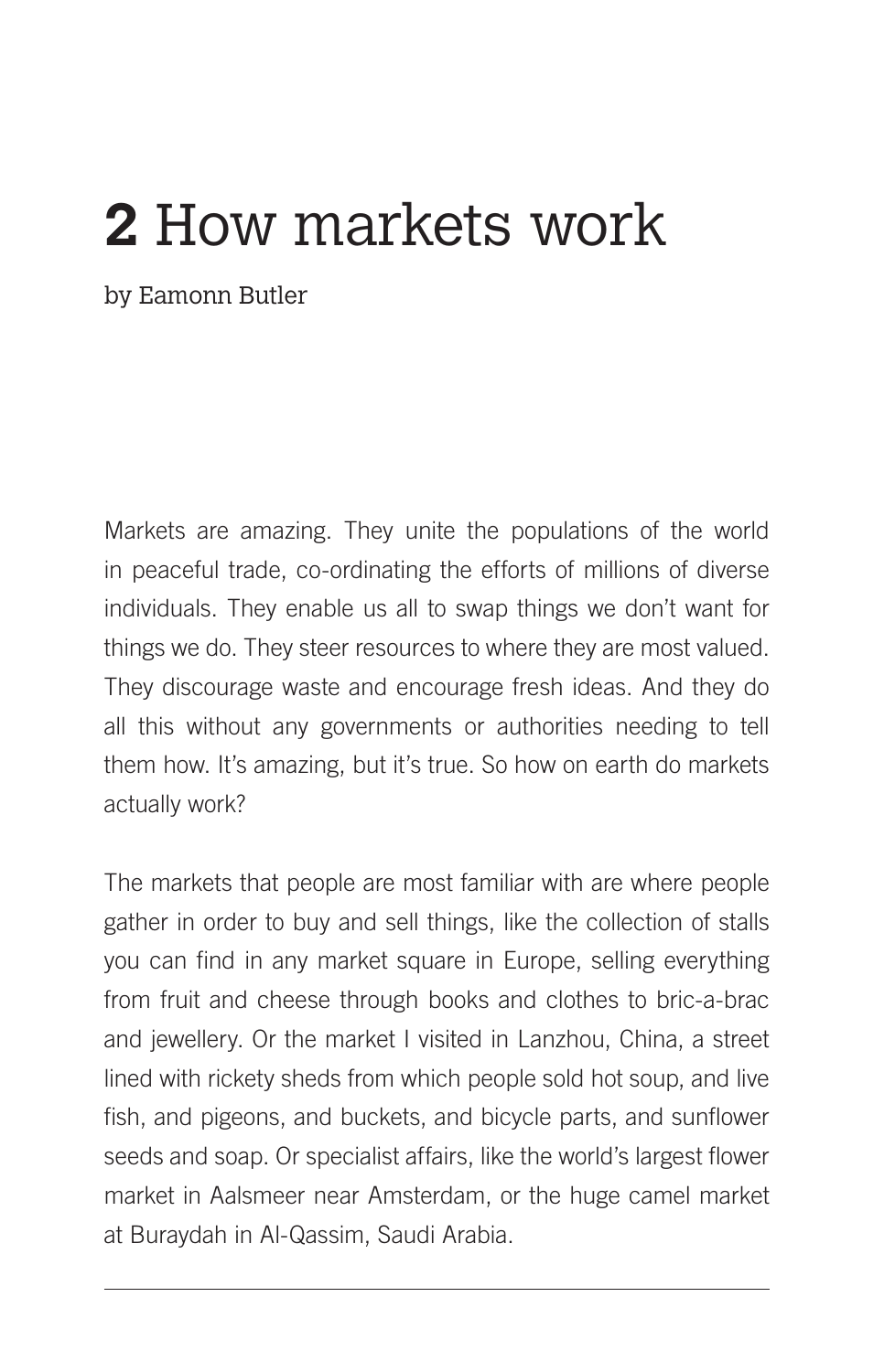At any of them, hundreds of people are involved in exchange – busily comparing the goods on offer, bargaining, buying, and selling. And this is just the visible tip of the iceberg. Many more markets exist all around us, not in a single place. There are markets for ships, shoes, sealing wax, stocks, shares, stamps, schoolteachers, shop assistants, and an alphabet full of millions of other goods and services too. Exchange is a part of our lives. But why do we do it?

#### Exchange adds value

Simple. We exchange things because it enables us to get something that we value more in return for something that we value less. Even kids know this. They swap toys they are fed up with for ones that other kids have and which interest them more. They swap football cards and stickers. And the great thing is that both sides benefit from these trades. The toy that you are fed up with might be the bee's knees to some other kid. The Manchester United striker that you have two of might be exactly what the other kid has been searching for – while their spare Liverpool goalie might be the object that you covet most in all the world.

You both gain from this deal, getting something you value more than the thing you give up in return. Nobody would enter an exchange unless they did. It is not that one side has been tricked or forced into accepting something of lower value. Value is in the eye of the beholder. It is a personal, *subjective*, opinion of the things you trade. It is not some public, *objective*, measurable quality of things, like their size or weight.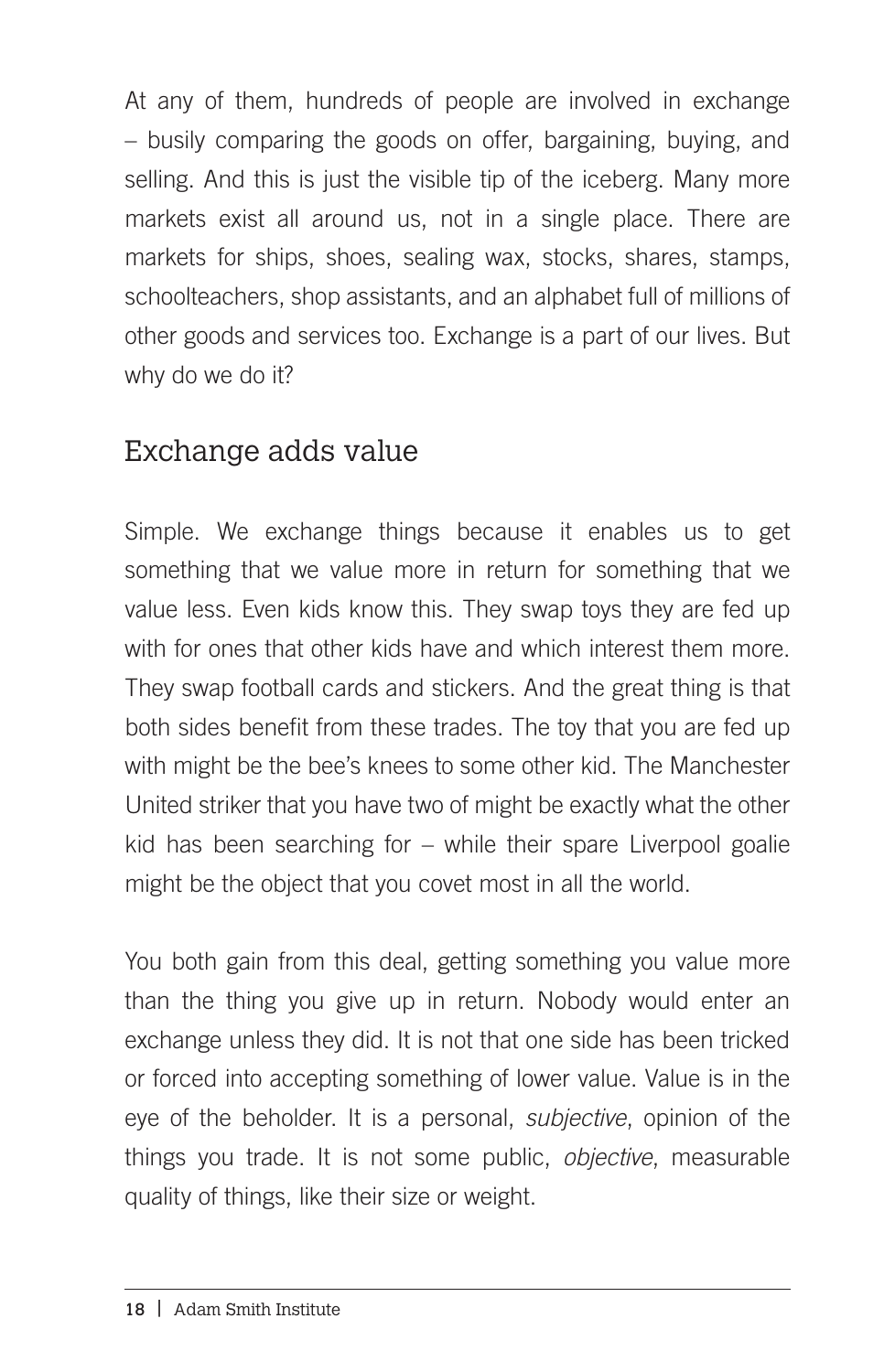Different people may value the same thing very differently. Someone under the hot sun of Buraydah might value a pitcher of water more than a diamond, while someone in rainy Aalsmeer might make the opposite calculation. Indeed, the more that people *disagree* on value, the easier it is for them to trade.

#### Markets harmonise different purposes

That is quite a boon in terms of world peace. We do not have to agree with people's politics, or culture, or religion to trade with them. All we have to do is *dis*agree on value, which is quite easy – particularly in view of how diverse are the world and its products. Dates and wine do not grow well here in Britain, but I can buy them from Iraq and Chile, without having to agree with the producers on anything except the price.

In the schoolyard, the price of a Liverpool goalkeeper is one United striker. But in most markets, when we speak of 'price', we usually think of money prices. Money is nothing special. It is not a measure of something's value. It is simply a good that people will accept in exchange for an item, knowing that it can be easily exchanged later for something that they want. It saves hungry barbers searching around for bakers in need of haircuts: they can cut someone's hair for cash, and then use the cash to buy bread from another person later on.

#### How price communicates

Yet money prices *do* reveal what it is that people value, and how scarce it is. Suppose that some new, must-have invention requires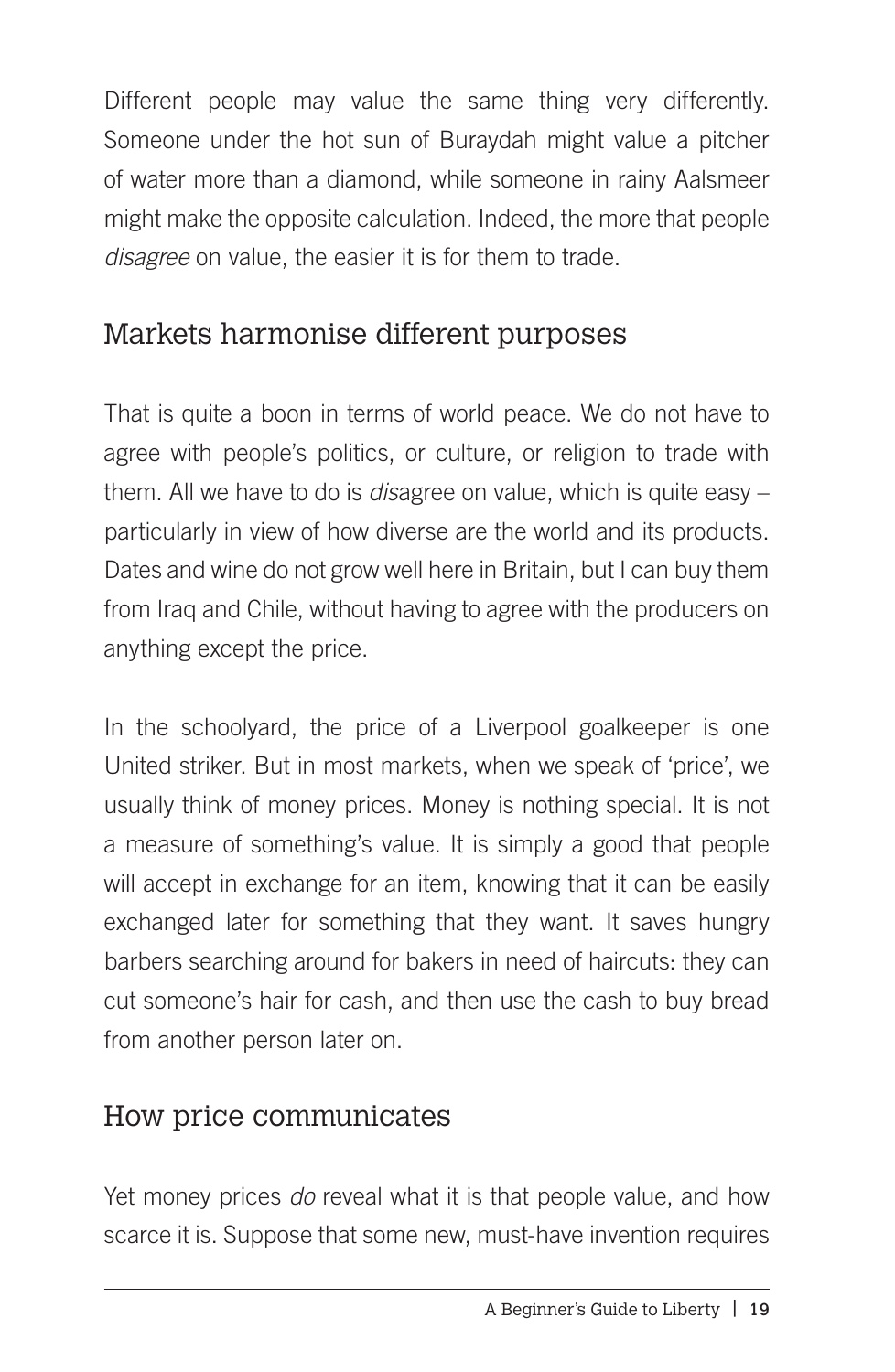tin in its manufacture. Everybody wants the new gadget, so producers crank up their output to take advantage of the soaring demand and make some money out of it.

To raise output, they need to buy more tin. They order more from the metal dealers, who order more from the miners. It may be hard to raise mine production overnight, but the miners and the dealers will discover that they can raise their prices, and the gadget producers are still willing to pay them, so strong is the consumer demand. Indeed, they can continue raising prices until consumers eventually baulk at the cost of the new gadgets – or until someone else invents a version that uses less tin.

In the meantime, the rising price of tin sends a powerful signal to the whole market: people are placing a higher value on tin; it has become scarce; more tin is needed; and if you use tin, use less or look for some cheaper alternative.

In response to this price signal, miners will try to increase the production from their mines, or will explore for new deposits. Dealers will try to move their stocks faster, so less of the metal sits idly in their warehouse stores. Gadget producers will research ways of using less tin, or seek out cheaper substitutes. And other inventors will look for ways of satisfying the public's demand with something that does not rely on so much high-cost metal.

Price, then, is a vast telecommunications network linking the whole community, telling everyone how to respond to the new demand. And not just people in the tin market. If other manufacturers find they can save money by switching from tin to chrome, say, then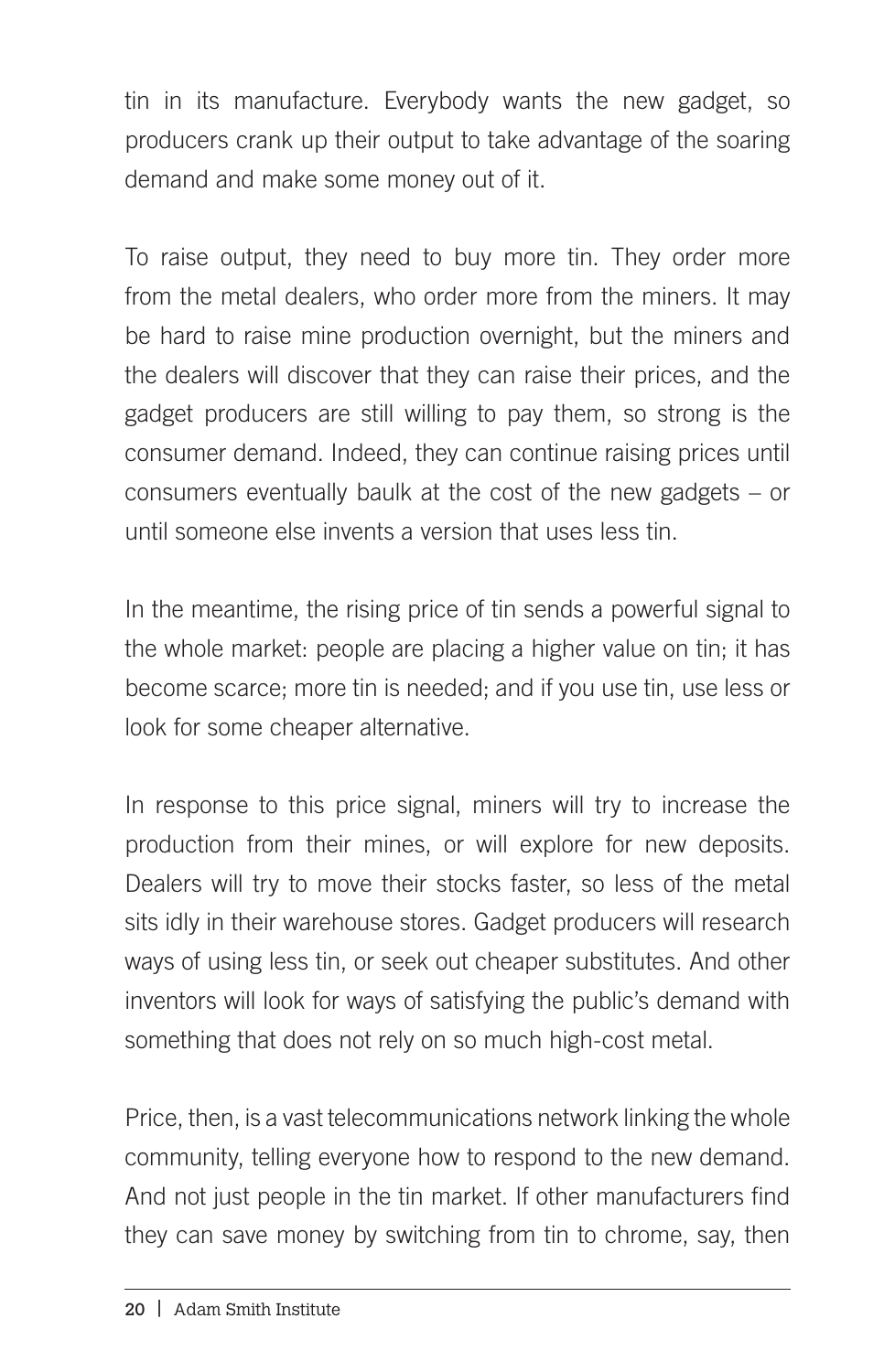their new demand for chrome will see its price rising too. Users of chrome in turn will look for cheaper substitutes: and so the effect goes on, rippling out through every market.

As a result of consumers wanting a new gadget that uses tin, the whole structure of economic production is altered. And it all happens automatically, in response to signals provided by price. It does not need any authority telling people that we need to produce more tin, or chrome, or all the rest, or cut down on their use. Thanks to the price signals that ripple out, people automatically adjust their plans and co-ordinate their actions to fit in with the demands and the plans and the actions of others.

This is good news for consumers, because it draws scarce resources – like tin – to the places where they are most valued. If producers can capture high prices from supplying a valued resource to customers, then more producers will spend more effort doing just that. Automatically, each and every resource will be steered to where consumers most want them.

Likewise, it is good news for the planet, because if people can respond to price rises by using fewer scarce resources, they will: producers have every incentive to use the cheapest mix of inputs they can find to create products of the quality that consumers want to buy.

#### A spontaneous arrangement

This arrangement, based on voluntary exchange and the prices that emerge through it, is the *market process*. It is a hugely efficient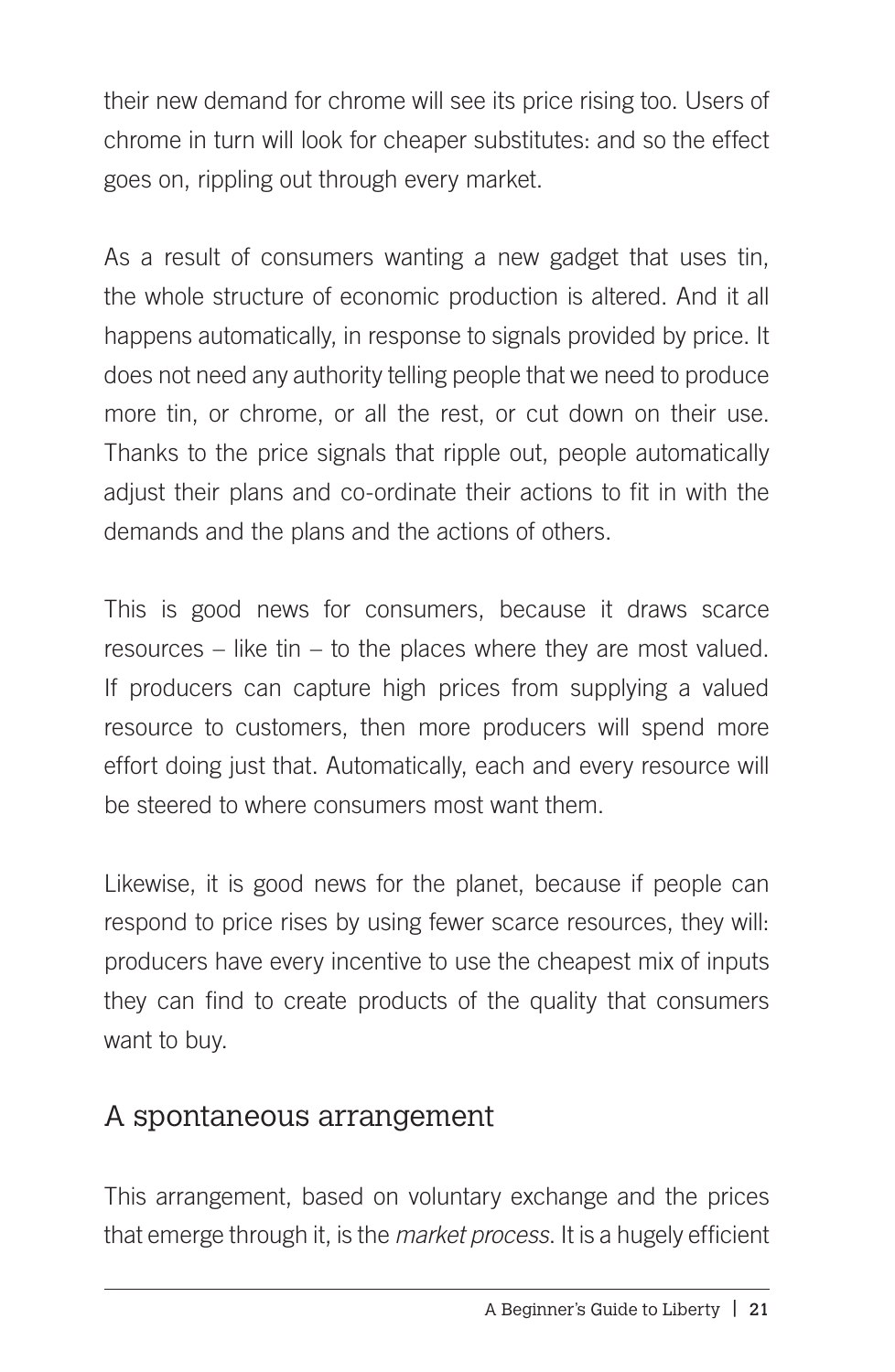process, despite the fact that it comes about quite naturally. It does not need to be thought out and consciously designed. It grows up spontaneously – like language or social conventions – and survives because it happens to be useful to us.

This *spontaneous social order* is not perfect, of course: nothing human is perfect. The structure of production does not instantly snap into some new balance just because the demand for tin changes. Things take time to adjust, and people make mistakes along the way. They may know what is going on close to them, but they cannot know exactly what is happening everywhere else. They cannot know how everyone else is responding to the changes, or exactly how they in turn can best adapt to those changing responses.

Information, then, is imperfect – dispersed, fragmentary, and fleeting. A taxi company, for example, needs to know what cars are available, how many customers are looking for transport, and where they want to go. It needs to anticipate surges in supply or demand – such as when the local cinemas close. It needs to know all this not just from month to month, but from moment to moment.

There is no way that a central planner in a large country could collect all the local information needed to make sure that a taxi is waiting for everyone who needs one. By the time the information had been transmitted up to the planning board, it would already be out of date, even before it was acted on. And much of the information required is just the gut feeling of the local people, which cannot be summed up in words and passed on to planners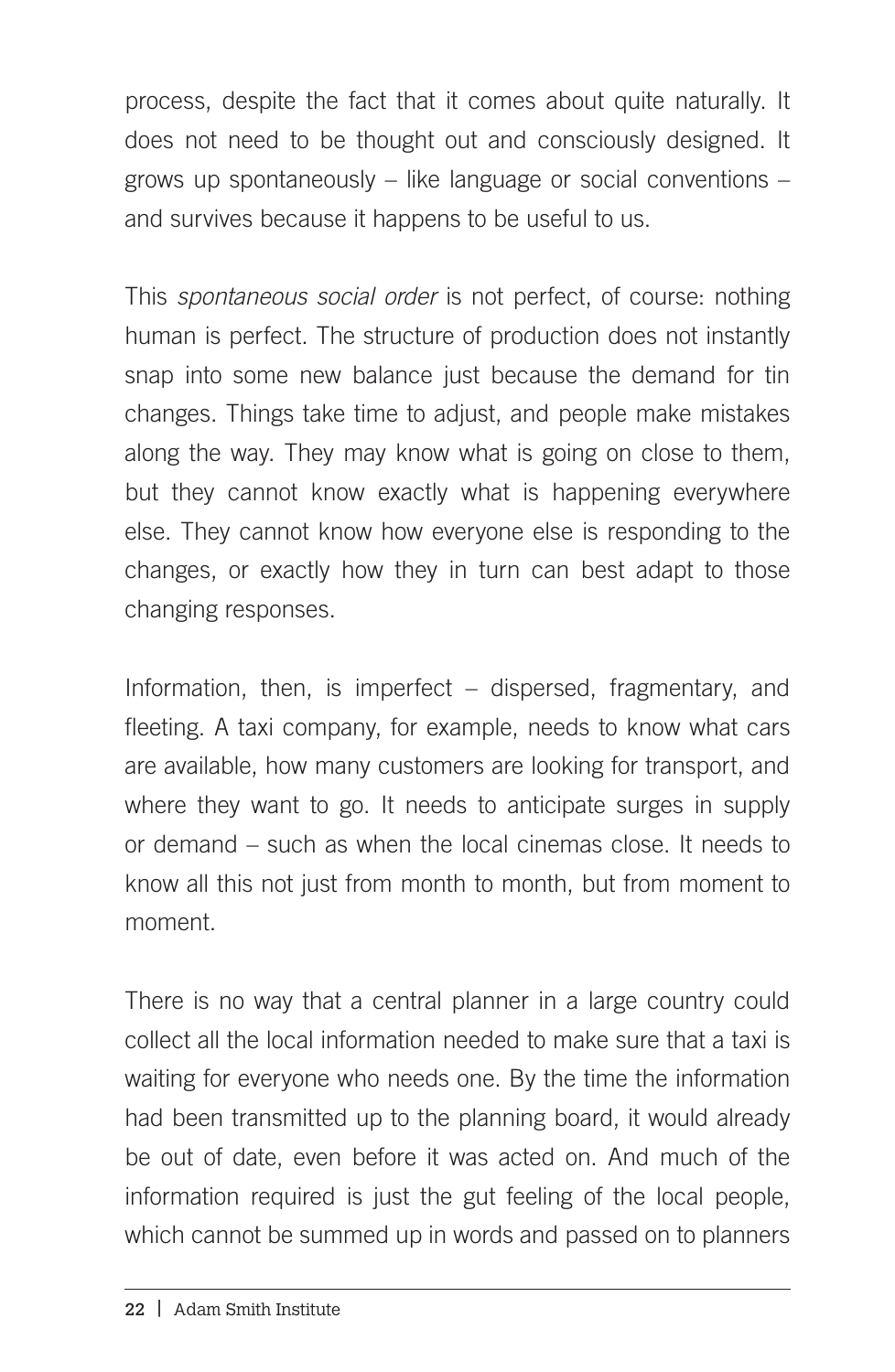anyway – such as whether an important football game on television is likely to reduce the number of people wanting to go out to the cinema that evening.

The market is able to respond to such dispersed, local, incomplete, personal information far better than any central planning system. Indeed, given the number of different ways of allocating our resources, no central planner could possibly cope anyway.

Should we produce oil or wine? A planner would have to find out what people want, and how much they want it, then decide how many trees or vines to plant, organise pickers, make barrels or bottles which in turn need metal or glass, arrange the appropriate transportation… and this with only two products. When there are millions, the task is millions of times harder. Yet the market process co-ordinates all these production decisions quickly and easily.

#### Imperfections drive markets

What motivates the market process is not some central plan, but the alertness of individuals who spot that supply or demand has changed, or that consumers have wants that are going unfulfilled, or that products can be made better or cheaper. Their incentive is the profit that can be made by filling these gaps that other people have not spotted. You may call these people *entrepreneurs*. But we are all entrepreneurs, trying to establish where our abilities will be best rewarded – whether we should learn new skills or change jobs, for example.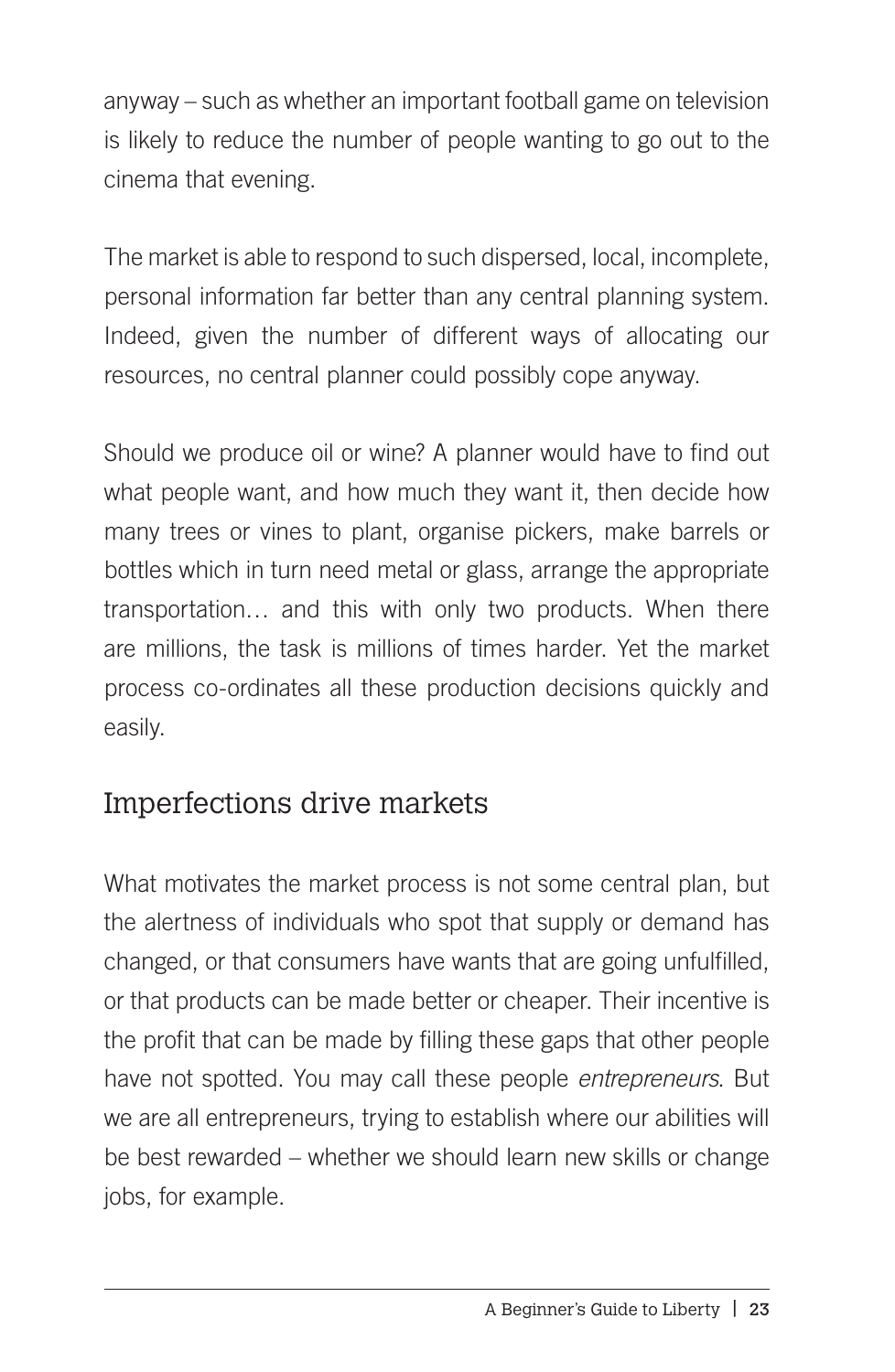Profit, though, is earned only by providing what other people want. When it comes to deciding what we should do and what we should make, consumers are in control. It is their votes that count. Not their votes in an election – where a whole package of political policies is decided once every few years. The votes that count in the market are consumers' money votes, which work like a daily referendum on each of millions of different products and services, revealing which ones consumers value most, and deciding which will be produced.

Entrepreneurs do not want to produce things that are identical to others – they want to distinguish their products by making enhancements that will attract customers. That is because they face competitors, and want to give themselves an edge. Competition is not some dead fact of economic life: it is a dynamic *process*, a *discovery procedure* in which entrepreneurs – any of us – try to find out what it is that consumers really want, and how much of their cash they are prepared to vote for it.

### Getting the most out of markets

Many of our politicians have been brought up on textbook economics that has an idea of 'perfect' markets in which all producers are identical, prices remain fixed, and supply and demand always balances. No such world could ever exist. It is the very *imperfections* of the market that drive economic life towards constant improvement, progress and efficiency.

Markets need rules, just as a fire basket is needed to contain a fire. But politicians should not try to impose their own rules,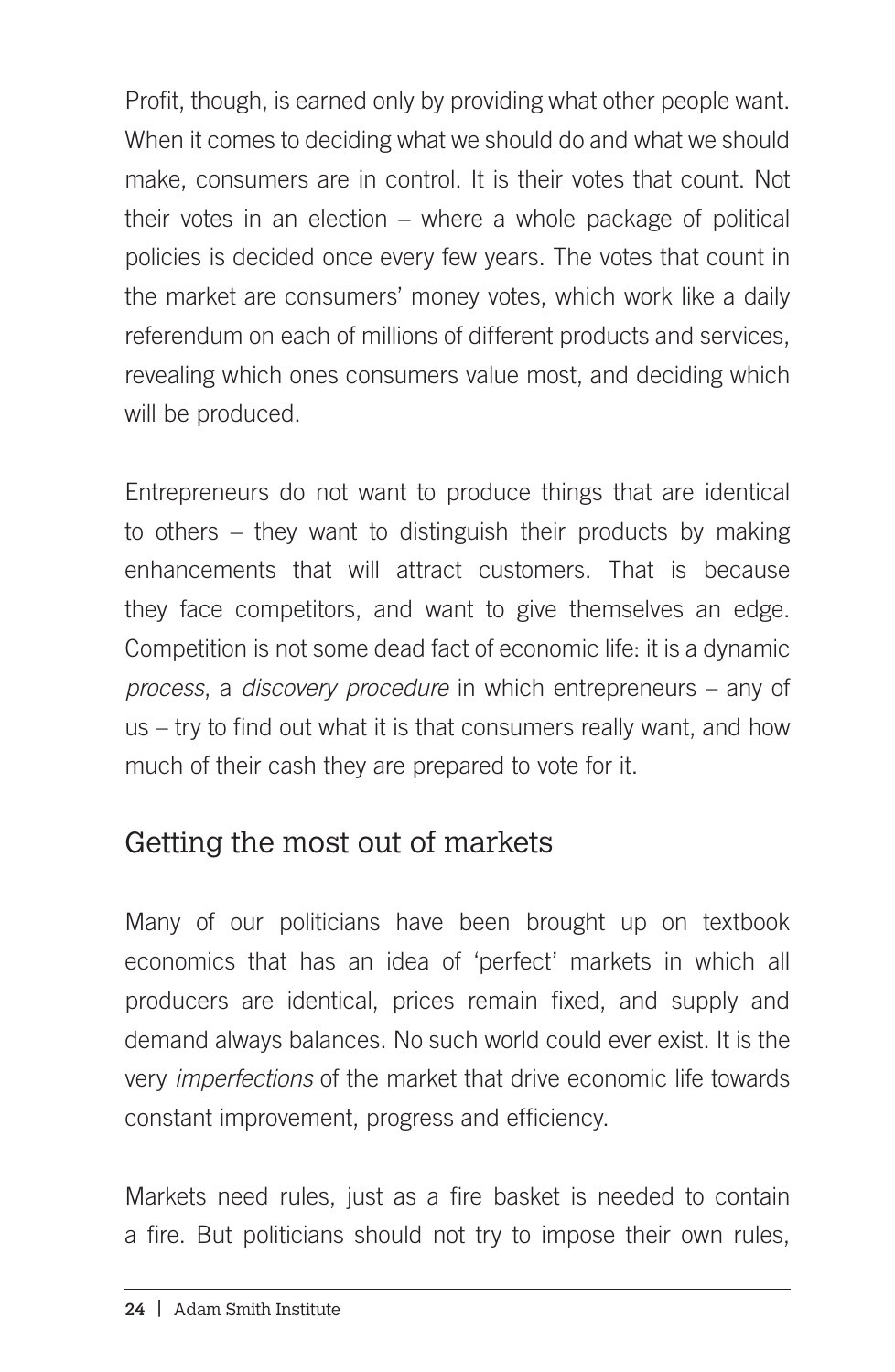or to 'perfect' markets by intervening with taxes, subsidies and regulations. Markets are powerful, and messing with them can produce powerfully counterproductive results. Politicians should therefore simply enforce the rules that make them work – the rules of property, contract and honesty – and enjoy the warm glow of increasing prosperity.

#### Further reading

*Butler, Eamonn (2009) The Best Book on the Market: How to Stop Worrying and Love the Free Economy, Oxford: Capstone.*

*Hayek, Friedrich A. (1945) 'The Use of Knowledge in Society', American Economic Review, 35, 4, 519-30.*

*Kirzner, Israel (1997) How Markets Work: Disequilibrium, Entrepreneurship and Discovery, London: Institute of Economic Affairs.*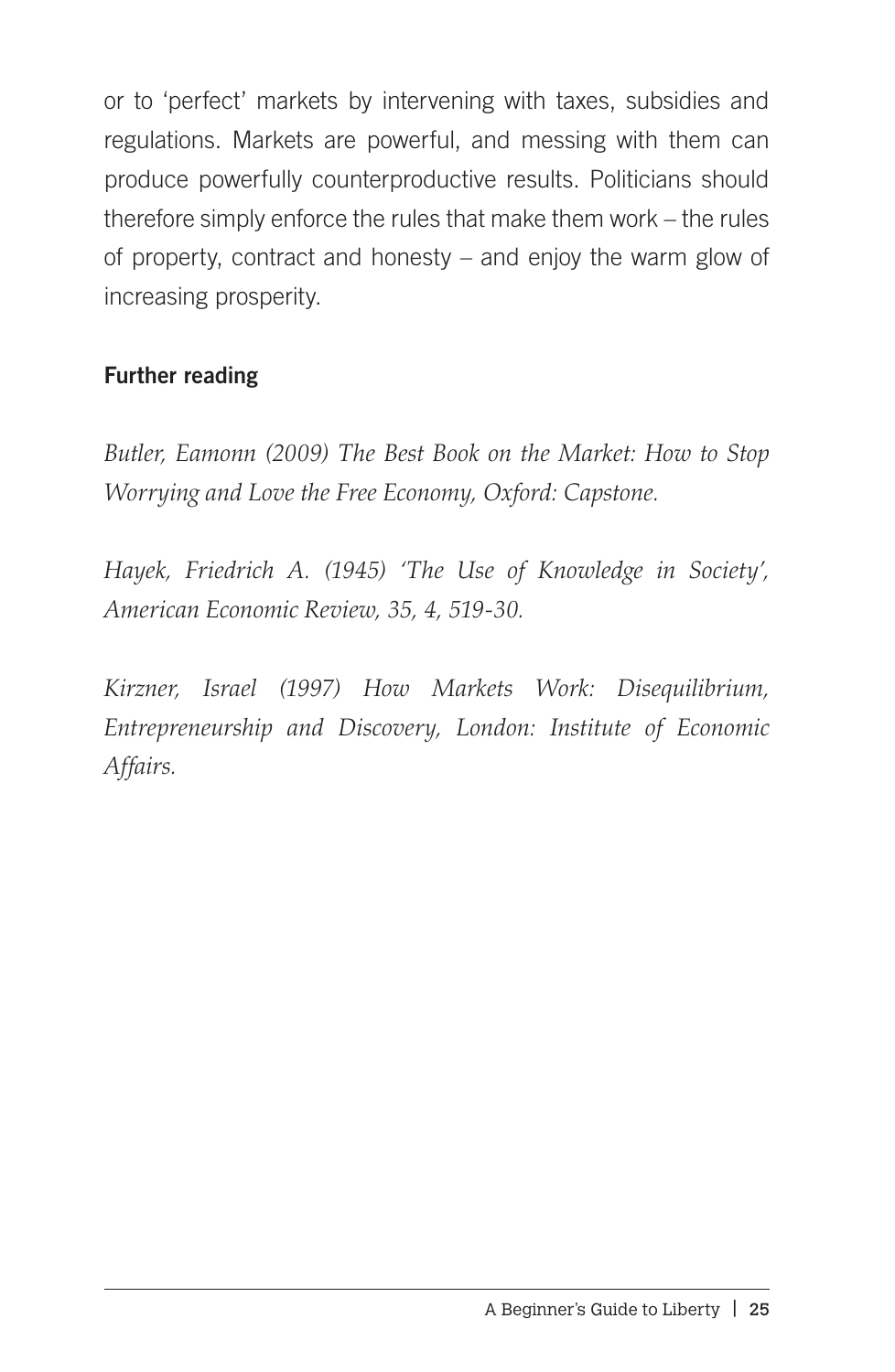# **3** Free trade by Daniel Griswold

Free trade can be defined as the freedom of individuals and companies to exchange goods and services across international borders unrestricted by government. In our daily lives, it means the freedom to buy a shirt stitched in Bangladesh, a banana grown in Ecuador, a car made in Germany, an iPod assembled in China, or a DVD produced in Hollywood.

The argument for free trade begins with the rights of the individual. We should be as free to trade for mutual benefit with somebody across a border or an ocean as we can trade with somebody across the street or in the next town, county, or state. Restrictions on trade violate our freedom to exchange our own property voluntarily with other people who happen to live in a different country.

#### The division of labour

Free trade allows nations to specialise in what their citizens can do best with the resources and productive advantages they possess. Because of differing climates, resources, histories, and levels of education, some nations will be better than others at growing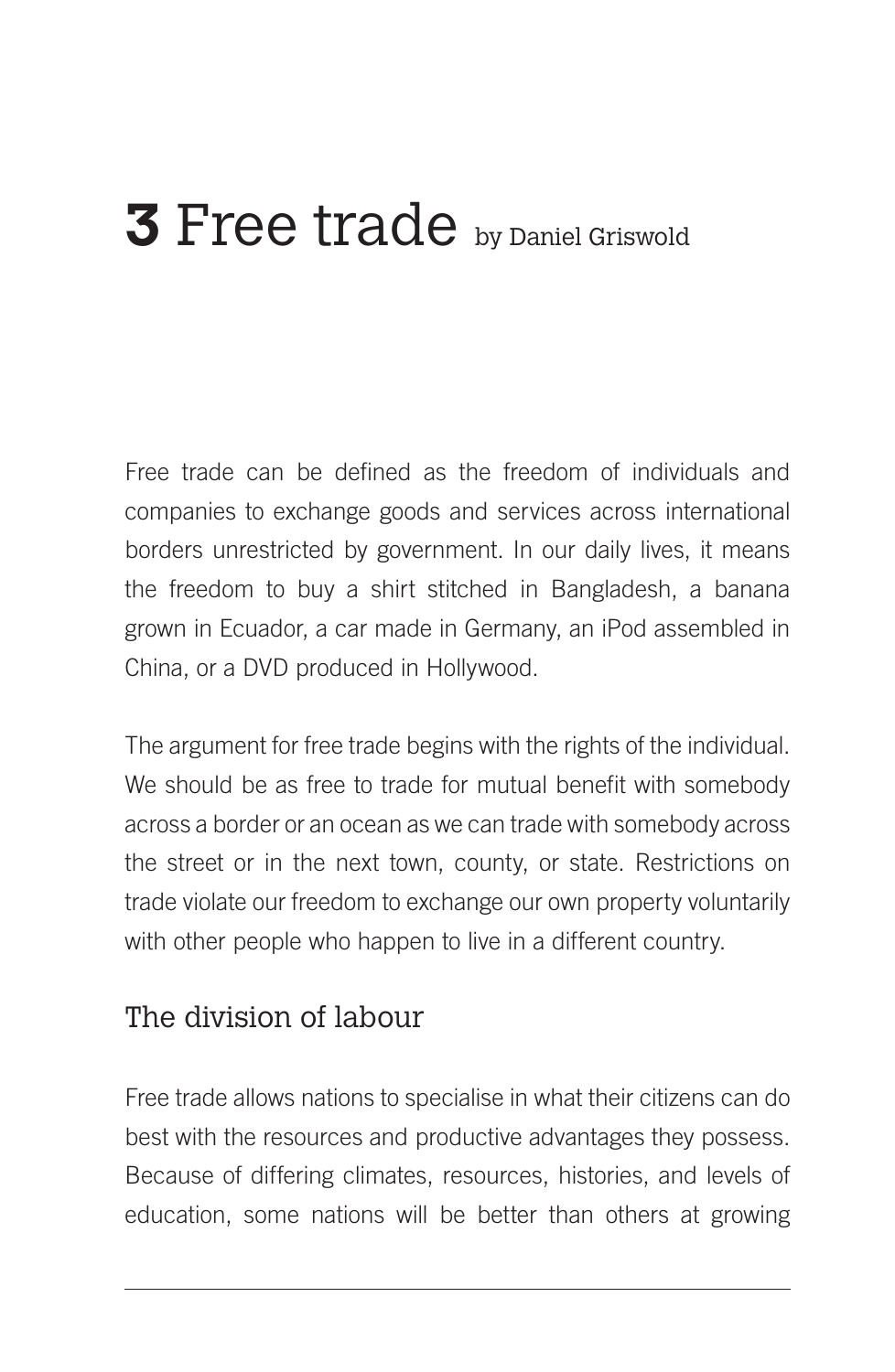wheat, building computers, making cloth, or offering holidays at the beach. Workers and companies within nations are better off specialising in what they can do best, and trading their surplus production for goods and services that other nations are better at producing.

Individuals engage in this sort of trade everyday. Think how poor your family would be if your parents insisted on building your own house, making all your clothes and furniture, and growing all your food without buying anything from others. The result would be self-sufficient poverty. Instead, through trade, people specialise in a line of work where they can be most productive, and then trade the product of their work with others in what economists call a 'division of labour'.

As Adam Smith, the father of modern economics, argued, free trade allows the creation of more wealth by expanding the size of the market, thus allowing a finer division of labour among and within nations.

In his famous 1776 book, *The Wealth of Nations*, Smith observed:

*'It is the maxim of every prudent master of a family, never to attempt to make at home what it will cost him more to make than to buy. ...What is prudence in the conduct of every private family, can scarce be folly in that of a great kingdom. If a foreign country can supply us with a commodity cheaper than we ourselves can make it, better buy it of them with some part of the produce of our own industry, employed in a way in which we have some advantage.'*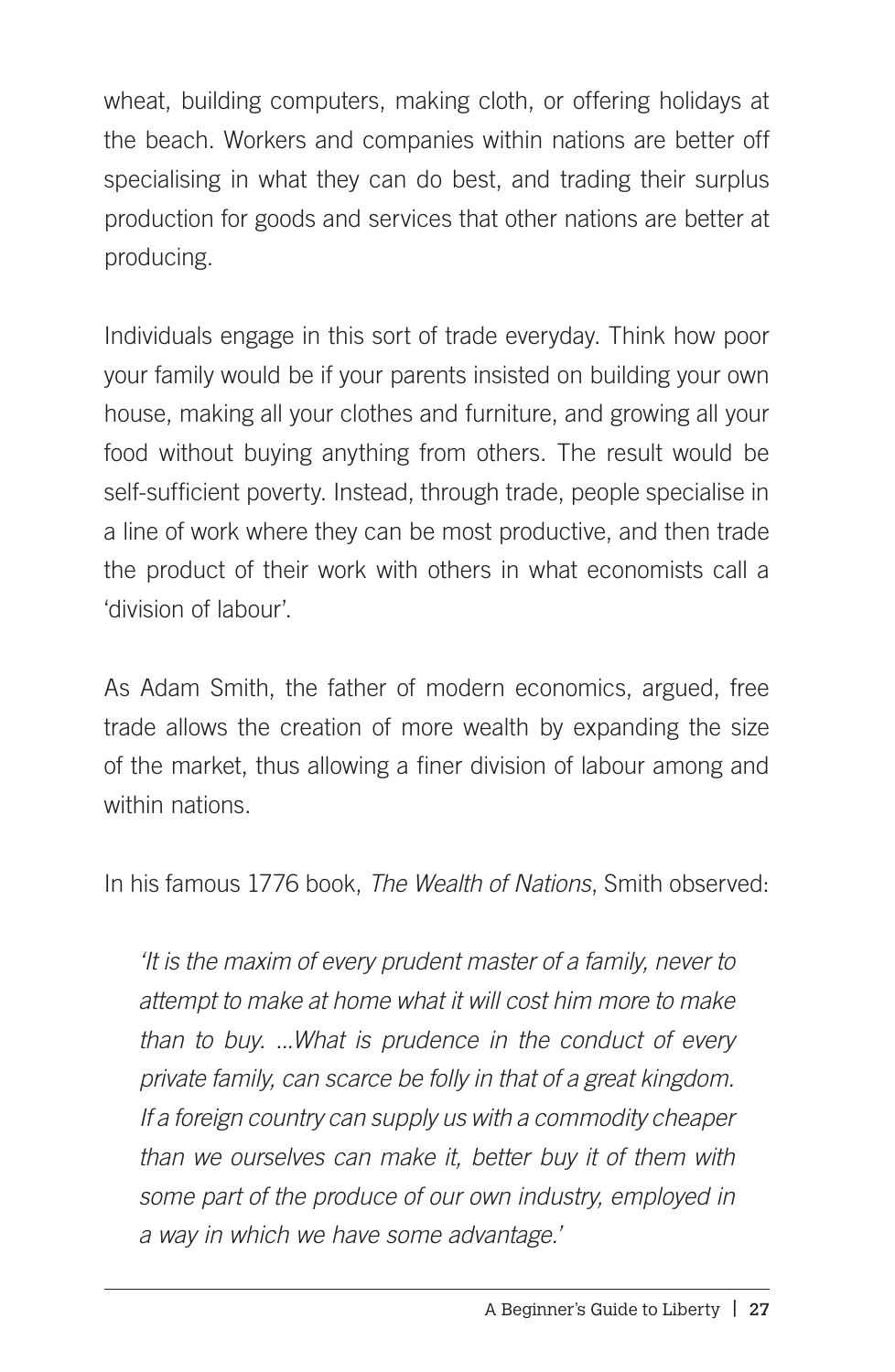## Comparative advantage

In 1817 a British stockbroker named David Ricardo expanded on the work of Smith with his own theory of 'comparative advantage'. According to Ricardo, even if a nation's workers can produce everything more efficiently than workers in other nations, they can still trade profitably. What matters is what those workers produce most efficiently compared to whatever else they could produce.

So if workers in a rich country are twice as efficient at producing shoes as workers in a poor country but five times more efficient at producing computer chips, it will still be to the advantage of both nations for the rich country to specialise in computer chips and import shoes from the poor country. By specialising in their comparative advantages, workers in both nations can increase their consumption of both goods.

#### Competition and economies of scale

Free trade allows people to benefit in other important ways as well. By producing for a global market, companies can enjoy greater 'economies of scale'. Once a company has invested heavily in research, development, and machinery to produce, say, automobiles, jetliners, or software, it can produce at a lower cost per item if it produces 100,000 for sale worldwide than if it produces only 1,000 for sale locally. Competition from trade also spurs companies to innovate in creating new and better products and to reduce costs and eliminate waste.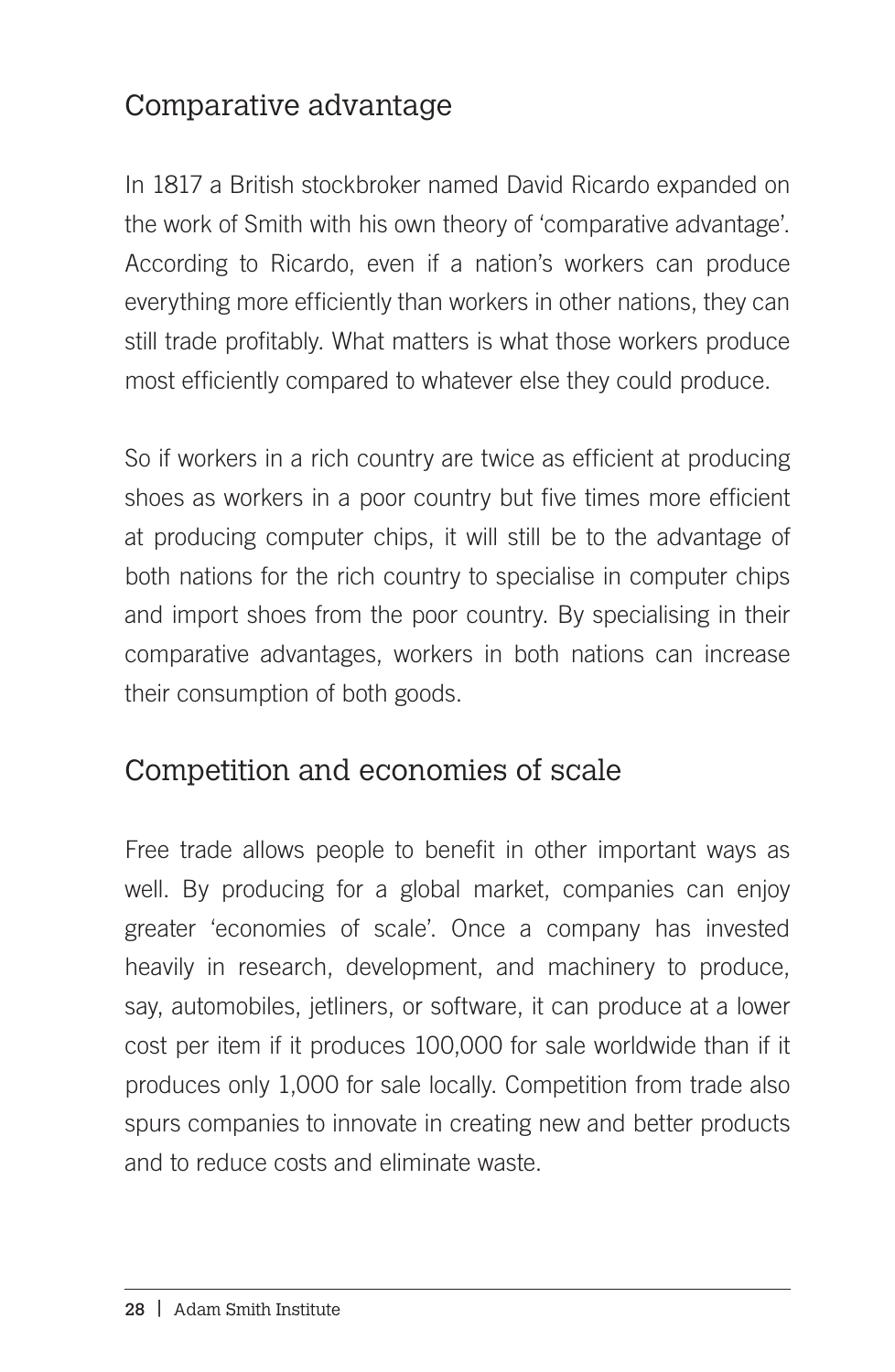For consumers, free trade means lower prices, more variety, and better quality. We are better off as consumers when many producers are competing for our business rather than just a few or a monopoly. Competition from imports means that we pay lower prices and enjoy wider choices for such items as clothing, food, and consumer electronics than if we were limited to local producers only.

#### Protectionism

The opposite of free trade is often called protectionism, the practice of governments 'protecting' certain domestic producers from global competition through tariffs, quotas or other regulations. A tariff is a direct tax imposed on imports, either a percentage of the value or a certain amount per item. A quota is a numerical restriction on the amount of an item that can be imported. Other trade restrictions take the form of regulations designed to inhibit imports indirectly through what are called non-tariff barriers.

Almost every government engages in protectionism of one kind or another. It is not uncommon for politicians to ignore the larger benefits from free trade for the nation as a whole in order to benefit a specific producer or industry that wants protection from its foreign competition. Industries seeking protection are typically well-organised and highly motivated and thus better able to influence the political system.

The result of protection is that consumers pay higher prices, the country's resources are employed in ways that are less productive,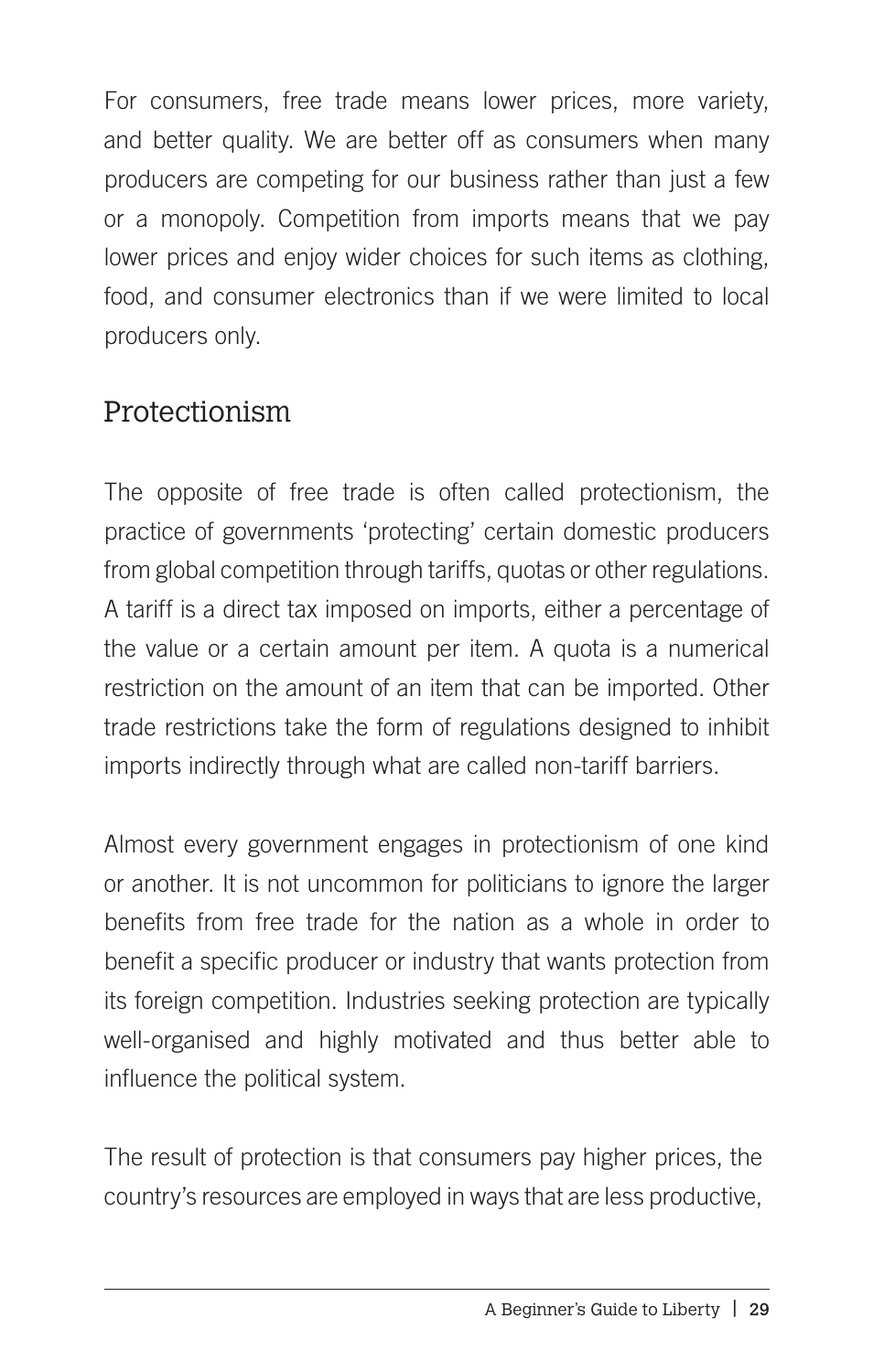and the overall standard of living is lower than it would be if trade were free.

Western nations learned a hard lesson in the 1930s about the dangers of protectionism. An economic downturn in 1929 prompted the United States, Great Britain and other governments to raise tariffs supposedly to protect jobs. But rising trade barriers prompted other countries to retaliate, trade levels plunged, and the Great Depression was deepened and prolonged.

Historians believe the international tensions caused by economic warfare contributed to the outbreak of World War II. The events of that time gave support to the saying attributed to the 19th-century French political economist Frederic Bastiat: 'When goods cannot cross borders, armies will.'

#### The movement towards free trade

After the devastation of depression and World War II, the United States, Britain and about 20 other nations signed the General Agreement on Tariffs and Trade. The agreement committed members to lower trade barriers and to keep them down, and to apply tariff rates equally to other countries.

At the urging of the United States, the nations of Western Europe agreed to eliminate most barriers to trade among themselves. The Common Market not only helped Europe rebuild itself after the war but also helped keep the peace by encouraging economic cooperation. The GATT became the WTO in 1995 and now has more than 150 members.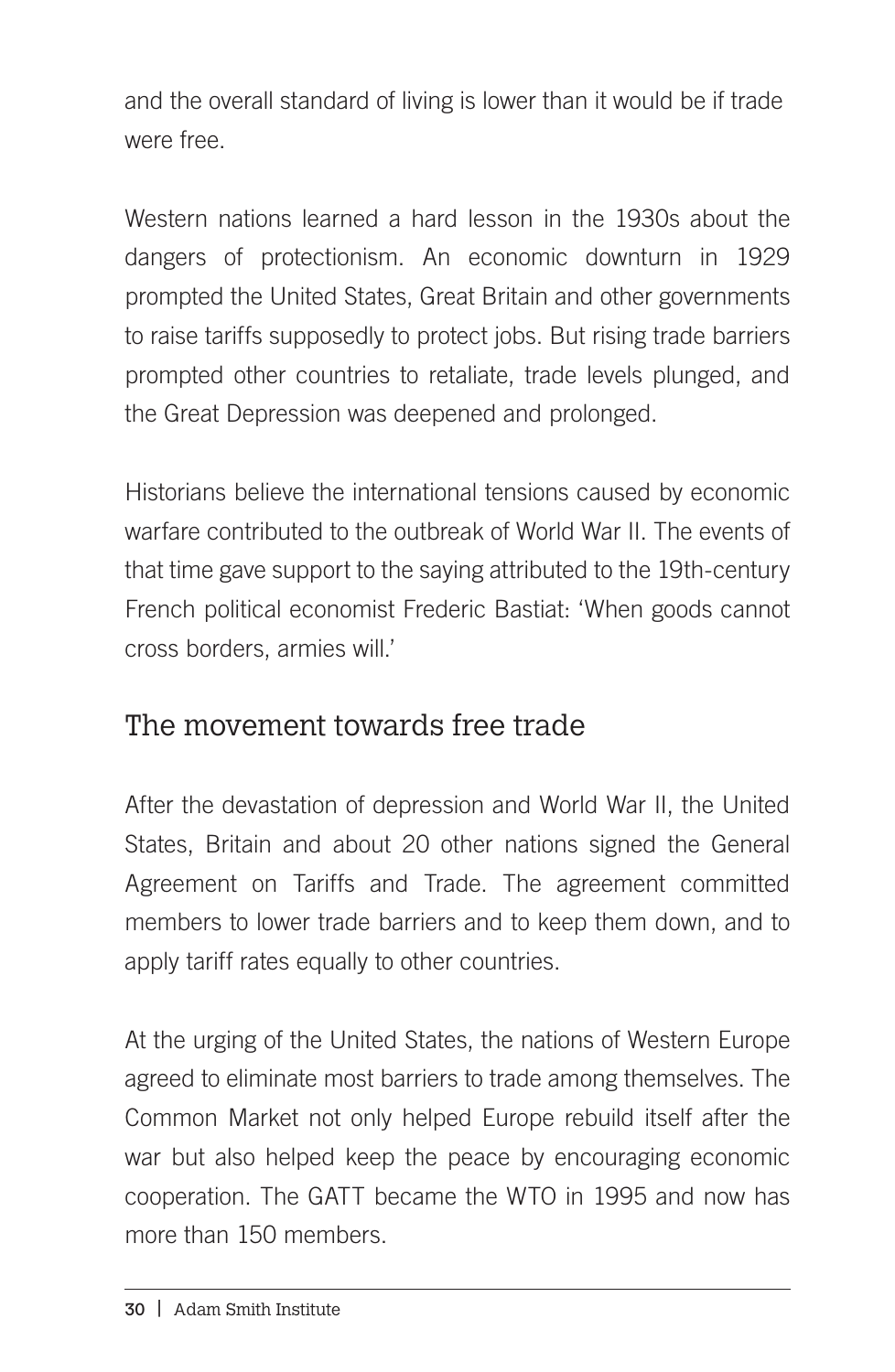In the past 50 years, the movement towards free trade has gone beyond the developed countries of Western Europe, North America and Japan. Through engagement in the global economy, the 'Tigers' of East Asia – South Korea, Taiwan, Singapore and Hong Kong – transformed themselves from poor to rich countries.

Beginning in the 1970s, Mainland China, Chile, and a few other less developed nations began to lower their previously high trade barriers, welcomed foreign investment, and dramatically increased their trade with the rest of the world.

The collapse of global communism along with the Berlin Wall in 1989 caused disillusionment with protectionism as a tool of development. Since then, more and more countries have sought to lower their own barriers to trade and participate in the global economy.

## Rising living standards

Today the evidence in support of free trade is growing. Those nations that have opened themselves to trade and investment typically grow faster and achieve higher incomes per head than countries that remain closed.

The territory of Hong Kong, for example, has practised free trade since the 1960s. Once a poor outpost of the British Empire, today it is one of the richest cities on earth, in large measure because its people can buy, sell, and invest freely in global markets. In contrast, many of the world's poorest countries, such as North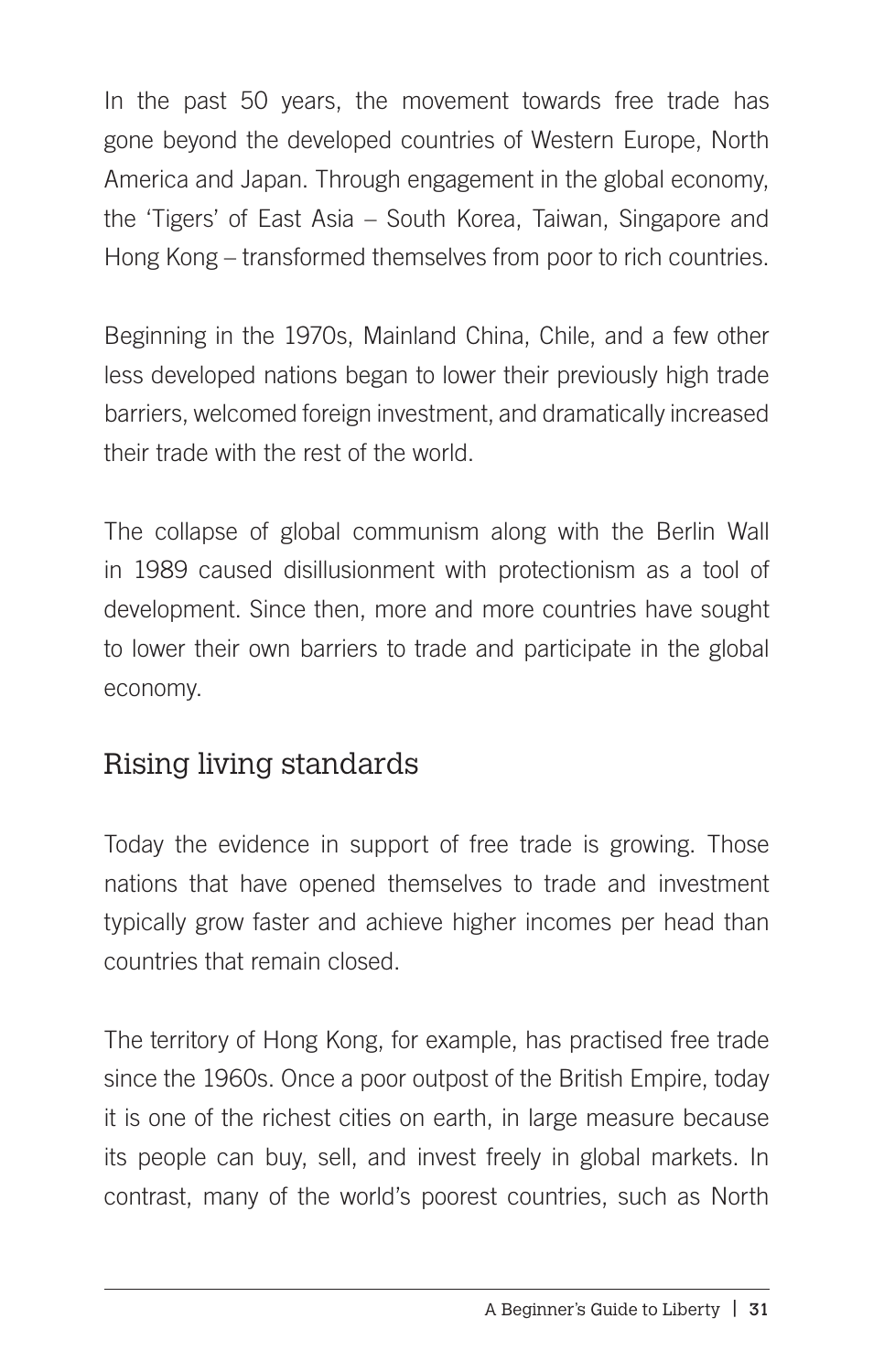Korea, Burma, and many countries in Africa, are the most closed to trade.

The spread of trade and globalisation in the past three decades has been one of the main reasons for a reduction in global poverty. Since the early 1980s, the share of the world's population living on less than the equivalent of \$1.50 (US) per day dropped by more than half, from 52% to 25%, according to the World Bank. Progress against poverty has been the most dramatic in those countries that have most aggressively opened their economies to the rest of the world, such as China, Vietnam and Chile.

### Better conditions and more cooperation

Critics of trade will sometimes point to the poor working conditions in less developed countries as a reason why we should not buy their products. But their criticism overlooks the important point that trade is one of the main engines for improving conditions in those same countries.

Our more open world is not engaged in a 'race to the bottom', but one of rising incomes and standards. During the recent era of expanding trade, the world has also witnessed rising life expectancy and literacy rates in developing countries along with declining rates of infant mortality, malnutrition and child labour.

New technologies have changed the nature of trade even though the economic theories in support of it remain unshaken. Almost half of the goods traded between nations are now transported by air rather than by ship, road, or rail. Many of the goods traded by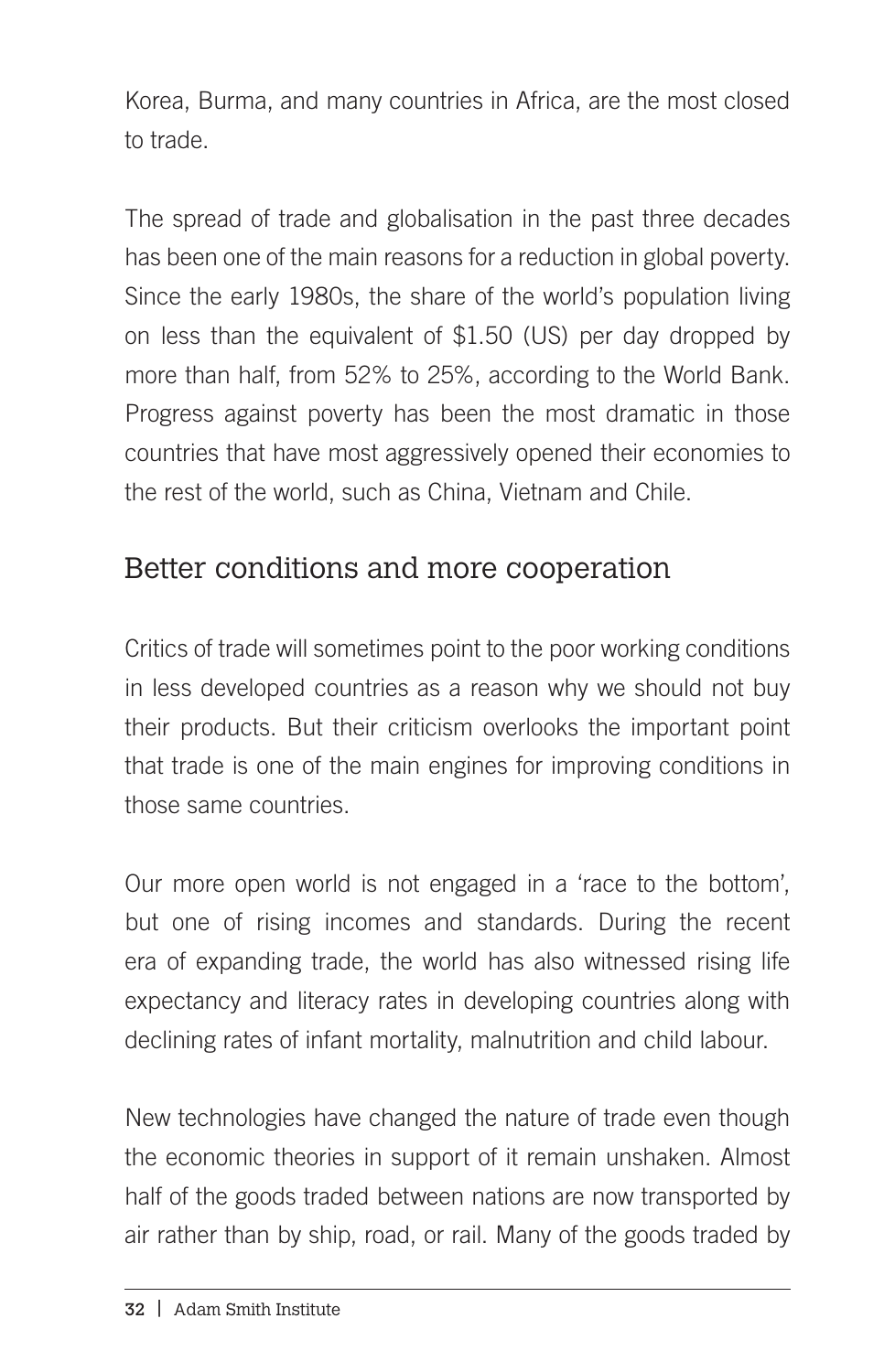sea are shipped in standard containers, which can be more easily loaded and unloaded at ocean harbours and transferred to trucks or trains. The spread of the Internet and satellite communications has spurred the growth of multinational companies, which coordinate the activities of affiliates located in multiple countries.

As a result, many products are now made through the cooperation of workers in lots of different countries. A jet airliner or an automobile may be designed in one country, assembled in another, and contain parts made by workers in dozens of other countries. An iPod bought by a teenager in the United States or Europe will be stamped 'Assembled in China', but it was designed and engineered in California. An American company supplied the processing chips, a Korean company the memory chip, and Japanese companies the hard drive and display screen.

#### Tolerance and understanding

Along with the economic benefits, trade also encourages tolerance and understanding among individuals. Trade and globalisation are teaching us to see people in other countries not as mysterious and threatening, but as customers, suppliers, and potential collaborators. Trade facilitates communication. Not only goods and services cross borders but also ideas and people, who then build relationships that tend to break down traditional prejudices.

Historically, cities and countries at the forefront of international trade were also among the most open and tolerant societies of their day. Venice in the 1400s and the Dutch Republic in the 1600s were the leading commercial centres of their time.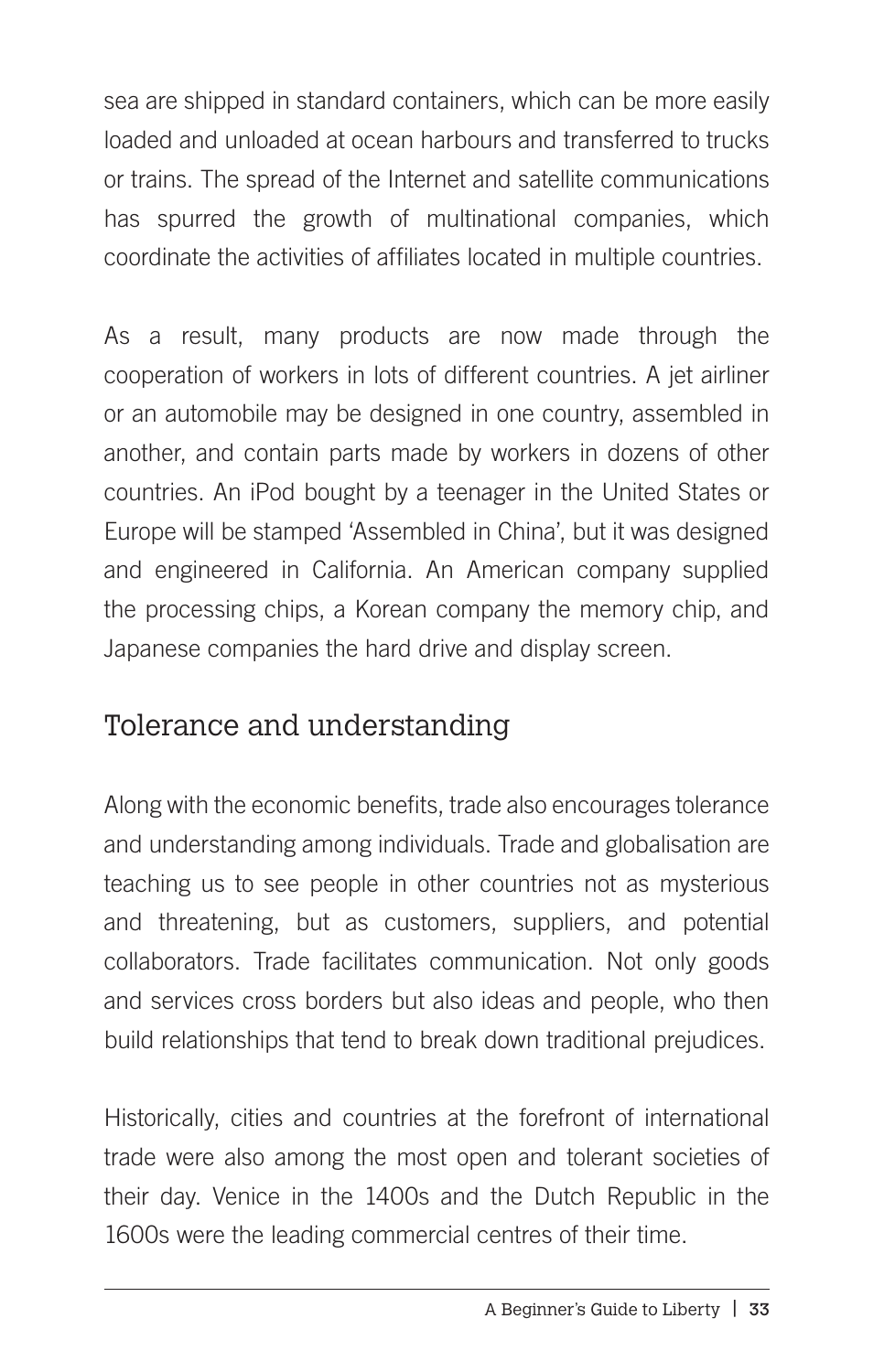They each provided freedom and legal protection to Jews and religious dissenters. Their citizens learned to welcome people of differing religions and races because intolerance was, among its other shortcomings, bad for business. Today, societies open to trade are more likely to be open to freedom of religion and speech.

## Trade and liberty

In the end, the argument in favour of free trade comes down to one of basic justice. If an individual wants to trade what he or she has produced for something a person or group of people in another country has produced, the government should not interfere. To use the power of government to forbid a transaction that is beneficial to the two parties involved is to violate the sovereignty of free individuals.

Trade barriers rob people of the rightful fruits of their own labour, distributing the spoils to other people with no moral claim to the confiscated wealth other than political power.

#### Further reading

*Griswold, Daniel (2009) Mad about Trade: Why Main Street America Should Embrace Globalization, Washington, D.C.: Cato Institute.*

*Bastiat, Frederic (1848) 'On the Balance of Trade', 'A Petition', and other essays in Economic Sophisms.*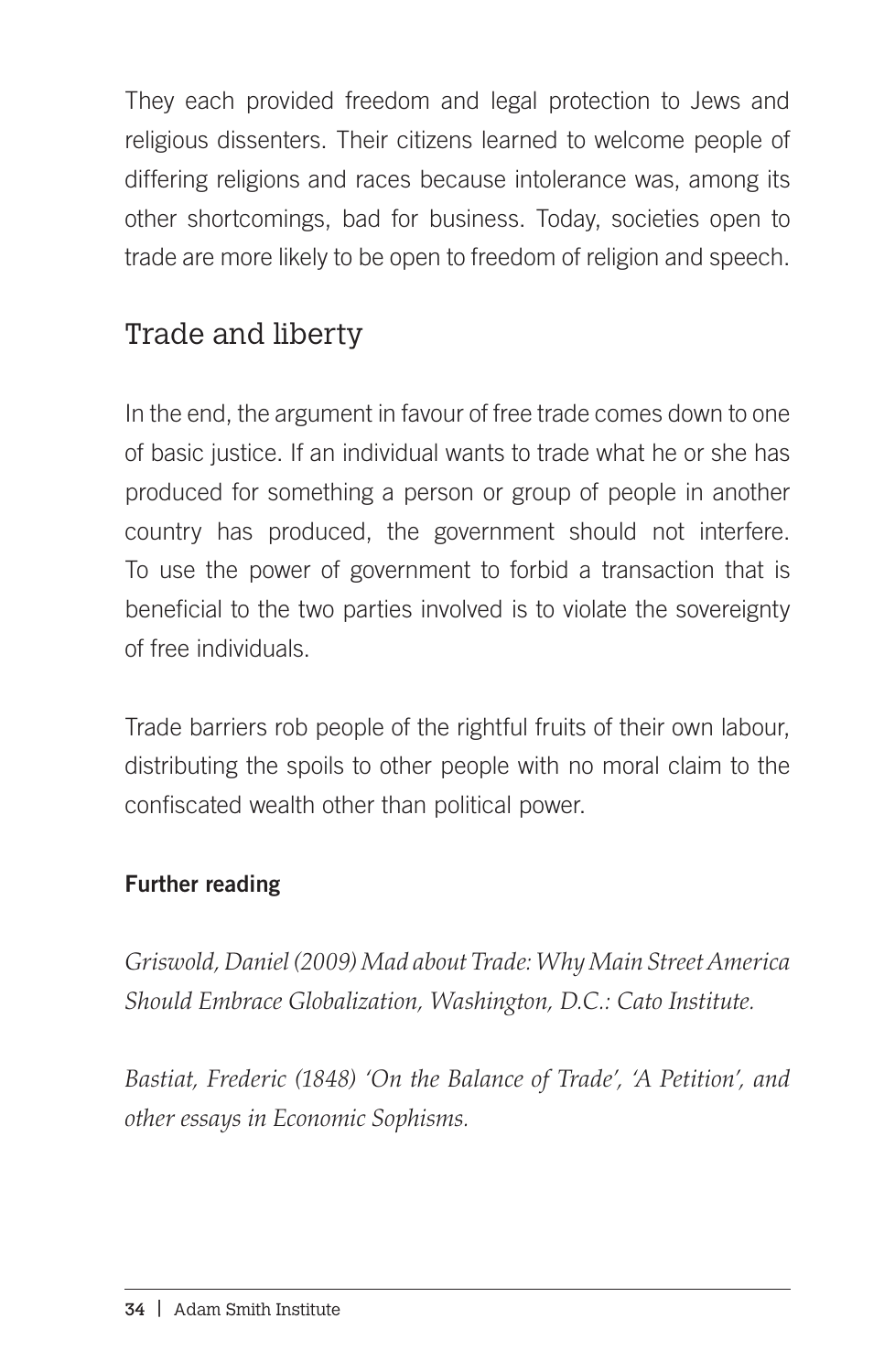*Irwin, Douglas (2009) Free Trade under Fire (3rd edition), Princeton, NJ: Princeton University Press.*

*Norberg, Johan (2003) In Defense of Global Capitalism, Washington, D.C.: Cato Institute.*

*Roberts, Russell (2006) The Choice: A Fable of Free Trade and Protection (3rd edition), Upper Saddle River, N.J.: Pearson/Prentice Hall.*

*Smith, Adam (1776) An Inquiry into the Nature and Causes of the Wealth of Nations, especially Book IV, various editions.*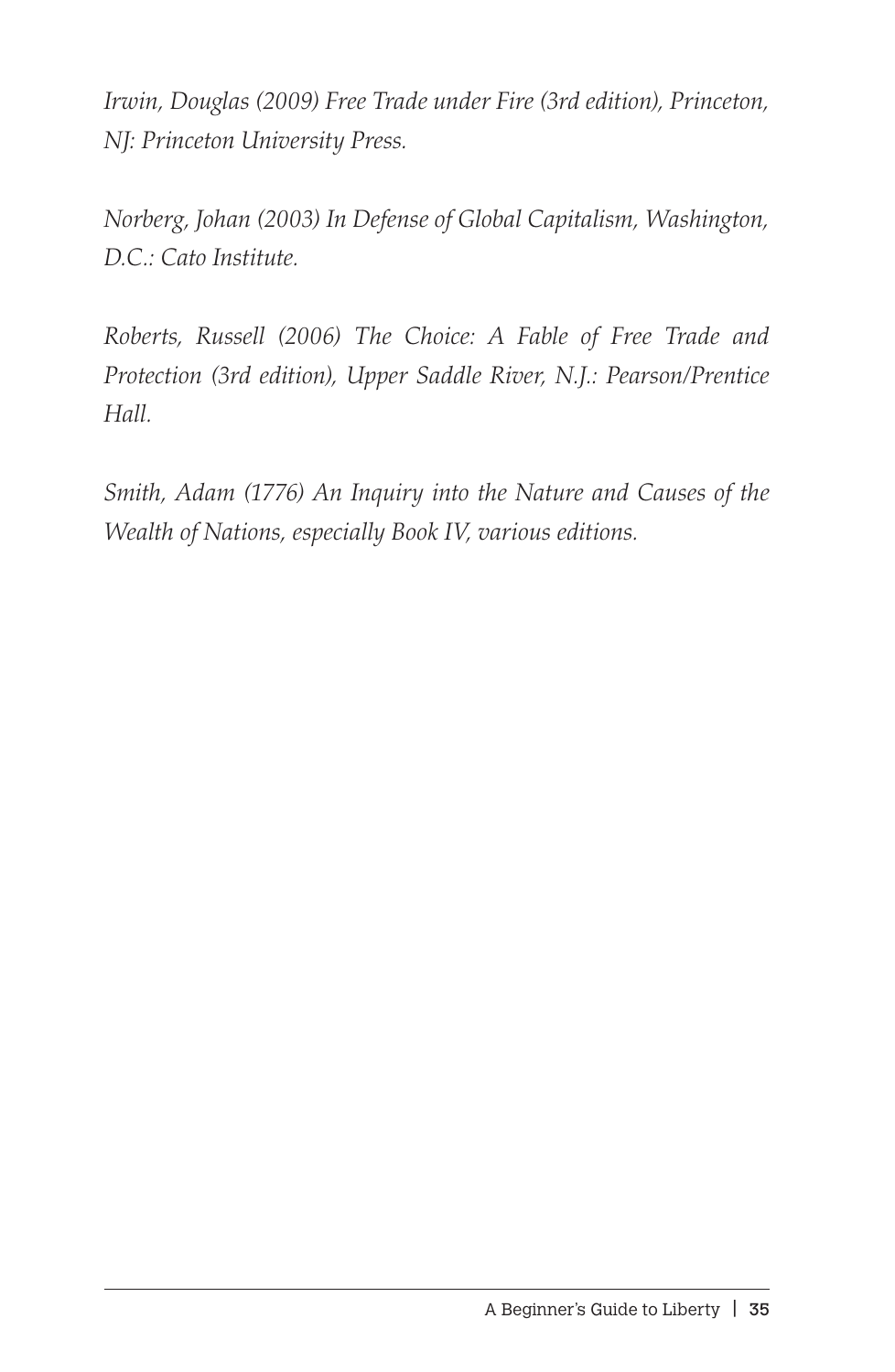# **4** Taxation and government spending

by Daniel J. Mitchell

When nations such as the United Kingdom became prosperous, government was very small. Throughout the 1800s, public sector spending accounted for only about 10 per cent of economic output, not only in Britain, but also in other rapidly-growing Western nations. This meant low taxes. Indeed, most nations in Europe and North America did not have income taxes until about 100 years ago.

Today, by contrast, governments are much larger. In the United Kingdom, public sector spending now consumes about 50 per cent of economic output. Taxes have also climbed dramatically, though not as fast as spending. This is why Britain – like most other nations – has enormous debts.

Is bigger government good for the economy? Every bit of government spending winds up in somebody's pocket, so it sometimes seems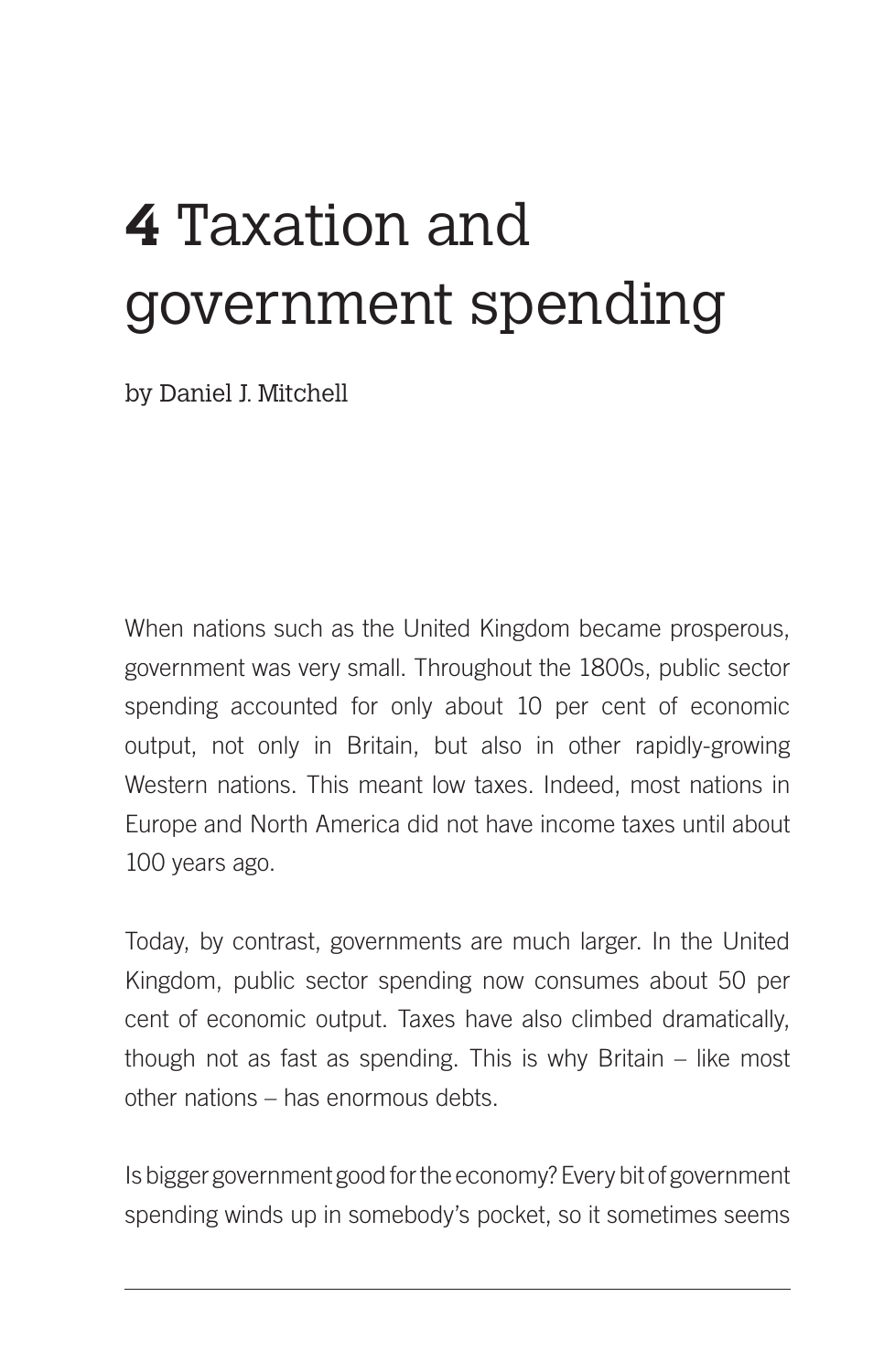as if government is a big Santa Claus that provides things like roads and health care. Others just look at the taxes (and borrowing) that pay for government spending and conclude that government takes money from people and is a barrier to growth.

But it is a mistake to look at only one side of the equation. It is important to look at the costs and benefits of both taxes and spending. This makes the analysis a bit complicated. Government spending can be good or bad for economic performance, depending on both how the money is being spent and how it is being collected.

Economic research suggests, however, that government is far too big in all industrialised nations. When the public sector is too large, economists say that labour and capital are being misallocated, which is a more complicated way of saying that money is being diverted from more productive uses.

A large government also means that the tax burden is more likely to be excessive, meaning high tax rates that discourage work, saving, investment, and entrepreneurship. Big public sectors are also financed by borrowing, which diverts money from the private sector. All of these things – spending, taxes, and borrowing – are a burden on the economy. This means lower growth, higher unemployment, and less competitiveness.

#### Less government but also smarter government

This does not mean all government spending is bad for the economy, or that there should be no taxes. Public sector spending,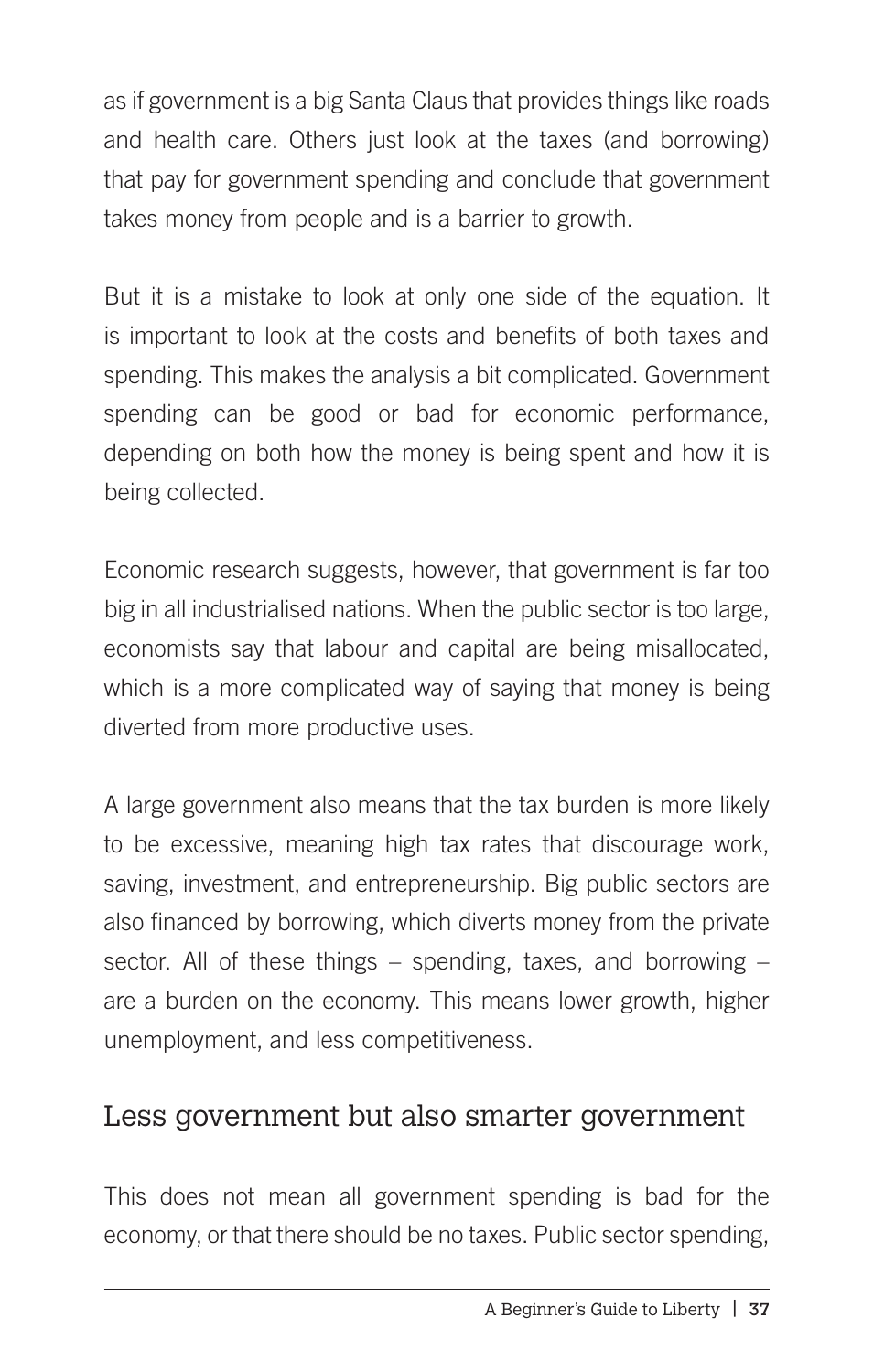for instance, can be either beneficial or harmful. Spending on 'public goods' such as police protection can help an economy prosper by creating the conditions for markets to function. 'Capital spending' on roads and schools can also generate benefits if done properly. That's the good news.

The bad news is that economic performance is undermined by 'transfer spending' on things like welfare benefits, and 'consumption spending' on things such as health care. Unfortunately, most government spending today is devoted to transfers and consumption.

# Good tax policy

The same analysis applies to taxation. Taxes presumably are never good for growth, for instance, but some taxes do more damage than others. The simple rule for economists is that the government should raise revenue in a way that minimises the negative impact on the economy. These three simple principles are a good guide:

High tax rates are more damaging than low tax rates – Politicians often say they want higher taxes on things such as tobacco because they want to discourage smoking. Setting aside whether government should be trying to control people's lives, the politicians are correct about the economic impact. Taxation is an effective way of discouraging behaviour, and high tax rates obviously hurt more than low tax rates. The same analysis applies to taxes on work, entrepreneurship, and other forms of productive behaviour. But since economic growth only occurs when more people earn more income, this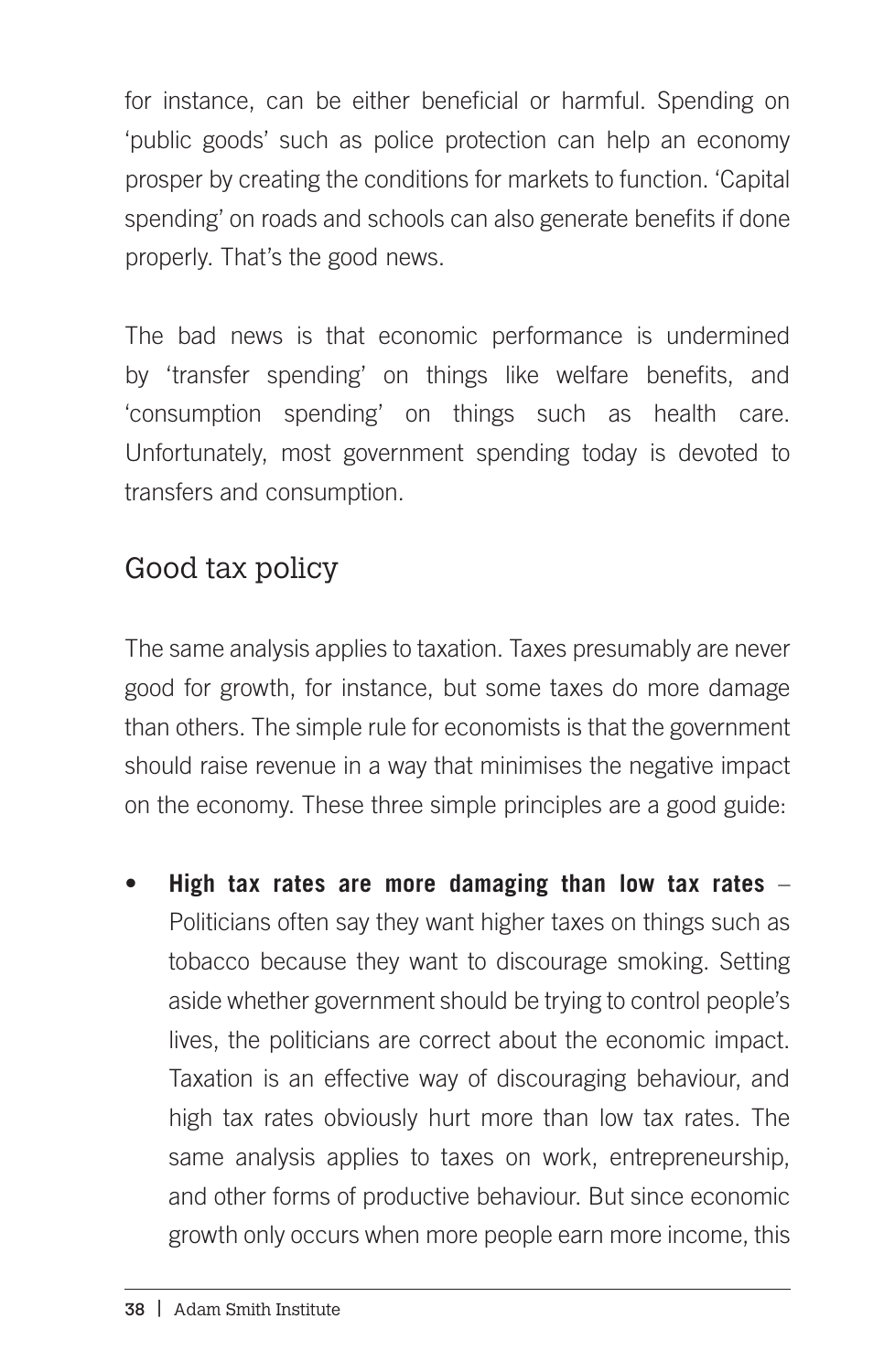means it is very important to keep tax rates low, particularly for personal income tax and corporate income tax.

- **Extra taxes on saving and investment are very costly** Every economic theory agrees that saving and investment today is necessary to have more prosperity in the future. Yet many governments impose extra layers of tax on income that is saved and invested, which is sometimes referred to as 'double taxation'. Taxes on dividends, interest, and capital gains, as well as wealth taxes and inheritance taxes, make it much less attractive for people to save and invest. This means the tax rate on income that is saved and invested is much higher than the tax rate on income that is consumed. Not surprisingly, people respond with more consumption and less saving and investment. This hurts long-run economic performance.
- **Special tax loopholes reward economic inefficiency** Many tax systems are riddled with credits, deductions, shelters, exclusions, loopholes, and other special arrangements. These create complexity and enable corruption, but they also have bad economic consequences. In a normal market, people are rewarded for making investments that generate the most wealth (better to get a 10 per cent 'rate of return' instead of a 5 per cent 'rate of return'). But if the tax system discriminates in favour of certain activities, that lures entrepreneurs and investors to put money in projects that produce tax benefits rather than to invest money in projects that produce growth.

To boost prosperity, politicians should design tax systems that recognise these three principles. The flat tax would be a good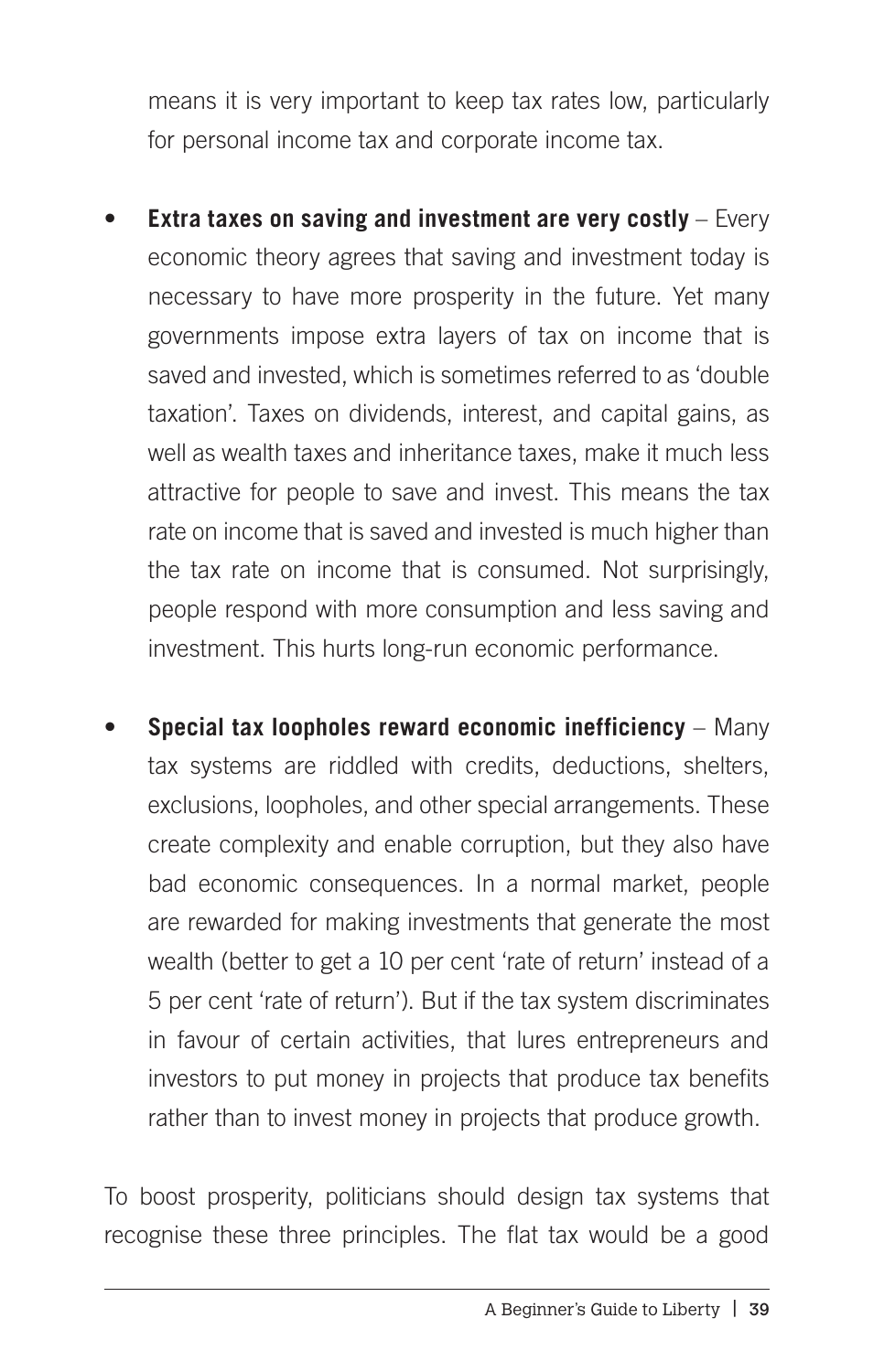approach, and this simple and fair tax system has improved growth in Eastern Europe. But the flat tax is good because it generally means a low tax rate, not because there is a 'flat' tax rate. Until recently, Iceland had a flat tax, but the rate was nearly 37 per cent. Nations such as Singapore, which has a 'progressive' tax system with a top rate of 20 per cent, had much better tax regimes.

# Analysing the costs and benefits

Determining whether various types of government spending are good or bad for the economy requires an analysis of the costs and benefits. The following set of questions can be thought of as an economic test for government programmes. If all the answers are positive, then that particular programme or activity has a positive impact on economic performance.

#### **1. Does the programme or activity produce any benefits?**

All government spending winds up in somebody's pocket, so there is a benefit in a narrow sense. But the relevant issue is whether a programme or activity generates any benefits to broader society. In some cases, such as a new road in a congested area, there can be significant benefits. In other cases, such as a welfare benefit that subsidises joblessness, there is a negative impact on society.

## **2. If a programme or activity generates benefits, are those benefits larger than the benefits that would result if the money was left in the private sector?**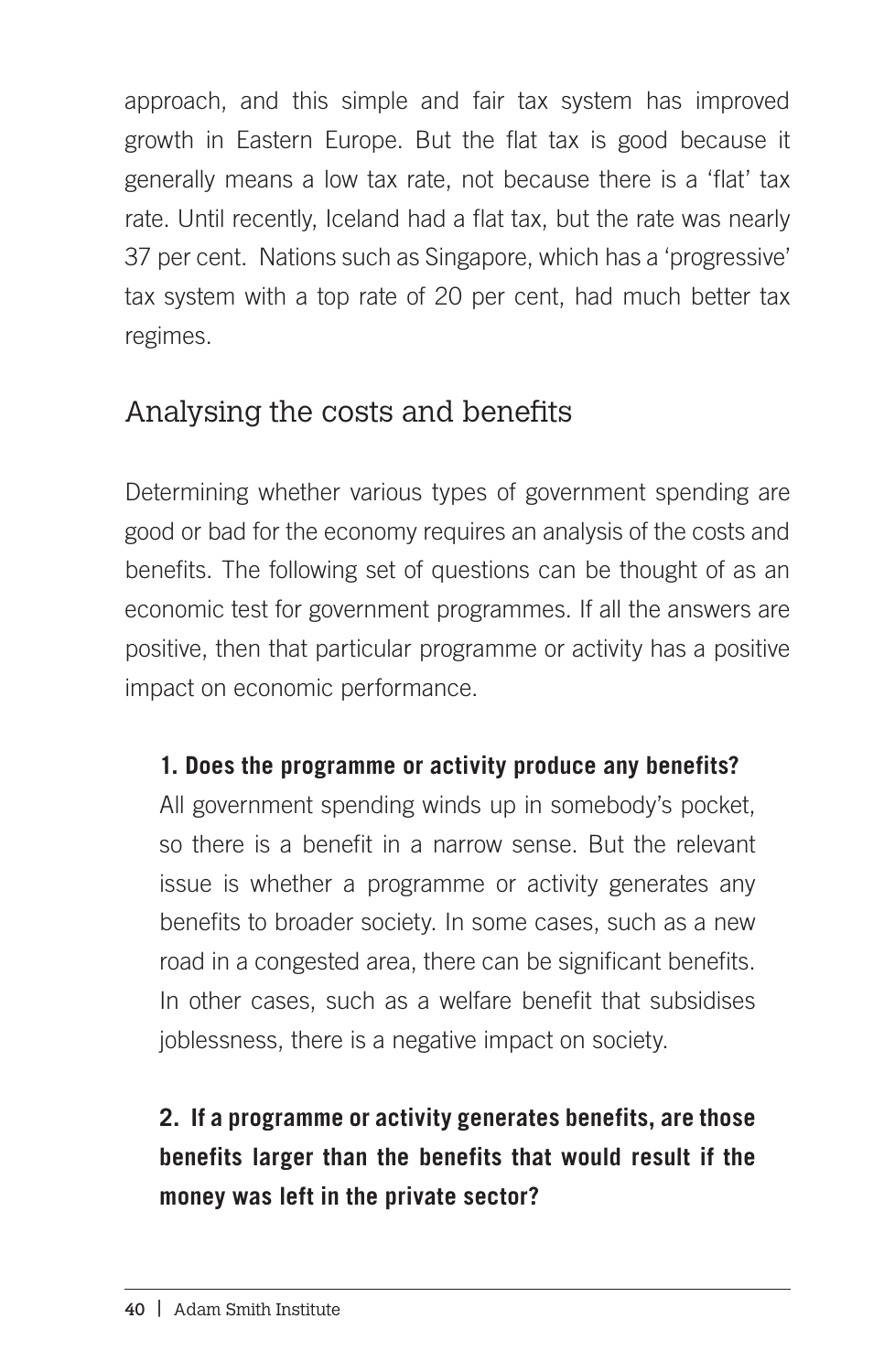At any point in time, there is a limit to the amount of labour and capital that is available in an economy. If government spending causes those resources to be used for something with relatively little economic value, such as building a wind farm, then those same resources will not be available to the productive sector of the economy. And if the benefits of the wind farm are less than the additional output that the private sector would have produced, then the *net* effect of the government spending would be negative.

## **3. If a programme or activity generates benefits that are larger than those generated by the private sector, are they large enough to offset the damaging impact of taxation or borrowing?**

Last but not least, it is important to measure how government spending is financed. The public sector spending is only pro-growth if the *net* benefit is large enough to compensate for the economic damage caused by taxation (or borrowing). The answer, of course, depends on the tax and how it is collected. Even very important and effective forms of government spending, for instance, might be net negatives if they are financed by higher tax rates on personal income. But those same types of public sector spending might be economically justifiable if financed by a low-rate tax on consumption.

The three-part test obviously is simplified. In many cases, the economic damage of government activity extends beyond the impact of diverting resources away from the private sector and the cost of raising revenue.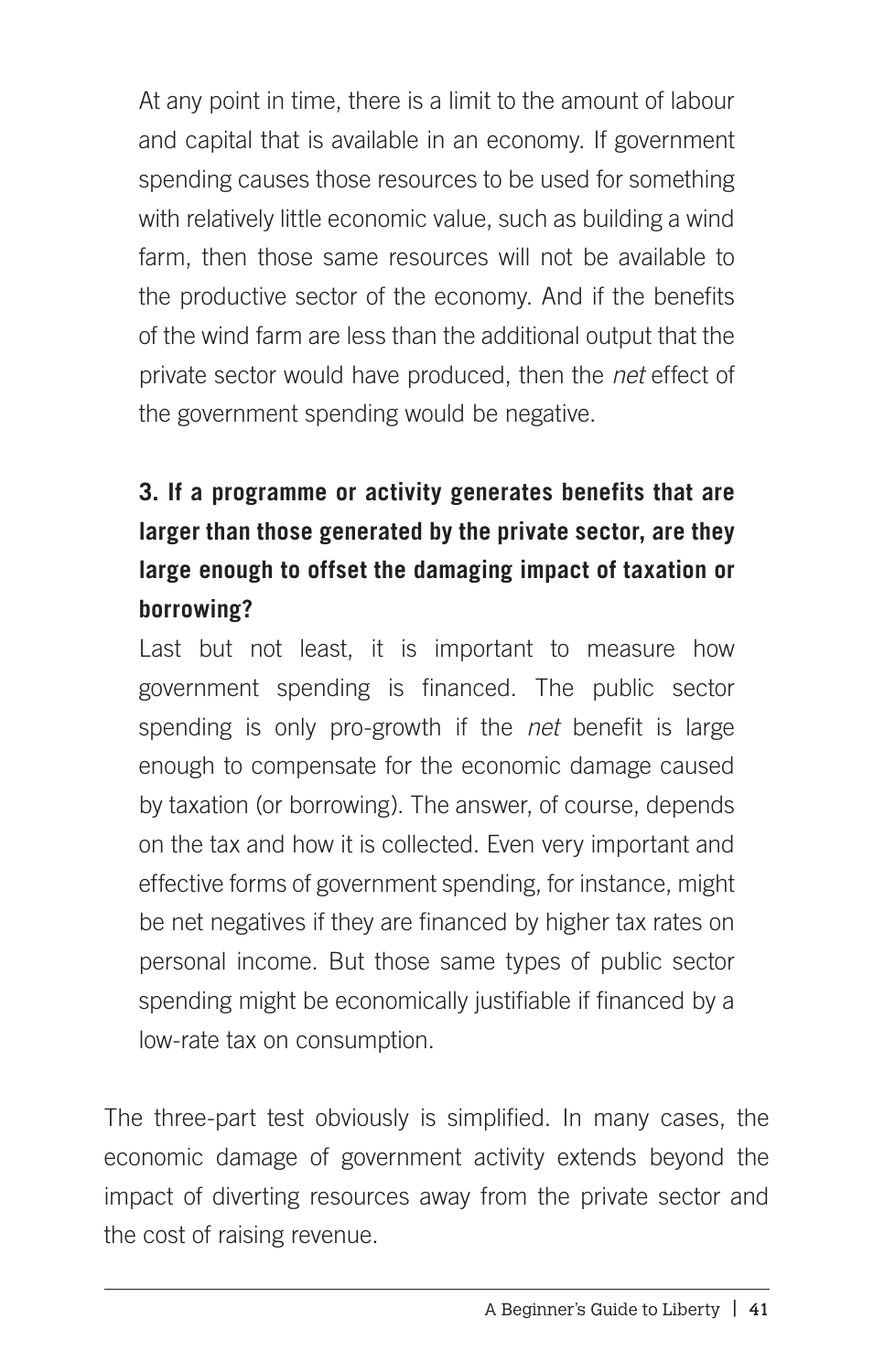Certain government regulations, for instance, impose heavy costs on the private sector. Likewise, programmes to subsidise education, health care, housing, and retirement generally reduce incentives to save. That has a negative impact on economic performance above and beyond the effects discussed above.

Another issue is the extent to which government activity encourages the misallocation of private resources. Many industries now assign some of their most capable people to tasks such as complying with government rules and lobbying for government favours (or, more honourably, lobbying against government intervention). The nation's economy surely would be more prosperous if these people could use their skills in productive ways.

## The Laffer Curve

The short analysis above provides a useful framework for understanding the role of taxation and government spending. However, there are a three further policy issues that deserve a brief mention, starting with the Laffer Curve.

Most politicians naively assume that there is an automatic and fixed relationship between tax rates and tax revenue, so they think they can double tax revenue if they double tax rates. This is a flawed approach, since it overlooks the fact that taxpayers can change their behaviour in response to new incentives.

The Laffer Curve shows that government will collect zero revenue at a zero tax rate, but that it also will collect zero (or very little) revenue when the tax rate is 100 per cent. After all, few people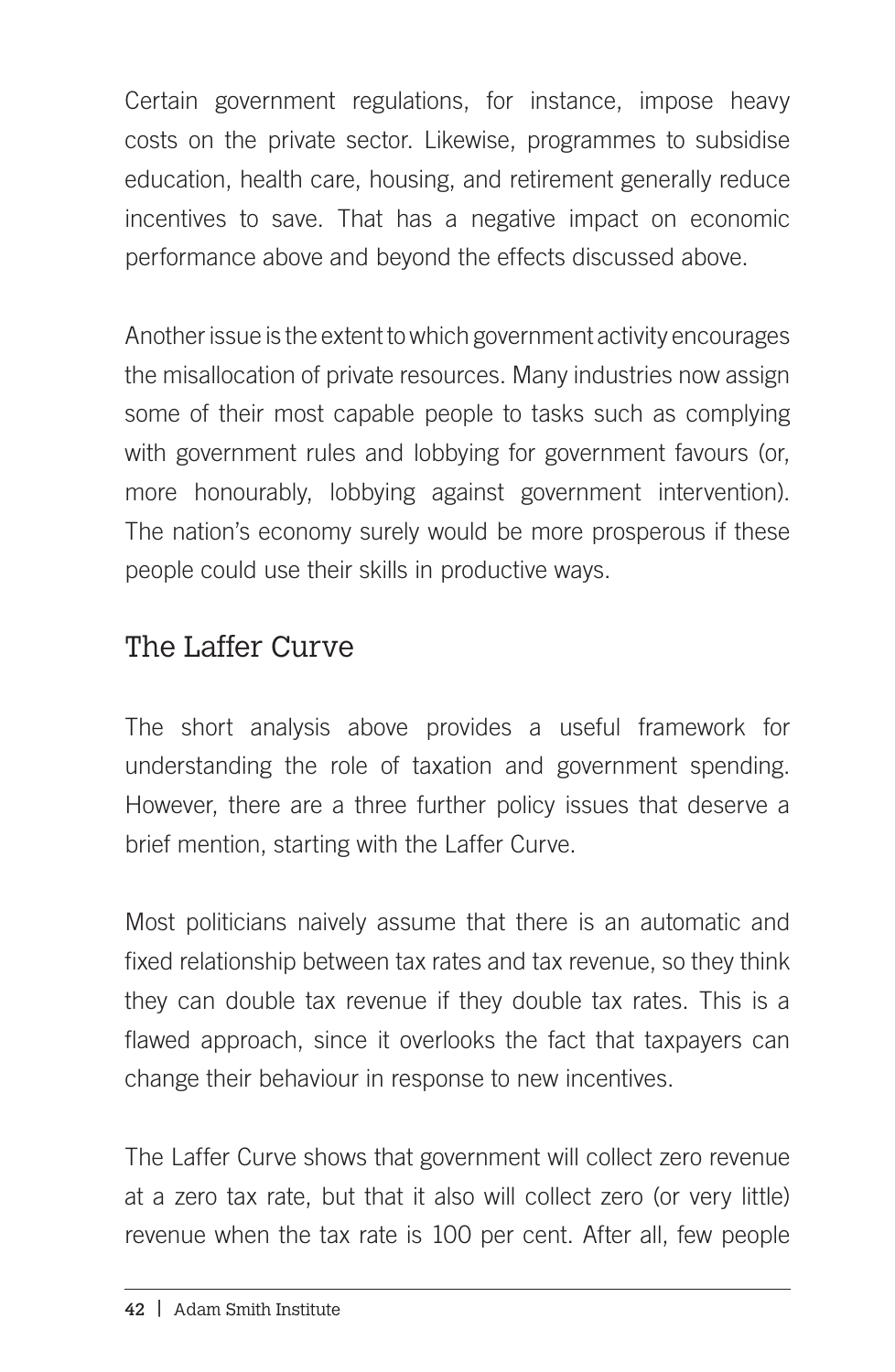

will produce if government seizes all their earnings. The revenuemaximising tax rate obviously is somewhere between 0 per cent and 100 per cent.

A key point is that the growth-maximising tax rate is lower than the revenue-maximising tax rate. Economic research shows that the long-run revenue-maximising tax rate is probably around 30 per cent. The growth-maximising tax rate, by contrast, will be much lower. (Any tax will be bad for growth, but as noted in the discussion above, some taxes are needed to finance public goods and other pro-growth forms of spending).

# Keynesian stimulus

During the 1930s, economist John Maynard Keynes argued that a weak economy could be boosted if the government borrowed money and spent it. According to the theory, this new spending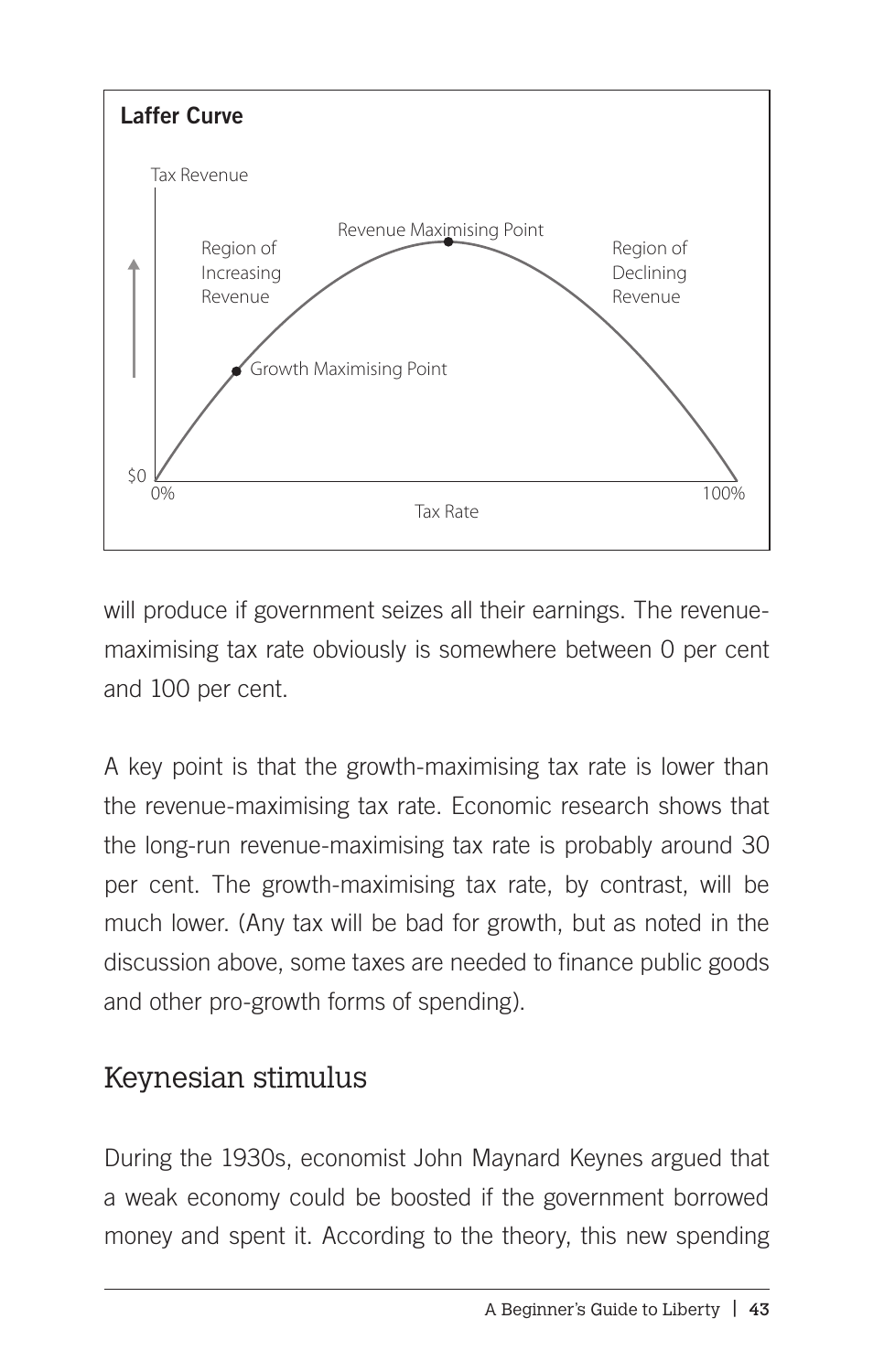would put money in people's pockets and the recipients of the funds would then spend the money and boost the economy as cash began circulating.

The Keynesians also said that some tax cuts could have the same impact since the purpose is to have the government borrow and somehow put the money in the hands of people who will spend it.

Keynesian ideas have a rather glaring logical fallacy. They overlook the fact that, in the real world, government can't inject money into the economy without first taking money out of the economy. Any money that the government puts in the economy's right pocket is money that is first removed from the economy's left pocket.

There is no economic boost since every dollar that is spent on a stimulus package is a dollar that the government first must borrow from private credit markets. Keynesianism doesn't boost national income, it merely redistributes it.

Real-world evidence also indicates Keynesian stimulus does not work. Presidents Hoover and Roosevelt tried the policy in the 1930s and it did not work. Japan tried the policy in the 1990s and it did not work. And it has not worked this decade for politicians in many nations, including the United Kingdom and United States.

# The Rahn Curve

Just as there is a Laffer Curve showing the tax rate that maximises revenues, there is also a Rahn Curve that seeks to identify the level of government spending that maximises growth.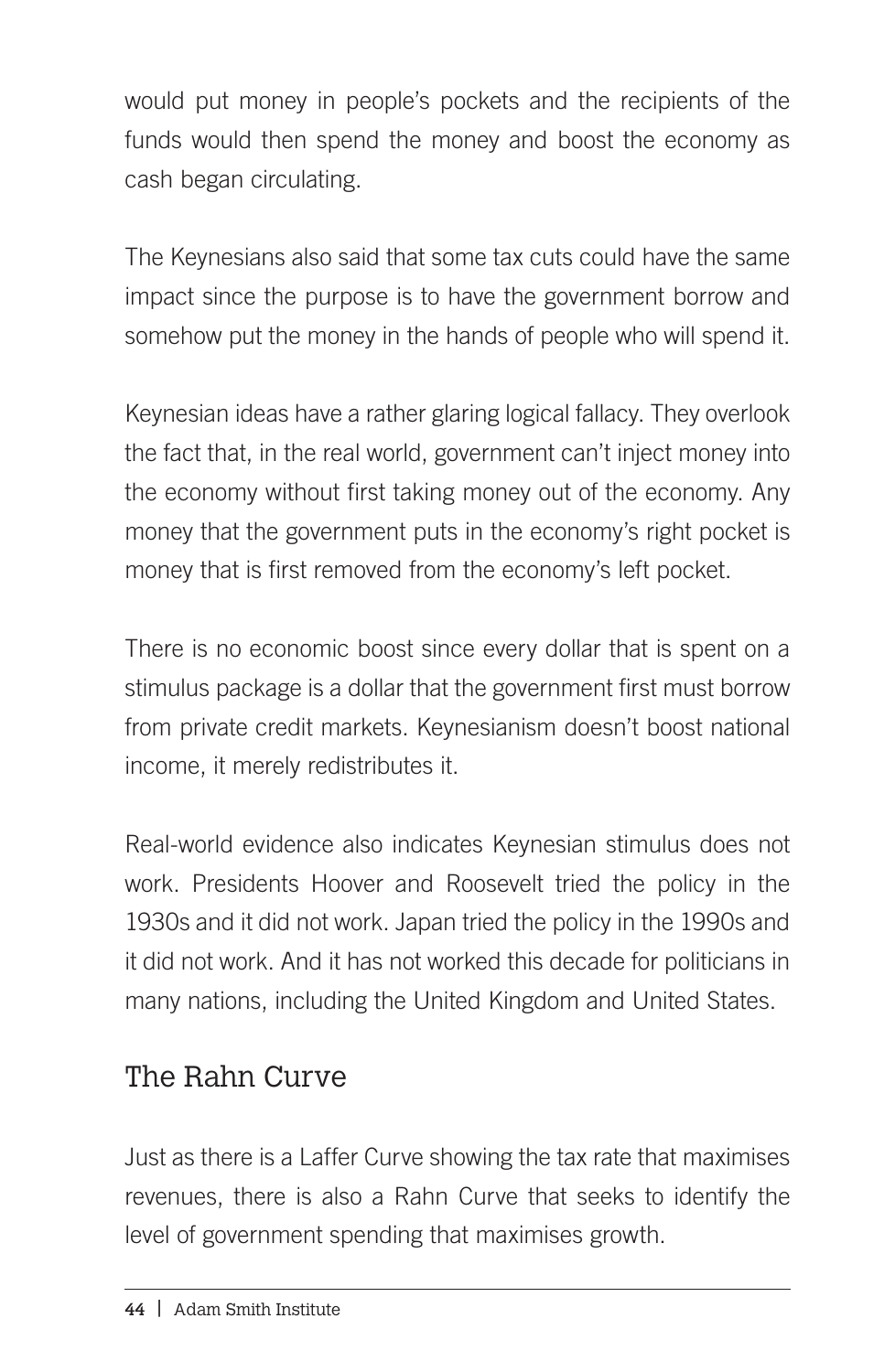The Rahn Curve is based on the notion that there is very little economic growth or activity when there is no government. But as government begins to spend money and provide sound institutions and public goods, this enables a market economy to grow and prosper.

At a certain point, however, governments begin to spend money on transfer programmes and consumption programmes. These types of spending tend to undermine economic performance. It may also be true that spending of all kinds becomes less efficient as government becomes larger.

Research suggests that the growth-maximising level of government may be about 20 per cent of economic output, or perhaps even less based on long-run historical data. This is very far below the level of spending in North American and European nations.

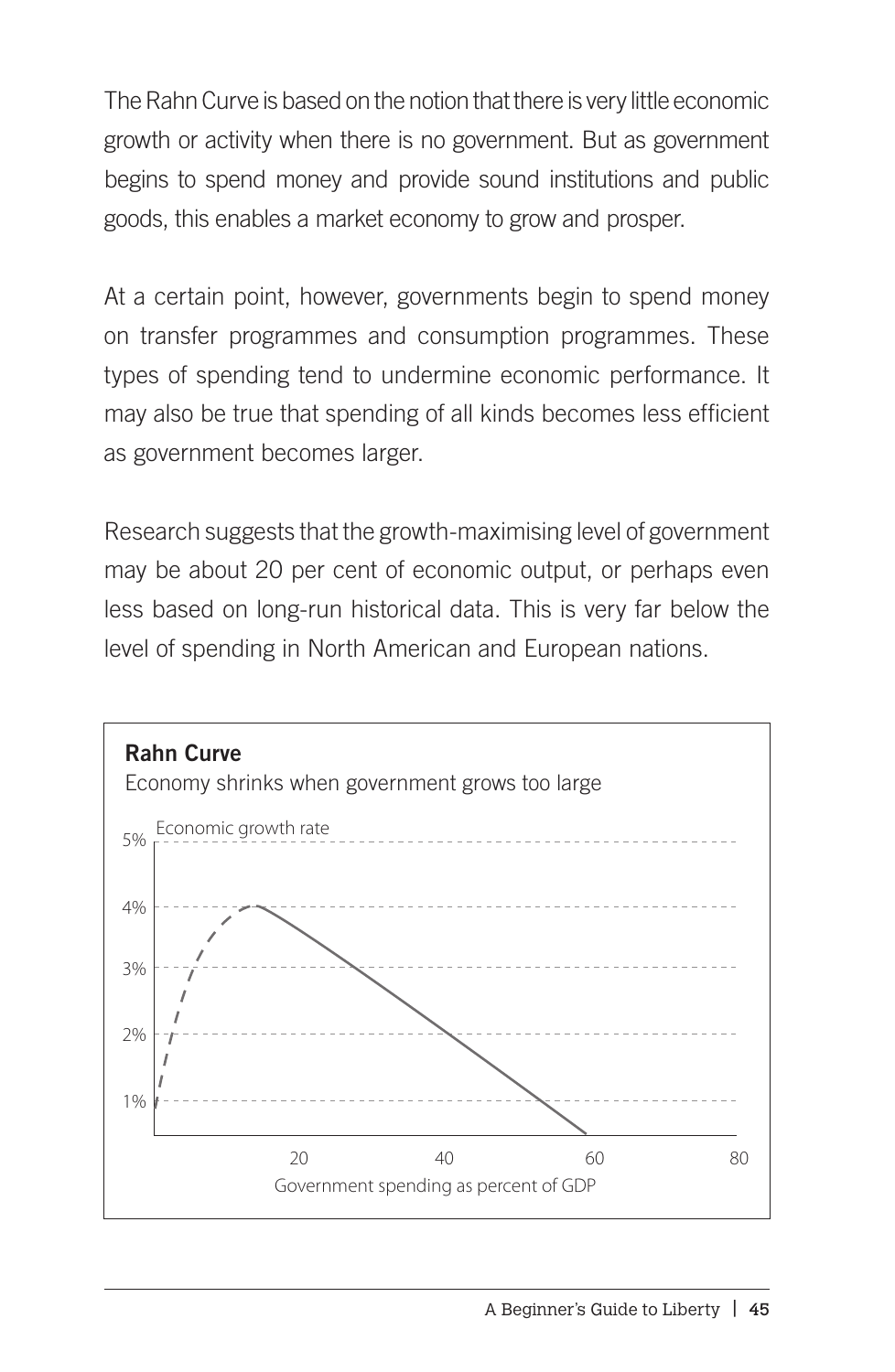# Conclusion: high tax economies will lose out

Government spending is a major part of almost all advanced economies. There are a few small-government economies, such as Hong Kong. But many nations – especially in Europe – now have very large governments. Even the United States has become more like Europe under Bush and Obama.

The evidence indicates that this shift to bigger government has serious economic consequences. A larger burden of government diverts resources from the productive sector of the economy and results in a more costly tax regime. In a competitive global economy, nations with excessive spending and high taxes will lose jobs and investment to countries with more responsible levels of spending and low taxes.

#### Further reading

*Edwards, Chris and Daniel J. Mitchell (2008) Global Tax Revolution: The Rise of Tax Competition and The Battle to Defend It, Washington D.C.: Cato Institute.*

*Heath, Allister (2006) Flat Tax: Towards a British Model, London: Stockholm Network. Online at: http://www.stockholm-network.org/ Publications*

*Smith, David B. (2006) Living with Leviathan: Public Spending, Taxes and Economic Performance, London: Institute of Economic Affairs. Online at: http://www.iea.org.uk/record.jsp?ID=394&type=book*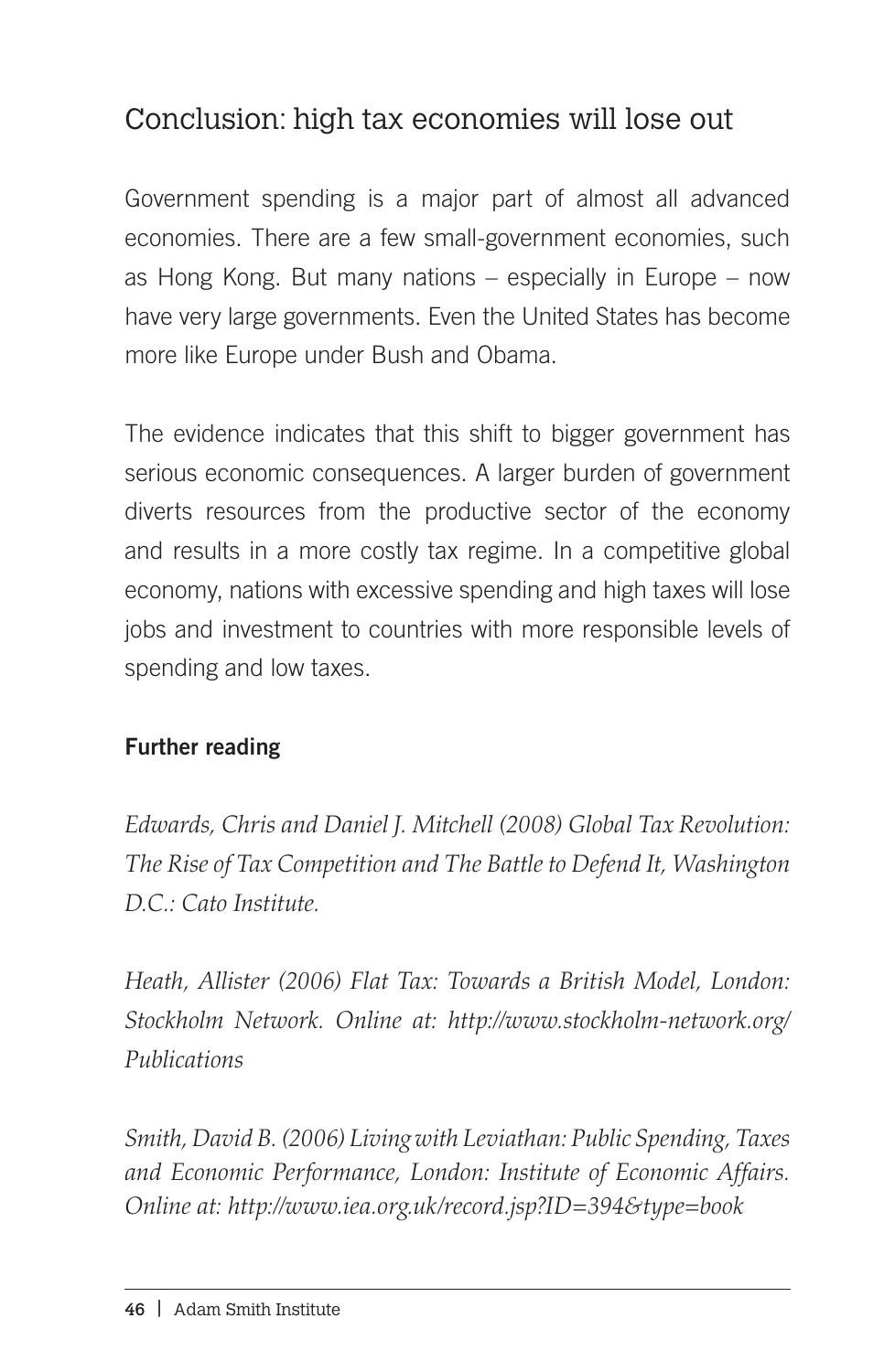# **5** Property rights

by Karol Boudreaux

Secure rights to property play a vital role in promoting growth, alleviating poverty and conserving scarce resources. Property rights provide people with incentives to create, innovate and trade voluntarily with others. They give us a reason to conserve and maintain things and they also help protect us from others.

Because they play these roles, property rights are a part of the foundation that supports a free and prosperous society. Another way to think of property rights is that they are part of the glue that holds societies together.

#### What are property rights?

Property rights are rules that have developed to help solve problems. Just as people make rules to help traffic flow more smoothly and to avoid collisions, people have, over time, created rules about who can use different kinds of property, how they can use property, and how they can, or cannot, transfer that property.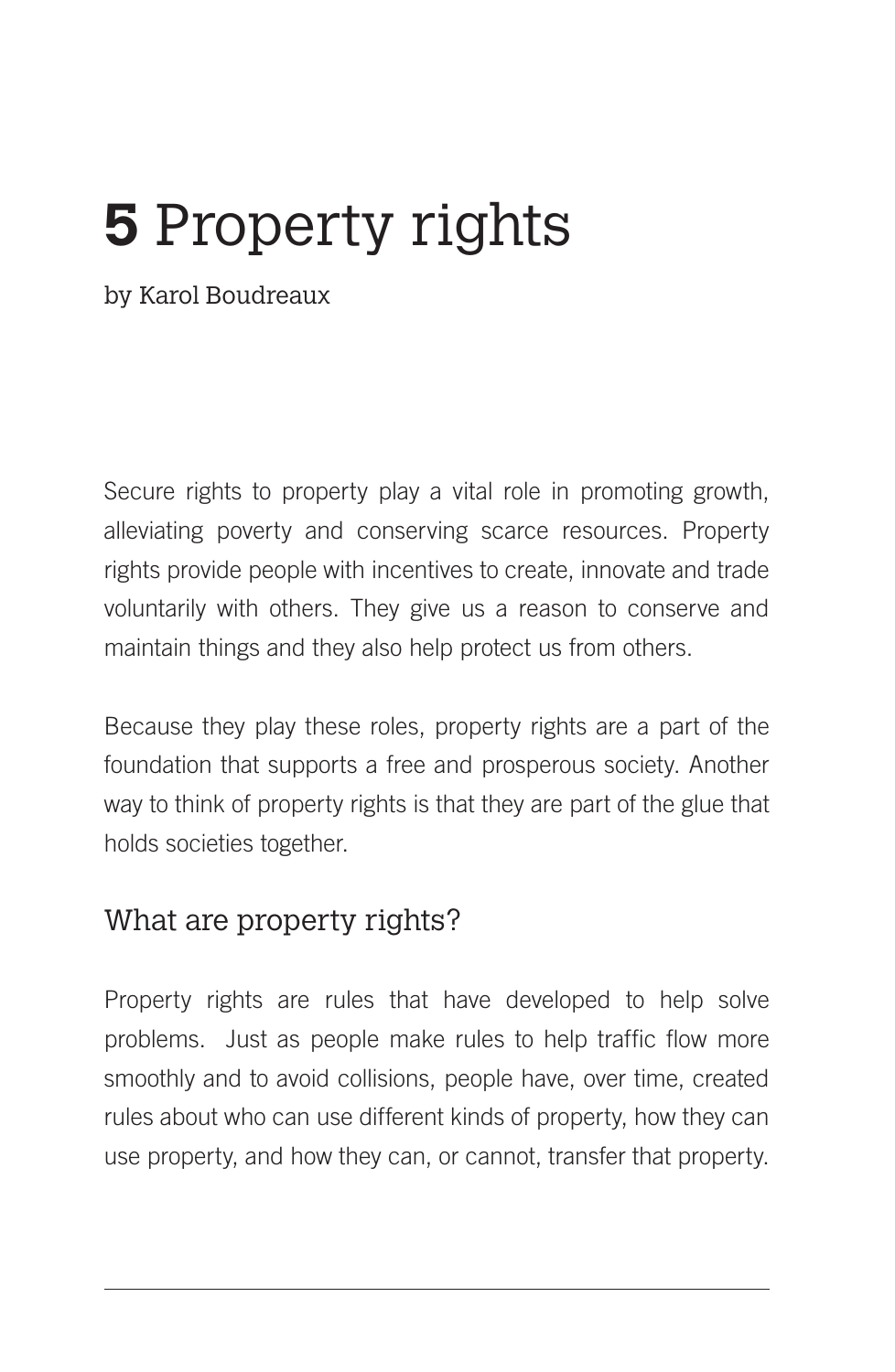Property rights encourage people to behave in particular ways (for example, 'better replace that leaking roof, otherwise the house will be ruined.') And they let people know what will happen to them if they break the rules (for example, 'if you cut down your neighbour's apple orchard without her permission you'll have to pay her.')

These rules can be formal and expressed in law and regulations, or they can be informal, unwritten, and a part of the social norms a society follows.

Both kinds of property rights exist simultaneously – formal rights that are supposed to be enforced fairly by the government, and informal rights that are supposed to be enforced by social pressure. So long as people respect the rules, both formal and informal property rights can work effectively to promote growth, conservation and individual freedom.

More specifically, if you own something you normally have a number of rights associated with the thing. Typically, you may:

- Use, or not use your property
- Profit from the use of the property (sell the apples that grow in your orchard)
- Allow others to use your property (for example, by renting it out)
- Sell your property or give it away (via inheritance or gift)
- Keep unwanted people off your property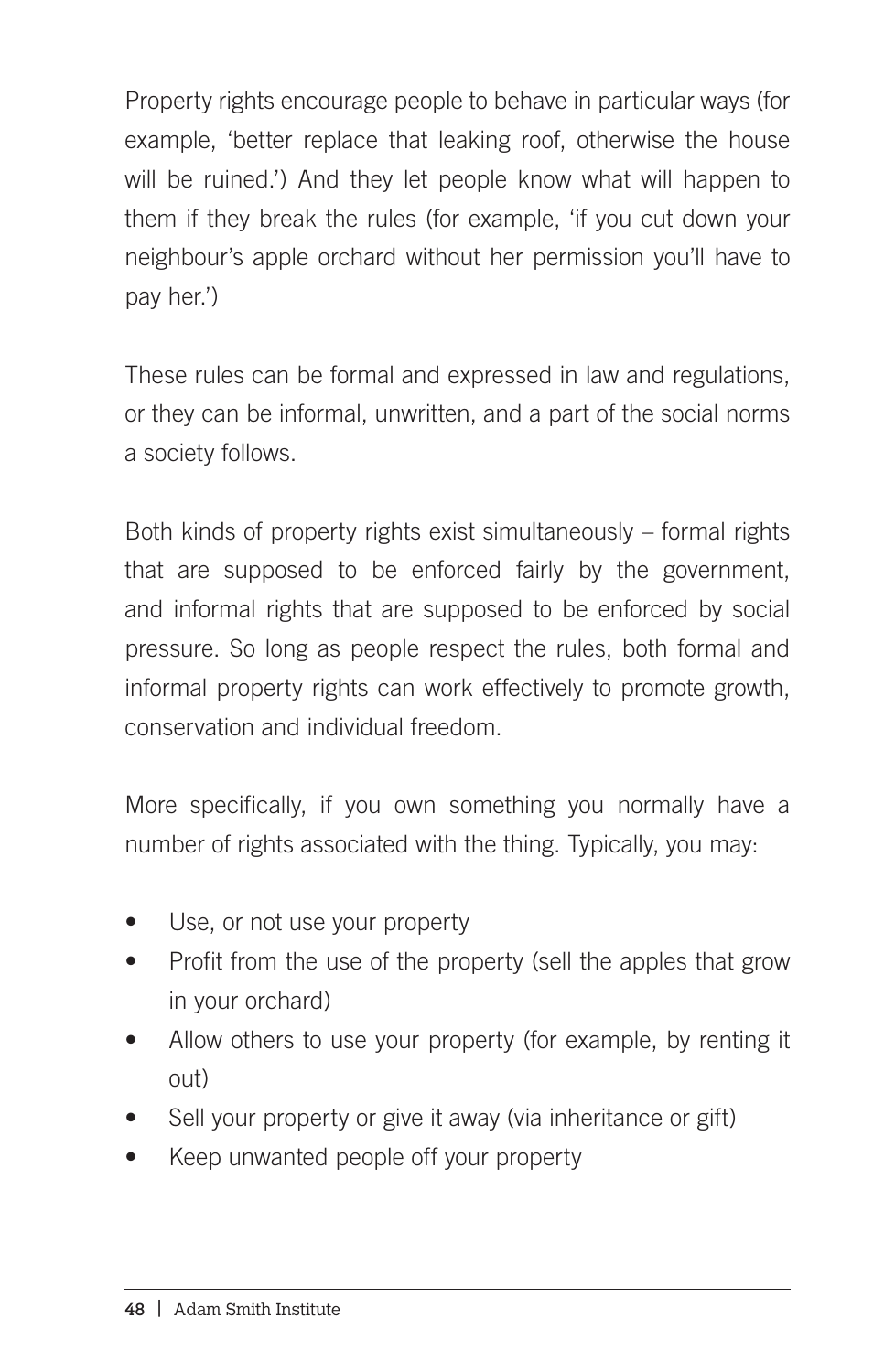We can have these rights in a variety of things:

- Real property this means land and things, like houses and factories, that are attached to the land.
- Personal property  $-$  this means the stuff we own that is moveable, such as your mobile phone, your clothing, your jewellery.
- Intellectual property  $-$  this kind of property is often the result of creative or artistic efforts, such as a new invention or a piece of music. Patents and copyrights are types of intellectual property.

And finally, these rights can be 'held' by different people or groups:

- By individuals, organisations (partnerships or corporations) or by groups of individuals (this is communal property)
- By the government (an example is national parkland or, in many cases, the land upon which government schools are built)
- Sometimes no one holds property rights to a thing or an area. In these cases the area or thing is known as an open-access resource (the clearest example is the high seas, which are not owned by anyone or by any group or government).

# Why do property rights work?

Property rights work because they provide people with incentives to behave in particular ways. When people hold secure rights to property they are more likely to invest in and improve, protect and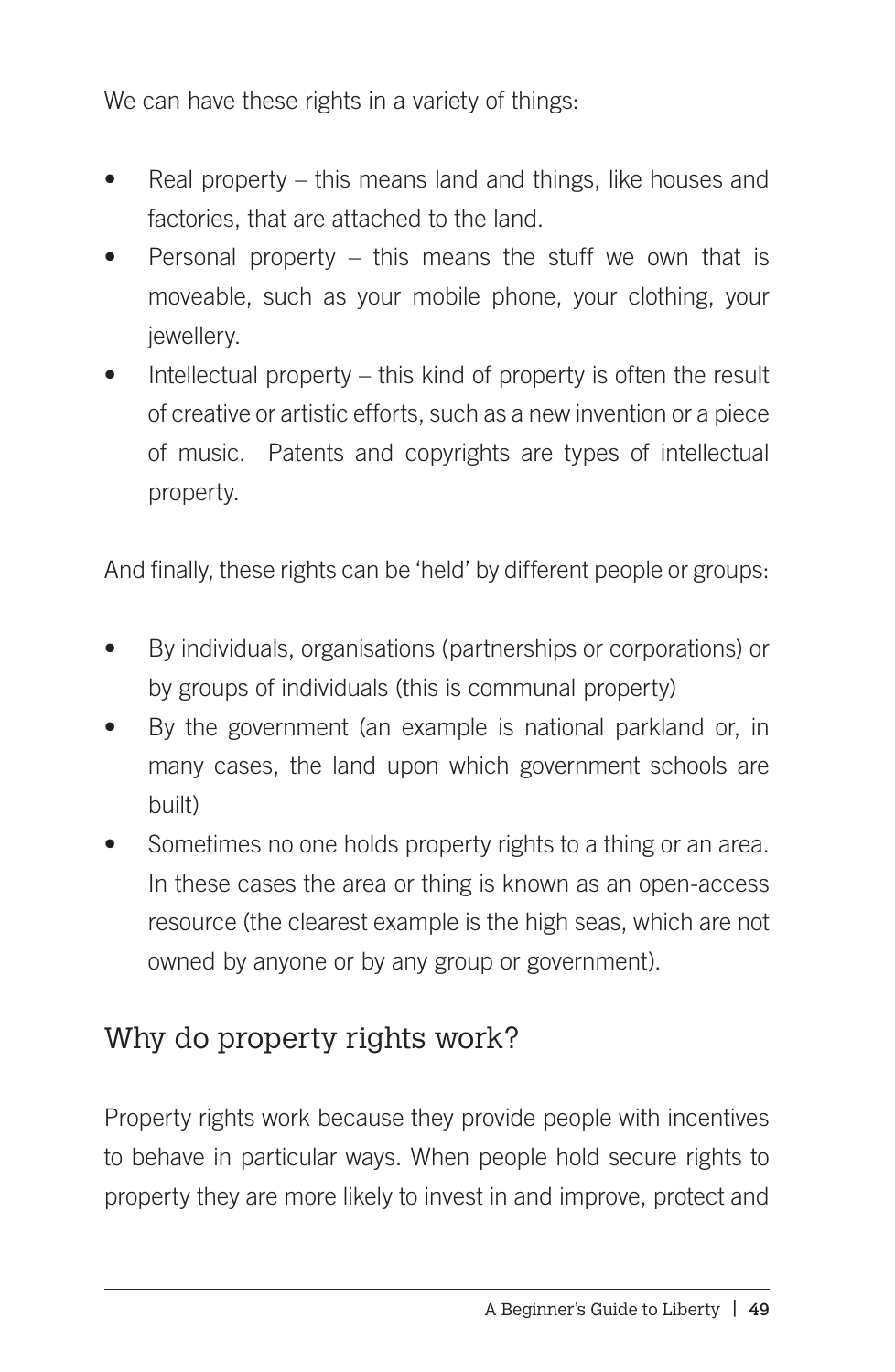conserve, and maintain their property than they are if they hold limited or no rights to the property.

Improving, protecting and conserving property is costly. People go to the time and effort to do these things when their property rights are secure. If these rights are not upheld by some authority, people will spend much less time and effort protecting their property.

Why protect and conserve property? The answer is because you expect to benefit from these actions at some point in the future. You fix the leaking roof of the house because if you don't the house will be ruined. If the house is ruined you won't be able to make as much of a profit on it when you sell it *or* you'll find it less pleasant to live in – either way, you'll suffer some cost from inaction. Property creates incentives to maintain and conserve because your efforts are tied directly to a benefit you reap.

Of course, not every property owner can fix or conserve her property at all times. At any given moment an individual may lack funds to make needed repairs. However, the general tendency will be to take care of what you own because, from your perspective, it's a smart thing to do. By taking care of your property today you stand to gain in the future.

# Promoting trade and economic growth

When people have secure rights to property they trade with other people. Without property rights trade is difficult, if not impossible, and so opportunities to benefit from trading are limited.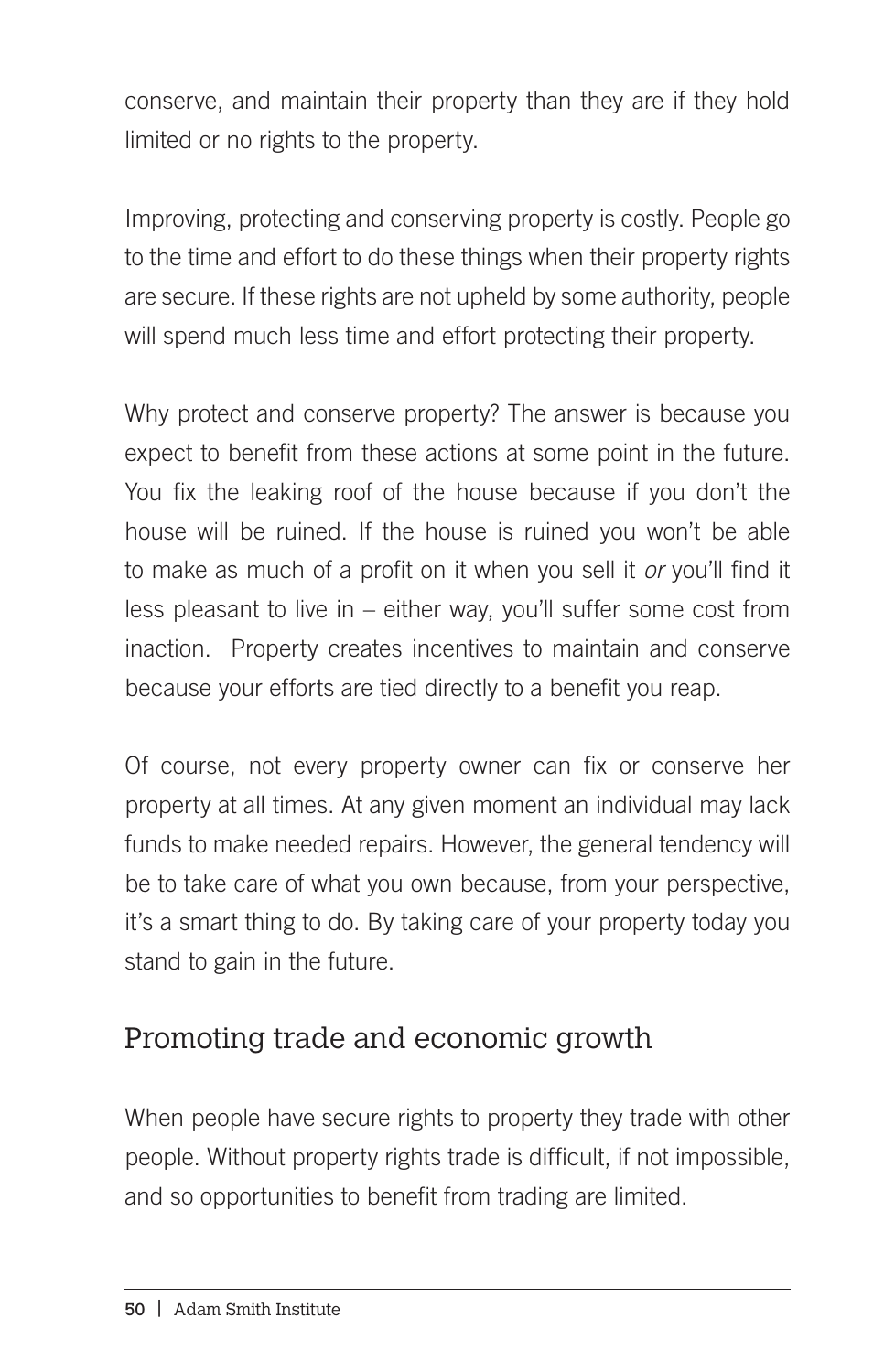Another way to think of this is that property rights allow people to allocate scarce resources: for example, their scarce working time and other valuable resources. If societies have generally accepted rules about how to allocate scarce resources they have less conflict related to resource use. In this way, clear property rules promote peace.

But also, when people control their labour and other resources *they* decide how to use these valuable things: some authority does not command them to do one thing or another. This empowers individuals and allows them to pursue opportunities they find appealing. It also provides them with incentives to do things that other people will value.

For example, imagine that you love baking. If you own (control) your labour and are able to save money to lease space, you can open a bakery. You use your labour and your capital in pursuit of a passion, and in the process you trade what you do and what you produce for what other people have (money to buy your cakes and pastries, space to lease etc.).

As a result of the various trades people are better off: you build your business, the landlord uses her property in a profitable way; the consumer has a cake she wants. The billions upon billions of trades that take place world wide each day are based on people having things to trade.

Strong evidence exists to support the claim that people who trade more are more prosperous. In countries where people are free to trade their talents, goods and services with other people,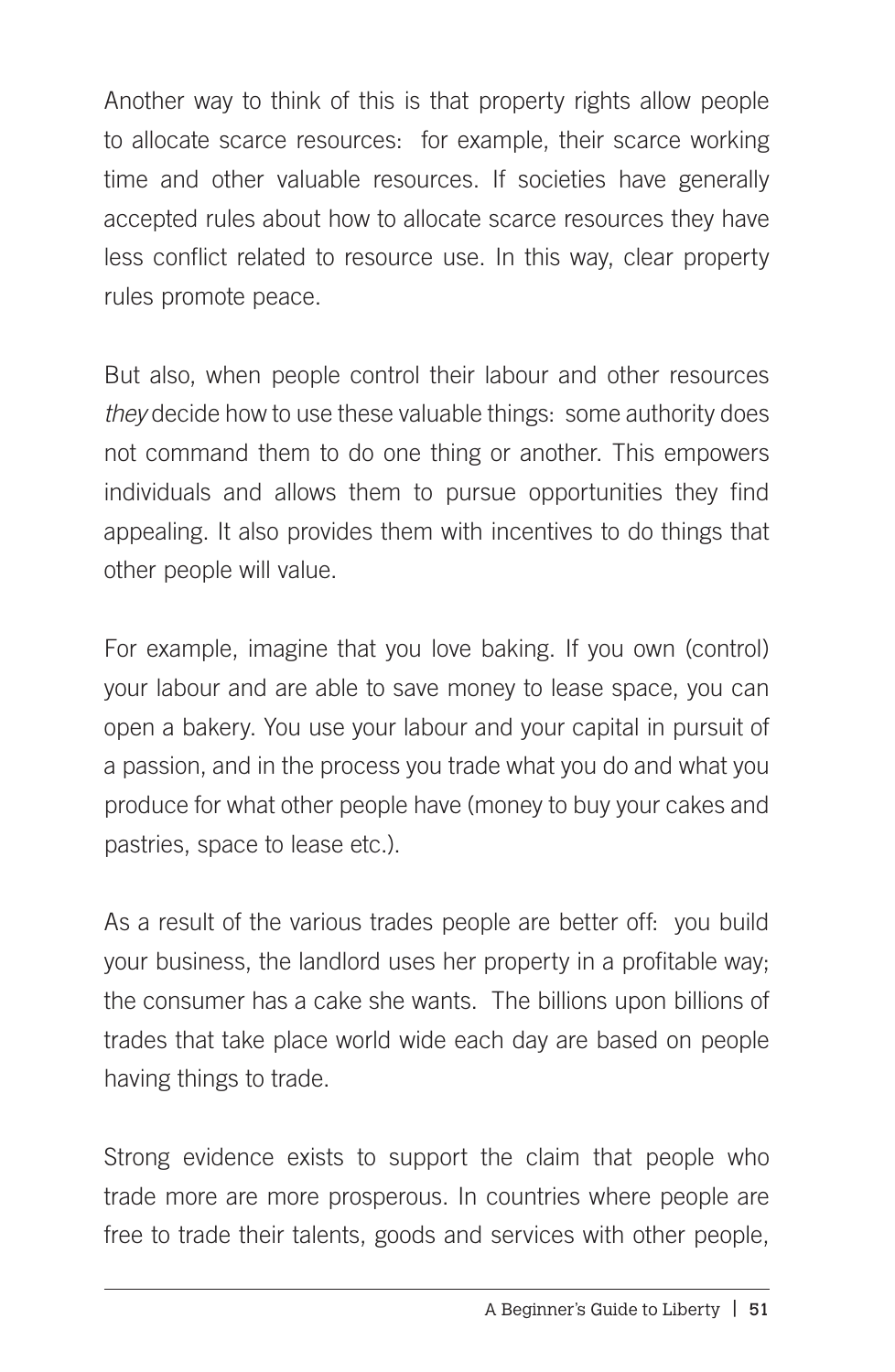standards of living rise and people, on average, live longer and healthier lives. More trade is the key to economic growth and reducing poverty. Trade depends upon property rights.

## Protecting the environment

Because property rights give people incentives to conserve and maintain things, property rights play a vital role in protecting the environment. An example from Africa can shed light on this connection.

Before 1990 the apartheid government of South Africa, which treated black and white people differently, ruled the neighbouring country of Namibia. The government controlled not only the people of Namibia but also the wildlife in the country – except, that is, for wildlife found on land owned by white farmers.

On all other land the government 'owned' wild animals. It made it extremely difficult for black Namibians to hunt legally. Local people had few opportunities to benefit legally from wildlife, but they did suffer costs (elephants trample and eat crops, antelope graze in areas where goats and cattle could graze, and predators attack livestock). This created strong incentives to poach elephants, kudu, oryx, rhino, and to kill predators, such as lions and leopards.

Did the white farmers have the same incentives and behave the same way? They did not; instead, they fenced their lands, voluntarily enclosing wildlife. Many stopped raising cattle and opened private game parks. They had a way to benefit legally from wildlife.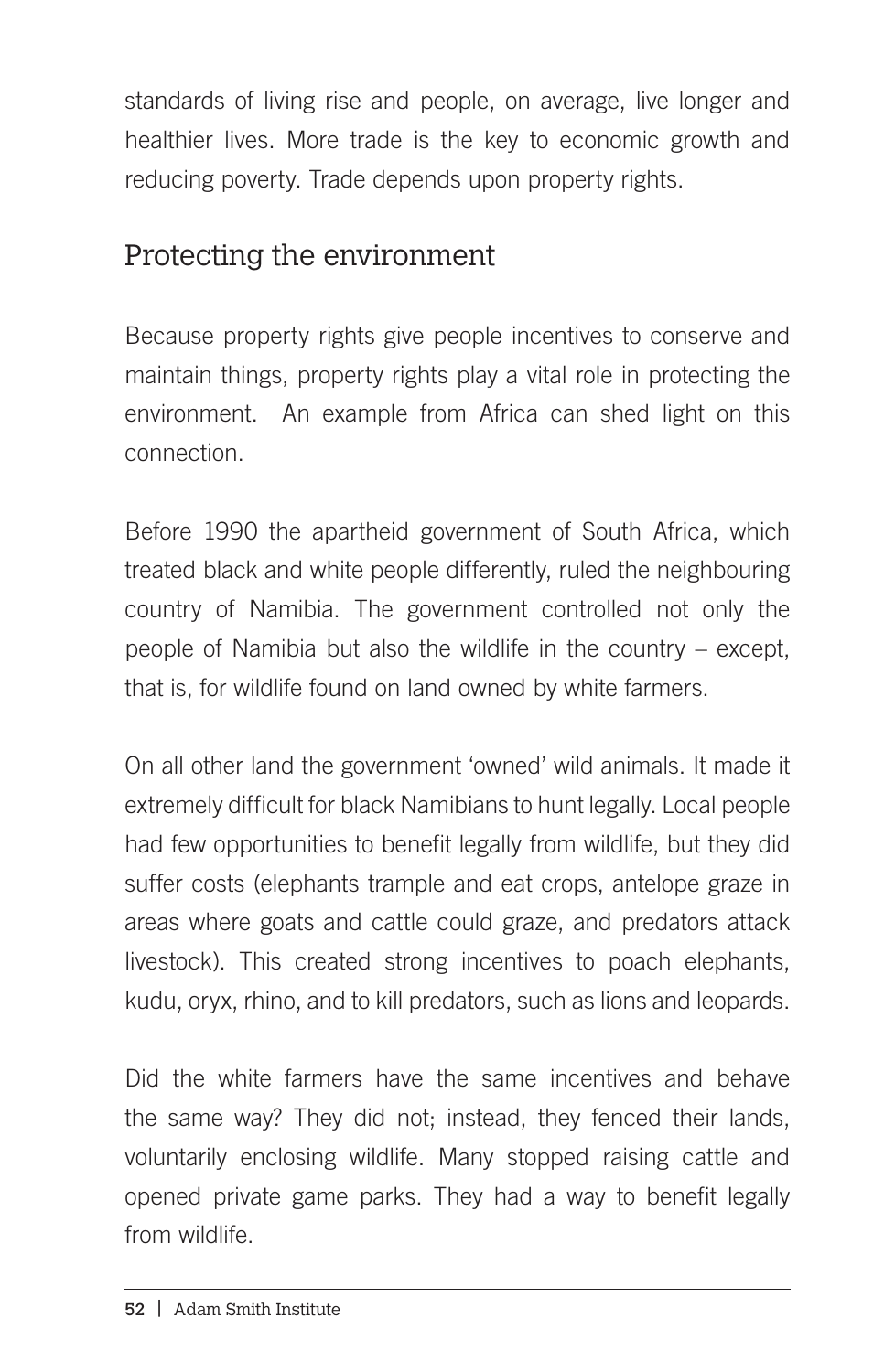In 1990 a new independent government took control in Namibia. This government eventually changed the property rules in the country and gave rights to manage and benefit from the use of wildlife to local communities. Since the policy began, in 1997, over 50 communities have formed to manage wildlife and benefit from the use of these resources.

Poaching on these community lands has essentially disappeared because now local people benefit directly from the wildlife. They build tourist lodges that create jobs for locals and that generate income; they hunt some animals for their own use; they sell some live animals to other game parks in other countries and, in some cases, they allow trophy hunting.

All of these activities create benefits for local people and all the benefits are tied to the animals. Local people now protect and conserve animals rather than poaching them.

One powerful way to protect the environment is to provide property rights to environmental resources to people who will benefit from protecting the resources.

## Empowering individuals

Perhaps the most important role that secure property rights can play is, however, to promote human flourishing. When individuals or groups of individuals are able to decide how to use their resources, people are empowered to pursue their unique talents and to flourish in ways that they find worthwhile.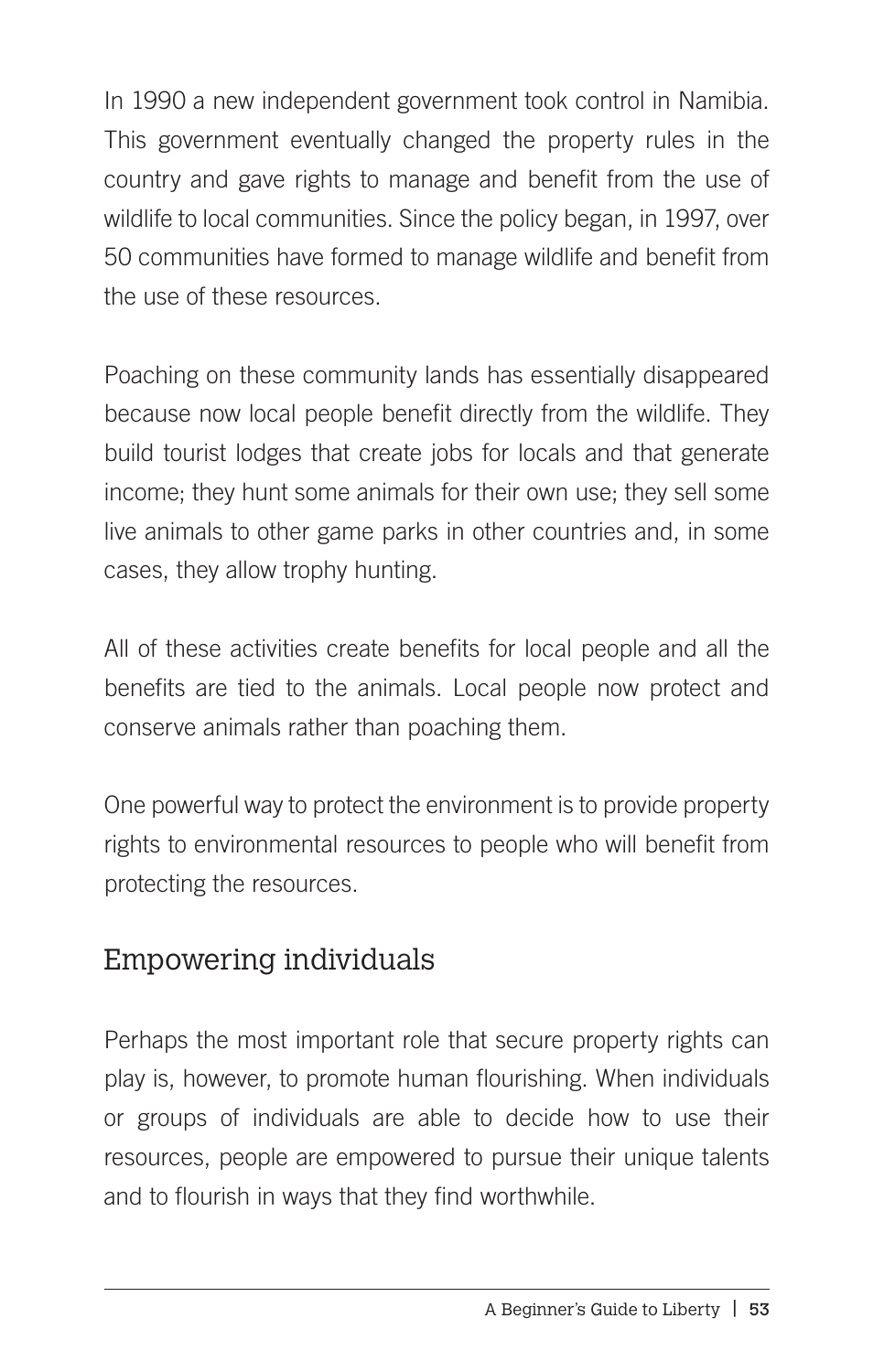On the other hand, when authorities (public or traditional) control property they often limit the ability of some groups within society to use resources or to pursue certain careers or opportunities. In other words, property rights are often restricted to limit economic and other opportunities for minority groups, for political opponents, for any disfavoured group. This is a special problem and concern for women in many societies. They face significant discrimination in terms of owning, inheriting, or keeping control of land and other resources.

# The key to freedom and prosperity

For all these reasons, secure rights to property are a key institution in terms of unlocking prosperity and human flourishing. They promote trade and the peaceful allocation of scarce resources. They help to alleviate poverty. They provide people with incentives to care for and maintain natural resources, and empower people by giving them opportunities to pursue their unique talents and abilities.

Without these rights, societies are poorer, more conflict-prone, and less able to provide outlets for the unique creative abilities of citizens. Property rights truly are the building blocks of a free and prosperous society.

#### Further reading

*Anderson, Terry L. and Fred S. McChesney (2003) Property Rights: Cooperation, Conflict and Law, Princeton, NJ: Princeton University Press.*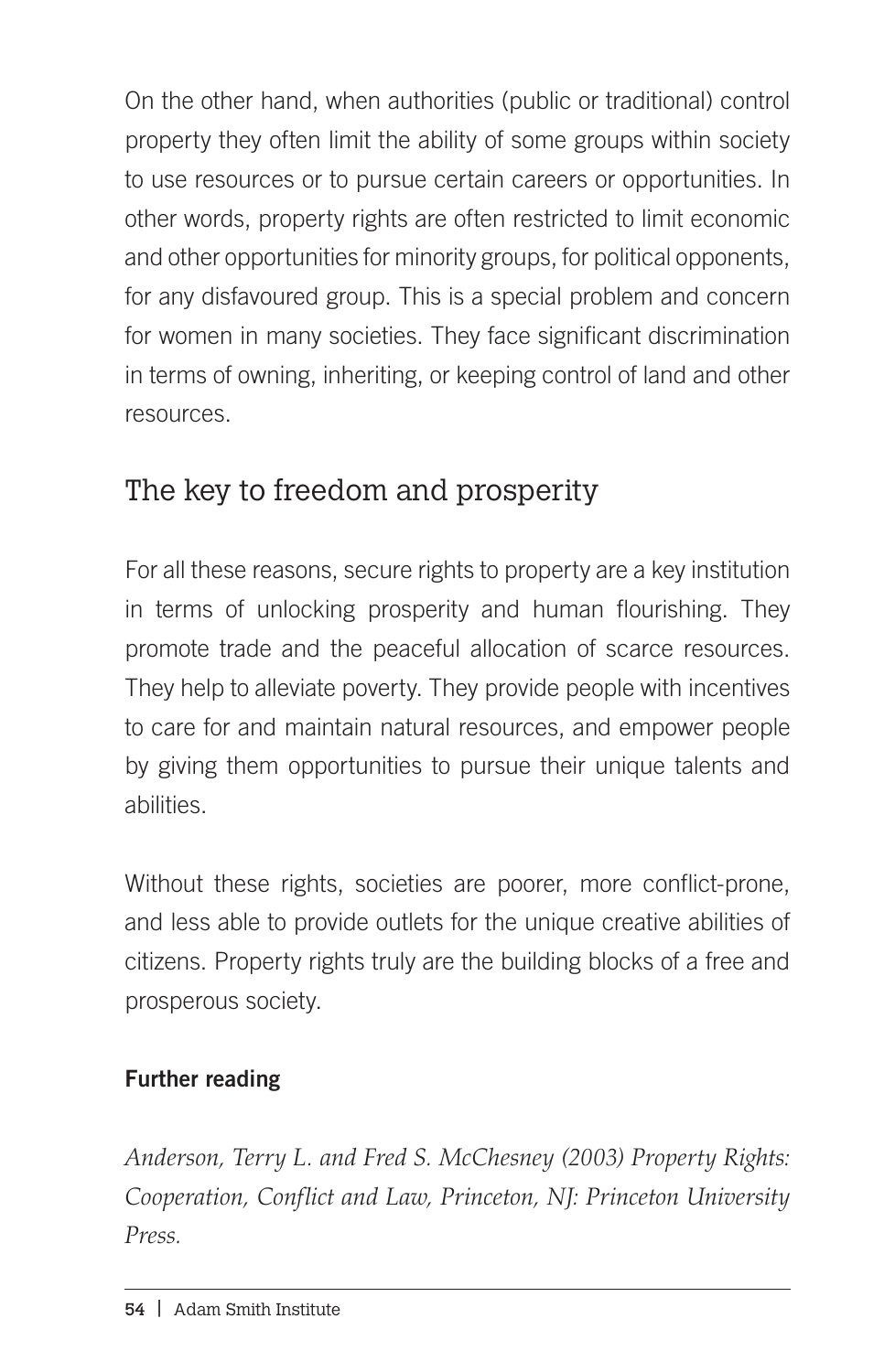*Bethell, Tom (1999) The Noblest Triumph: Property and Prosperity Through the Ages, New York: Palgrave Macmillan.* 

*Libecap, Gary D. (2008) Contracting for Property Rights, Cambridge: Cambridge University Press.*

*Pipes, Richard (1999) Property and Freedom, New York: Alfred A. Knopf.*

*Ostrom, Elinor (1990) Governing the Commons: The Evolution of Institutions for Collective Action, Cambridge: Cambridge University Press.*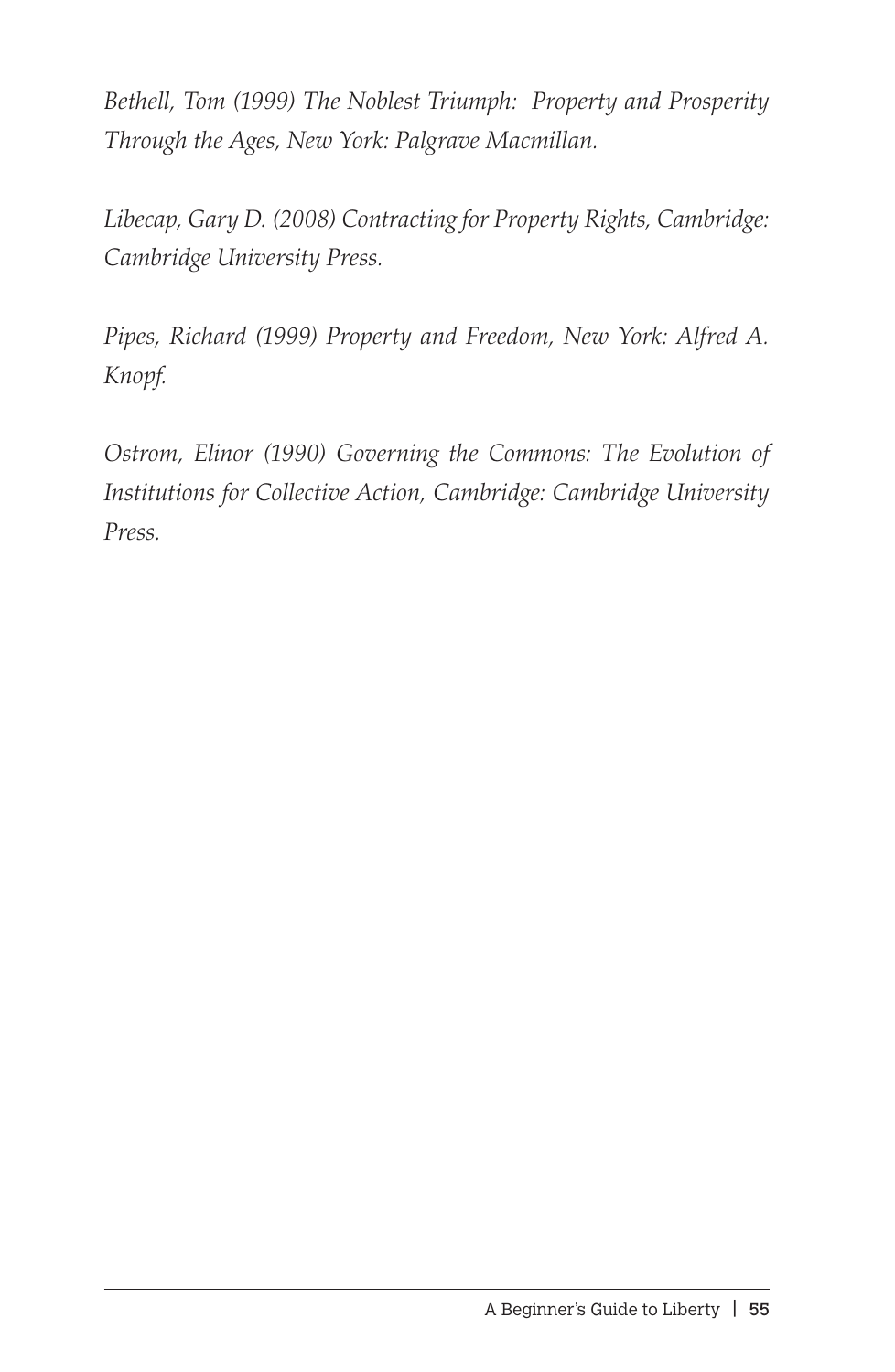# **6** Why government fails

by Peter J. Boettke and Douglas B. Rogers

There is an old tale that many economists use to set up the discussion of how well the market works in comparison to government policy. A Roman Emperor is asked to judge a contest between two singers. After hearing the first contestant sing, the Emperor awards the prize to the second singer under the assumption that surely the second cannot be worse than the first.

What is wrong with this? Clearly, for the contest to be an accurate measure of talent, the Emperor must let the second contestant sing before passing judgment.

It is similar when we are asked to compare the market economy with government action. We should carefully examine not only how the market economy works but also how government decisions will be made.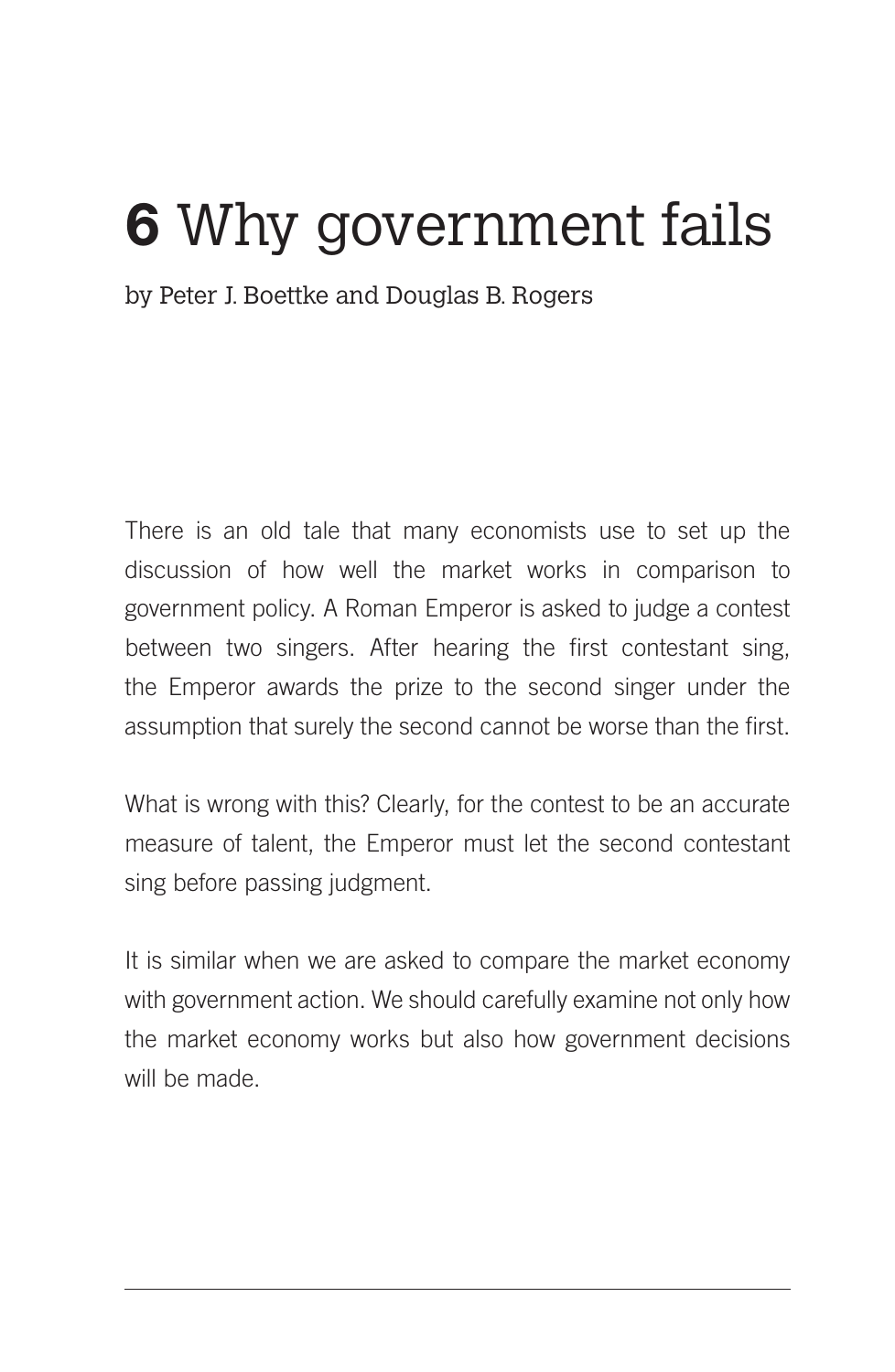# The theory of government failure

Markets are not 'perfect' – we discuss possible examples of 'market failure' below - but that should not lead to the automatic conclusion that government policy can improve upon the market outcome. Instead, it may make matters worse. This basic point is often overlooked in efforts to justify government interventions into the market economy.

The theory of 'government failure' was developed to explain why government policy often fails to achieve its aims. The political decision-making process has to cope with several problems. These include the difficulties of calculating costs and benefits, a lack of detailed knowledge of time and place, and attempted manipulations of policy by special interest groups.

In order to compare market outcomes with government interventions, we must take the costs of government decision making into account (letting that second singer sing). Indeed, when we do this, the standard argument, 'markets fail, use government', breaks down.

## Why governments can't solve 'market failure'

A brief look at three standard types of 'market failure' – monopoly, externalities and public goods – will help us demonstrate some of the problems that arise when governments intervene.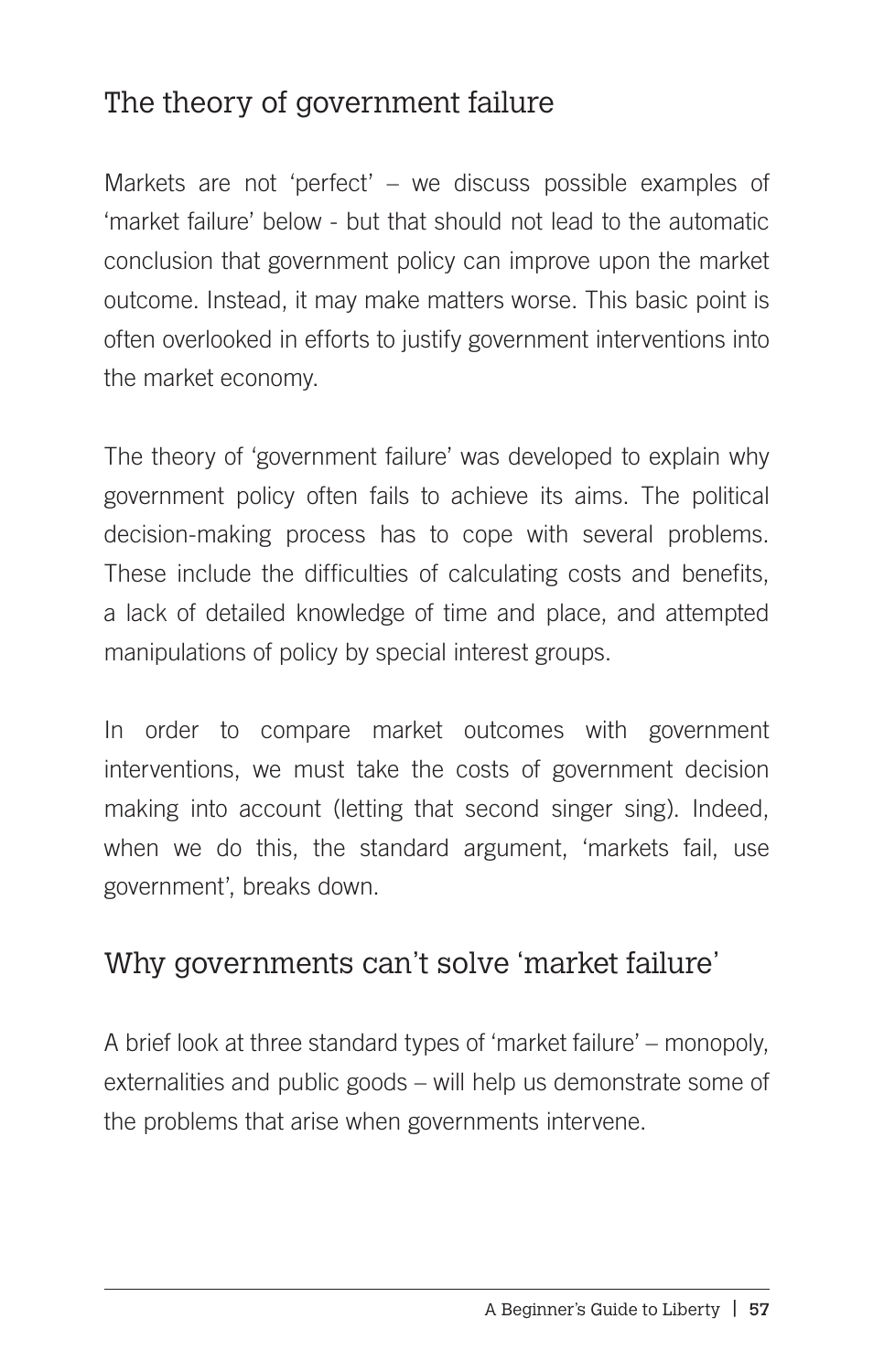#### Monopoly

It is argued that with a monopoly, the single supplier of a good or service has control over the final price of their product. It will use that power to restrict output and raise the price of the good or service being offered. Since there are no substitutes, consumers have little choice but to buy from the monopoly. They have to pay higher prices than they would if there were competition.

The main problem with seeing monopolies as a 'market failure' is that they are usually created by the power of government. Monopoly rights are given to a certain party by government, preventing others from competing. In other words, monopoly is not usually a product of the market economy. In most cases it results from government giving privileges to a special interest group.

#### **Externalities**

An externality is a cost or benefit imposed by one party on another party who has no say in the matter. Economists distinguish between negative and positive externalities.

The classic example of a negative externality is pollution. The production process in my factory may spoil the river where I dump my waste. The waste is carried downstream, ruining my neighbour's crops. Because I do not have to pay the full cost of my decision to pollute, I will *overproduce* the negative externality of pollution.

Positive externalities reflect the opposite effect; others will benefit from the effects of my decision, even though they do not have to pay any of the costs of my decision.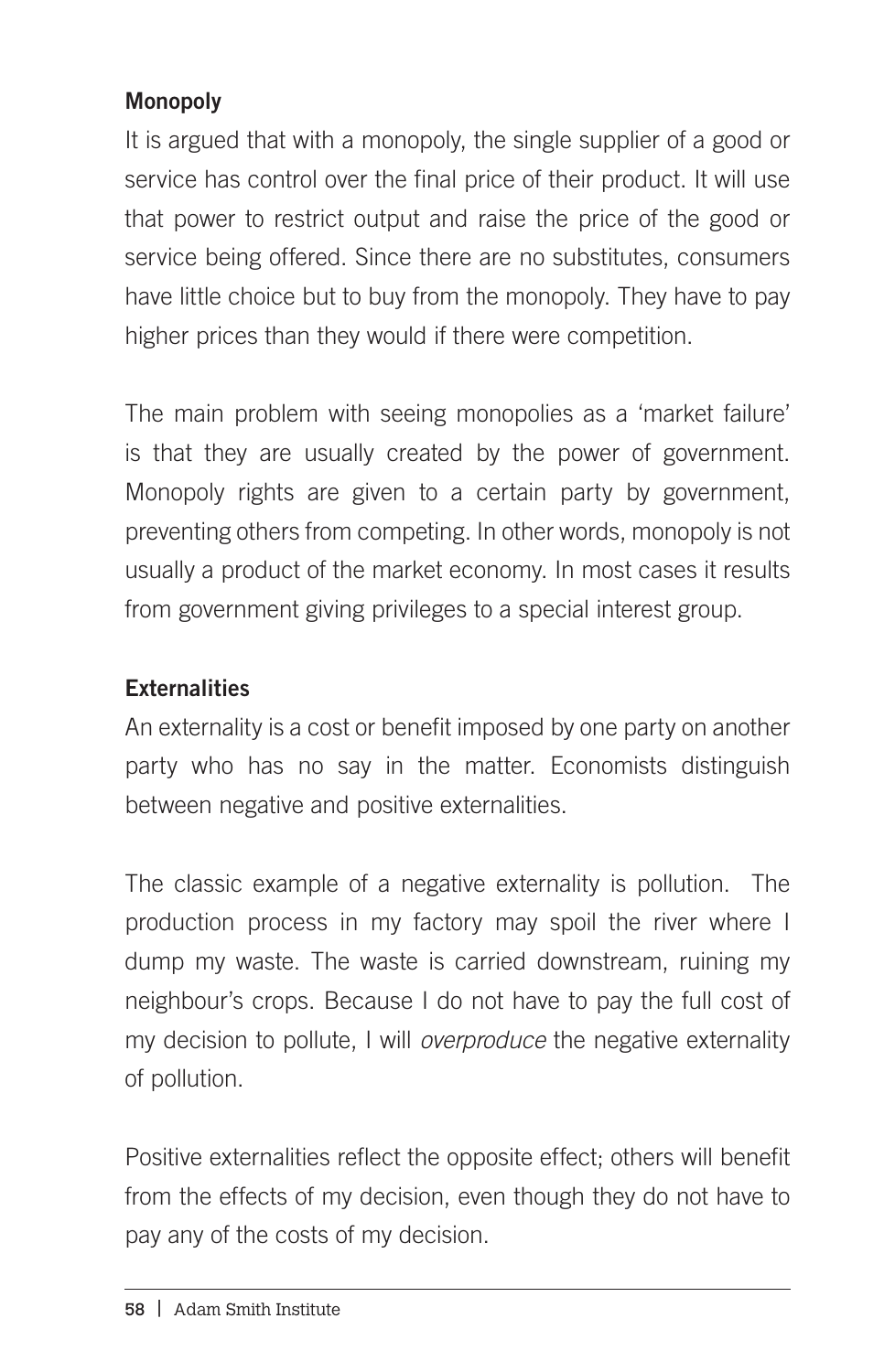Take education, for example. The more educated I am, the more I will be able to contribute to community life. However, since the community will benefit more than me, I will *underproduce*  education if I have to pay for it myself.

In theory governments can correct this problem by taxing activities that produce negative externalities and subsidising activities that produce positive externalities. They can set the levels of taxes and subsidies so that the benefits of the activity are maximised for society as a whole.

This solution assumes, however, that government can measure the costs and benefits involved. There are major problems with this.

First, only those directly affected really know the costs and benefits of an activity. This means any government solution is likely to fail because there is no way to access the required information (for example, to set an appropriate rate of tax or subsidy).

Second, the people involved may agree a contract to solve a dispute over an externality. For example, if I value a clean river more than a factory values polluting it, I can pay the factory not to pollute. In such cases there is no need for the government to get involved.

#### Public goods

Public goods are our final example of 'market failure'. There is little incentive for profit-seeking businesses to provide some goods in the market. This may be because it is impossible to exclude those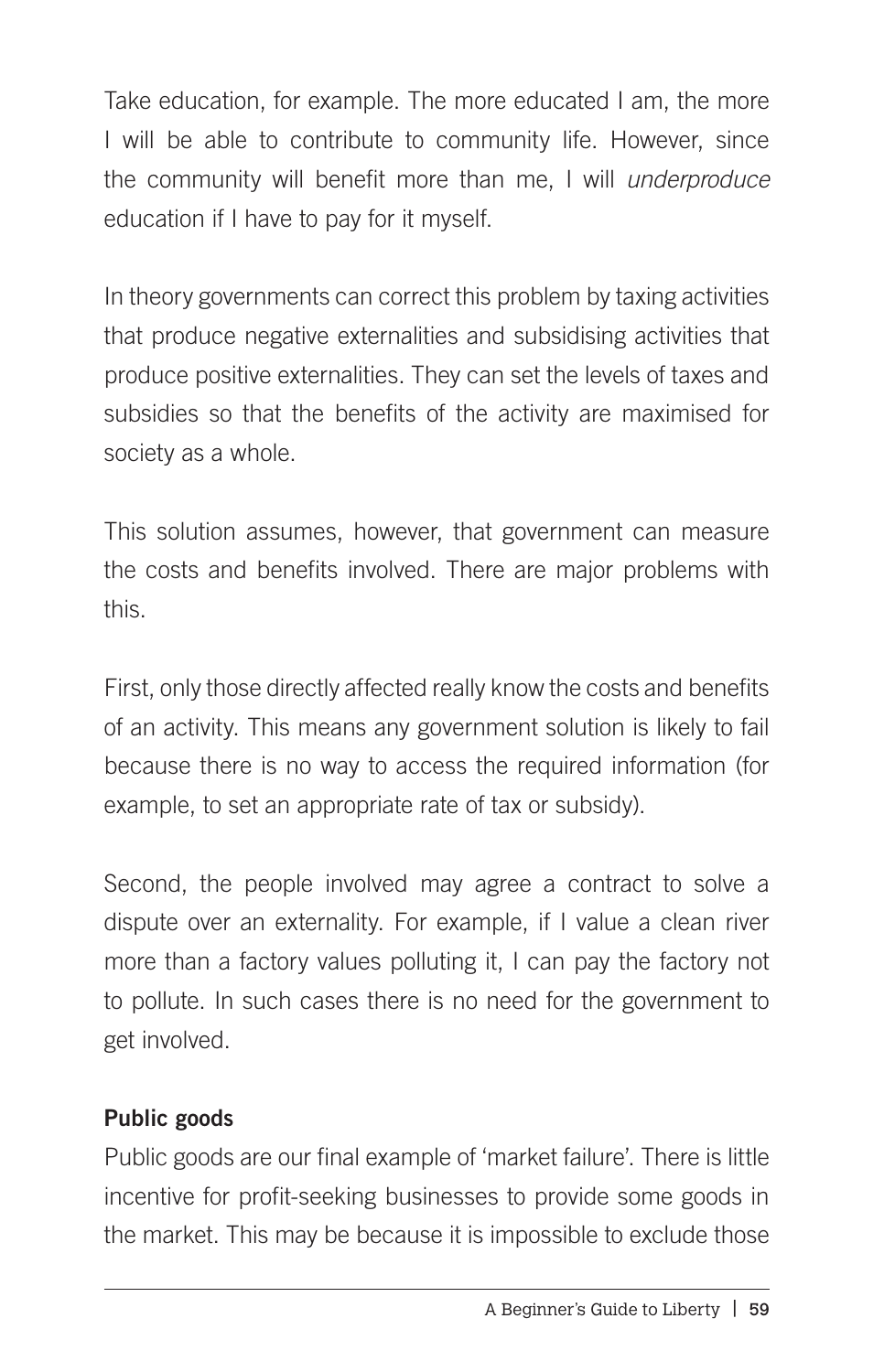who do not pay, and because the consumption of the good does not prevent others from consuming the good.

Typical examples might include law enforcement, national defence and environmental goods such as clean air. The lack of a profit incentive means such public goods may be underprovided unless government acts by providing them itself.

Yet most of what government provides as 'public goods' could be supplied at least partly by the market. For example, law enforcement by private security and defence by hired fighters (mercenaries). Even environmental goods can be supplied by profit-seeking businesses when suitable property rights allow the exclusion of those who do not pay. And let's not forget that attempts by governments to supply 'public goods' will still face the problems identified by the theory of government failure.

# Markets as problem solvers

Our brief look at monopoly, externalities and public goods has shown that government attempts to correct apparent 'market failures' may often be misguided. Indeed, economists have given reasons why the market might not be as bad as policy-makers are inclined to believe.

So far, we have neglected the true potential for the market to selfcorrect. Today's inefficiencies are tomorrow's profit opportunities. To ignore this basic insight is to be biased in favour of government intervention.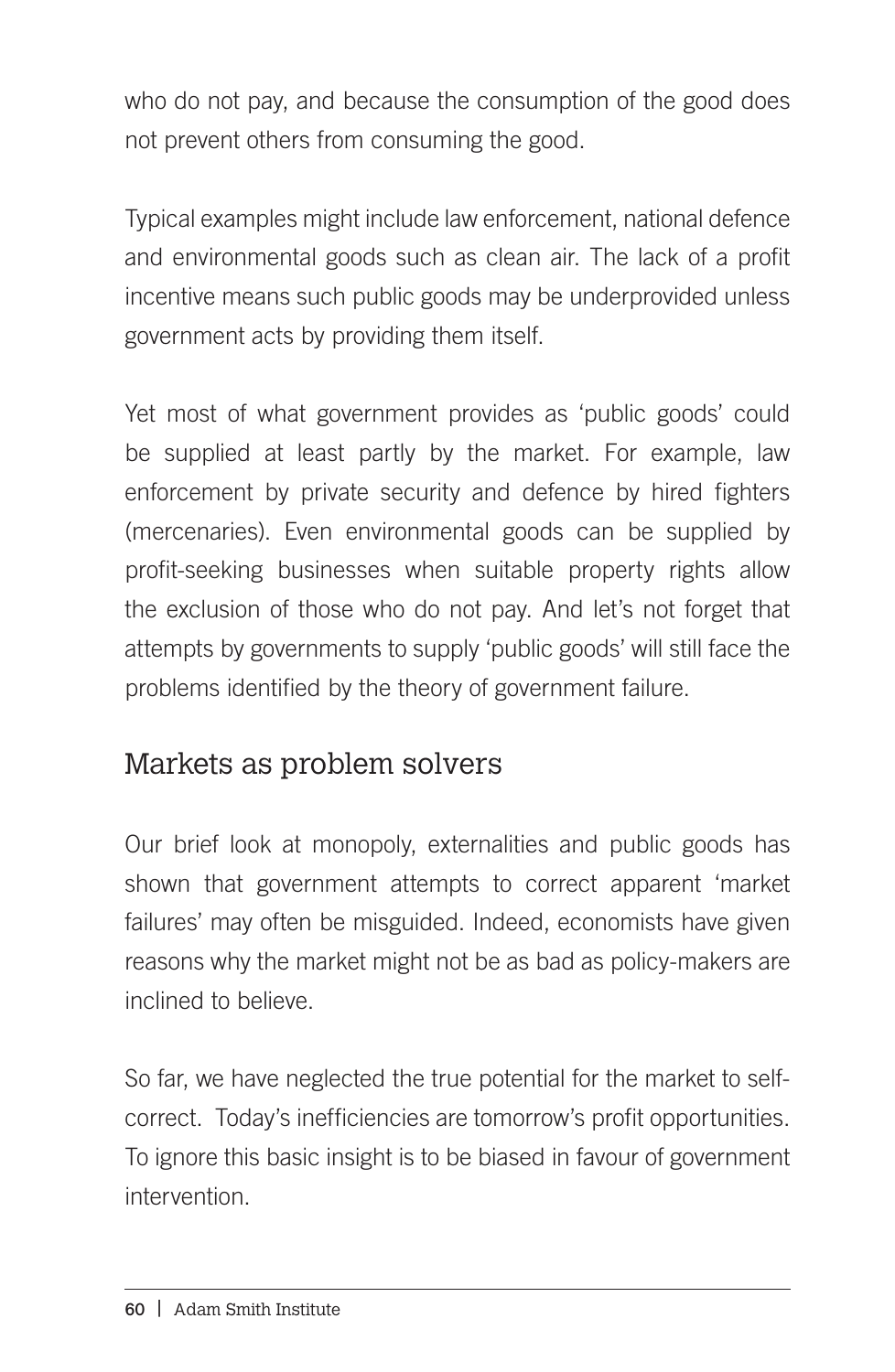The policy-maker looks at the economy as a snap-shot in time and determines whether the market meets his or her ideal criteria. Instead, the economy should be seen as an unfolding moving picture through time. In other words, it is the less than ideal conditions that set in motion the entrepreneurial actions that solve problems and improve the situation.

Many economists and political scientists have also developed a set of practical criticisms of government solutions. This is where our tale of the Roman Emperor kicks in – we have to hear the second singer sing by examining the way that choices are actually made in politics. We do so using the same principles that we use to address decision making in the market economy. This area of research is called public choice.

## Reasons for government failure

The economic analysis of political decision-making assumes that people behave in basically the same way whether they are inside or outside government. Individuals in the voting booth and in Congress or the Houses of Parliament are the same individuals as those at the grocery store or in company boardrooms.

These individuals are neither pure sinners nor pure saints; they are the same as you and me. They have purposes and plans and they use the resources at their disposal to achieve their purposes and plans as effectively as possible.

We have two sides to politics - demanders of government services (voters) and suppliers of those services (politicians). If politics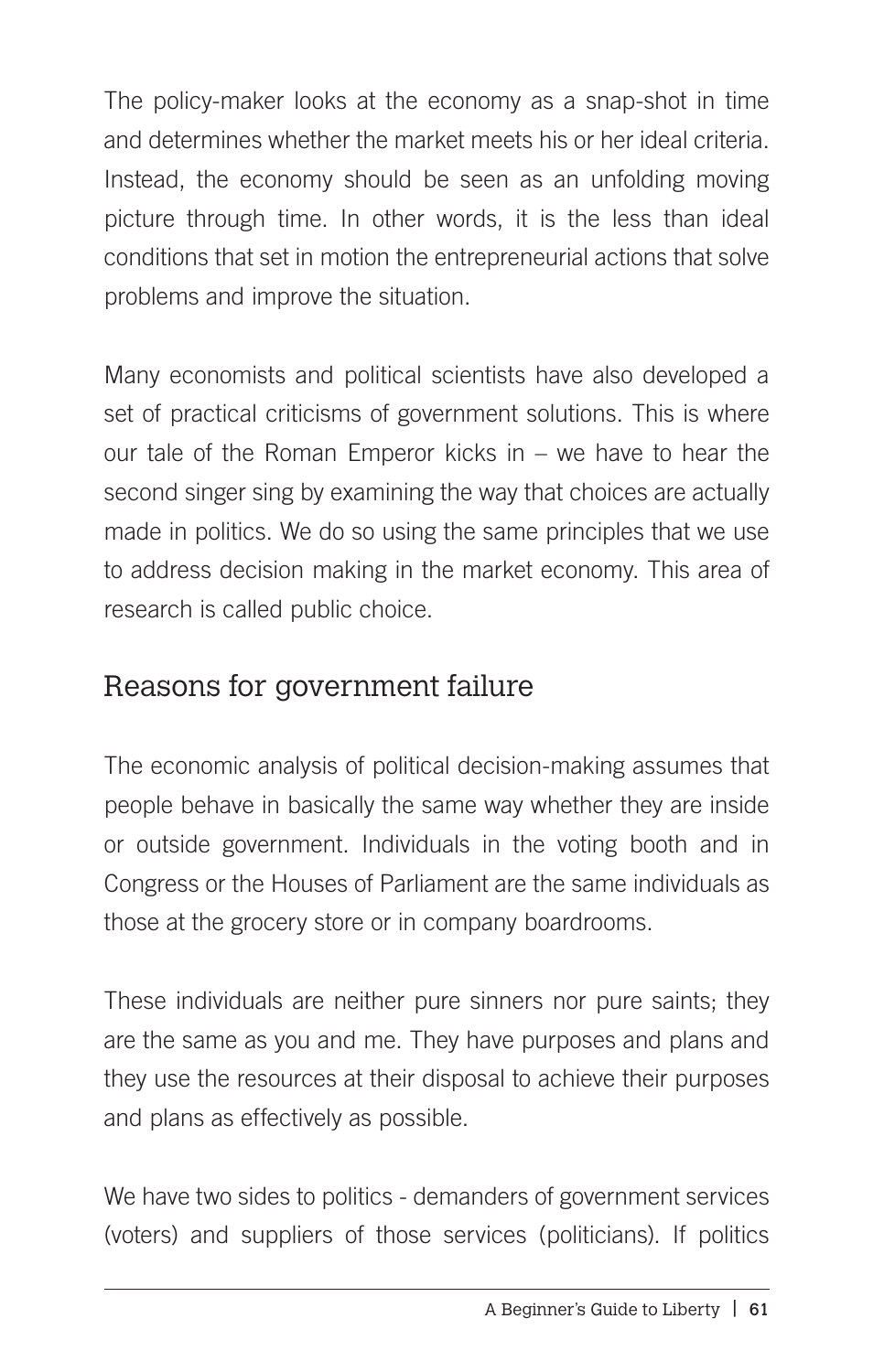worked perfectly, then the policies adopted would accurately reflect the wishes of the voters. In other words, voter's preferences would be fed into the workings of politics and policies would come out of the other end that reflected the popular preferences of the day. We would get the government we desired.

This simplistic view of the political process does not describe reality. Why does the government we have fail to live up to such an ideal?

We have already argued that government cannot calculate costs and benefits. Government also has to operate without the knowledge of time and place provided by market prices and the discipline of profits and losses. At a fundamental level, policy interventions into the marketplace are grasping in the dark. We also made passing reference to the role that special interest pressure groups play in political decision making. Let's explore that a bit more.

## Voters and interest groups

Politicians can usefully be looked at as election seeking entrepreneurs. By definition a politician wants to get votes and money to pay for his campaign. If he is unable to obtain these votes and contributions, he will not get elected.

If an election is coming, politicians will try to gain voters' support. To do this, they will concentrate benefits in the short run and spread the costs over the long run. For example, they may increase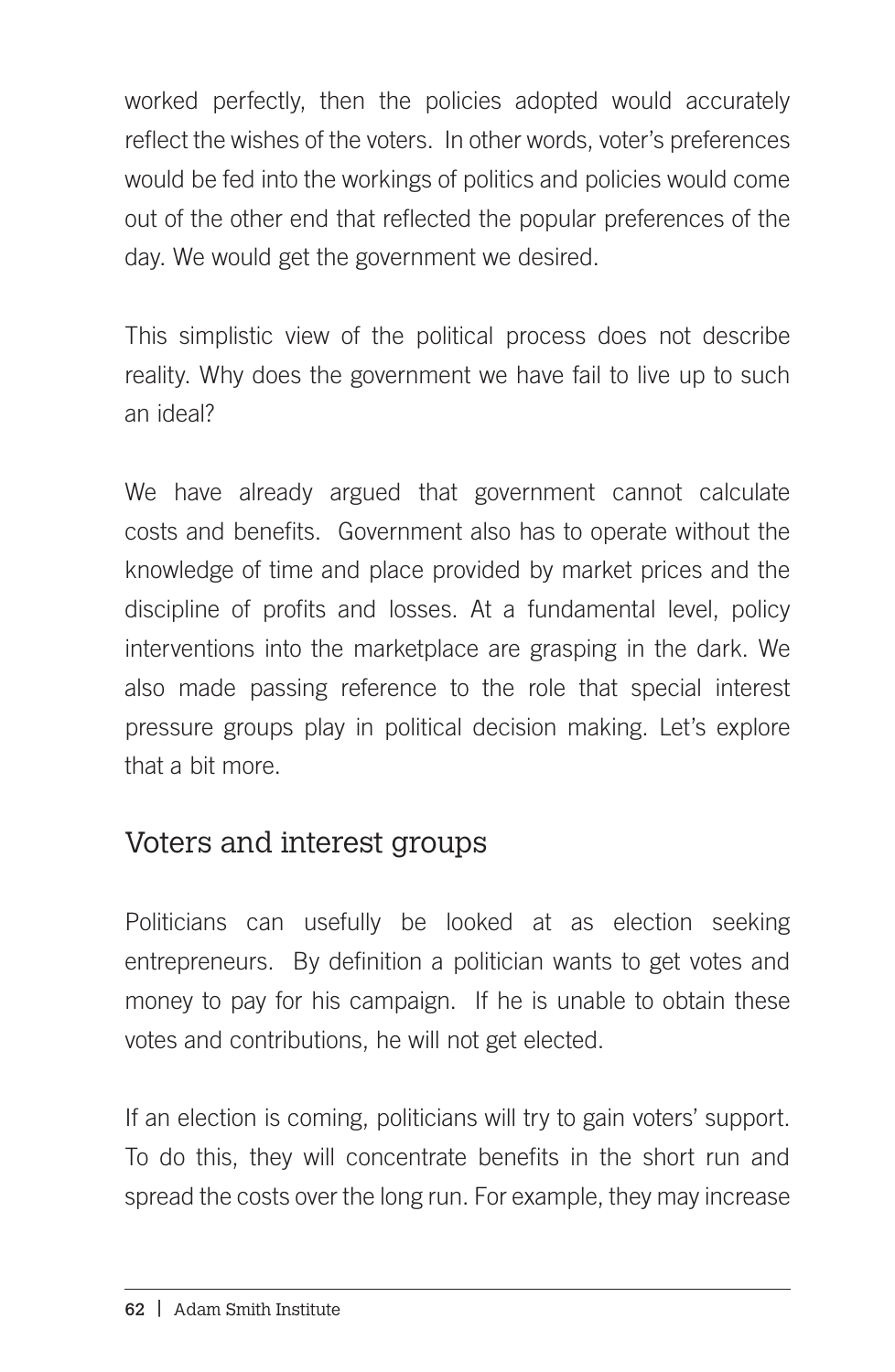government spending on popular projects before an election, even if it means raising taxes in the long term.

Politicians also know that many people don't bother voting and that a lot of voters do not think it is worth taking the time to learn much about political issues. In contrast to these unorganised groups, there are special interest voters who know and care a lot about a particular issue.

Politicians know they will gain little by focusing their efforts on the ill-informed mass of voters and those that don't vote at all. They will benefit most from concentrating benefits on well-organised and well-informed special interest groups, while spreading costs on everyone else.

We have thus identified two sources of political failure – the shortsighted bias of politicians and the concentration of benefits on special interest groups at the expense of the wider public. But it gets worse.

These special interest groups will often use substantial resources to try to get their favoured policies passed. They may spend large amounts of time and money trying to influence politicians. This is called 'rent seeking'. They will also try to make sure that they control any government regulation of their own behaviour. This is often referred to as the 'capture theory' of regulation.

Such interest group lobbying for special favours is what economists call a *deadweight* loss. Overall it produces no value; it expends resources simply to take resources away from others.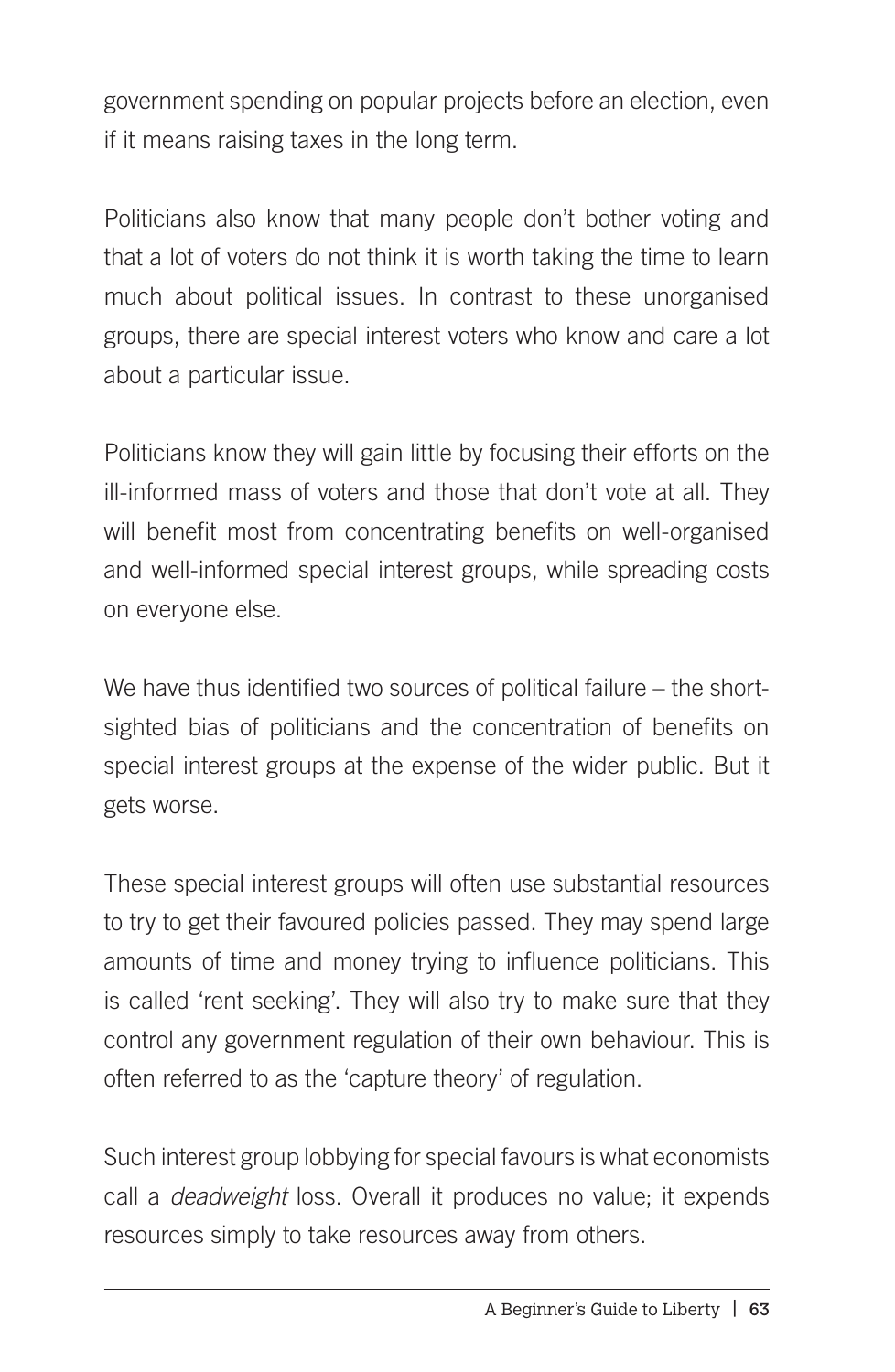## Politics vs. the market

Another reason why governments fail to correct economic problems is that the nature of political goods is different from market goods. In the market economy, we can purchase goods individually. We can buy a blue shirt, khaki pants, red Adam Smith tie and a blue blazer (the official uniform of the economist!).

In politics we are forced to 'buy' a bundle of goods. We may like the health policies of one politician, but prefer the foreign policy of another. We cannot choose these 'goods' separately. This creates still more differences between voter's preferences and government policies.

Finally, one of the strongest features of the market economy is that if a business is not satisfying consumer demand, it receives that feedback quickly. It will either have to change what it does or go bankrupt. The market disciplines its participants. The market economy is a profit and loss system, and the loss element is critical to its operation.

Instead of being disciplined by the profit and loss mechanism, politicians are disciplined at the voting booth. The voting booth, however, is slower and more ambiguous. One measure of this is the high proportion of politicians that are re-elected. Politicians turn over a lot less than businesses.

We could delve into many more examples of government failure that public choice analysis exposes. For our purposes, we have laid out the three main reasons for government failure: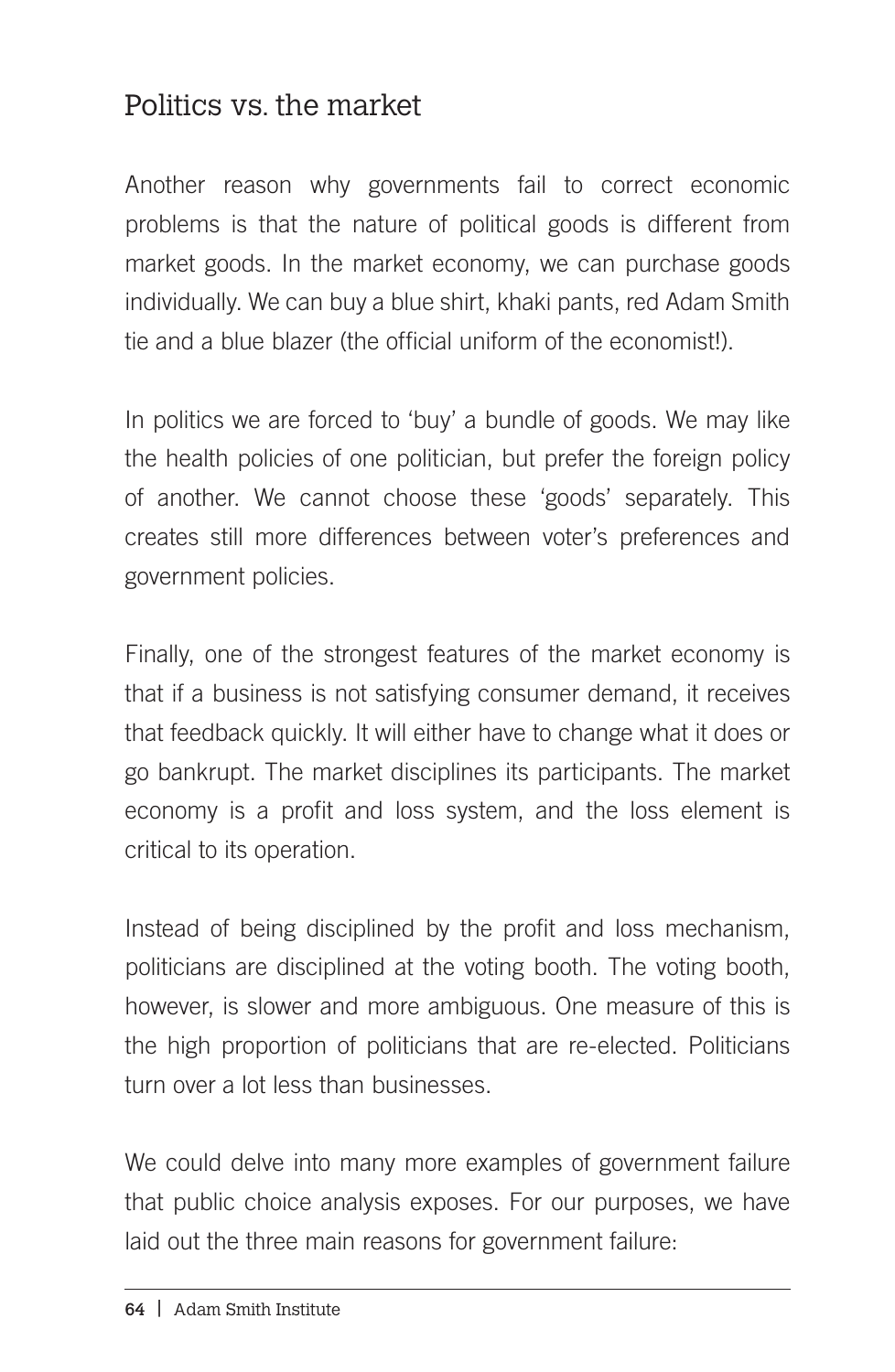- An inability to calculate alternative policies in terms of monetary costs and benefits.
- A lack of responsiveness to demand resulting from the absence of profit and loss.
- The influence of special interest pressure groups, who obtain benefits at the expense of the unorganised and ill-informed mass of voters.

### Let markets work

Markets may fail to meet ideal conditions. But this does not mean we should automatically turn to government. Instead, when we follow the advice to 'let the second singer sing' we often find that the alternative of government regulation makes matters worse.

We live in a world where perfect outcomes are not an option. When choosing between social systems, we must recognise that we are always dealing with erring entrepreneurs (market) and bumbling bureaucrats (government). Markets fail, and governments fail. However, we have good reason to believe that government failure is more harmful than market failure.

Not only must we always allow the second singer to sing, we must also never judge any one singer based on a first impression. Instead, we have to look at the ability of markets to adjust to changing conditions. In contrast with politics, today's problems represent tomorrow's profit opportunities in the marketplace. In other words, markets fail; use the market to solve the failure.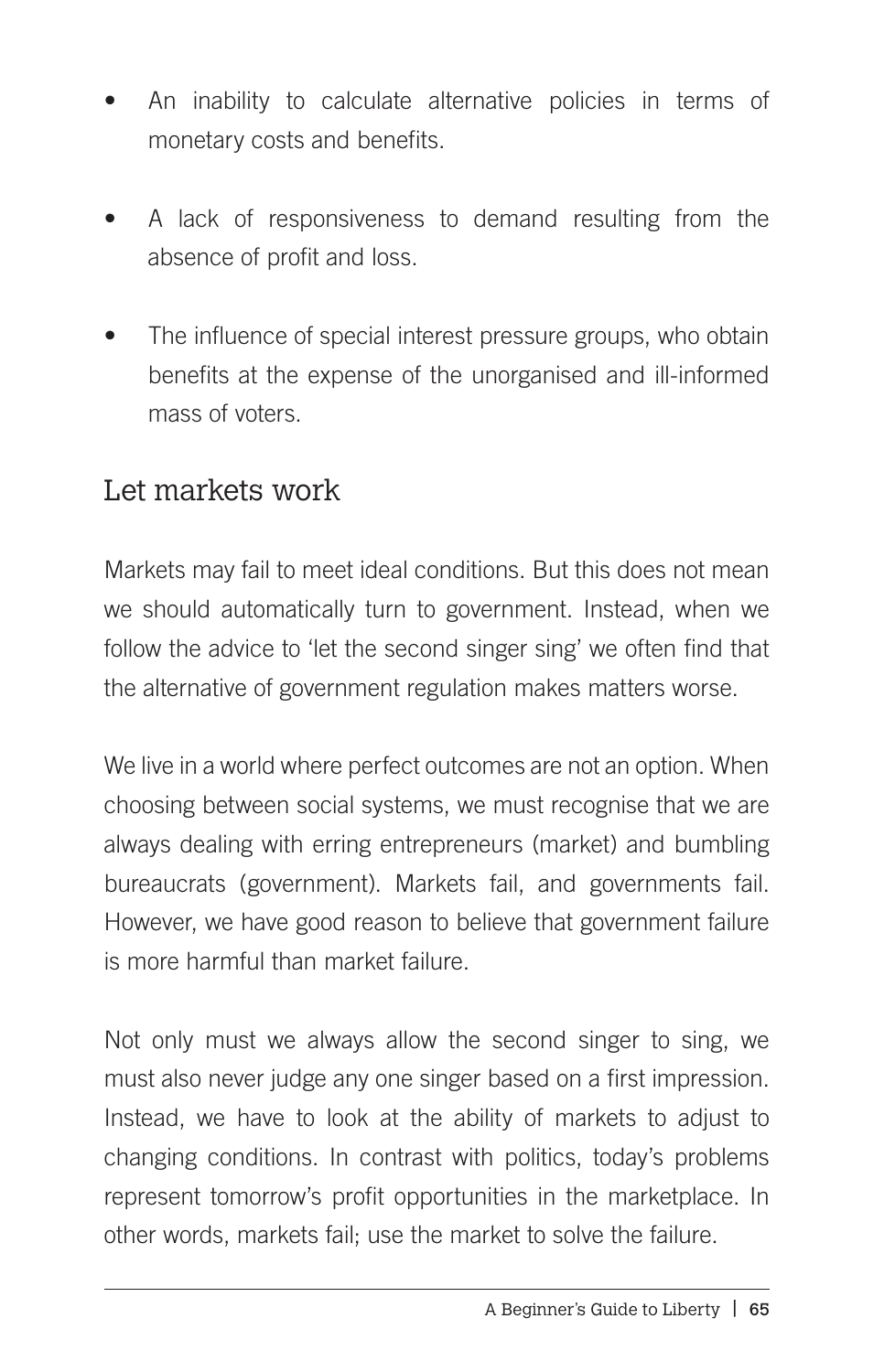#### Further reading

*Boettke, Peter J., Paul Heyne, David L. Prychitko (2009) The Economic Way of Thinking (12th edition), New Jersey: Prentice Hall.*

*Mitchell, William C. and Randy T. Simmons (1994) Beyond Politics: Markets, Welfare, and the Failure of Bureaucracy, Colorado: Westview Press.*

*Wagner, Richard E. (1989) To Promote the General Welfare: Market Processes Vs. Political Transfers, San Francisco: Pacific Research Institute.*

*Friedman, Milton and Rose Friedman (1990) Free to Choose, New York: Harvest Books.*

*Hayek, Friedrich A. (2007) The Road To Serfdom: Text and Documents - The Definitive Edition, Chicago: University Of Chicago Press.*

*Hazlitt, Henry (1988) Economics in One Lesson: The Shortest and Surest Way to Understand Basic Economics, New York: Three Rivers Press.*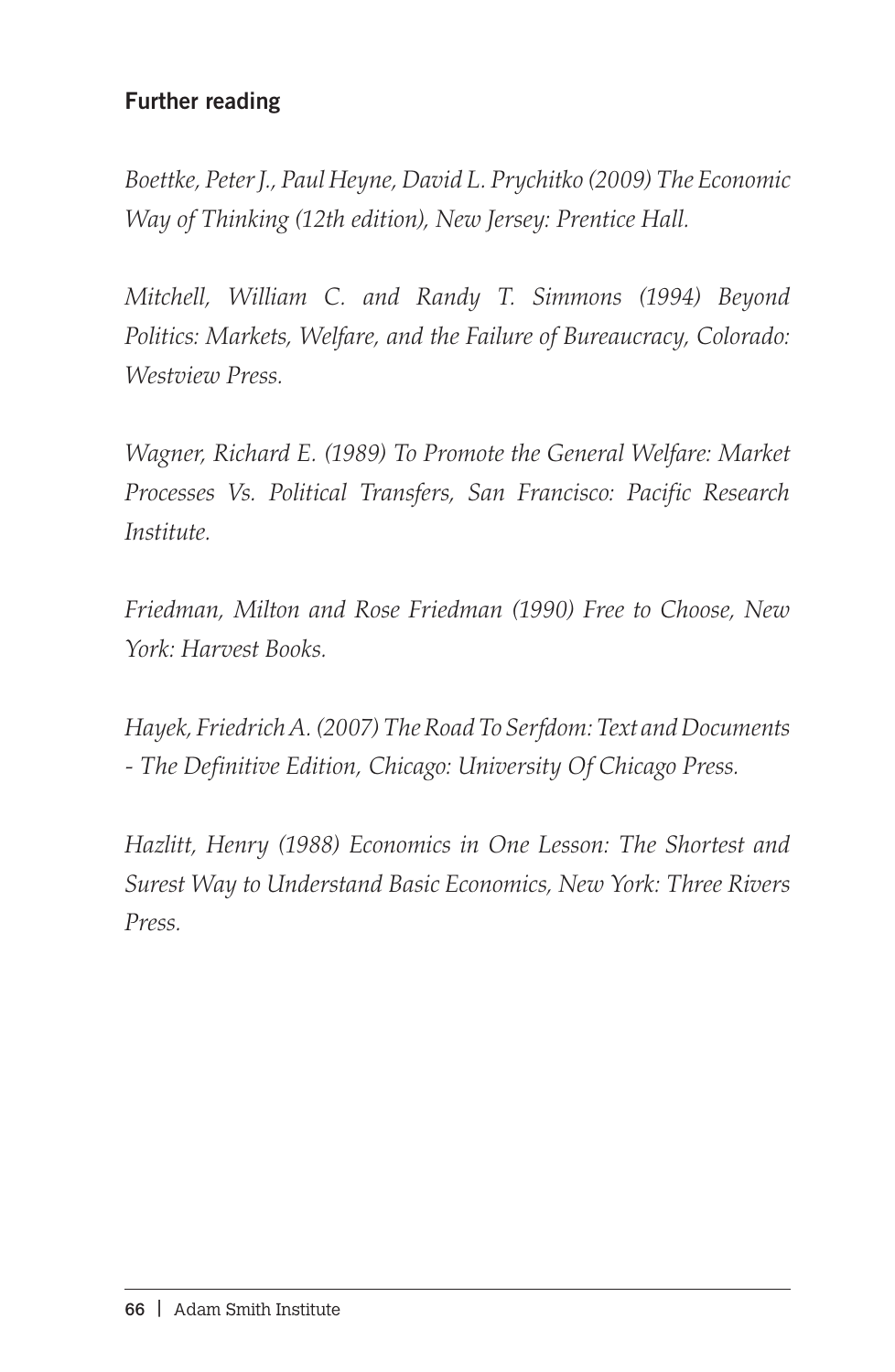# **7** Sex, drugs and liberty: the case against government bans

by John Meadowcroft

Imagine you are sitting down to dinner one evening. You open a bottle of wine when there is a knock at the door. You open the door to find your neighbours standing outside. They tell you that they have decided that you must no longer drink alcohol. They confiscate your wine and tell you that if you drink again they will fine you and perhaps even imprison you.

Most people would consider such behaviour outrageous: what right do our neighbours have to tell us that we cannot drink alcohol? But this is exactly what happens when governments ban things, whether alcohol, tobacco or other drugs, or prostitution, gambling or boxing – things that are all banned in some countries.

Some people may say that bans by governments are reasonable if they result from a democratic vote, but such a vote is really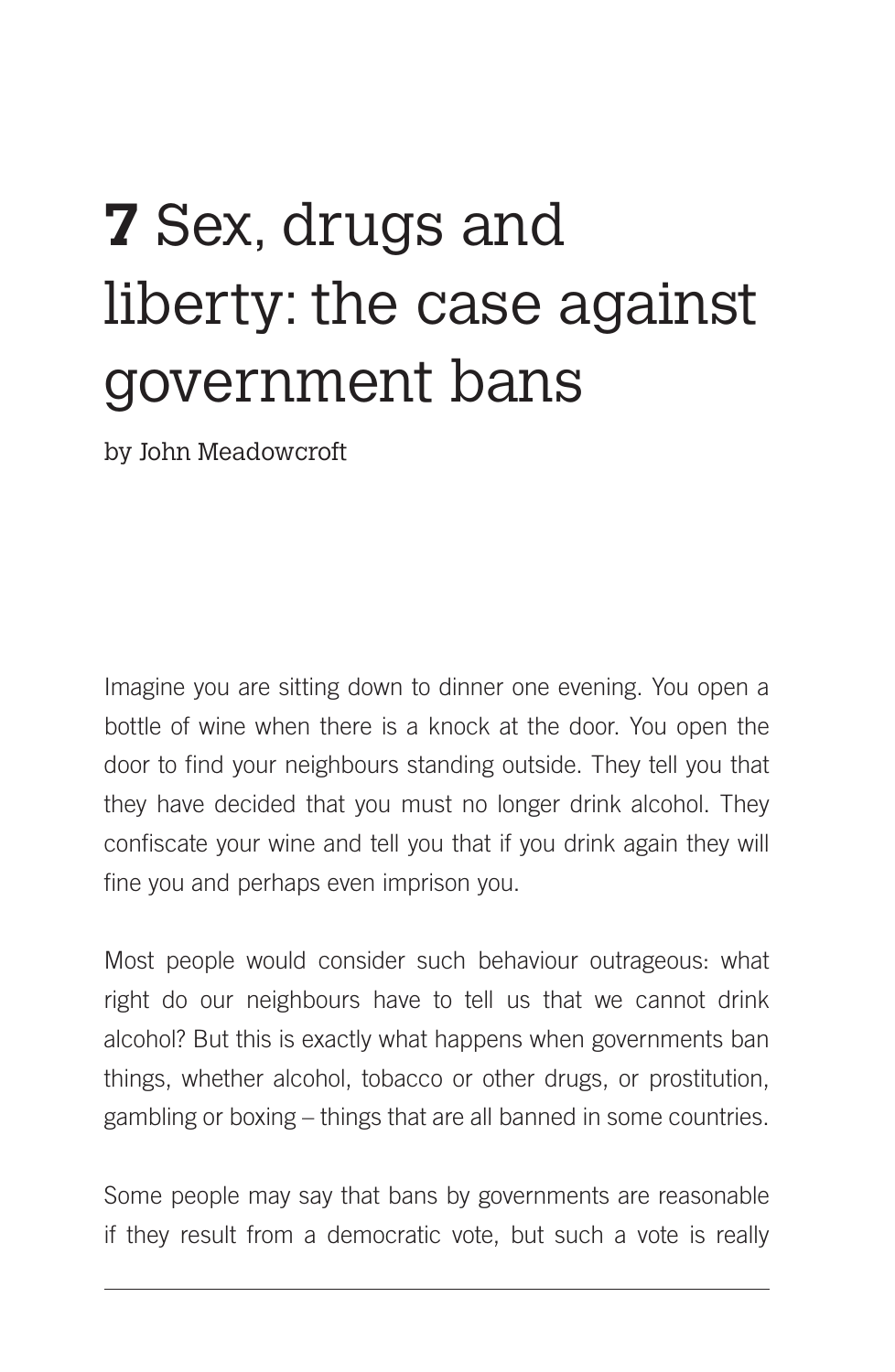nothing more than people's neighbours telling them what they can and cannot do – just like in the example above.

Laws banning things are widespread: all over the world governments try to stop people from doing things that they want to do, even when those things do not harm other people. This chapter asks whether it is right that governments ban things and looks at the consequences that follow when governments introduce bans.

# 'The harm principle'

It is usually claimed that things should be banned in order to prevent harm, either to other people or to the person undertaking the activity to be banned. So, for example, drugs like cannabis, ecstasy, and cocaine are banned in most countries to prevent harm to users and other people. Boxing is banned in some countries to prevent harm to fighters, and alcohol was banned in the United States from 1920 to 1933 to prevent drinkers and others being harmed by the perceived evil of alcohol (this particular ban is often referred to as 'Prohibition').

Banning to prevent self-harm breaks what is known as 'the harm principle'. The idea of 'the harm principle' comes from the liberal philosopher John Stuart Mill's essay *On Liberty*, written in 1859. Mill argued that in a free society, people should have the freedom to do whatever they want, as long as they do not harm other people, even if that means they sometimes harm themselves. This means that if someone wishes to take cannabis or alcohol, for example, we cannot physically stop them (although we may try to persuade them not to do so).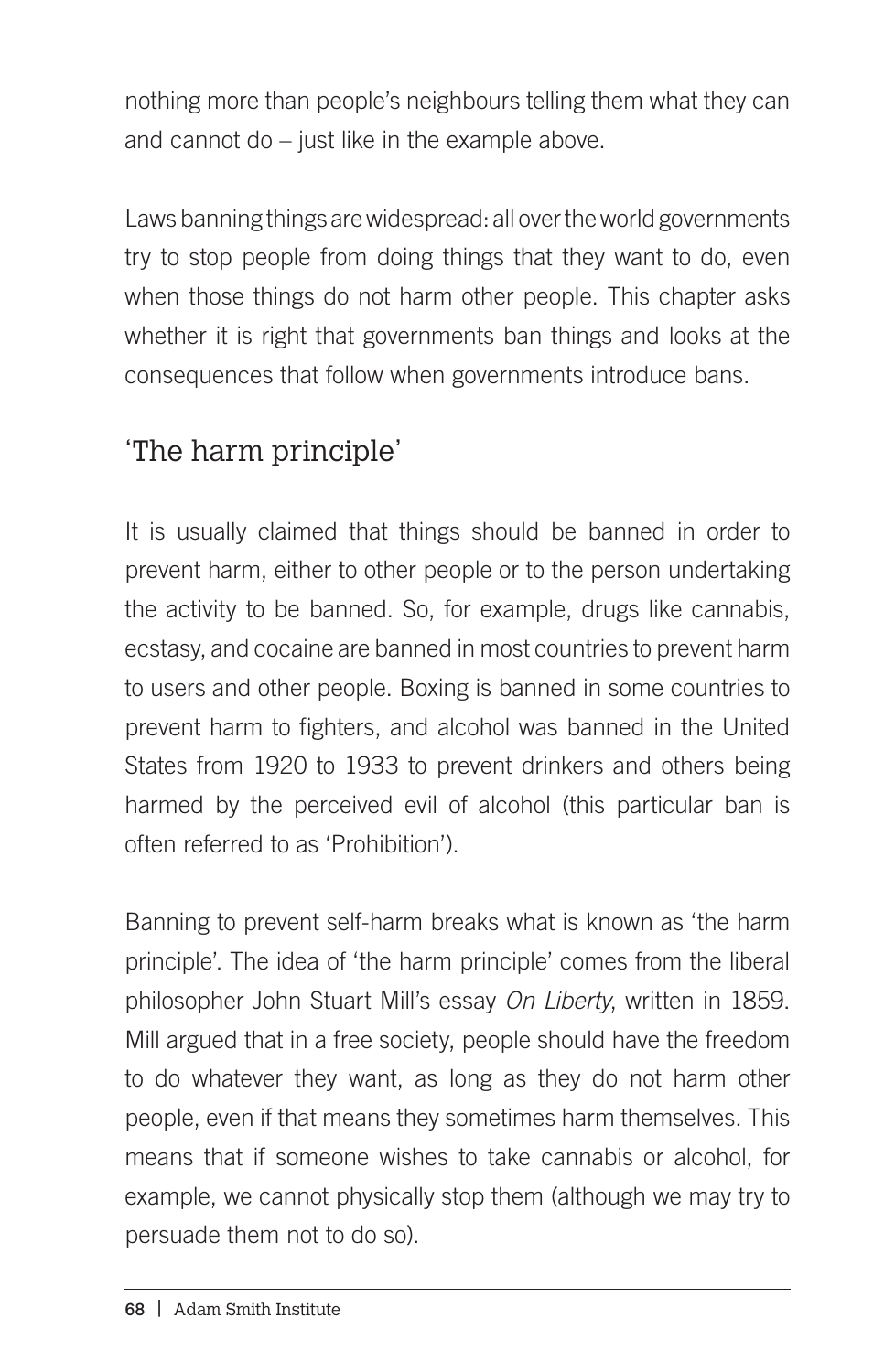To physically stop someone from doing what they want to do implies that we know what is best for them better than they themselves do. The problem is that anything could be banned by following this line of argument. Smoking cigarettes, eating fatty food or spending large amounts of time playing video games could all be banned to prevent people from doing things that other people think are self-harming.

If we try to physically stop people from doing things that we think are self-harming, then very soon we will no longer live in a free society. Instead, we will live in a society where many things are banned or restricted by government. This would be a rigid and regimented society that would not be much fun to live in.

## The consequences of banning

Not only does banning things lead to the creation of an unfree society where very few things are permitted, banning also produces lots of very negative consequences.

#### Banning places markets into the hands of criminals

Wherever things are banned criminal organisations will try to profit by providing them illegally. Banning drives a 'wedge' between the cost of production and the final selling price, ensuring that people prepared to take the risks involved in supplying illegal goods and services can make exceptional profits.

The US prohibition of alcohol, for example, enabled criminal gangs to make huge sums of money supplying alcohol and illegal drinking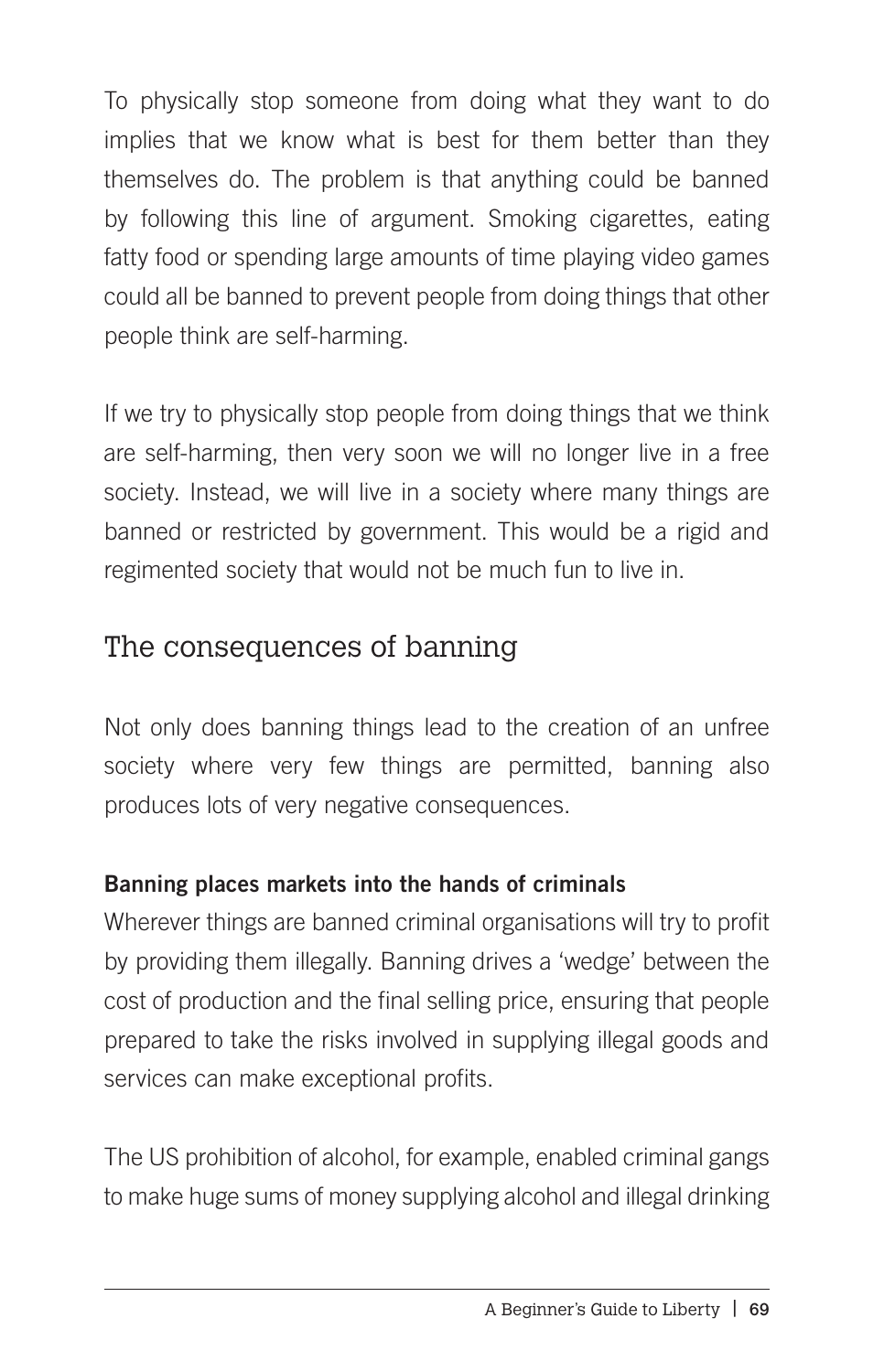premises. As a result, many criminals, such as the gangster Al Capone, became very rich during this time.

After alcohol prohibition was repealed in 1933, organised criminals turned to the supply of the remaining illegal drugs, particularly cocaine, where once again huge fortunes were to be made. In 1989, *Forbes* magazine listed the Colombian drug baron Pablo Escobar as the seventh wealthiest man in the world. They estimated that his Medellin drug cartel had an annual income of \$80 billion.

#### Banning increases the risks of already risky activities

By shifting the supply of banned goods and services to the black market, banning increases the risks of already risky activities. For example, the criminalisation of drug users contributed to the spread of HIV and AIDS. Users re-used dirty needles as clean needles were very difficult to obtain without drawing attention to oneself as an illegal drug user.

Moreover, banning drugs like cocaine and heroin increases the dangers of drug use because users must buy drugs without knowing their purity or precise contents, which can lead to overdoses and poisonings.

#### Banning criminalises people who would not otherwise be criminals

Banning involves the creation of what are called 'consensual crimes' – crimes where there are no real victims because everyone engaging in the 'criminal' activity wants to be involved. This criminalises people who would otherwise be law-abiding. For example, if alcohol was banned tomorrow, anyone who wanted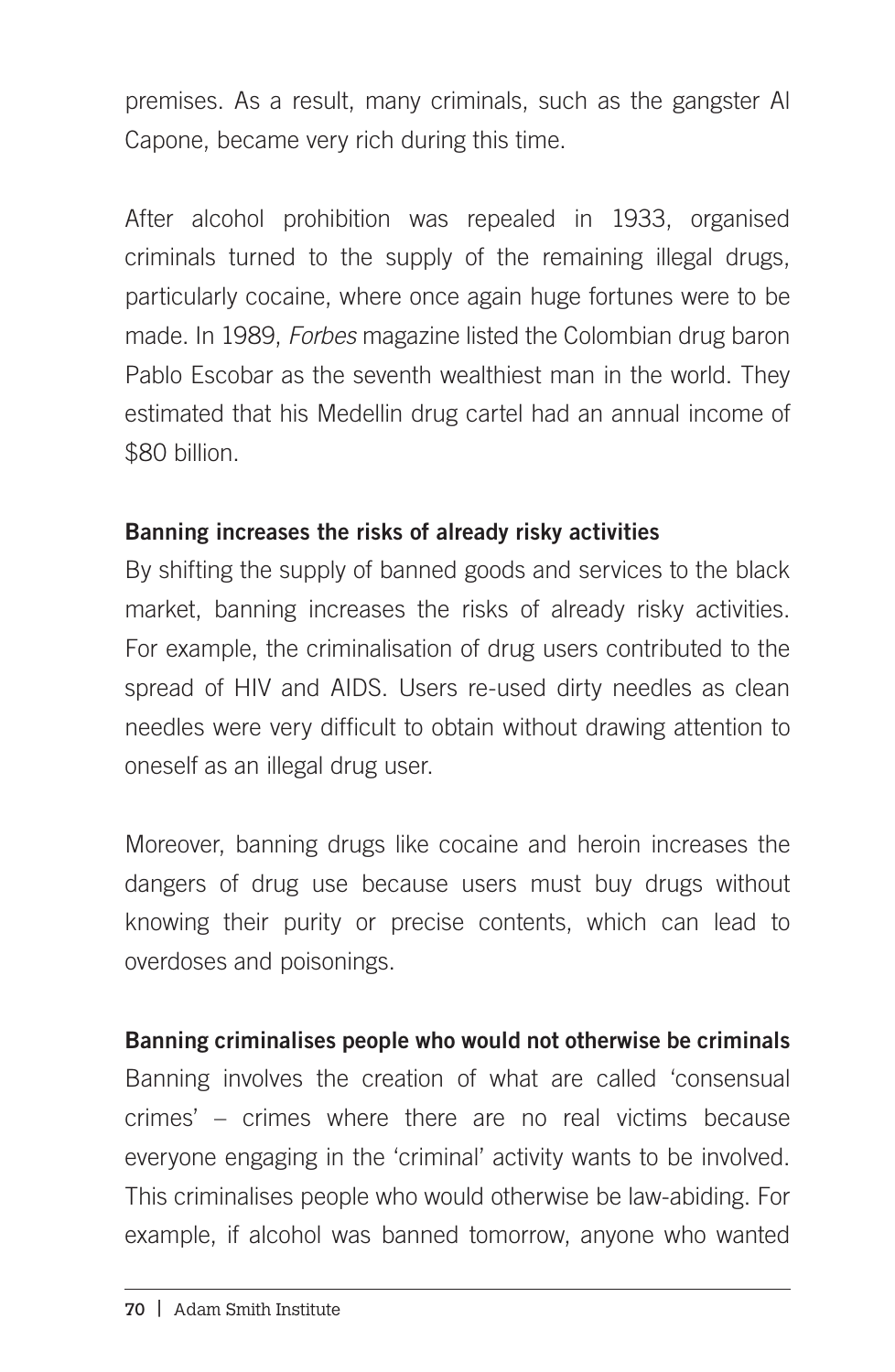to keep their wine cellar stocked or tried to hide a bottle of beer at the back of the fridge would automatically become a criminal.

The impact of the criminalisation of otherwise law-abiding people can be seen in the thousands of people currently in American prisons solely for non-violent drug-related crimes. Many of these convicts are young people whose prospects of a 'straight' career are badly damaged because they have been in prison.

### Banning diverts law enforcement resources away from conduct that harms other people

The enforcement of any ban is costly: the detection, arrest, prosecution and punishment of people who engage in illegal activities costs money. In 2006, for example, the annual budget of the US Drug Enforcement Administration was \$2.4 billion. Bans mean that government is bigger than it would otherwise be and taxes are higher than they would otherwise be.

Banning also imposes *opportunity costs* on society – the costs of the goods and services that could have been produced if the money used to enforce the bans had been spent on other things. As a result of the banning of many drugs, for example, a large proportion of the money that is currently spent on law enforcement goes to prevent and punish consensual crimes. This is an opportunity cost because the money could have been spent preventing crimes with real victims, such as murder or burglary.

#### Banning increases public ignorance

Some people say bans are needed because many people do not fully understand the likely consequences of their actions. But this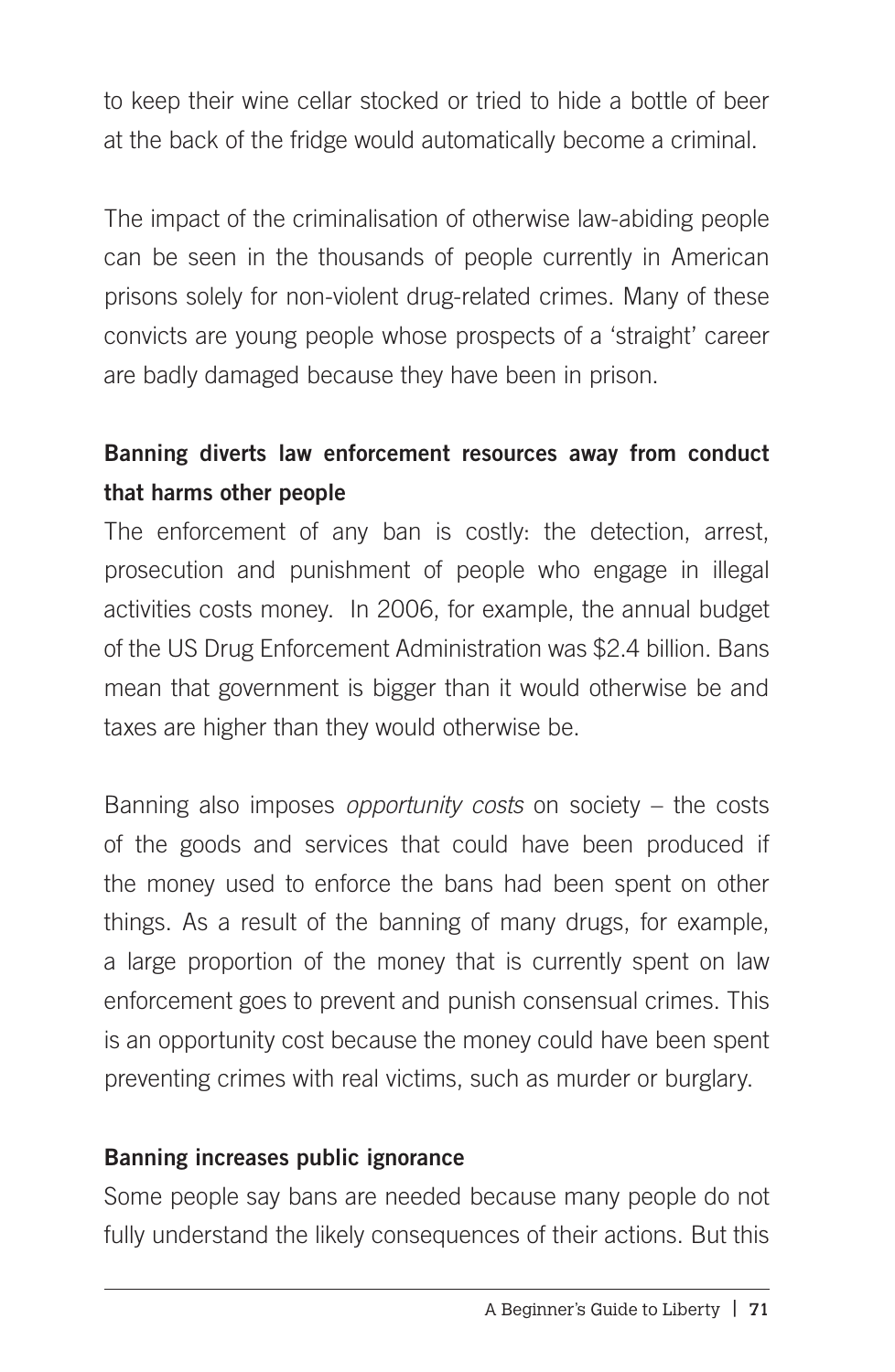argument is flawed because by their very nature bans increase public ignorance. Where boxing is illegal, for example, people who continue to fight outside the law will be even less likely to get reliable information about the risks of boxing.

### Banning almost never works and is almost always counterproductive

The costs outlined above might be considered worthwhile if bans worked, but the evidence suggests that bans rarely work and are usually counter-productive.

The banning of recreational drugs is a good example. In the US, cannabis has been illegal since 1937; in Holland it has been tolerated since 1970 and today it may be freely bought from licensed 'coffee shops'. In 1997, 33% of the US population aged 12 years and over had used cannabis in their lifetime. In Holland, by contrast, only 16% of people aged 12 years and over had used cannabis in their lifetime. Although the difference is less marked when older age groups are analysed, the evidence shows that cannabis use is greater in the US than in Holland.

Banning handguns and other firearms has been similarly ineffective in combating violent crime. For example, the Republic of Ireland banned firearms in 1971, a year in which there were 10 murders in that country. Since 1995 there have never been less than 38 murders per year and in 2005 there were a total of 54 murders.

In Jamaica guns were banned in 1974 when the country's murder rate was 10 per 100,000 people every year. Since then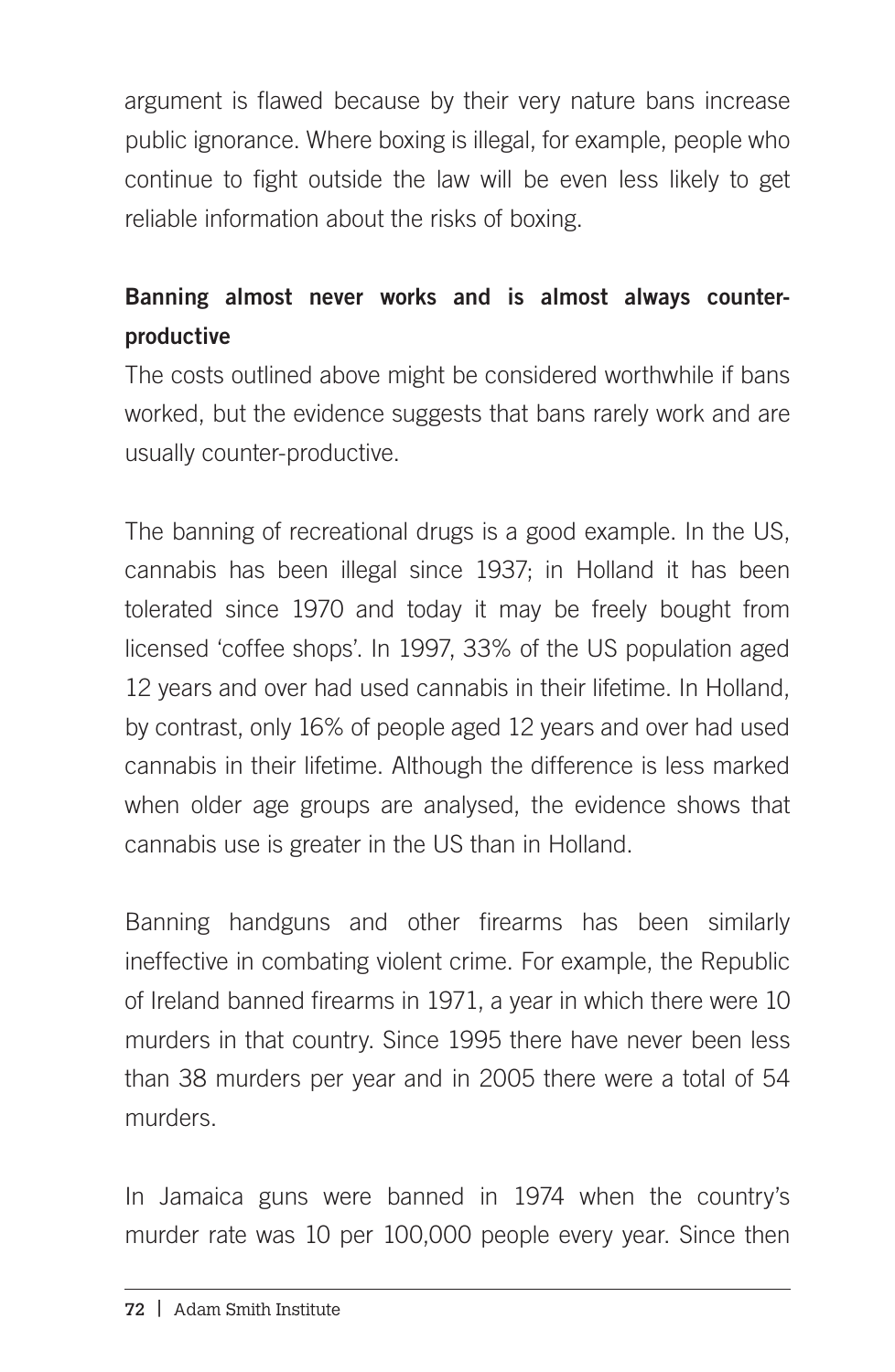the murder rate has continued to rise, not falling below 31 per 100,000 people per year since 1995. There is no evidence that 'gun control' reduces violent crime. Rather, it ensures that only criminals will possess guns.

There are a number of reasons why bans and controls almost always fail. One reason is that people will try to find a way around them. High taxes on tobacco lead to cigarette smuggling and counterfeiting; banning drugs leads to vast networks of illegal supply; the outlawing of prostitution leads to the provision of 'massage' and 'escort' services. Just because government passes legislation to ban something, it does not necessarily follow that it will cease.

Also, for a ban to be successfully enforced requires a level of government spending and interference in people's lives that is unacceptable in a free society. The 'War on Drugs' costs the US government billions of dollars every year and has seen thousands of US citizens imprisoned, yet drugs continue to be widely available. It is hard to imagine the price (in every sense of the term) that would have to be paid in order to make a significant impact on the supply of illegal drugs in America.

Bans may also fail because they address the *symptoms* rather than the *causes* of social problems. For example, gun control is not a solution to violent crime. Violent criminals are perfectly capable of illegally acquiring guns or finding other ways to maim and kill people, such as using knives. To reduce violent crime demands a much cleverer approach than just trying to stop criminals from using one type of weapon.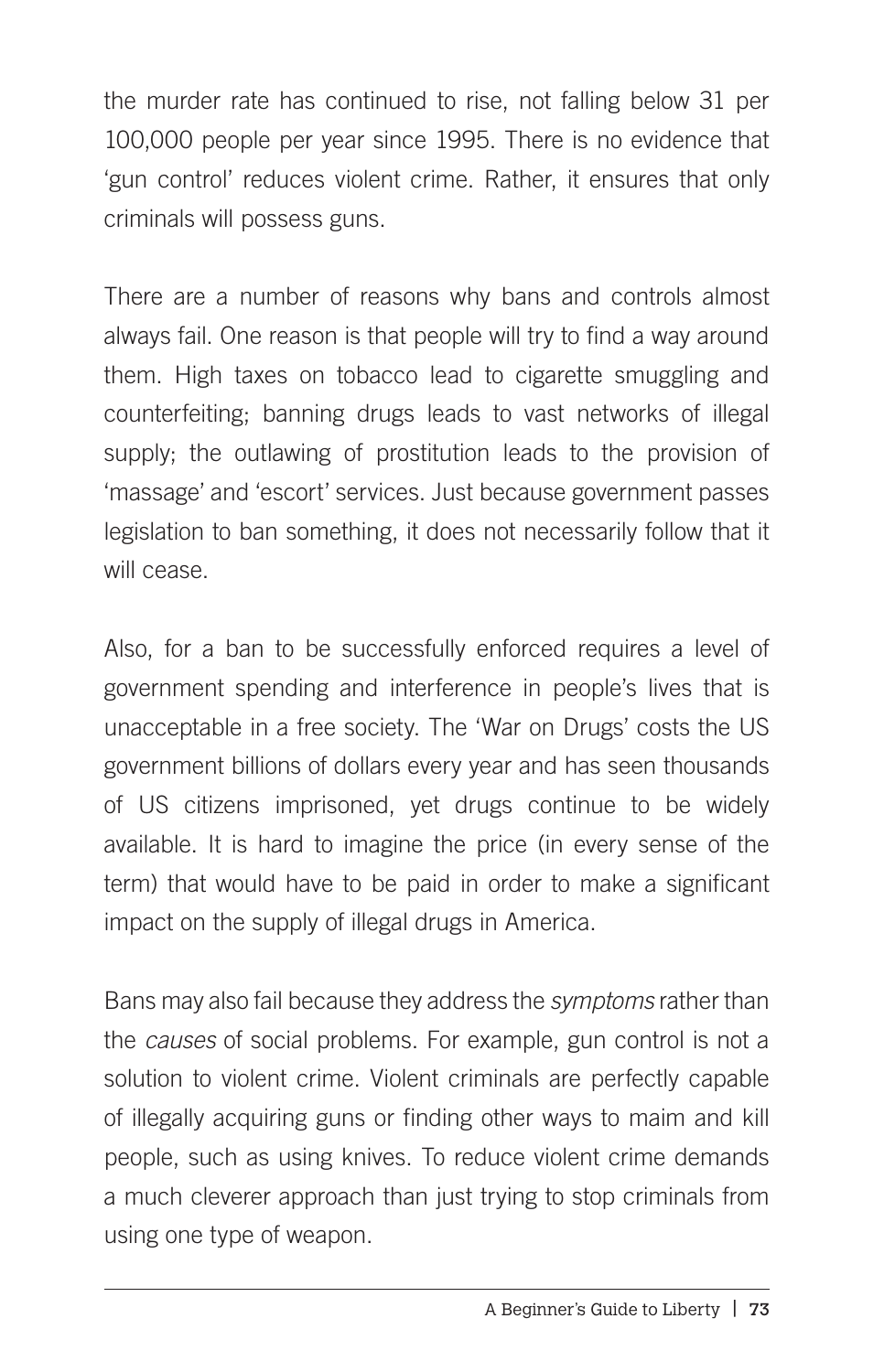It is also the case that bans often seem to promote the very behaviour they are supposed to stop. For example, one American study found that measures to stop teenage smoking by restricting the sale of cigarettes to young people had exactly the opposite effect. In towns where more restrictions on the sale of cigarettes were introduced, teenage smoking rose compared to towns where no new measures were introduced. Similar results have been found for controls designed to reduce teenage drinking and to reduce car accidents by lowering speed limits.

Exactly why bans should have this opposite effect is not entirely clear. It is probably related to the 'forbidden fruit effect' – whereby activities that are forbidden become more attractive, especially to young people.

## Liberty and personal responsibility

The evidence supports the view that all actions that do not harm other people should be legal. This does not necessarily mean that we approve of activities like drug use or prostitution. Rather, it means that we believe that what people do should be a matter of personal choice, as long as they do not harm other people.

It is possible to believe that people should not do something *and* to believe that that activity should be legal. It simply means that we believe that where people's actions do not harm other people they should make their own moral choices.

A free society based upon the principle of liberty is one in which other people cannot decide whether we drink alcohol, smoke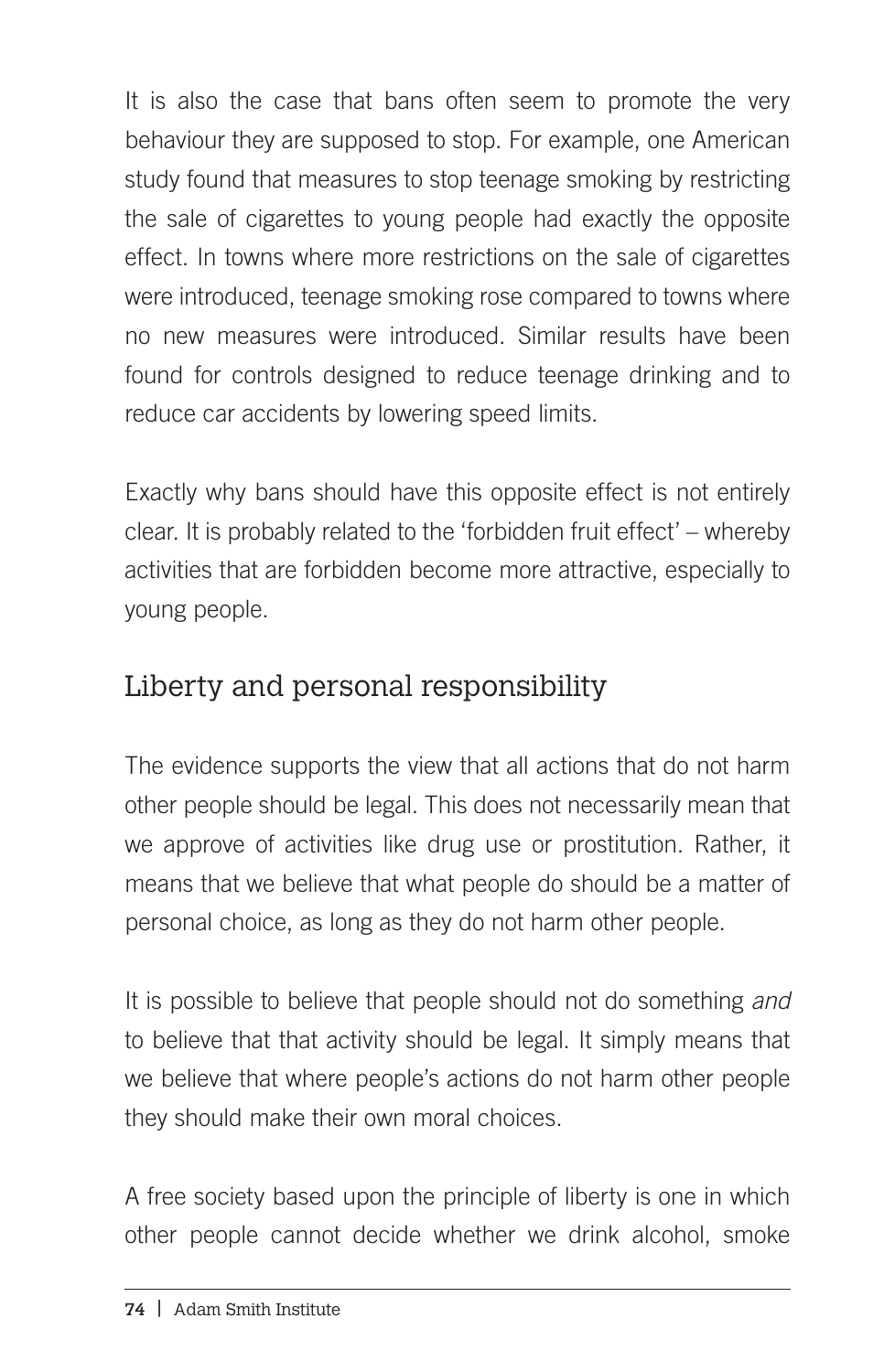tobacco or consume other drugs, or engage in prostitution, gambling or boxing. Equally, it means that we cannot decide for other people. It is a matter for each individual to make their own choices. We may find that when people are given responsibility, they act responsibly. That is the basis of a free society.

#### Further reading

*Filley, Dwight (1999) 'Forbidden Fruit: When Prohibition Increases the Harm it is Supposed to Reduce', The Independent Review, 3, 3, 441-51. Online at: http://www.independent.org/pdf/tir/tir\_03\_3\_ filley.pdf*

*Meadowcroft, John (Ed.) (2008) Prohibitions, London: Institute of Economic Affairs. Online at: http://www.iea.org.uk/record. jsp?ID=429&type=book*

*Mill, John Stuart (1859/1985) On Liberty, London: Penguin Classics Edition. Online at: http://www.bartleby.com/130/*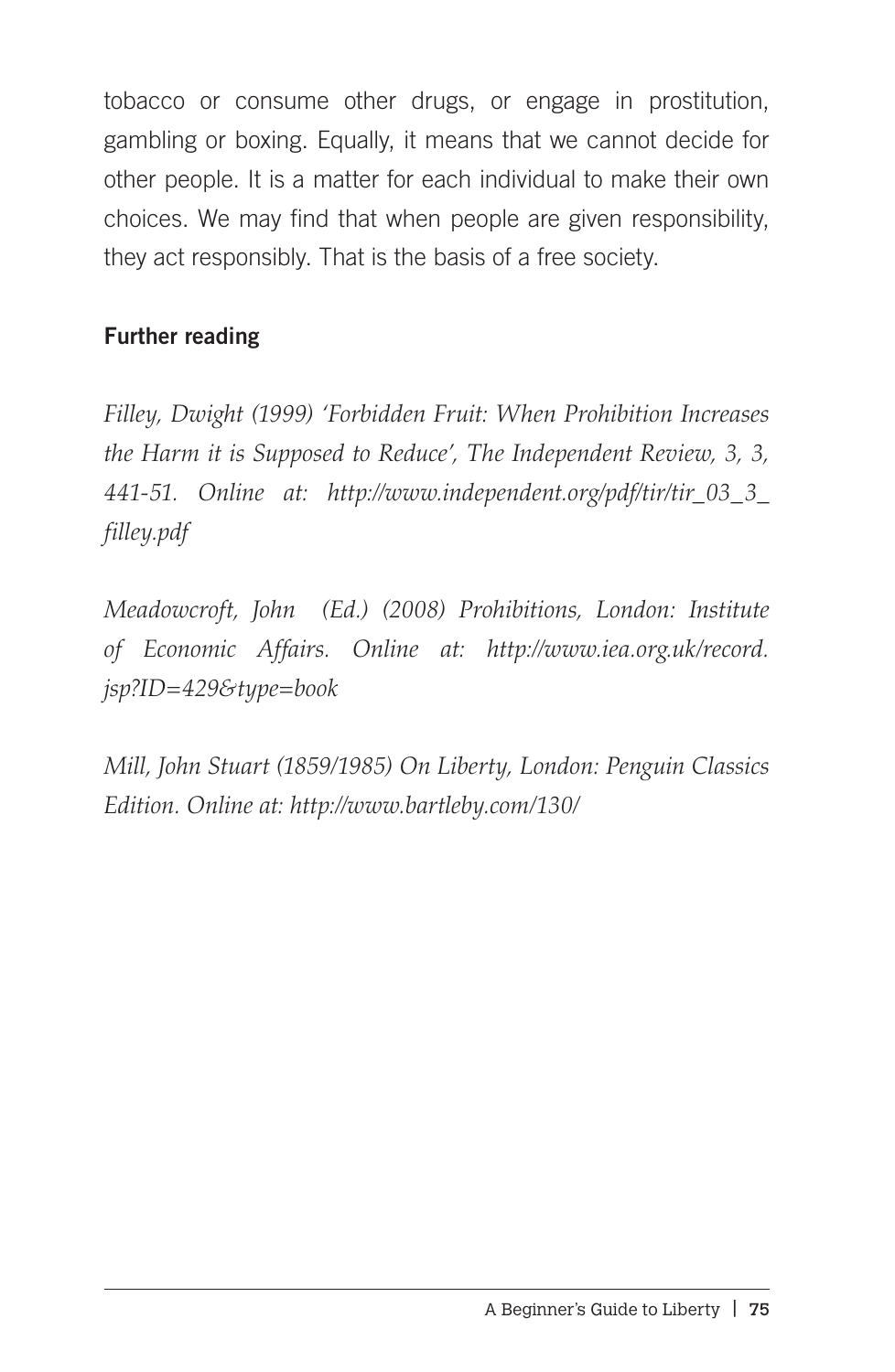# **8** Welfare without the State by Kristian Niemietz

Government welfare systems were created to help the poor, sick, elderly and unemployed. Politicians believed that transferring resources to these groups would end poverty and make society more equal.

But they were wrong. Government welfare has been disastrous, both for the economy and those it was designed to help. It is the main reason taxes are so high in Western countries, accounting for about half the money governments spend. It has also trapped vast numbers in poverty, while often providing very low-quality services in areas such as health.

#### The poverty trap

For many people, the welfare state's so-called 'social safety net' is more like a spider's web. In the UK, for example, around 5 million working-age people – most of them capable of working – receive out-of-work payments. More than half of them have done so for several years.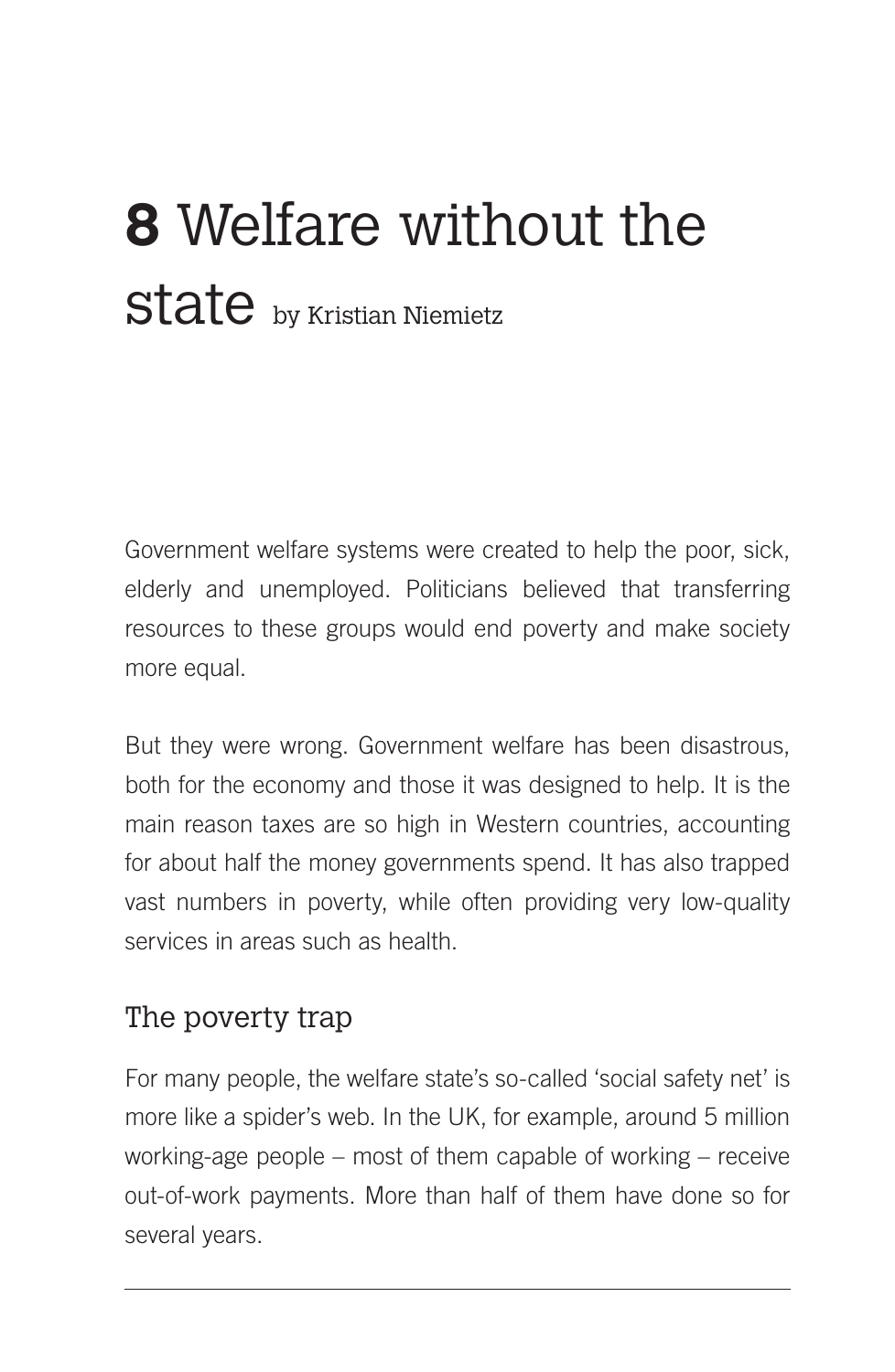The problem of long-term dependence on welfare benefits is found in all Western countries. In the government housing blocks of London's Hackney, Berlin's Neukölln, or Paris's Clichy-sous-Bois, many residents inhabit a parallel universe. They share the laws of gravity with the rest of society, but not the social and economic laws.

Outside of the parallel universe, people usually improve their economic situation if they increase their work effort, improve their qualifications, put money aside for a rainy day, and maintain social networks. Inside of this universe, these activities are penalised.

Small sums earned or saved lead to a withdrawal of benefits. Even moving in with a partner can mean payments are stopped. Trapped in the web of the welfare spider, people do not just lose formal qualifications, but also the social habits associated with work.

While leaving employment has been made relatively painless, barriers have been erected against re-entry. Out-of-work benefits often pay as much as low-skilled jobs.

People who argue that welfare benefits are *too low* look at the sums paid out in cash, but that is only half the story. People on welfare usually get other valuable benefits, such as free or subsidised housing.

Those who want to work also face huge obstacles created by the government. Minimum wages and strict employment regulations increase the cost and risk of hiring workers. Government controls,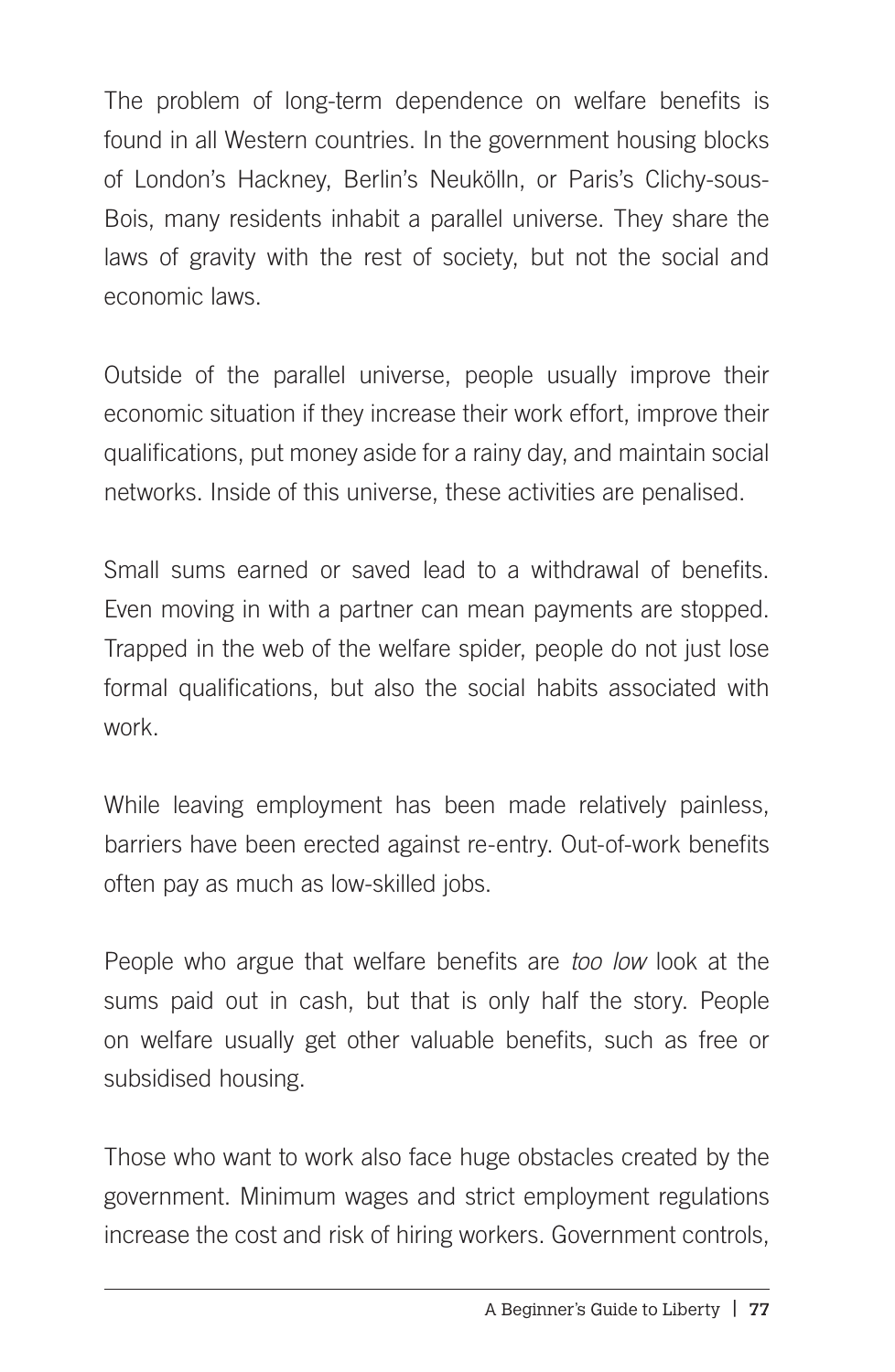as well as high taxes, make it much harder for people to start their own businesses.

There is therefore a strong case for ending the restrictions that stop people providing for themselves. This means introducing free-market alternatives to welfare payments, and removing the barriers to entry into the workforce.

Instead of relying on the government, people would insure themselves against the risk of unemployment, sickness or disability. Insurance companies, trade unions and voluntary associations would cover the risk of income loss. It would be in their financial interest to help jobless people to find work and, where necessary, provide them with training.

They would ensure that payments went to those genuinely looking for employment, rather than those wishing to depend on others for a work-free lifestyle. Private welfare provision would therefore be far more effective at helping the jobless find employment.

Private charities can provide an effective non-government alternative in cases not covered by insurance schemes. They tend to be better at tailoring help to reflect individual needs. Their more personal approach also makes it easier to weed out fraudulent claims – a major problem in state welfare systems. Unfortunately government controls and high taxes have made it far harder for charities to fulfil this valuable role.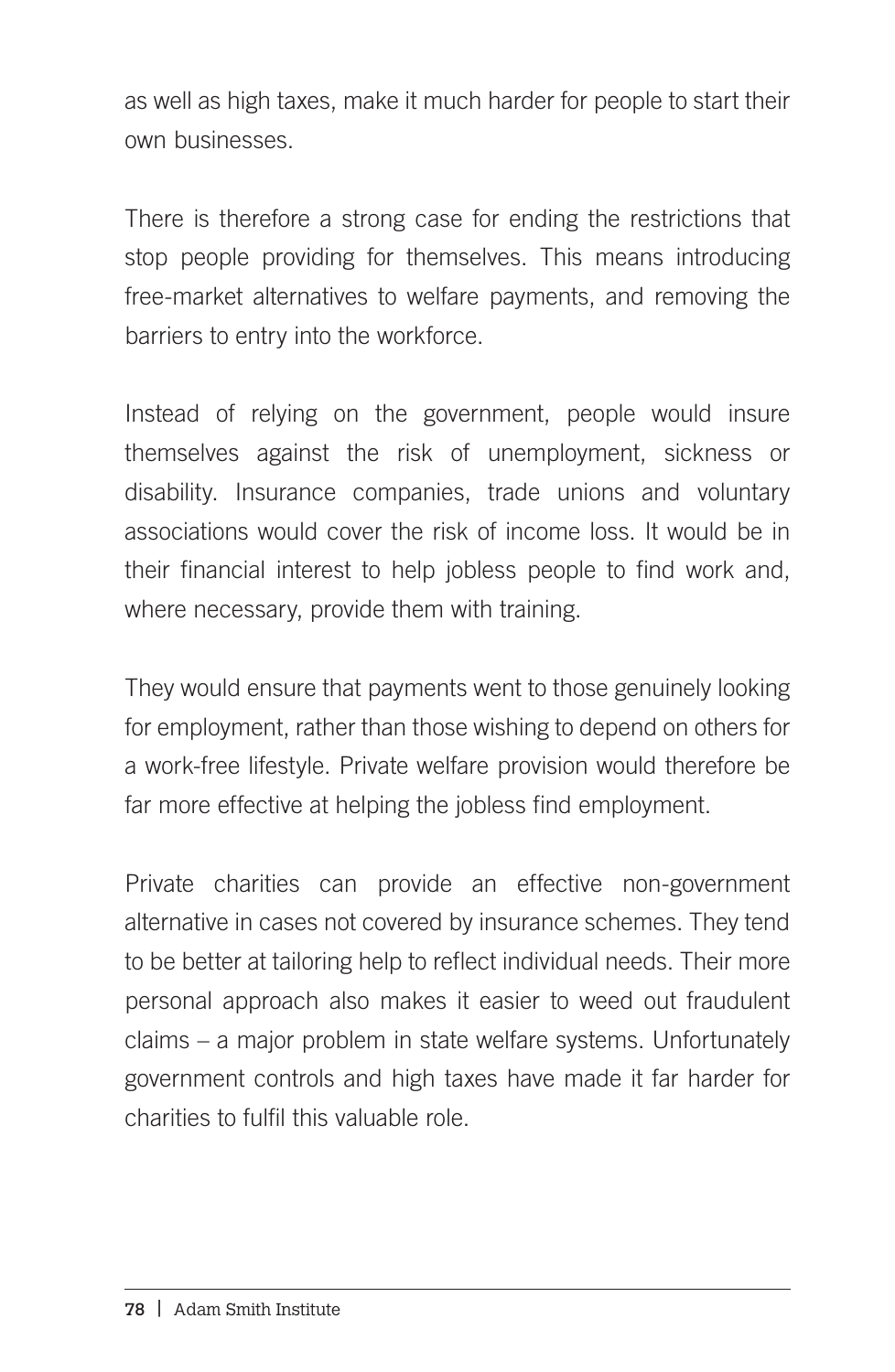#### Old-age provision

The problems of the poverty trap are mirrored in government old-age provision. State pensions and benefits have discouraged people from saving for themselves. Worse still, the rising cost of government schemes now threatens effectively to bankrupt many Western countries

Governments have promised a pension to everyone but they have not put away money or bought assets to back their promises. In reality, state pensions are paid from current taxes, just like any other welfare benefit.

This creates enormous unfairness. The amount received bears little relation to the amount paid in taxes. Instead it is decided by politicians and therefore often follows political considerations. To buy votes, politicians grant special favours to influential groups.

In contrast, people in a free society would save and accumulate reserves while of working age, and use them up in old age. Since saving would take place over an extremely long time horizon, most people would probably choose to acquire assets in one form or another, to benefit from the returns they yield. People would invest in some combination of stocks, bonds, real estate, and perhaps a home of their own.

Since people's beliefs differ hugely, so would their savings and investment strategies. There could be funds adhering to the principles of Islamic finance; there could be 'green funds' investing in renewable energy companies and organic farms; and there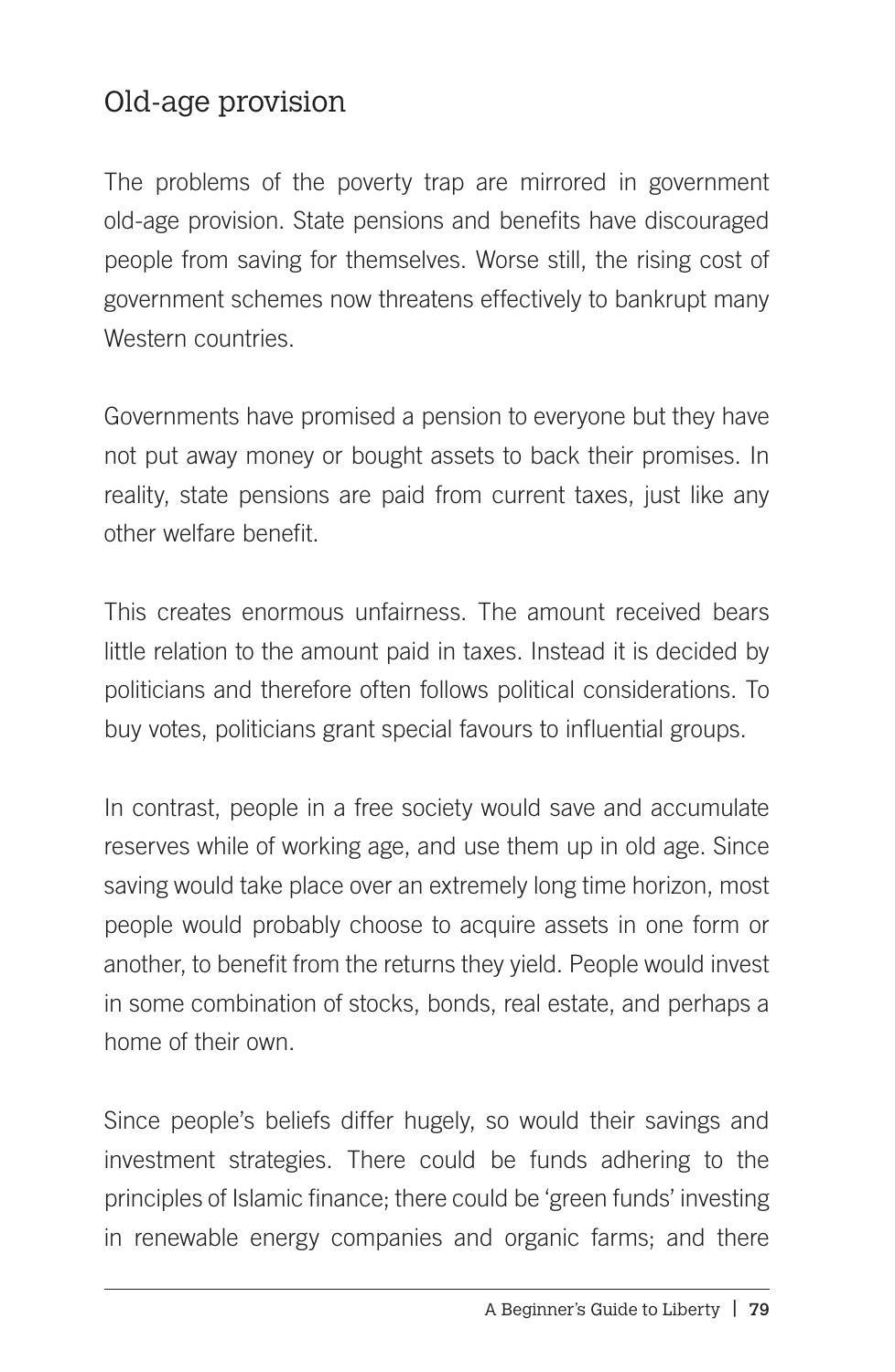could be 'local community funds', offering an investment portfolio with a home bias. In any case, people could make provisions in the way that best suits their individual conditions and preferences. A free-market approach would allow diverse institutions to develop to help people save for old age, each with different aims, strategies and principles. Profit-making pension funds, insurance companies and banks would be obvious candidates.

But in this area voluntary non-profit associations were once highly prominent before the welfare state pushed them out by making long-term provision unnecessary. Friendly societies, cooperative savings banks, and schemes run by trade unions could readily win a large market share. Even low-income earners could, over time, amass sizeable fortunes.

Private old-age provision would help take the politics out of welfare. The current systems encourage lobbying for political favours at a terrible economic and social cost. The free-market alternative would encourage saving, long-term thinking and work effort.

#### **Healthcare**

Reforms are also desperately needed in the health sector. Government-run healthcare systems are marked by long waiting lists and poor patient care. A typical example is Britain's National Health Service.

While many countries, such as the USA, have some combination of private and public provision, the health sector remains tightly controlled. As a result, patients do not enjoy the full benefits of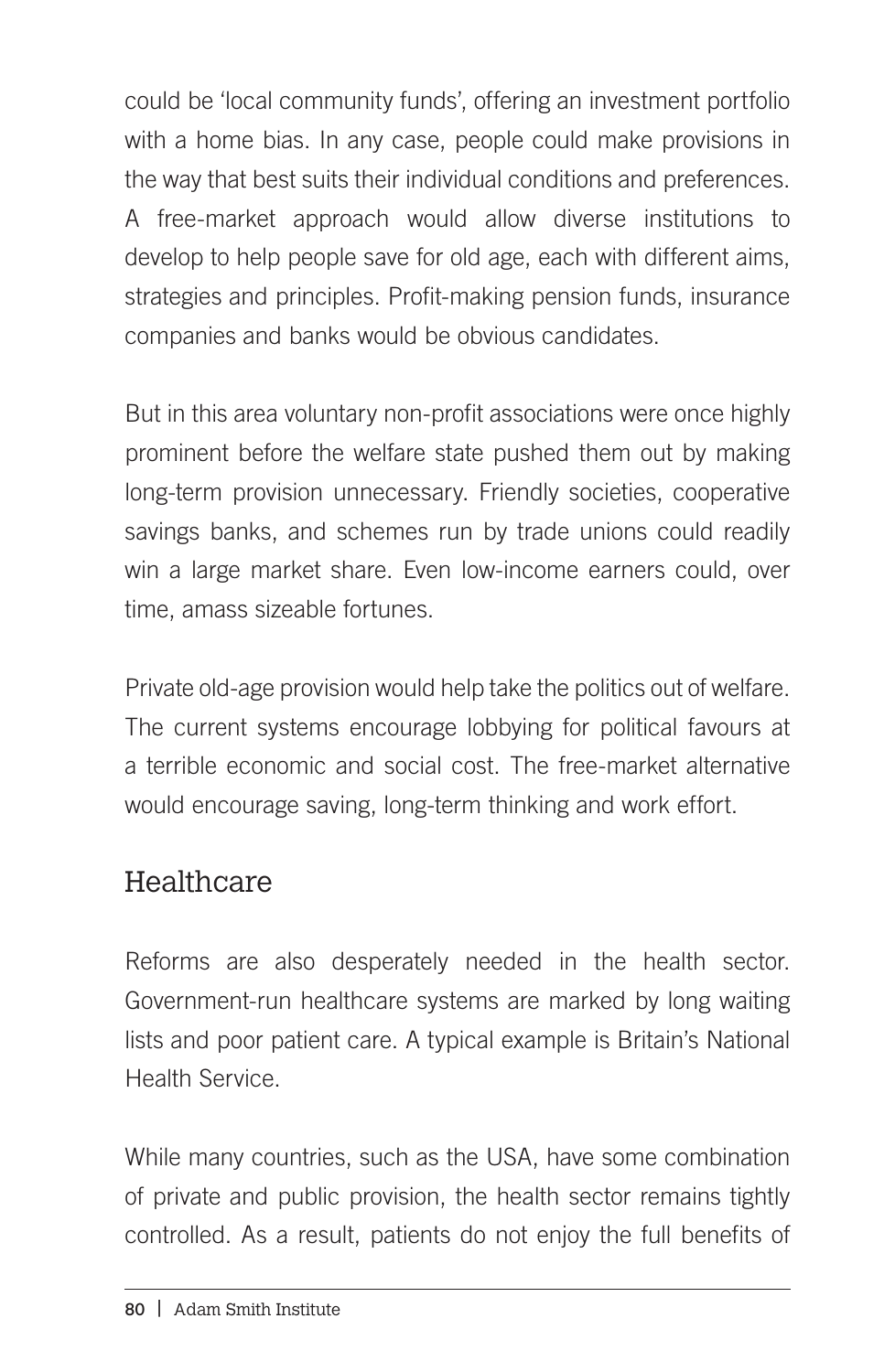competition and free markets. Government controls tend to raise the cost of care and deny access to the latest treatments. Lifesaving activities – such as trade in transplant organs or using new drugs – may even be banned completely, indirectly killing huge numbers every year.

In a free society, competition would take place on many different levels: between different medical philosophies, different codes of practice, and different ways of evaluating the safety of drugs and the qualifications of doctors. There would be competition between different healthcare providers and a wide variety of institutions could co-exist.

This would help to keep costs down and ensure speedy access to the latest treatments. Patients would be treated as customers and care would better reflect their needs rather than those of doctors and health officials.

Profit-making insurance companies, hospital chains etc would obviously be well-placed in a competitive marketplace. But it should not be forgotten that numerous non-profit, voluntary associations inhabited the healthcare sector before the welfare state cut the ground from under their feet.

Friendly or fraternal societies, cooperatives and trade unions ran insurance schemes. Hospitals were often set up as independent charitable or educational institutions. There is no reason why the healthcare sector of a free society should not be able once again to accommodate such variety.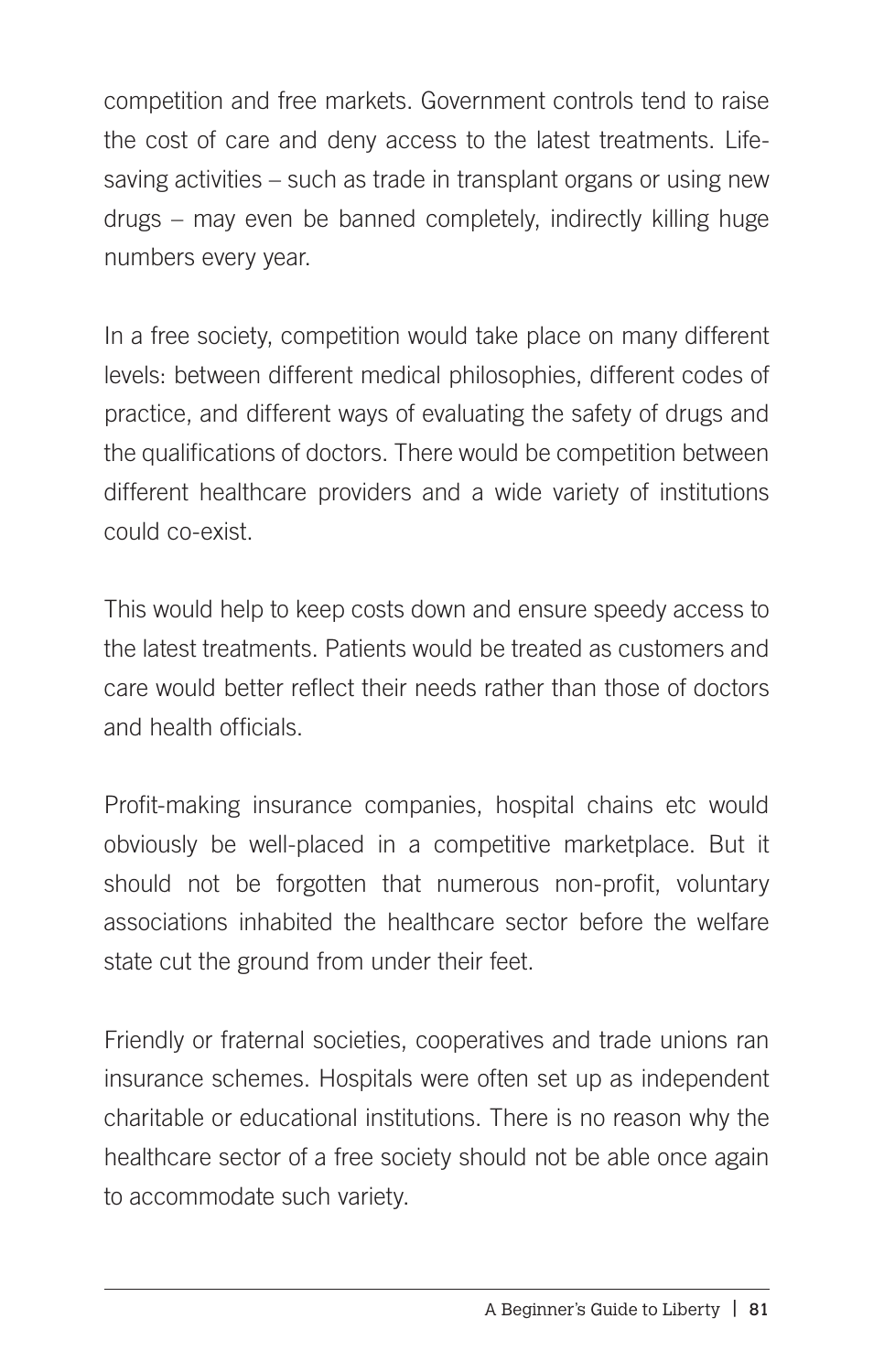Again, incentives would change profoundly. In a modern welfare state, the cost savings resulting from healthy lifestyle choices do not go to the individual concerned. Governments therefore try to fill the void by the use of advertising campaigns, 'sin taxes', and heavy-handed regulation.

Under the alternative arrangements described above, insurance schemes would put price tags on health-related habits. Nobody would be bullied to stop smoking or to start exercising. However, they might decide to do so to cut their health insurance payments.

### Why have welfare systems?

The failures of government welfare call into question the existence of these vast tax-funded systems. Instead of any single 'system', why not have dozens, indeed hundreds of competing ways in which people protect themselves against the various risks in life, and provide for difficult times?

There is surely nothing special about welfare that means it should be subject to levels of state control which would generally be considered unacceptable anywhere else.

For example, there is no 'British leisure system'. There is no American, French or German one either. In each of these places, there are myriads of ways in which people can spend their spare time. Nobody 'created' what could loosely be called 'the leisure industry'. It just evolved.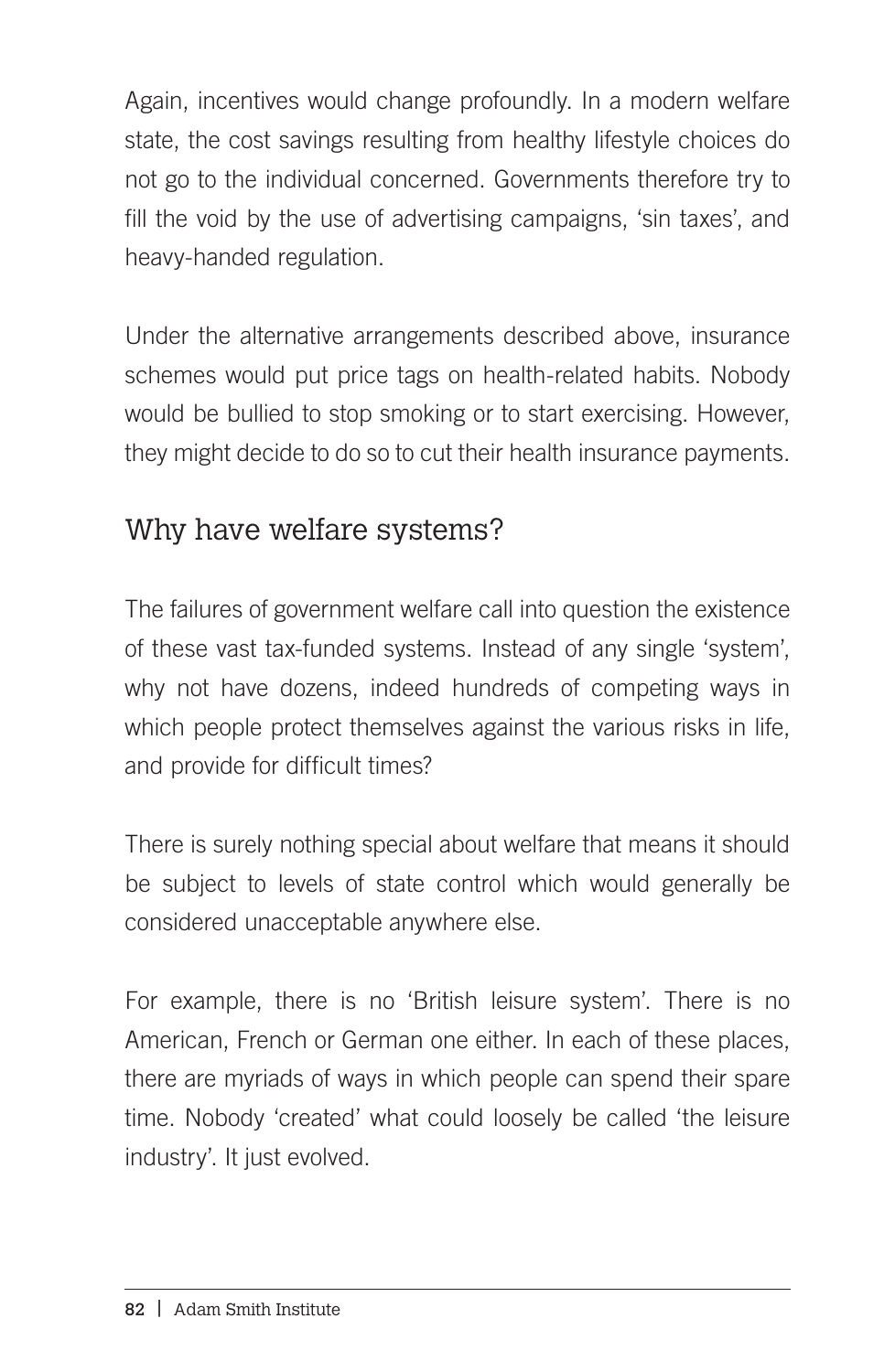People were looking for ways to entertain themselves or relax. Entrepreneurs had an inkling of what people in their area might find enjoyable, and set up cinemas, night clubs or travel agencies. Some failed. Some succeeded.

Instead of any singular 'system', we find a huge variety of different business models interacting and competing with one another. This complex fabric is constantly evolving and changing its shape. It is a testing ground for new business ideas.

Few people suggest that our free-time should be organised in a different way. Yet from a classical liberal or libertarian perspective, it is just as nonsensical that there should be such a thing as a 'British healthcare system' or a 'French pension system'.

## Unleashing choice and competition

The free-market alternative to government welfare systems would consist of free choice and never-ending competition. There are several general reasons why this would be more effective than state welfare:

- Providers who constantly face the threat of losing customers to competitors face strong incentives to improve the quality of their products and/or lower their prices.
- Governments cannot really know people's needs and wishes. Private entrepreneurs do not possess this knowledge either, but markets put their ideas to the test, with the profit and loss account offering them continuous feedback.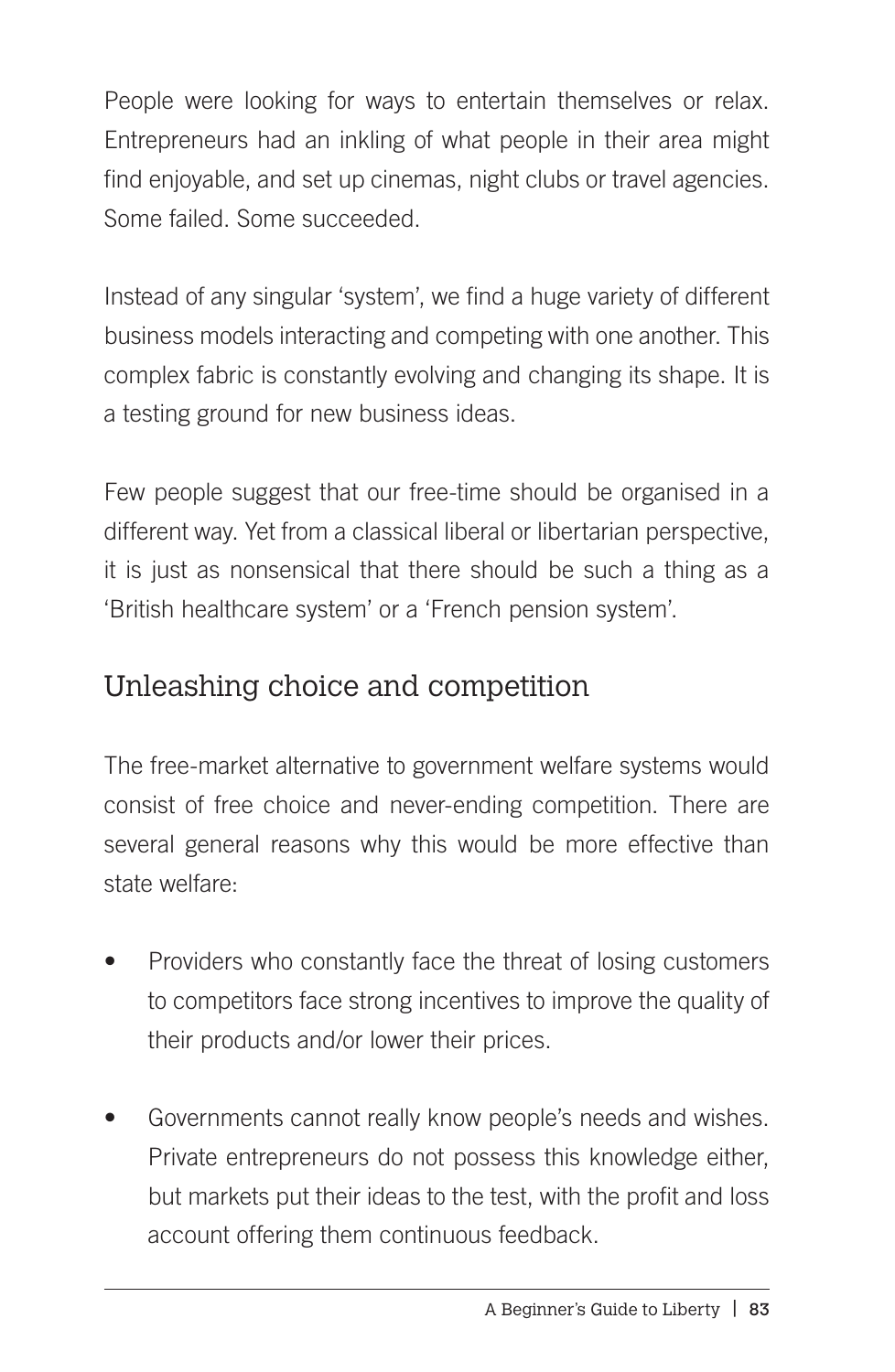Even if governments knew people's wishes, they would still not know how best to fulfil them. This knowledge has to be discovered via the market. The market is a permanent trialand-error process, which continually discovers the best way of serving individual needs. Successful ideas grow while less successful ones change or disappear.

These arguments help explain the failure of government welfare services. Imagine you ran a nationalised healthcare system and were given an extra £1m to invest. How would you know whether patients preferred more preventative treatment, newer drugs or better equipped surgeries? And should these be delivered in hospital clinics, or by self-employed doctors? In the absence of a testing ground with clear feedback mechanisms, you would either have to make an informed guess, or rely on the advice of professionals. In the latter case, the door would be open to 'producer capture' – when nationalised industries cater for the needs of their workers instead of their customers.

Unleashing the power of competition would therefore vastly increase the diversity, quality and affordability of welfare goods. It would also amount to a massive transfer of power from the government to the individual. It would enable individuals to take their lives into their own hands instead of relying on the promises of politicians. Individuals would also be free to form voluntary communities of solidarity and mutual support.

If the state must have a role in welfare, it should be limited to modest cash transfers, enabling poor people to purchase insurance services themselves. Governments should not use their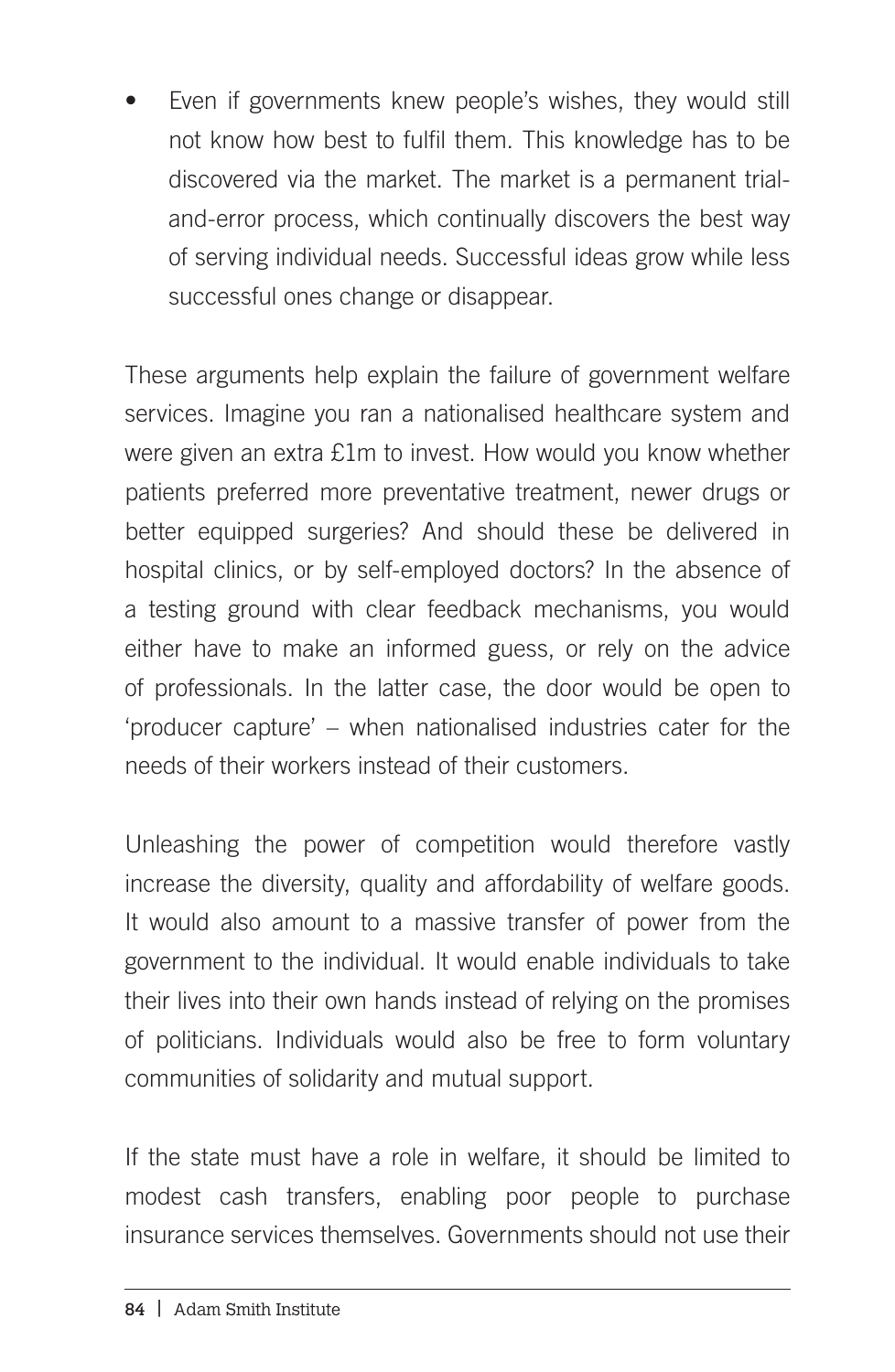powers to prevent private companies, voluntary associations and charities from playing a leading role.

Criticism of welfare states is often confused with a lack of sympathy for the poor. In fact the poor stand to gain the most from freemarket reforms. When government welfare fails, rich people are least affected. They can always afford better alternatives. It is the disadvantaged who deserve the chance to experience the benefits of choice and competition.

#### Further reading

*Ashford, Nigel (1993) 'Dismantling the Welfare State: Why and How', Political Notes No. 86, London: Libertarian Alliance. Online at: http://www.libertarian.co.uk/lapubs/polin/polin086.pdf*

*Bartholomew, James (2006) The Welfare State We're In, London: Politicos.*

*Chalupnícek, Pavel and Dvorák, Luka (2009) 'Health Insurance Before the Welfare State: The Destruction of Self-Help by State Intervention', The Independent Review, 13, 3, 367-387. Online at: http://www.independent.org/publications/tir/article.asp?a=714*

*Evans, Helen (2008) Sixty Years On: Who Cares for the NHS?, London: Institute of Economic Affairs. Online at: http://www.iea.org. uk/record.jsp?ID=435&type=book*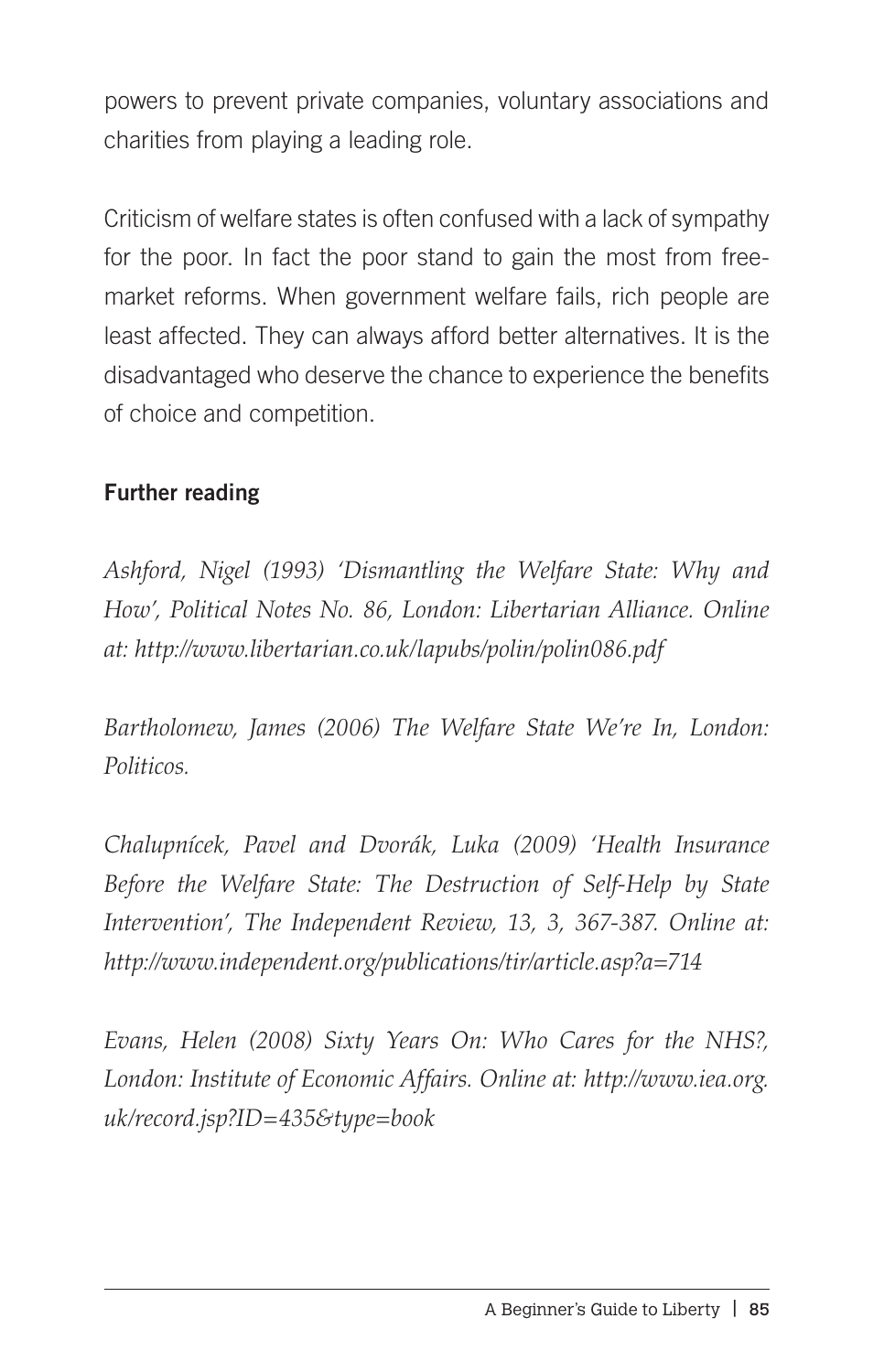*Micklethwait, Brian (1991) 'How and how not to demonopolise medicine', Political Notes No. 56, London: Libertarian Alliance. Online at: http://www.libertarian.co.uk/lapubs/polin/polin056.pdf*

*Niemietz, Kristian (2007) 'From Bismarck to Friedman', Economic Affairs, 27, 2, 83-87.*

*Seldon, Arthur (ed) (1996) Re-Privatising Welfare: After the Lost Century, London: Institute of Economic Affairs.*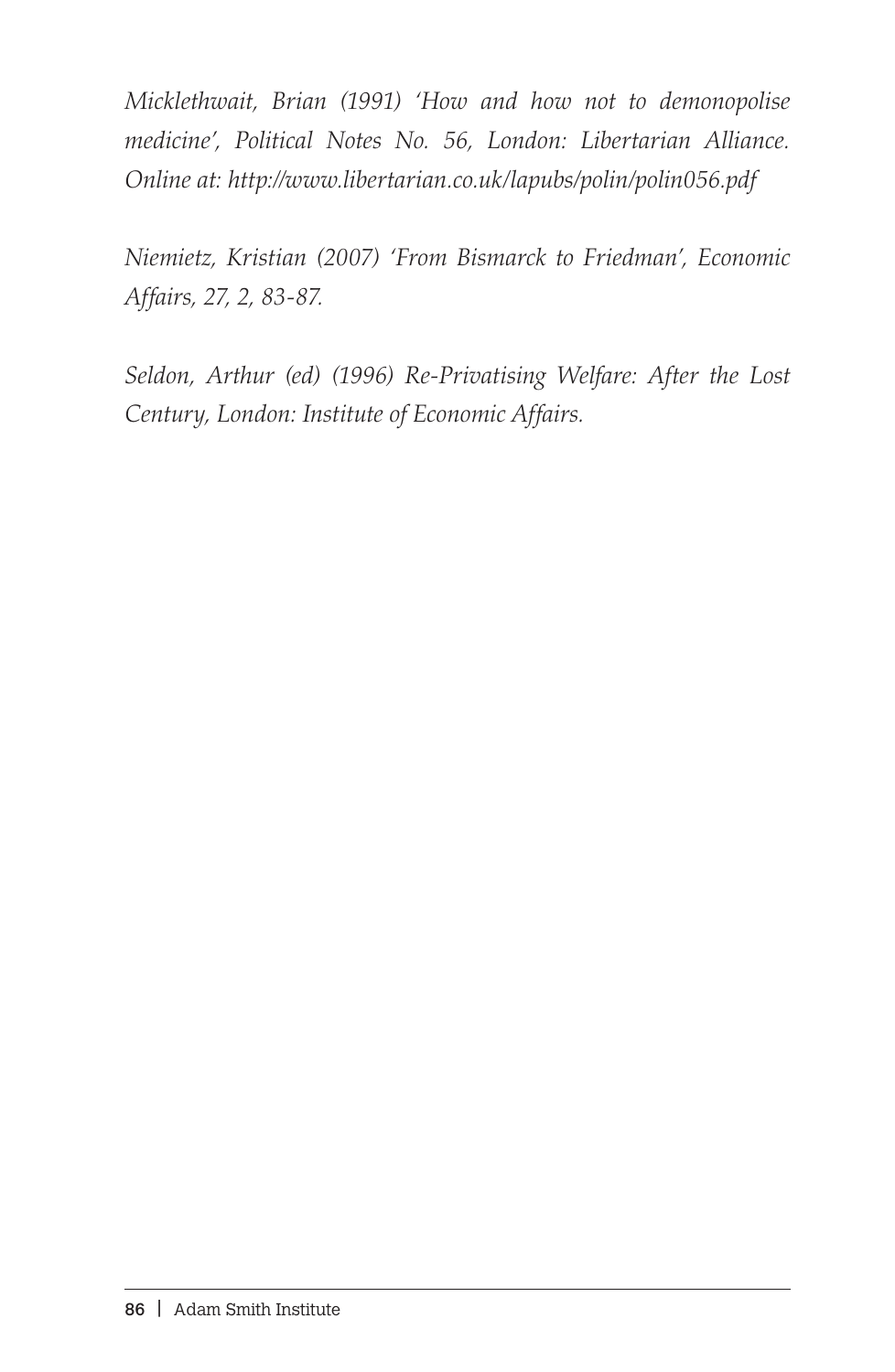## **9** Banking, inflation and recessions by Anthony J. Evans

*It is 7am when the alarm clock sounds and your head is whizzing. You'd only returned home a few hours earlier and regret getting so drunk on a week night. Into the bathroom for a quick shower, realising that you've still got that giddy buzz. You're almost dressed and you face a choice – right now you're headed for the mother of all hangovers and you can already feel the headache, the nausea, approaching. But on the side of the bed there's a half empty bottle of whisky and you just wonder… Maybe a few slugs will be enough to fend it off for a little while longer… You just need to get through the day. You slip the bottle into your pocket and head out of the door.*

What do 1920s Germany, Robert Mugabe's Zimbabwe, America under Bush and Obama, and Britain under New Labour have in common? The answer is a catastrophic relationship between the banking system and the government, with economic policy conducted for political objectives.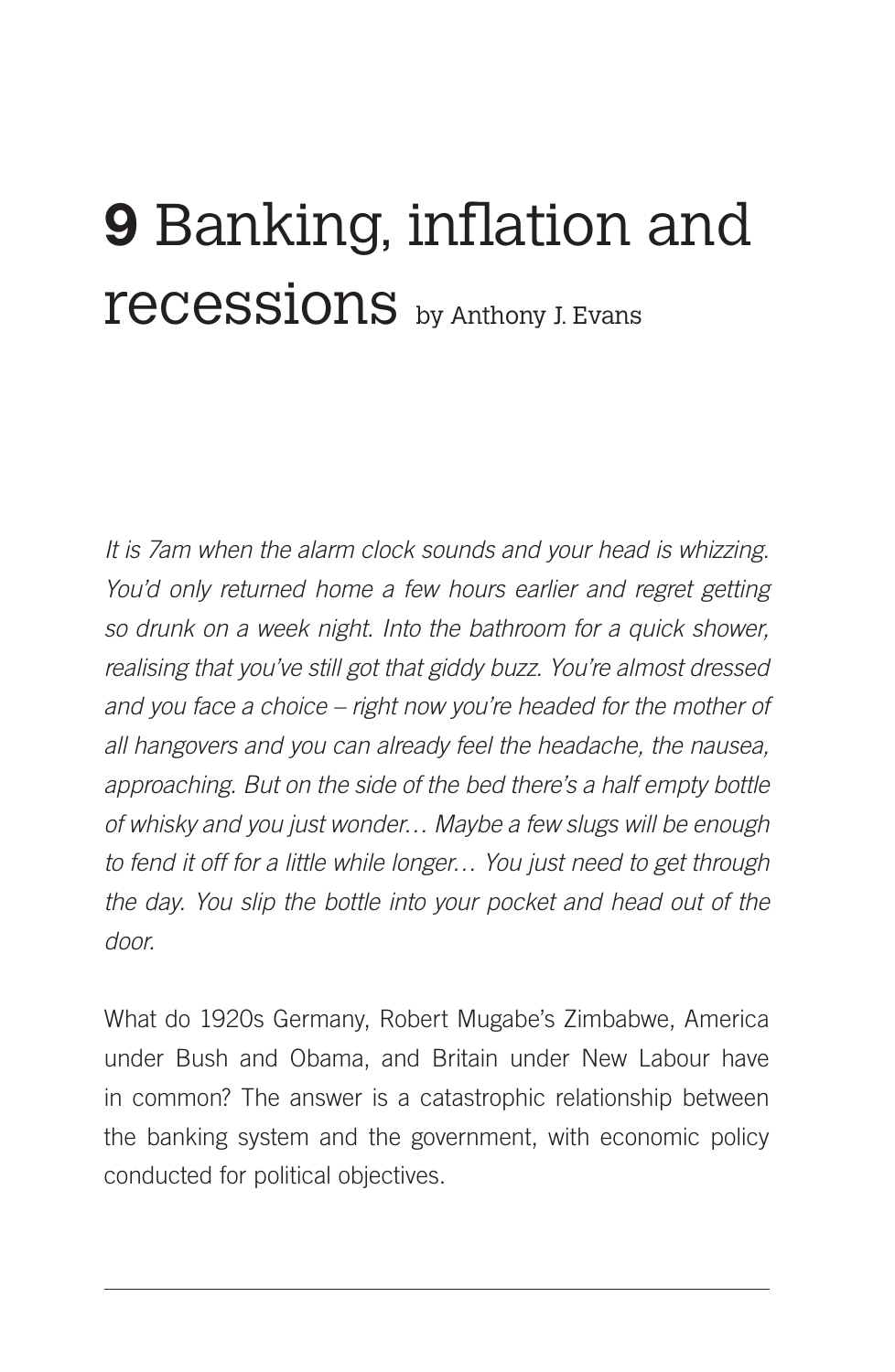Financial crises are common and there are three stages to this process of economic self-destruction: government debt, inflation, and recession. They are seen throughout history and across the world. You might even call them regularities. Let's look at each stage in turn.

#### Government debt

We all like to spend money, and we like to spend other people's money even more than our own. Whether on wars, health systems, or public works, there is an almost infinite appetite for government expenditure. It's the reality of politics that politicians want to spend (see chapter 6).

The traditional way of financing spending is through taxation. But this is unpopular. People can get pretty angry if taxes are too high, so it saves a lot of hassle (and makes you far more electable) to fund spending through debt. Leave the bill to future generations, and hope taxpayers are too short sighted to care.

Governments borrow money by selling *bonds* to investors. These work like loans, with the government promising to pay the investors' money back, plus interest, over a set period. This is a very powerful way to fund government activities.

It was Renaissance Italy where governments first unleashed the true power of debt. Unlike other institutions, governments have the power to tax. The prospects of them not paying back a loan are therefore relatively low.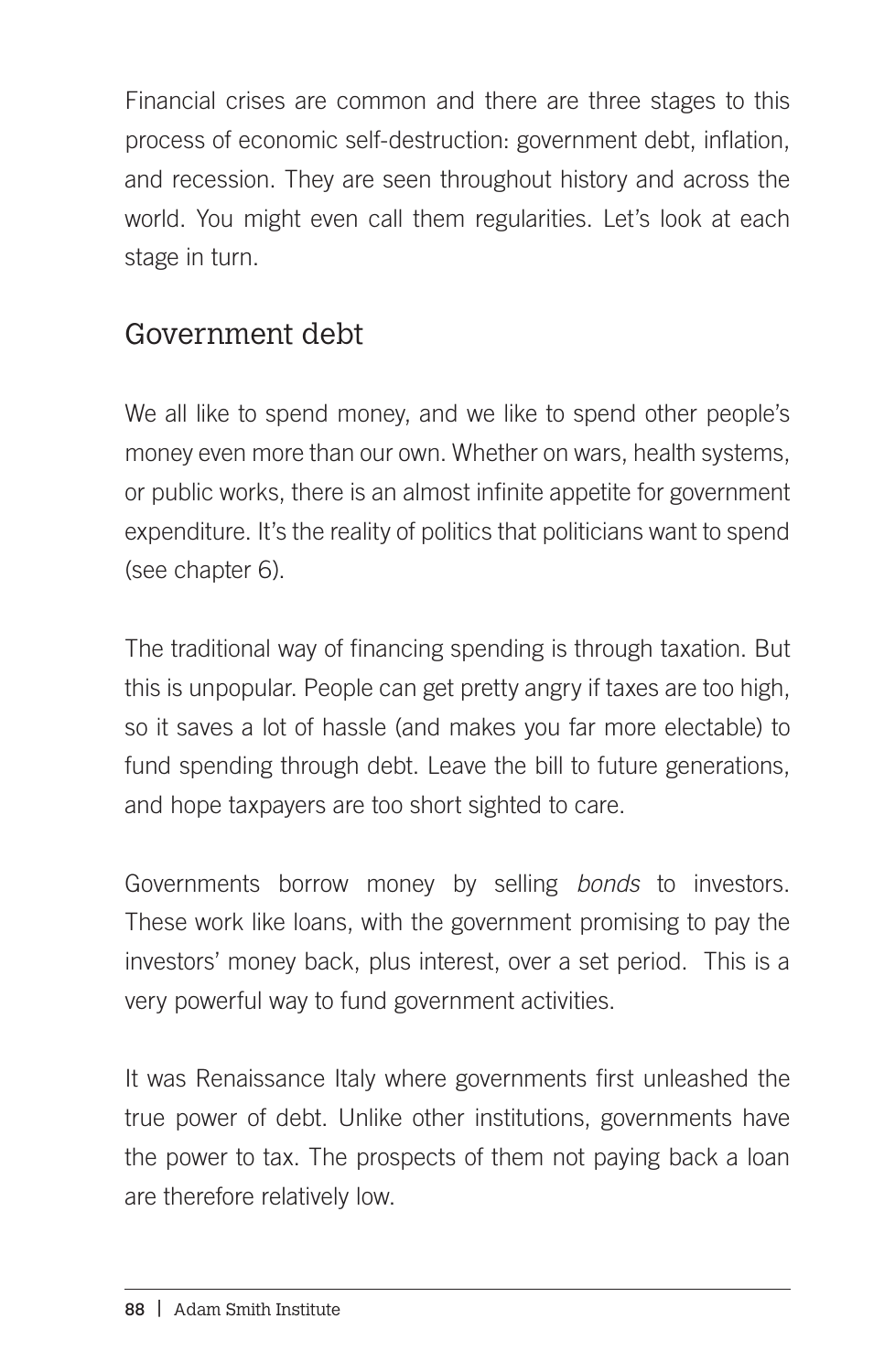But even bonds are subject to constraints. If too much money is borrowed, investors will become concerned that the government simply can't pay back the debt. This is where the third type of public finance comes in. And it is far less visible than taxation or borrowing.

If private investors won't buy government bonds, central banks – such as the US Federal Reserve and the Bank of England – can buy them instead. In this case one of arm of the state has effectively financed another.

Historically this process is the cause of all major *hyperinflations*, periods when prices rose very rapidly and economies collapsed, as in 1920s Germany, and modern-day Zimbabwe.

Most developed nations have made their central banks independent to try to stop this kind of nightmare occurring. It's important that politicians can't pay off government debts simply by ordering the central bank to create money out of thin air.

The supply of money is still nationalised, however, and it is still a political issue. While the money supply may not be under the day-to-day control of politicians, central banks must still follow government policies. And it is still in the interests of governments to reduce the value of their debts by inflating the economy. This is why we live in an age of inflation, an issue we now look at in more detail.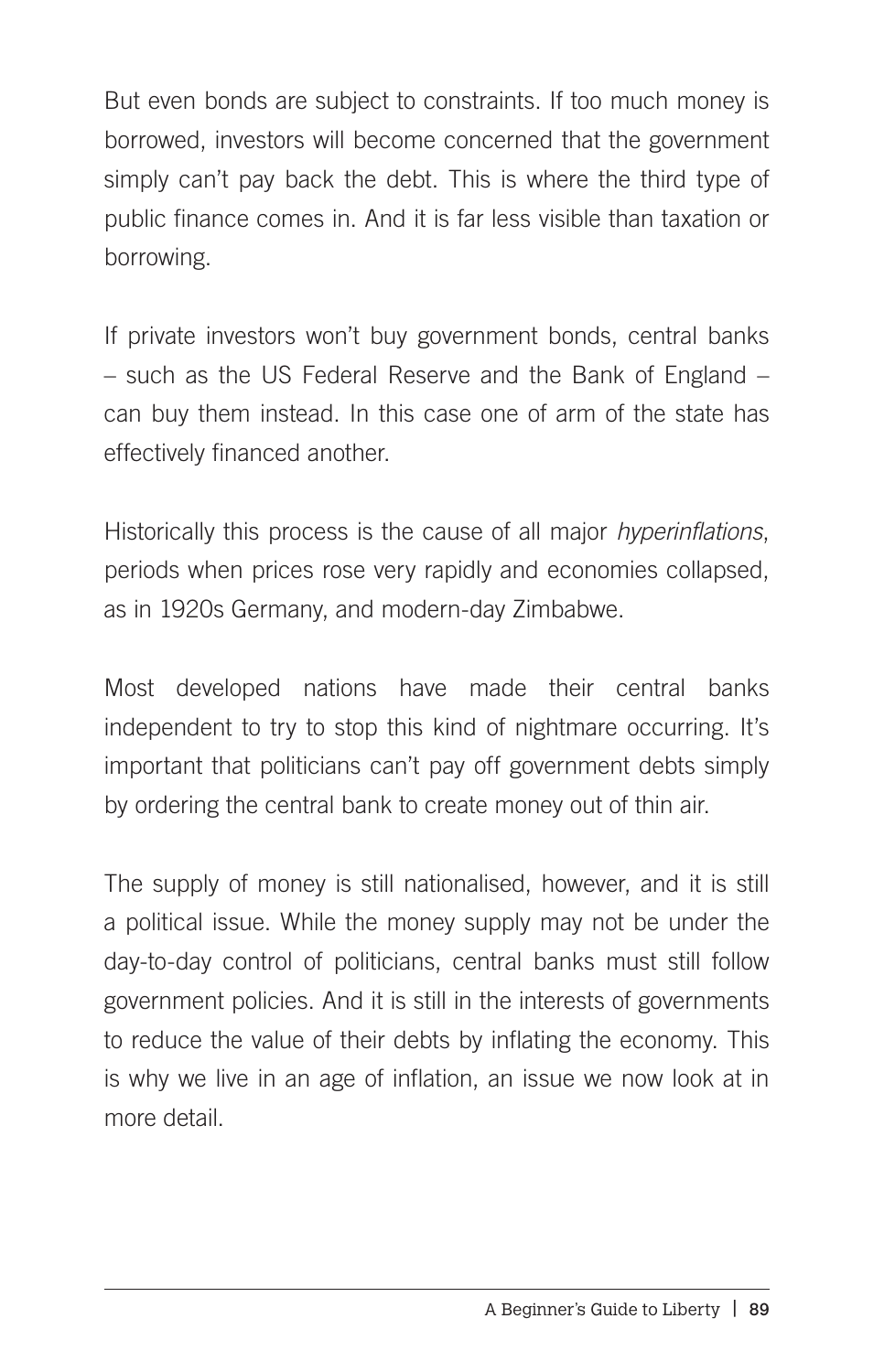## Inflation

How much would you be willing to pay to become a millionaire? For under £100 you could buy more than a million Indonesian Rupiah (at the time of writing), but that's probably not what you had in mind!

The key thing to understand about currencies is that we value money for one thing: purchasing power. Being a millionaire isn't all that significant until we know how much you can buy for it.

Inflation means a fall in the value of money, and, as with any good, a key driver of this is the supply. For example, if there is more money, but the same amount of other goods to spend it on, then the prices of those goods will tend to rise. When the economist Milton Friedman famously said, 'inflation is always and everywhere a monetary phenomenon', he meant that the root cause of rising prices is a rising supply of money.

In the UK the Bank of England controls the money supply. It determines how much money gets printed, and therefore how much is available for high street banks to lend out. This should strike you as highly socialist: *The Bank of England is a nationalised institution with a monopoly over the supply of currency.* 

This hasn't always been the case. Up until 1946 it was a private organisation. Before 1694 it didn't even exist. But money did. Indeed there have been episodes of 'free banking' (where the state does not control the money supply) – most famously in Scotland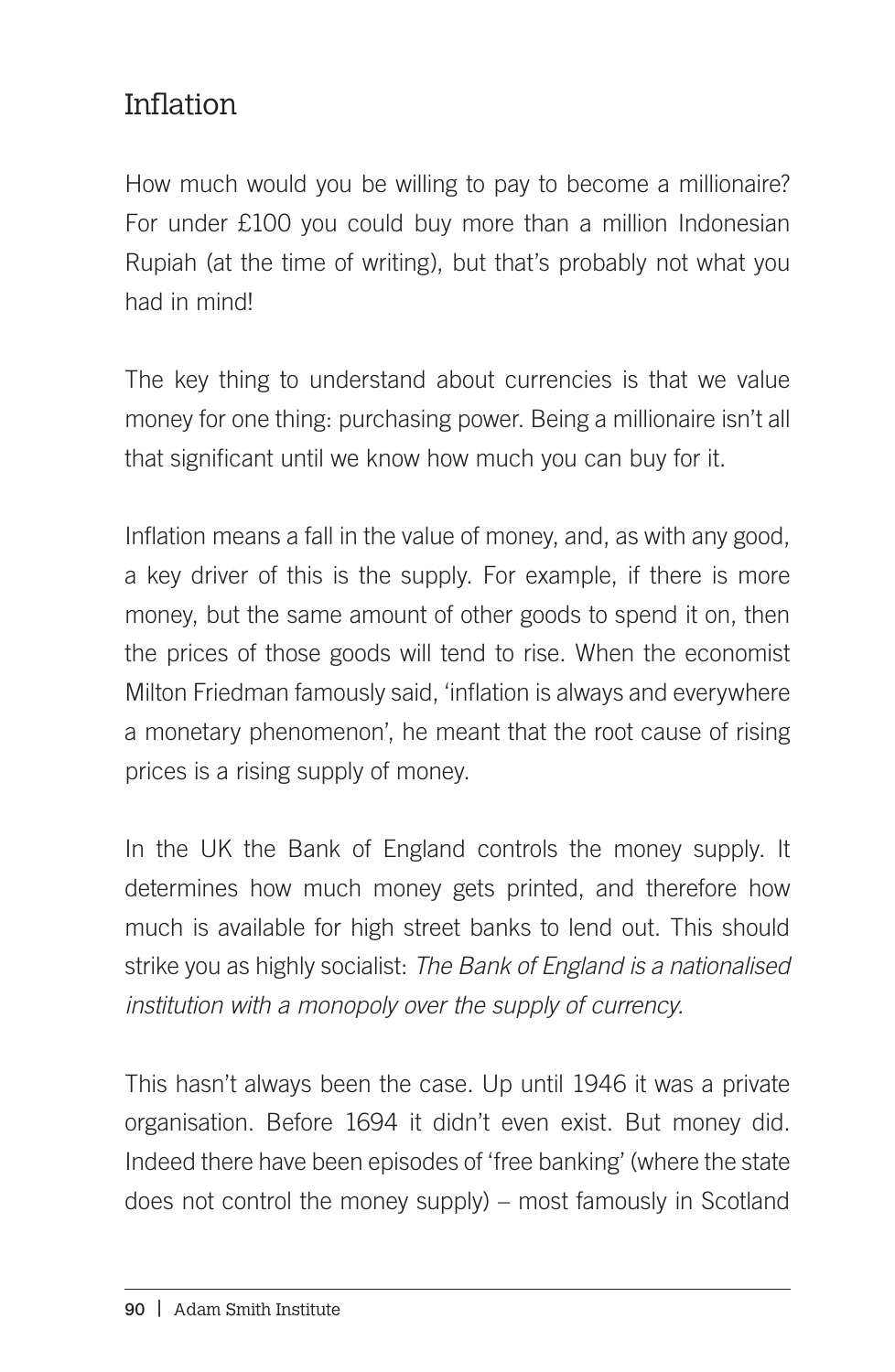in the first half of the 19th century. In these cases private banks have been able to print their own bank notes and consumers have been free to choose between them.

Of course a free market in banking no longer exists. Banks gave up their ability to print money to the central bank, which would in turn lend to them in a crisis. The modern system of banking was born: the state promises to bail out banks that fail to protect their customers' money. Unfortunately banks are encouraged to take risky decisions by this system. If they gamble and win, they get to keep the profits. However, if they lose they know the central bank and the government will rescue them.

The main way central banks control money is using interest rates, and there are three main rates they can influence. Imagine that you are in charge of the central bank. You can manipulate three things. Firstly, the 'deposit rate' is how much interest is given to commercial banks for the money they keep in reserve at the central bank. Secondly, the 'discount rate' is the rate that you as the central bank charge the commercial banks for money they wish to borrow from you. Finally, the 'interbank' rate is the rate that commercial banks charge each other to borrow money.

Since the central bank controls the money supply, by altering the amount of money in circulation you can target a particular 'price'. This is called monetary policy – manipulating the money supply to influence interest rates. Although we commonly read that interest rates are 'set' by central banks, they're merely the cover. It's the money supply that is the smoking gun; and inflation that causes the damage.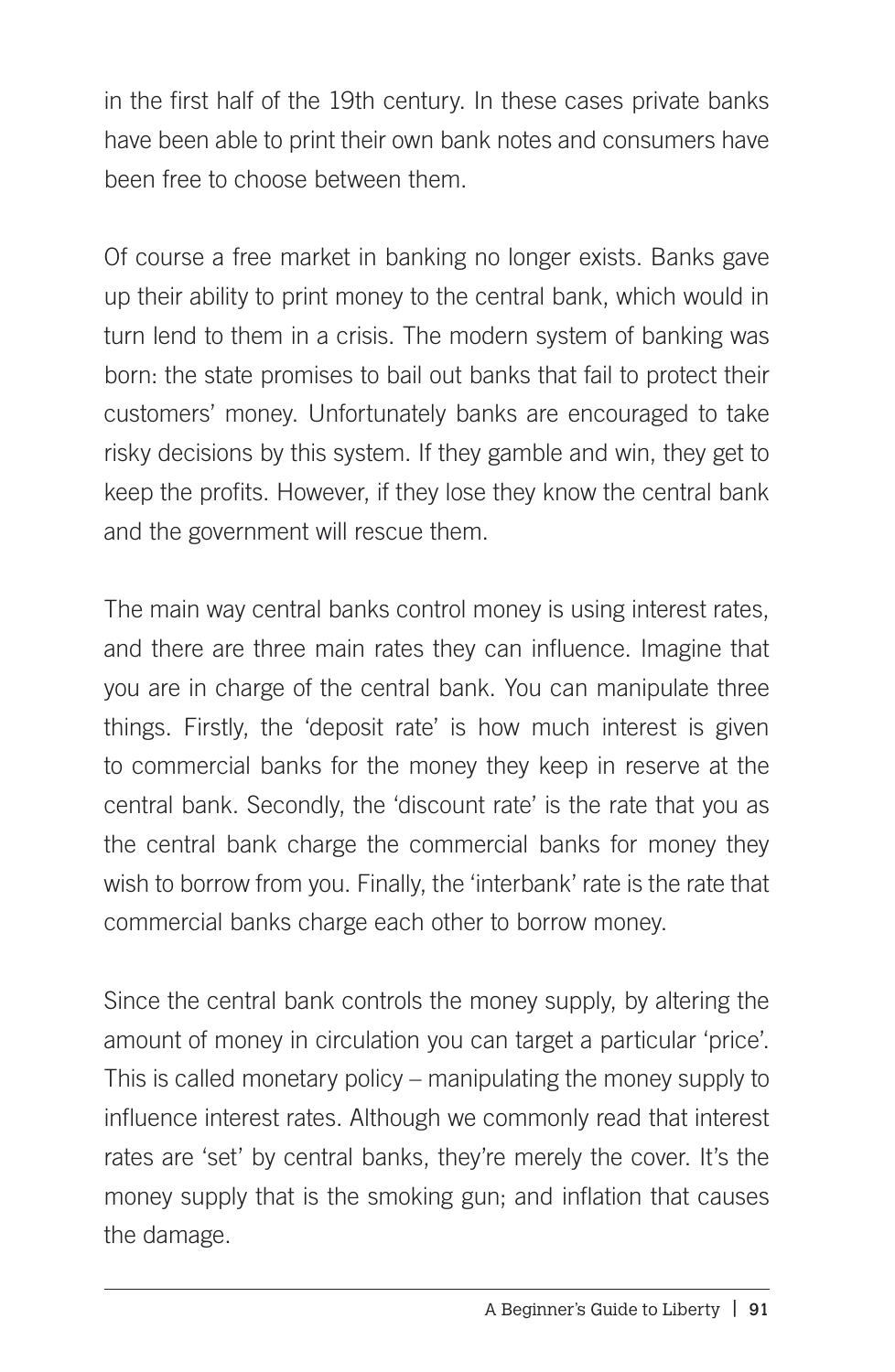#### Recession

Most economists agree that the main consequence of inflation is a rise in the overall price level. If you see how much a basket of goods cost last year, and compare it to this year, the difference is our typical measure of inflation (the 'consumer price index', or CPI).

One of the flaws of this method is that it's an incomplete sample – it doesn't fully capture the price level for all goods. It is possible that our data tells us there is low inflation (e.g. 2%), but it is merely missing the parts of the economy where the inflation is taking place (e.g. housing).

There are many reasons why a rising price level is a bad thing. As we have already seen, inflation is a good thing for heavy borrowers (such as government), because it erodes the value of their debt. But it's a bad thing for lenders, because it erodes the value of their savings.

So rising prices make some people better off and other people worse off. And this brings us to another consequence of inflation – one that few economists really understand. Whilst inflation leads to a rise in the overall price level, those prices don't all rise at the same time. Some prices rise more quickly than others.

The main harm caused by inflation is that it distorts the whole structure of the economy, and in doing so makes painful readjustment (i.e. unemployment) inevitable. Prices play a crucial role in providing signals to people who are buying and selling in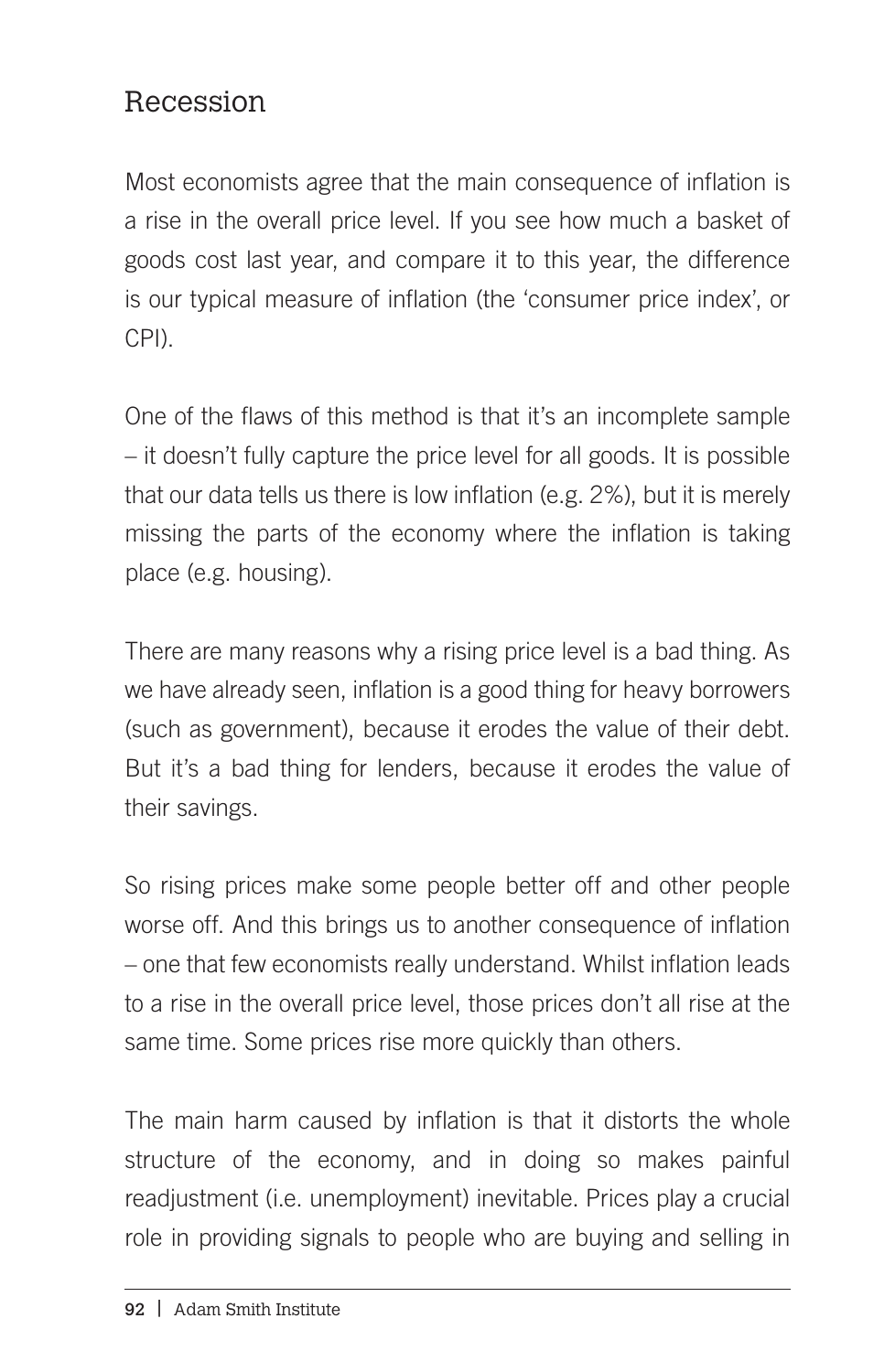the market. Inflation distorts these signals and creates chaos as a result.

For example, in the build up to the 2008 financial crisis amateur property developers would buy houses to do up and sell on. After several months of hard work and investment, they would often end up making a profit, but only because house prices had risen in the meantime. In actual fact, many of the scarce resources being spent on housing were being wasted. Whilst inflation created an illusion of success, as soon as house price inflation fell the mistakes became obvious: real wealth had been destroyed.

Interest rates are the 'price' that co-ordinate savings and investment. When market forces are allowed to work, they bring together lenders and borrowers and set a market rate. This reveals how patient consumers are – the extent to which they're willing to wait for more goods in the future.

But when the central bank creates money this also reduces interest rates. Consumers are penalised for saving and businesses are encouraged to borrow. As a result, people save too little and consume too much. And since the real wealth of the economy, the pool of savings, has not changed, there isn't enough to go around. At some point there'll be a scramble, a credit crunch.

According to William McChesney Martin the role of the central bank was to 'take away the punch bowl just when the party starts getting interesting'. But in the age of inflation they're more likely to be handing out shots!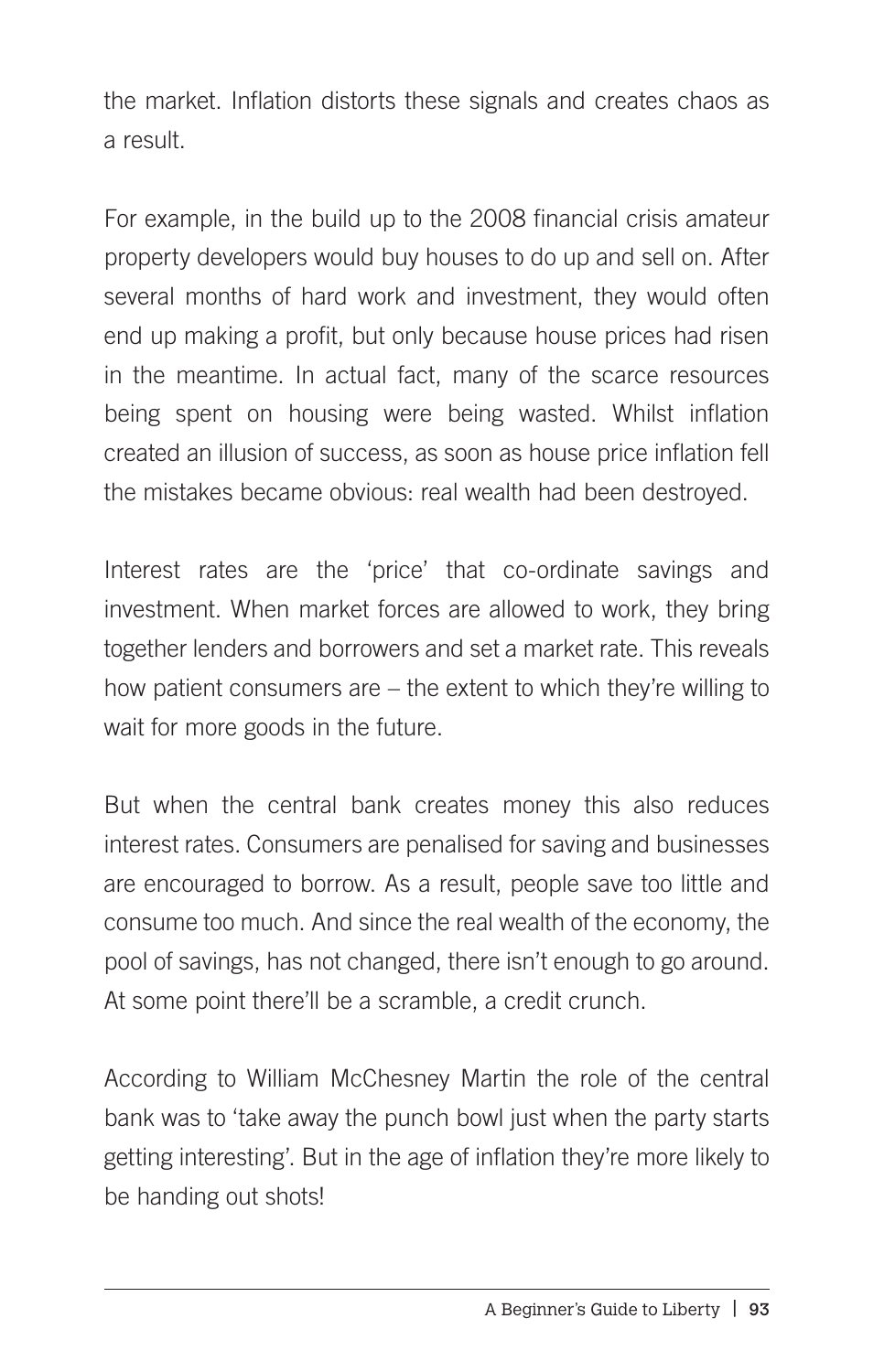We can now return to the allegory that began this chapter. We all recognise that hair of the dog might work in the short term, but it merely delays the hangover. A hangover is an inevitable consequence of getting drunk.

It's not the recovery that is the real problem here; it's the artificial boom. Policy-makers are faced with this trade off all the time, but aren't able to plan successfully for the long term. Medicine sometimes tastes bad, but it's the only lasting cure.

What we see is a regular boom-bust cycle with high government borrowing leading to the creation of money to pay off the debt. In other words, government debt, financed through inflation, resulting in recession. For as long as politicians control the money supply, it will be ever thus.

#### Further reading

*Hayek, Friedrich A. (2008) [1931] Prices and Production, Auburn, AL: Ludwig von Mises Institute. Online at: http://mises.org/books/ pricesproduction.pdf*

*White, Lawrence H. (2009) [1984] Free Banking in Britain: Theory, Experience, and Debate, 1800-1845, London: Institute of Economic Affairs. Online at: http://www.iea.org.uk/record. jsp?ID=115&type=book*

*Woods, Thomas J. (2009) Meltdown, Washington, D. C.: Regnery.*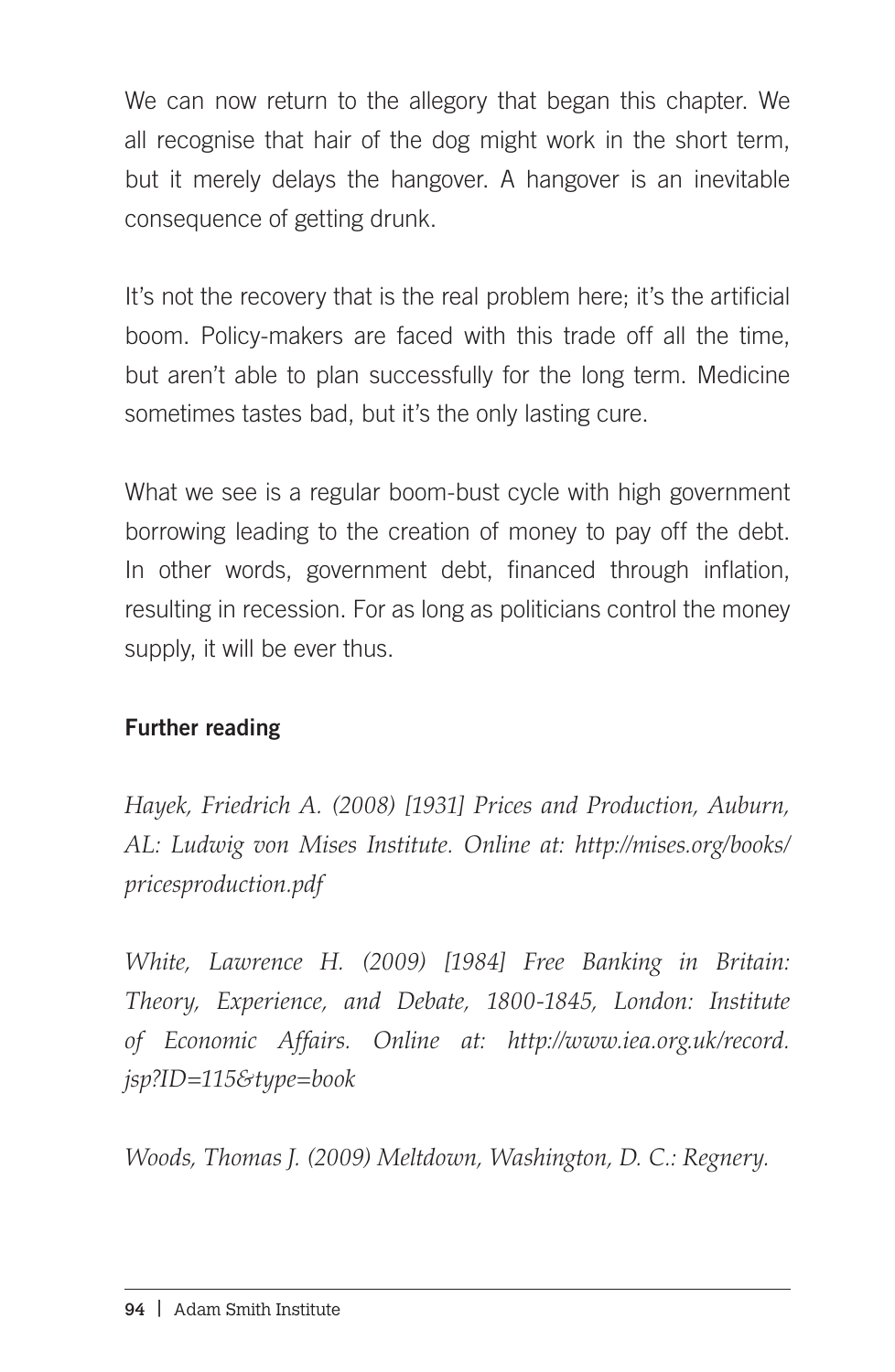# **10** The role of government by Stephen Davies

Perhaps the biggest question in politics is that of what and how much governments should do. It is this that mostly provides the dividing line between left and right (although as we shall see things are more complicated than often supposed).

There are many answers given. At one extreme are those who argue that there is nothing that government need or should do, that in fact we would be better off without it, in a stateless society. This is the anarchist position, held by a small but determined group over the last two hundred years. However it is very much a minority one. Most people think that government is an inevitable and necessary institution for one reason or another.

Interestingly, while some people argue for no government, nobody has explicitly argued for government to be responsible for everything, for all aspects of life. The closest we have ever come to this were totalitarian states of the communist or fascist variety. North Korea is the closest still in existence; Cambodia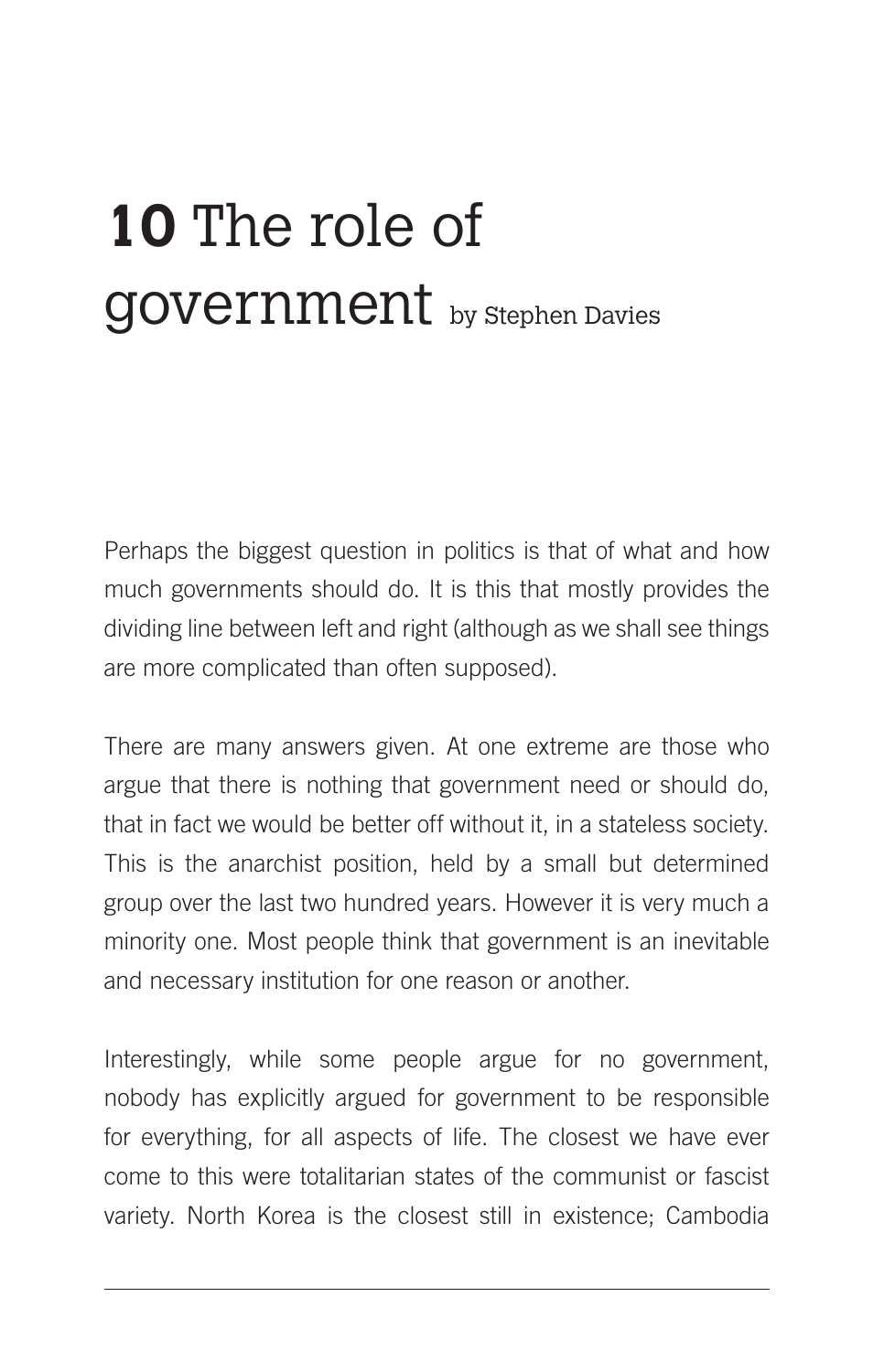under the Khmer Rouge is the place where it actually happened. Most people, however, accept that there should be limits on what government does, that it should not do everything. The argument then is over how widely and where the bounds of government action should be drawn.

### Personal choice or political choice?

Another way of putting this makes it clearer what is at issue here. Broadly there are two ways of deciding what people can do and how they can dispose of resources. One is to leave it to the decisions made by individuals. This may be individual decisions by particular persons. Alternatively it may mean decisions arrived at collectively by groups that people belong to on a voluntary basis, such as clubs, trades unions, corporations, or even informal groups such as people deciding to go out for dinner together for example.

The other way is for rules to be made to bind individuals, and resources to be allocated by a collective process which does not come from immediate consent. This is the political process. You may say that surely there is consent, exercised through the vote. However a moment's thought will show this is not so. Laws made through the political process bind everyone including those who do not vote, and even those who cannot such as juveniles and residents from abroad.

A simple example will show the difference between political choice of this kind, and the personal choice described first. Suppose a group of people go out to dinner together. In the first case each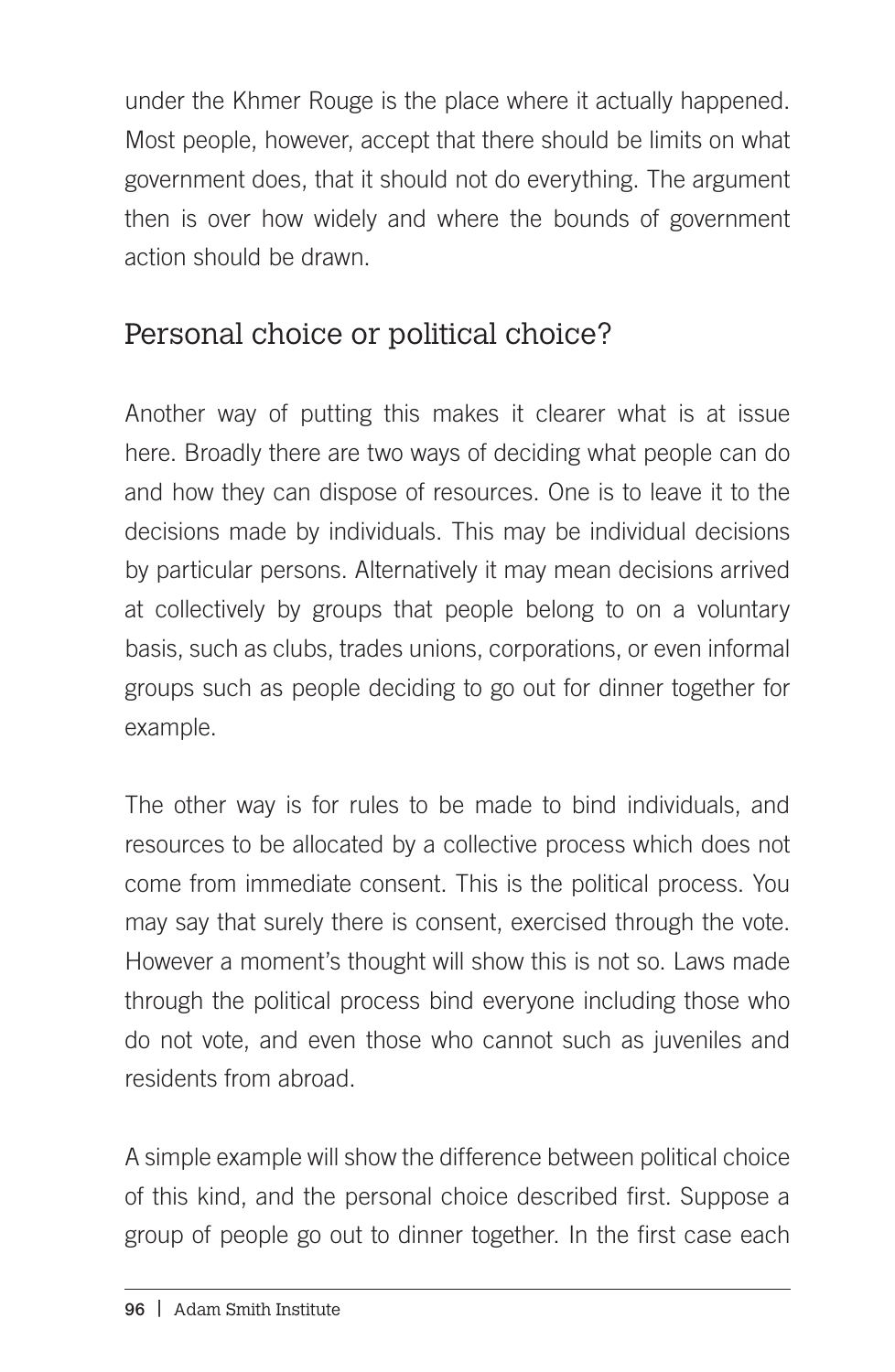person will choose their own meal from a menu, individually. Even if the meal is decided collectively, each person is free to not take part and go elsewhere. It is ultimately a personal, individual choice. Suppose though the content of the meal was decided collectively by a vote, with the minority bound by the decision and unable to opt out or go elsewhere, at least not without severe penalty. This would be like political collective choice, exercised through government.

#### The key debate

So the question is this: how many areas of life, and how much allocation of resources should be decided through the political process and how much by personal choice? In education, for example, most of the choices are made through the political process rather than by individual choice. In groceries, say, the opposite is true: most choices are ultimately made by individual consumers and firms like Tesco and Wal-Mart ultimately respond to them.

This is not the same thing as asking how *big* government should be, that is how much of the total output of society it should dispose of. A government may only concern itself with a limited range of activities and areas of life. However, if those areas involve employing lots of people or spending large sums of money then you will have a large government even though it only does a few things. Conversely, you might have a government that controls and decides many aspects of life but does not spend that much money. This is the case in contemporary Singapore for example. In Britain we now have a government that both spends a great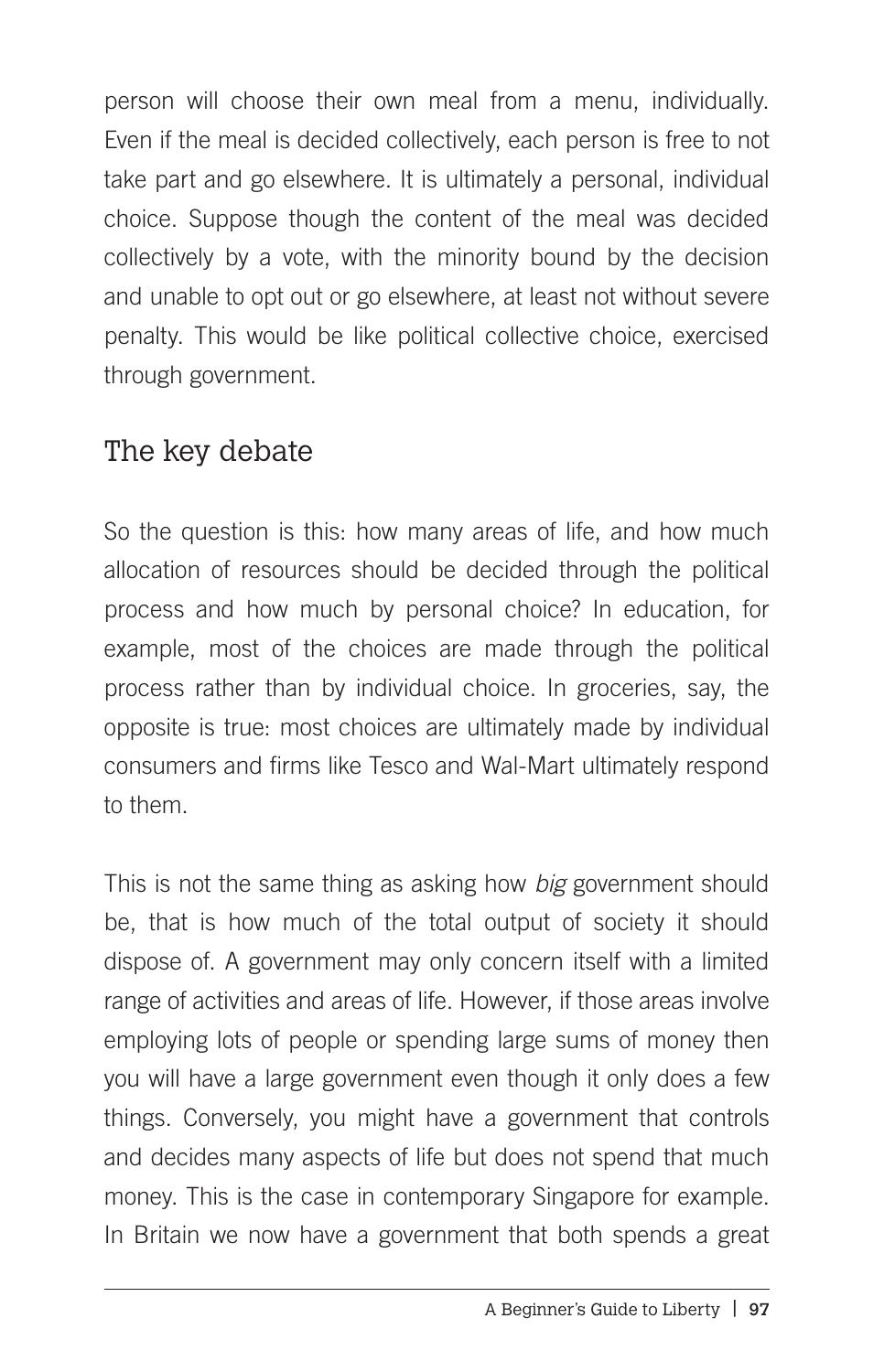deal (more than half of total output) and is concerned with many aspects of life.

## Beyond left and right

This argument is also not always a simple one between people who want limited government and those who want large, extensive government. Much of the argument is between people who want government to be responsible for some things but cannot agree what they should be.

There are some who think that political decisions should rule much of economic life but think things such as sexual choice and lifestyle should be a matter for individuals. Others take the exact opposite view and would have economic life ruled by individual choice while government and laws should regulate much social and cultural activity. Some though are consistent 'collectivists' and believe in most of life being subject to collective, political control. Others are 'individualists' and would maximise personal, individual decision-making.

In the past government has been responsible for many things that are now a matter of personal choice. The most obvious area is that of religious belief and observance. This was once the central concern of government but is now entirely private and voluntary. Another is clothing and consumption. At one time government regulated this through laws. These laid down how much could be spent on things like weddings and stipulated details of the clothes people could wear, depending on their social status. They even went so far as to say what kinds of hats or shoes people could wear.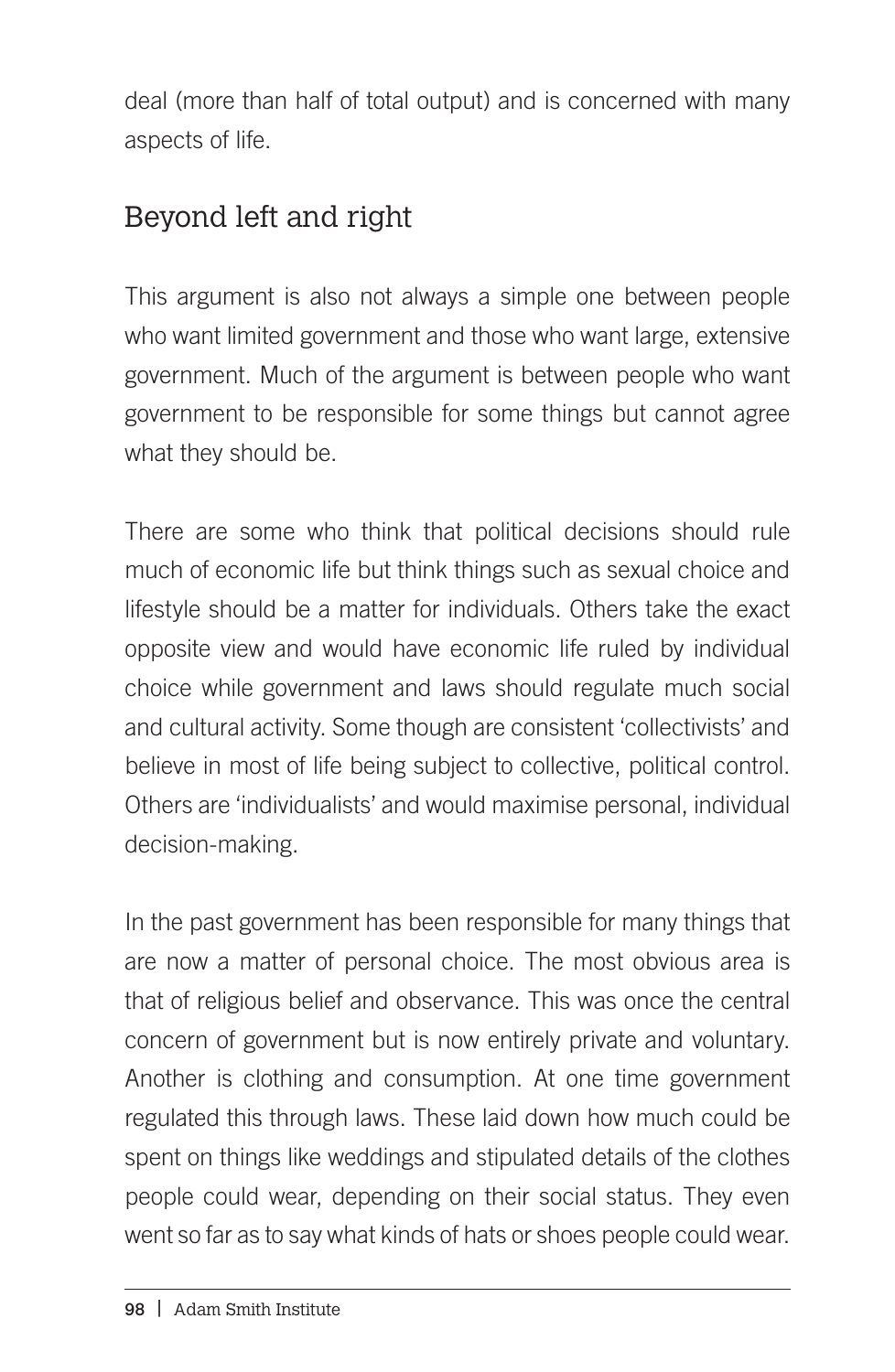However, we should not laugh or feel self-satisfied. Government is now responsible for many things that were once a matter of private choice and voluntary collective action. Education is one, another is health care, yet another is provision for old age (see chapter 8). There are serious suggestions that government should have a view about the kind of food people eat, their lifestyle choices and even whether they should be allowed to become parents. During and just after World War II many argued that government should control restaurants and diet, through rationing.

#### Deciding the role of government

So is there a principle or set of rules by which we can decide what areas of life government should be concerned with? Or must we just rely upon fashion and the outcome of particular political struggles?

The consistent individualist position is that things should generally be decided by personal choice and voluntary cooperation. A case should be made for any departure from this. The burden of proof should be on those arguing for collective political decision making and a role for government in any area of life. Five main reasons are given for making individual choice the default position:

Individuals are in general the best judges of their own interests. They know what it is that they value most, they know their own circumstances best. Most women agree that their husband knows them better than anyone else but would never dream of letting him buy their clothes. Why let a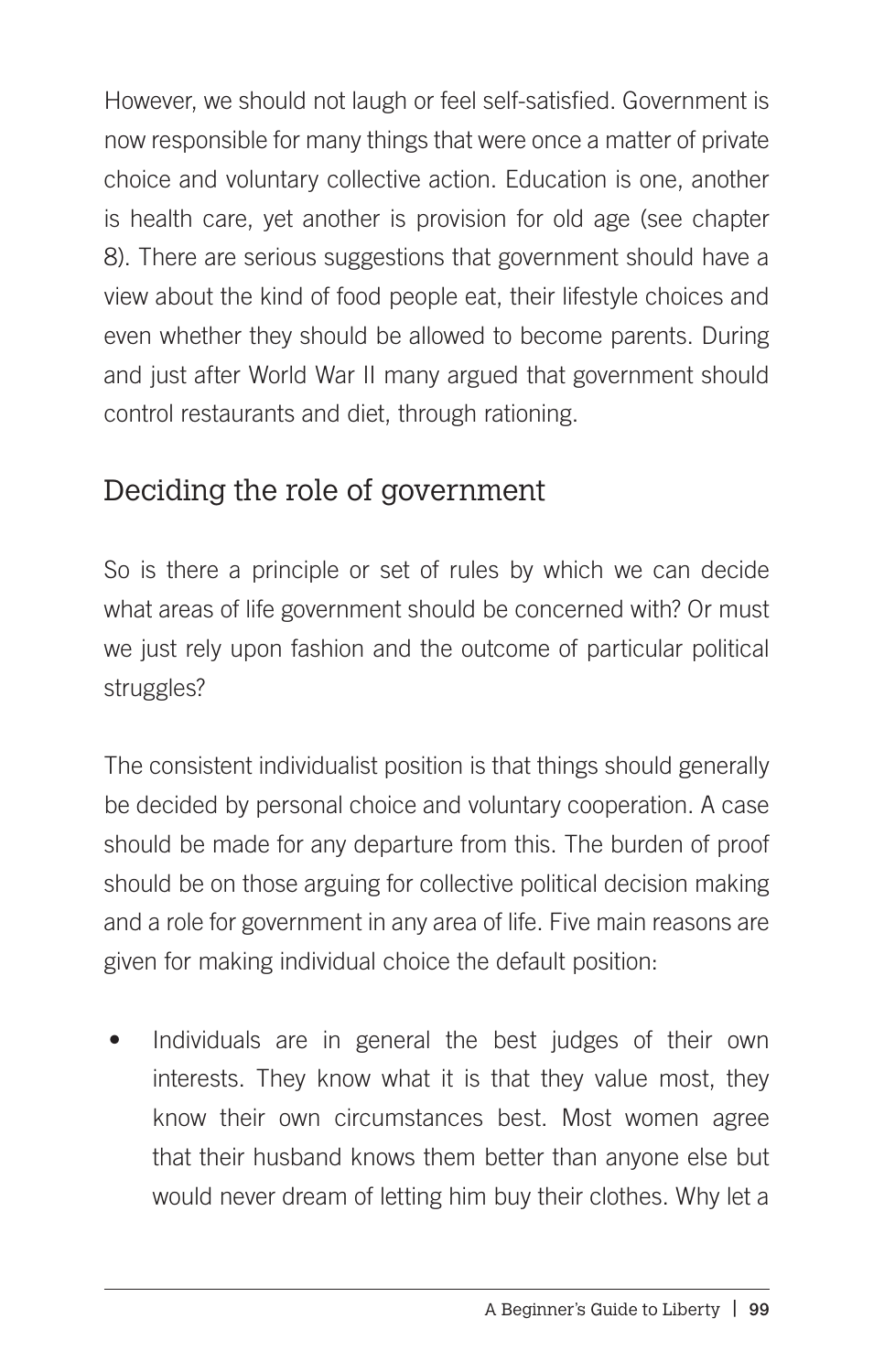complete stranger or collection of strangers decide what kind of education your children should have?

- Personal development and flourishing can only happen if people are free to choose and to learn from the choices they make. To the extent that they are not they remain like children and do not develop.
- Social progress and development is best served by allowing individuals to choose as much as possible for themselves. It is the experiments that eccentric individuals make that are the source of innovation and discovery.
- Collective political decision making inevitably means giving particular people power to decide what others should do. This is both dangerous and morally corrupting for everyone, particularly the people with power. As Lord Acton said, 'All power tends to corrupt'.
- Finally, all of the evidence is that collective decision making is simply less effective and efficient than relying on individual choice. Not only are personal desires less likely to be met but there is a huge waste of resources.

The counter argument essentially has two elements. The first is that we are in a real sense child like. We do not know what is best for us and left to ourselves will make the wrong decisions. Apparently, though, some people are not child like and know what is good for the rest of us. The second is that we are collective social beings and individual identity and personal choice are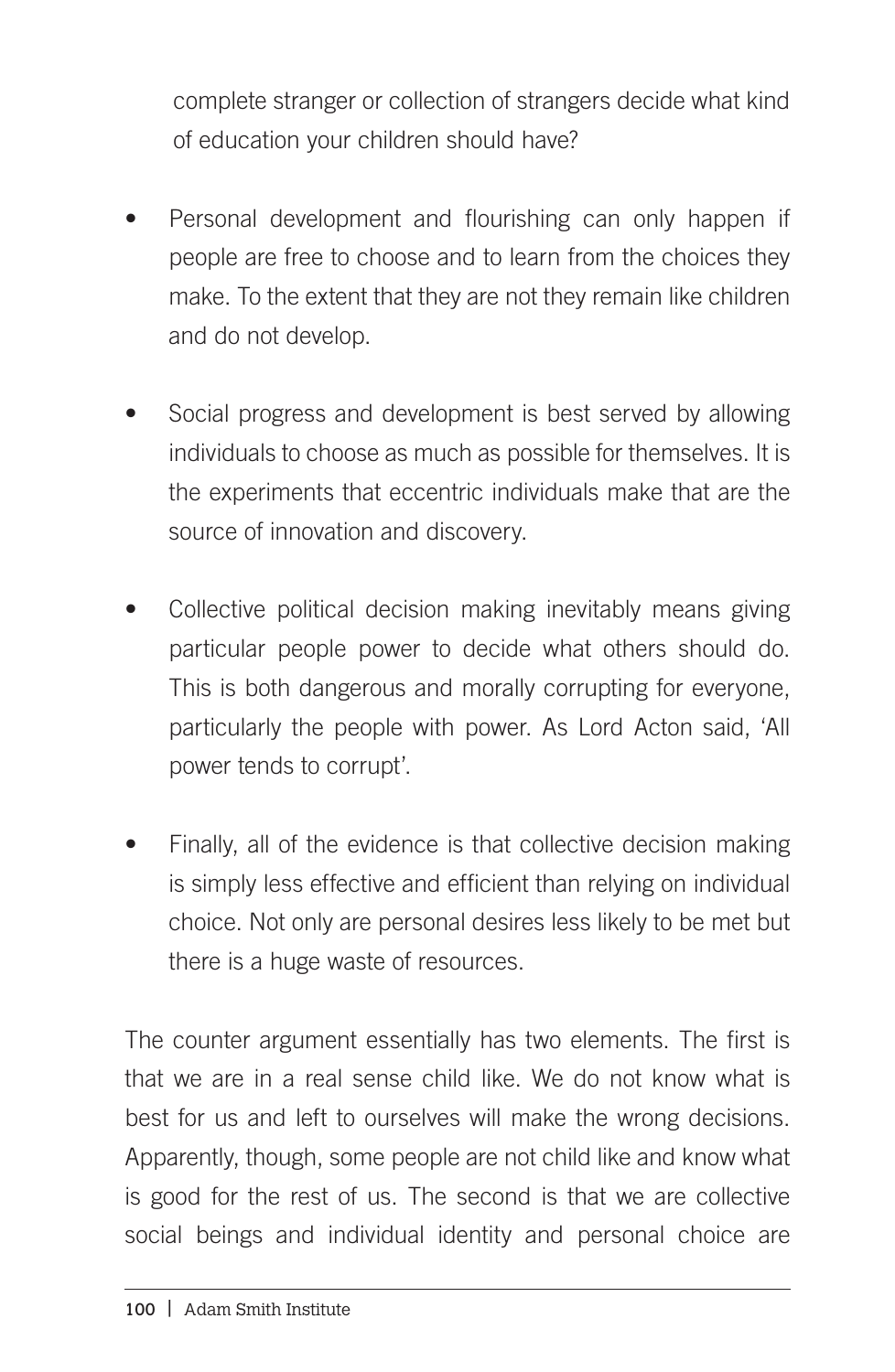ultimately an illusion. Since we all really want the same things we should collectively decide what it is we want to have. Government is the instrument by which these collective choices are realised.

There are a very few cases where this kind of argument is true and where allowing personal choice is unrealistic. Collective national defence is probably one; another may be the provision of law; public sanitation perhaps another. These, however, should be seen as exceptional. Individual choice should guide most aspects of life and the sphere of politics and government should be strictly limited.

#### Further reading

*Chodorov, Frank (2007) One is A Crowd, Auburn, AL: Ludwig von Mises Institute. Online at: http://mises.org/books/onecrowd.pdf*

*Higgs, Robert (2005) Against Leviathan: Government Power and a Free Society, Oakland, California: Independent Institute.*

*von Humboldt, Wilhelm (1993) The Limits of State Action, Indianapolis: Liberty Fund.*

*Mill, John Stuart (2008) On Liberty, and Other Essays, Oxford: Oxford University Press.*

*Mises, Ludwig von (2007) Bureaucracy, Indianapolis: Liberty Fund. Online at: http://oll.libertyfund.org/*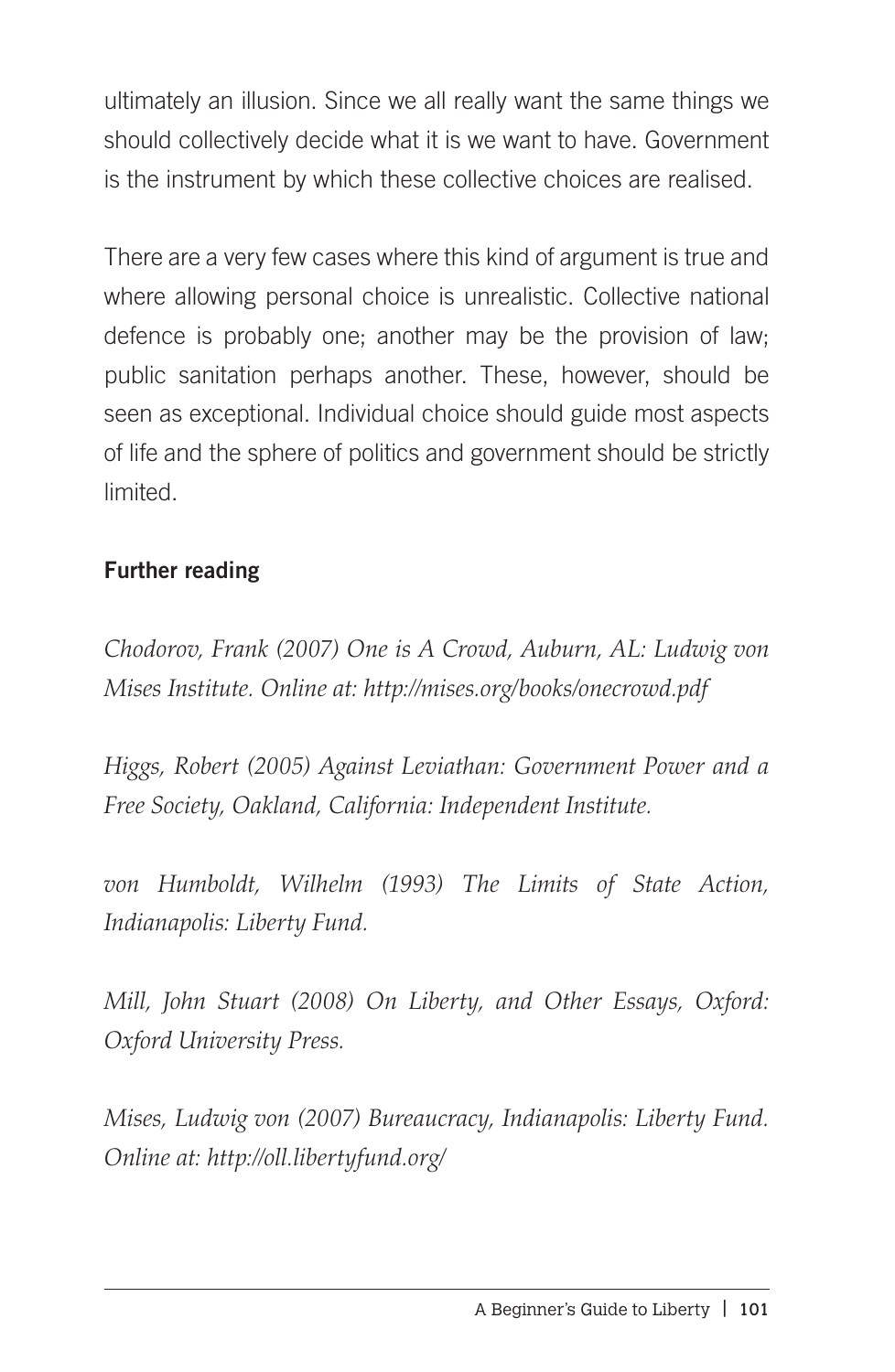## About the authors

Peter J. Boettke is the BB&T Professor for the Study of Capitalism at the Mercatus Center, and University Professor of Economics at George Mason University (www.gmu.edu).

Karol Boudreaux is a Senior Research Fellow at the Mercatus Center. She is also Lead Researcher for Enterprise Africa! (www. mercatus.org).

**Eamonn Butler** is Director of the Adam Smith Institute (www. adamsmith.org). He is the author of *The Best Book on the Market*, published in 2008.

Stephen Davies is Program Officer at the Institute for Humane Studies (www.theihs.org) and Senior Lecturer in the Department of History at Manchester Metropolitan University. He is the author of *Empiricism and History* (2003).

Anthony J. Evans is Professor of Economics at ESCP Europe Business School. He is also Founding Fellow of The Cobden Centre (www.cobdencentre.org).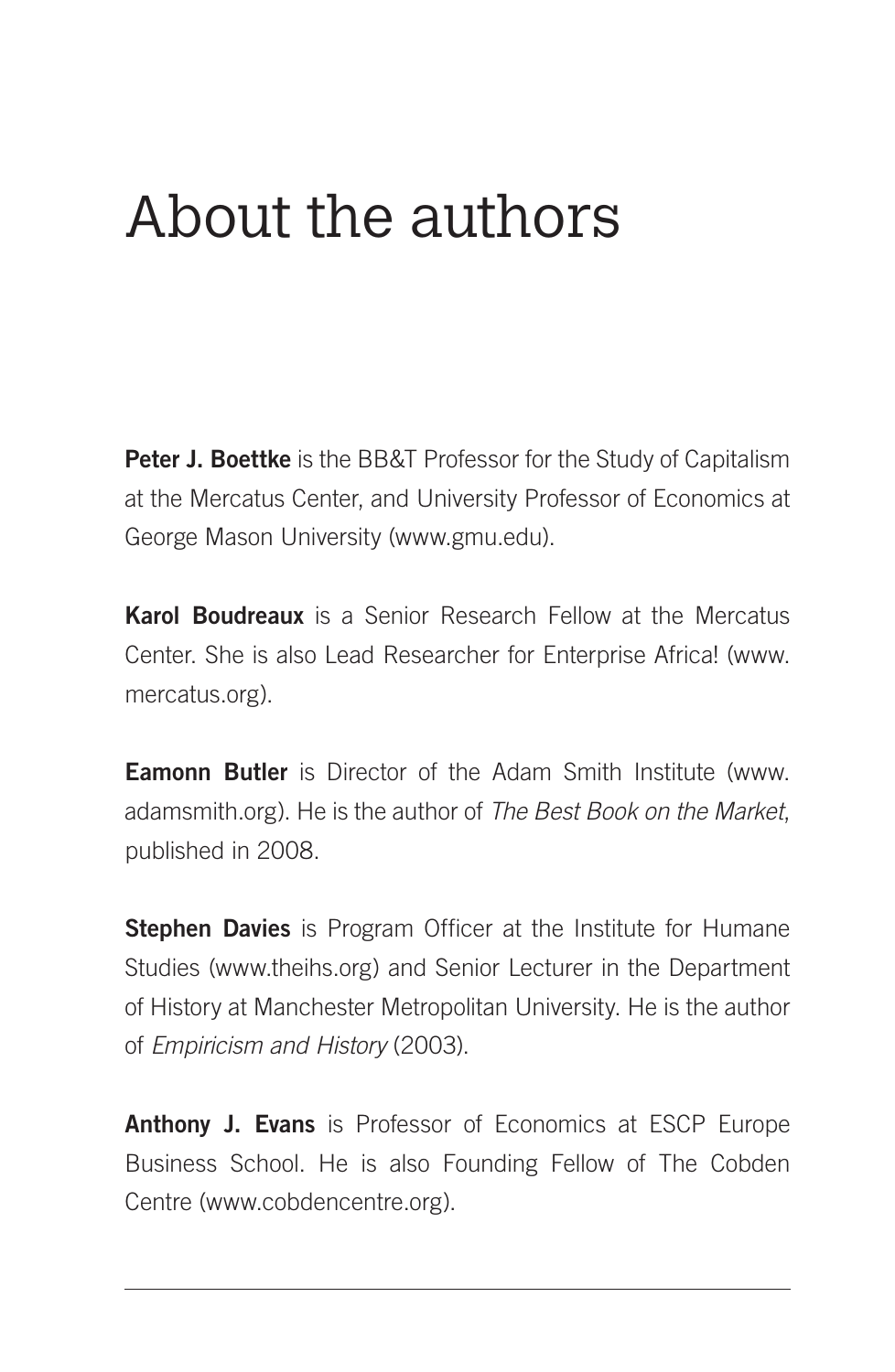**Daniel Griswold** is Director of the Center for Trade Policy Studies at the Cato Institute. He is the author of *Mad about Trade*, published in 2009 (www.cato.org).

J. C. Lester is a libertarian philosopher and the author of *Escape from Leviathan* (2000). He is currently editing his forthcoming *A Dictionary of Anti-Politics*.

John Meadowcroft is Lecturer in Public Policy at King's College London (www.kcl.ac.uk). He is the author of *The Ethics of the Market*, published in 2006.

Daniel J. Mitchell is a Senior Fellow at the Cato Institute (www. cato.org). He is the co-author of *Global Tax Revolution*, published in 2008.

Kristian Niemietz is Poverty Fellow at the Institute of Economic Affairs (www.iea.org.uk). He is also a PhD student in public policy at King's College London, where he teaches economics.

**Douglas B. Rogers** is a third year PhD student in economics at George Mason University and a Mercatus Center PhD Fellow (www.mercatus.org).

Richard Wellings is Deputy Editorial Director at the Institute of Economic Affairs and editor of the IEA blog (blog.iea.org.uk).